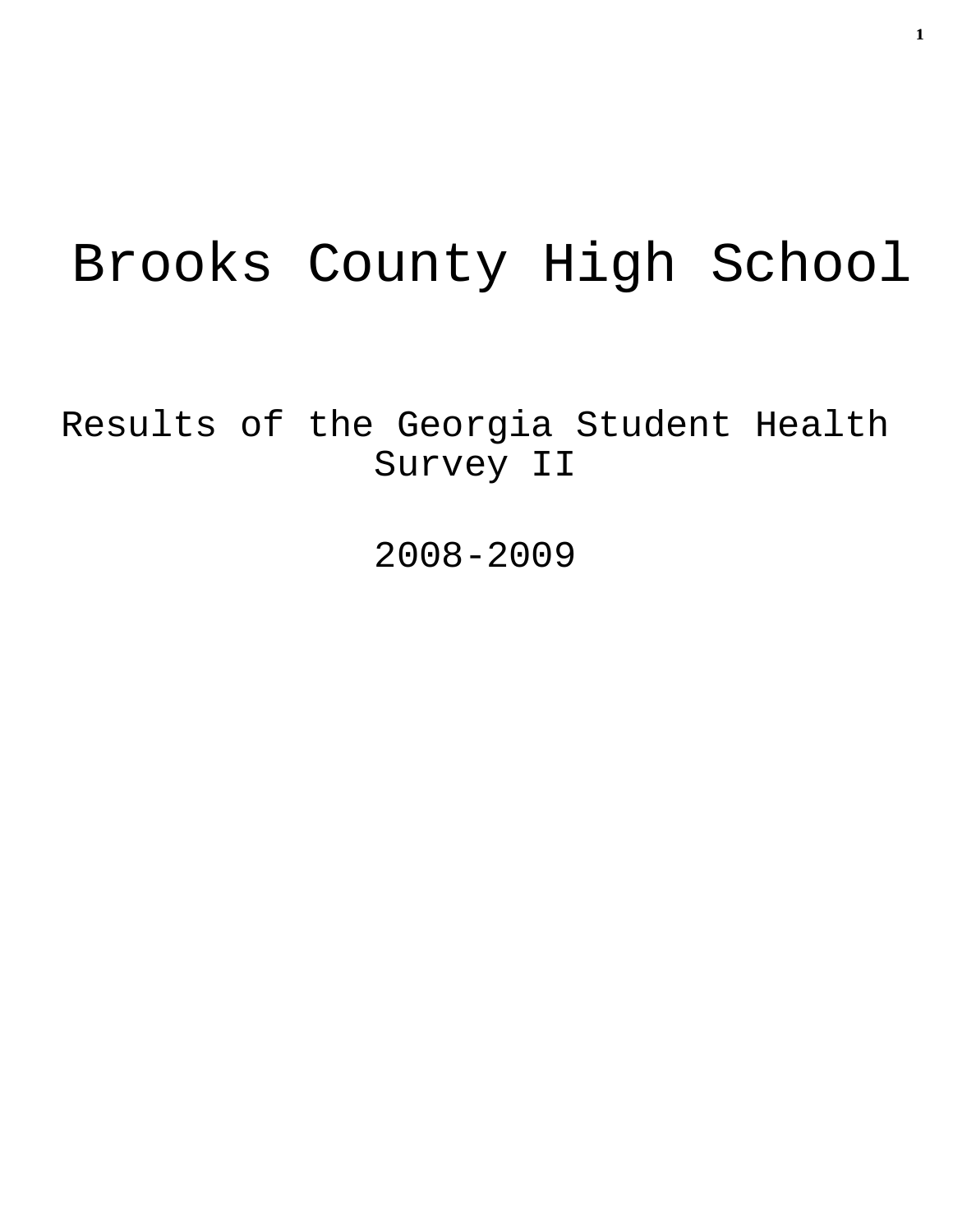# *Demographics* **2**

| Grade                    |    |  |  |
|--------------------------|----|--|--|
| <b>Grade   Frequency</b> |    |  |  |
| 10                       | 74 |  |  |
| 12                       | 73 |  |  |

| Frequency      | <b>Table of Gender by Grade</b> |              |             |              |  |
|----------------|---------------------------------|--------------|-------------|--------------|--|
| <b>Col Pct</b> |                                 | Grade(Grade) |             |              |  |
|                | Gender(Gender)                  | 10           | 12          | <b>Total</b> |  |
|                | <b>Female</b>                   | 44<br>59.46  | 37<br>50.68 | 81           |  |
|                | <b>Male</b>                     | 30<br>40.54  | 36<br>49.32 | 66           |  |
|                | <b>Total</b>                    | 74           | 73          | 147          |  |

| <b>Frequency</b> |  |
|------------------|--|
| Col Pct          |  |

| <b>Table of Ethnicity by Grade</b> |              |             |              |  |  |  |
|------------------------------------|--------------|-------------|--------------|--|--|--|
|                                    | Grade(Grade) |             |              |  |  |  |
| <b>Ethnicity</b> (Ethnicity)       | 10           | 12          | <b>Total</b> |  |  |  |
| <b>Black</b>                       | 40<br>54.05  | 50<br>68.49 | 90           |  |  |  |
| <b>Hispanic</b>                    | 5<br>6.76    | 0<br>0.00   | 5            |  |  |  |
| <b>White</b>                       | 25<br>33.78  | 21<br>28.77 | 46           |  |  |  |
| <b>Asian</b>                       | 1.35         | 0<br>0.00   | 1            |  |  |  |
| <b>Other</b>                       | 3<br>4.05    | 2<br>2.74   | 5            |  |  |  |
| <b>Total</b>                       | 74           | 73          | 147          |  |  |  |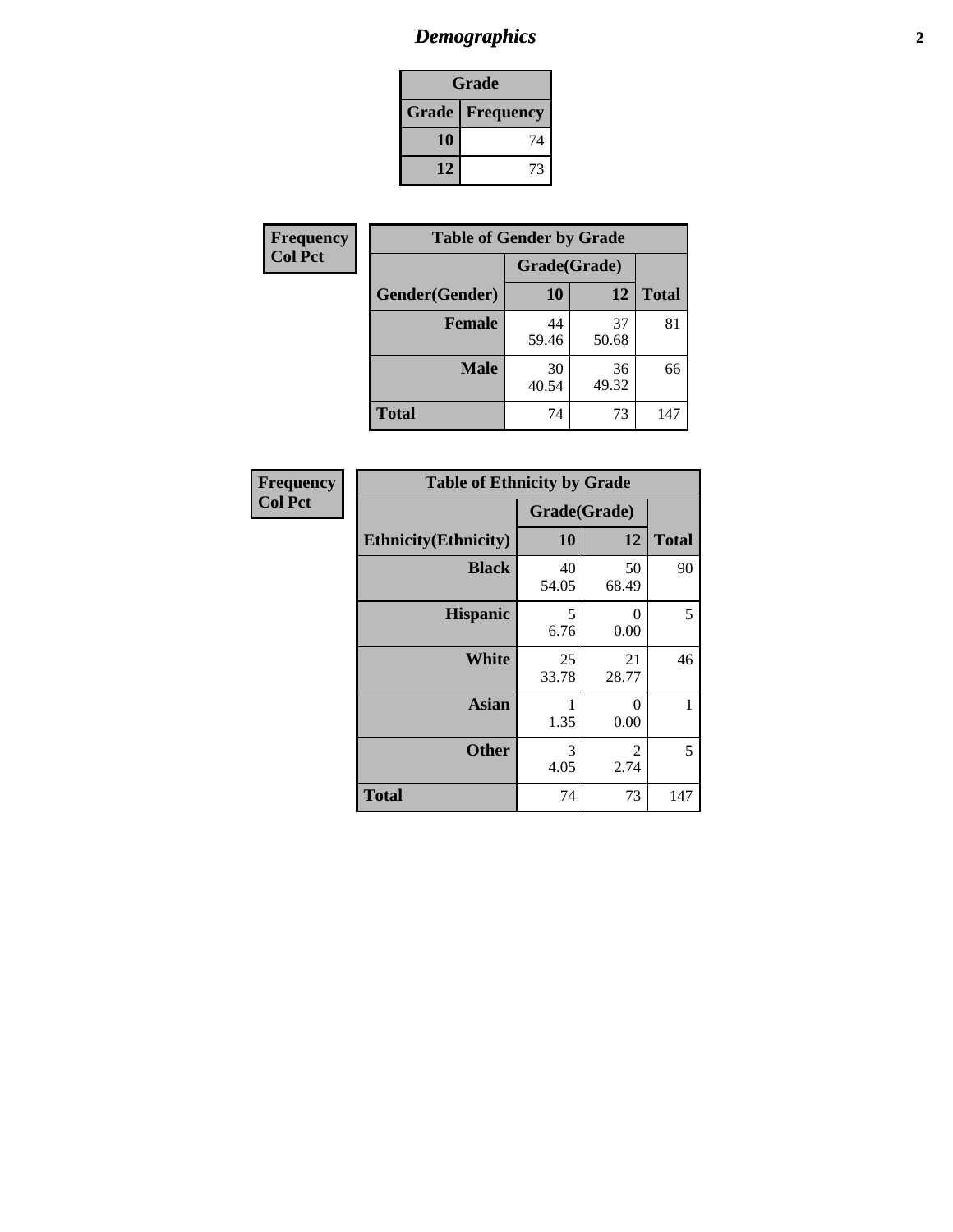### *Title IV, Part A, Schedule A* **3** *Goal 1: Ensure that all schools are drug-free Baseline Data: Year 2008-2009 Prevalence of Drug Use*

| Frequency<br><b>Col Pct</b> | <b>Table of AlcoholAlt by Grade</b> |              |             |              |  |
|-----------------------------|-------------------------------------|--------------|-------------|--------------|--|
|                             | AlcoholAlt(Alcohol                  | Grade(Grade) |             |              |  |
|                             | use, past 30 days)                  | 10           | 12          | <b>Total</b> |  |
|                             | Yes                                 | 19<br>25.68  | 13<br>17.81 | 32           |  |
|                             | N <sub>0</sub>                      | 55<br>74.32  | 60<br>82.19 | 115          |  |
|                             | <b>Total</b>                        | 74           | 73          | 147          |  |

| Frequency<br><b>Col Pct</b> | <b>Table of TobaccoAny by Grade</b> |              |             |              |  |
|-----------------------------|-------------------------------------|--------------|-------------|--------------|--|
|                             | <b>TobaccoAny(Tobacco</b>           | Grade(Grade) |             |              |  |
|                             | use, past 30 days)                  | 10           | 12          | <b>Total</b> |  |
|                             | Yes                                 | 12<br>16.22  | 11<br>15.07 | 23           |  |
|                             | N <sub>0</sub>                      | 62<br>83.78  | 62<br>84.93 | 124          |  |
|                             | <b>Total</b>                        | 74           | 73          | 147          |  |

| Frequency<br><b>Col Pct</b> | <b>Table of MarijuanaAlt by Grade</b> |              |                        |              |  |
|-----------------------------|---------------------------------------|--------------|------------------------|--------------|--|
|                             | MarijuanaAlt(Marijuana                | Grade(Grade) |                        |              |  |
|                             | use, past 30 days)                    | 10           | 12                     | <b>Total</b> |  |
|                             | <b>Yes</b>                            | 6<br>8.11    | $\mathfrak{D}$<br>2.74 | 8            |  |
|                             | N <sub>0</sub>                        | 68<br>91.89  | 71<br>97.26            | 139          |  |
|                             | <b>Total</b>                          | 74           | 73                     | 147          |  |

| Frequency      | <b>Table of OtherDrugAny by Grade</b>  |              |             |              |  |
|----------------|----------------------------------------|--------------|-------------|--------------|--|
| <b>Col Pct</b> | <b>OtherDrugAny(Other</b><br>drug use, | Grade(Grade) |             |              |  |
|                | past 30 days)                          | 10           | 12          | <b>Total</b> |  |
|                | Yes                                    | 10<br>13.51  | 3<br>4.11   | 13           |  |
|                | N <sub>0</sub>                         | 64<br>86.49  | 70<br>95.89 | 134          |  |
|                | <b>Total</b>                           | 74           | 73          | 147          |  |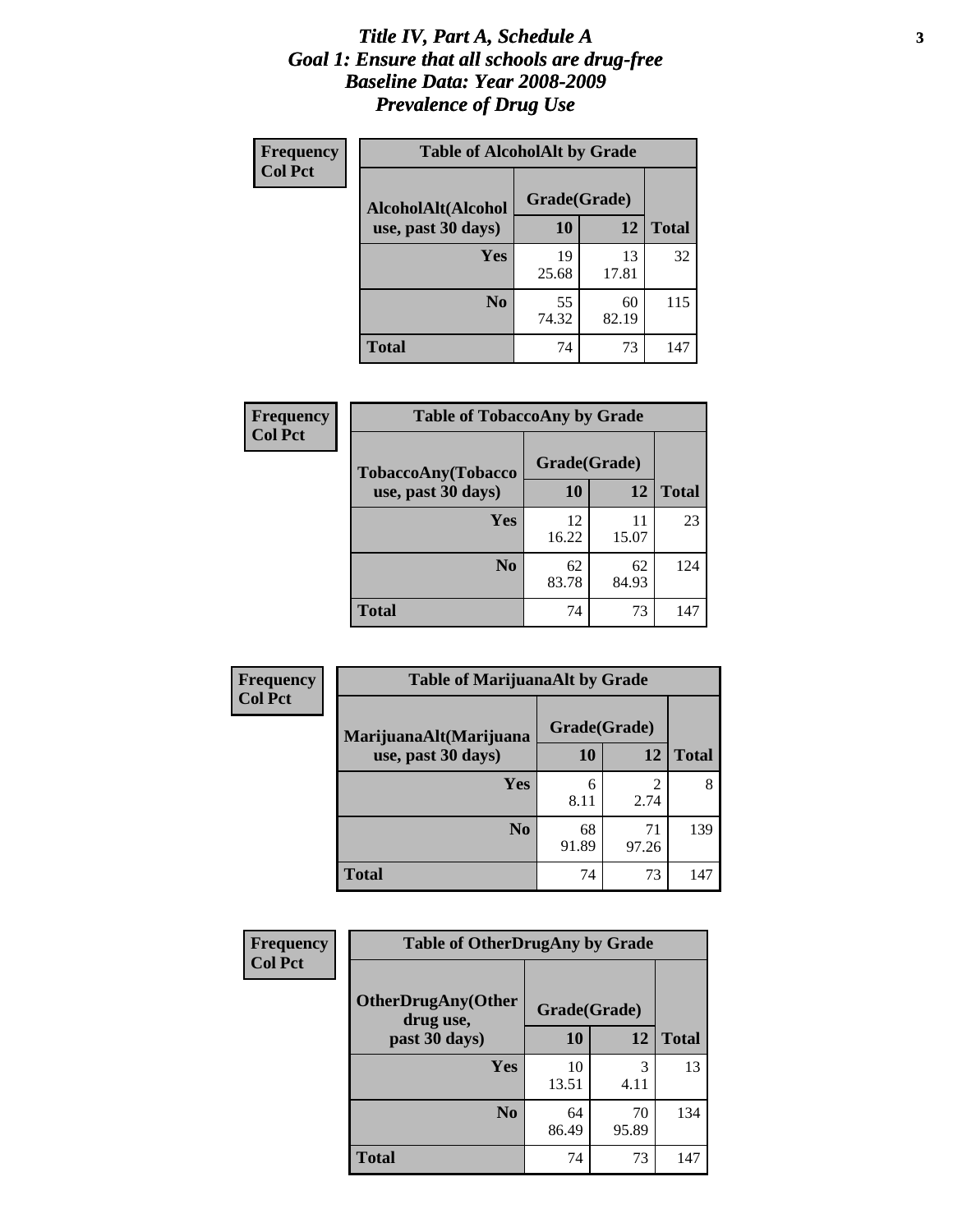### *Average Age of Onset of Use* **4** *Results for "Average Age of Onset of Use" questions exclude students who said they did not use that substance*

| <b>Variable</b>    | Label                                                              | <b>Mean</b> |
|--------------------|--------------------------------------------------------------------|-------------|
| Alcoholinit2       | I started using alcohol when I was                                 | 13.64       |
| Cigarettesinit2    | I started smoking tobacco when I was                               | 12.89       |
| Smokelessinit2     | I started chewing tobacco when I was                               | 13.38       |
| Marijuanainit2     | I started using marijuana when I was                               | 14.70       |
| Cocaineinit2       | I started using cocaine when I was                                 | 14.00       |
| Inhalantsinit2     | I started using inhalants when I was                               | 12.00       |
| Steroidsinit2      | I started using steroids when I was                                | 16.00       |
| Ecstasyinit2       | I started using ecstasy when I was                                 | 14.00       |
| Methinit2          | I started using methamphetamines when I was                        | 18.00       |
| Hallucinogensinit2 | I started using hallucinogens when I was                           | 15.00       |
| Prescriptioninit2  | I started using prescription drugs not prescribed to me when I was | 12.36       |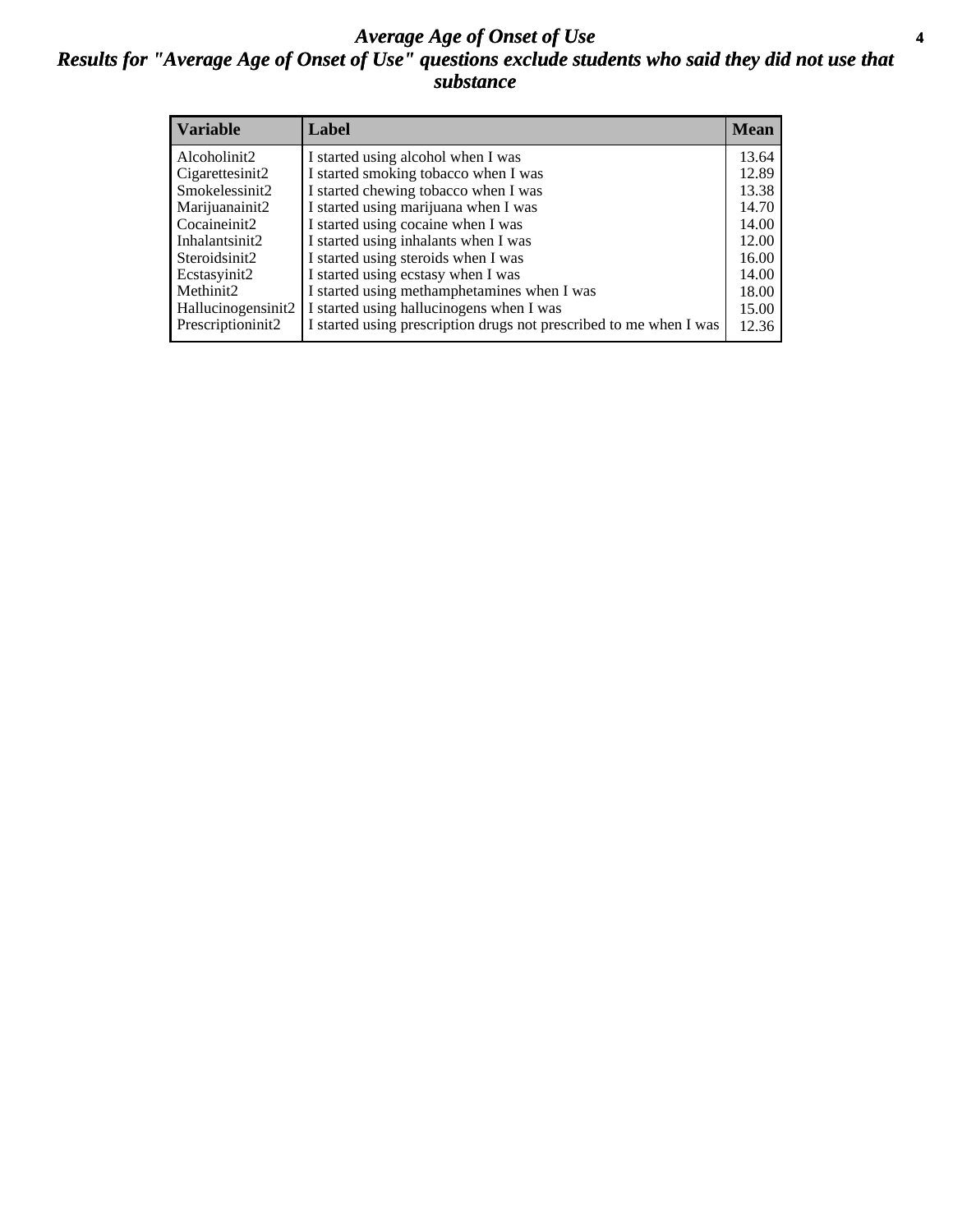# *Perception of Health Risk* **5**

| Frequency      | <b>Table of Alcoholharmdich by Grade</b> |              |             |              |  |
|----------------|------------------------------------------|--------------|-------------|--------------|--|
| <b>Col Pct</b> | Alcoholharmdich(I<br>think alcohol is    | Grade(Grade) |             |              |  |
|                | harmful)                                 | 10           | 12          | <b>Total</b> |  |
|                | <b>Yes</b>                               | 62<br>83.78  | 64<br>87.67 | 126          |  |
|                | N <sub>0</sub>                           | 12<br>16.22  | q<br>12.33  | 21           |  |
|                | <b>Total</b>                             | 74           | 73          | 147          |  |

| Frequency      | <b>Table of Tobaccoharmdich by Grade</b> |              |             |              |  |  |
|----------------|------------------------------------------|--------------|-------------|--------------|--|--|
| <b>Col Pct</b> | Tobaccoharmdich(I<br>think tobacco is    | Grade(Grade) |             |              |  |  |
|                | harmful)                                 | 10           | 12          | <b>Total</b> |  |  |
|                | <b>Yes</b>                               | 67<br>90.54  | 72<br>98.63 | 139          |  |  |
|                | N <sub>0</sub>                           | 9.46         | 1.37        | 8            |  |  |
|                | <b>Total</b>                             | 74           | 73          | 147          |  |  |

| Frequency      | <b>Table of Marijuanaharmdich by Grade</b> |              |             |              |  |  |
|----------------|--------------------------------------------|--------------|-------------|--------------|--|--|
| <b>Col Pct</b> | Marijuanaharmdich(I<br>think marijuana is  | Grade(Grade) |             |              |  |  |
|                | harmful)                                   | <b>10</b>    | 12          | <b>Total</b> |  |  |
|                | Yes                                        | 62<br>83.78  | 66<br>90.41 | 128          |  |  |
|                | N <sub>0</sub>                             | 12<br>16.22  | ┑<br>9.59   | 19           |  |  |
|                | <b>Total</b>                               | 74           | 73          | 147          |  |  |

| <b>Frequency</b> | <b>Table of Otherdrugharmdich by Grade</b>   |              |             |              |  |  |
|------------------|----------------------------------------------|--------------|-------------|--------------|--|--|
| <b>Col Pct</b>   | Otherdrugharmdich(I<br>think other drugs are | Grade(Grade) |             |              |  |  |
|                  | harmful)                                     | 10           | 12          | <b>Total</b> |  |  |
|                  | Yes                                          | 71<br>95.95  | 72<br>98.63 | 143          |  |  |
|                  | N <sub>0</sub>                               | 4.05         | 1.37        | 4            |  |  |
|                  | <b>Total</b>                                 | 74           | 73          | 147          |  |  |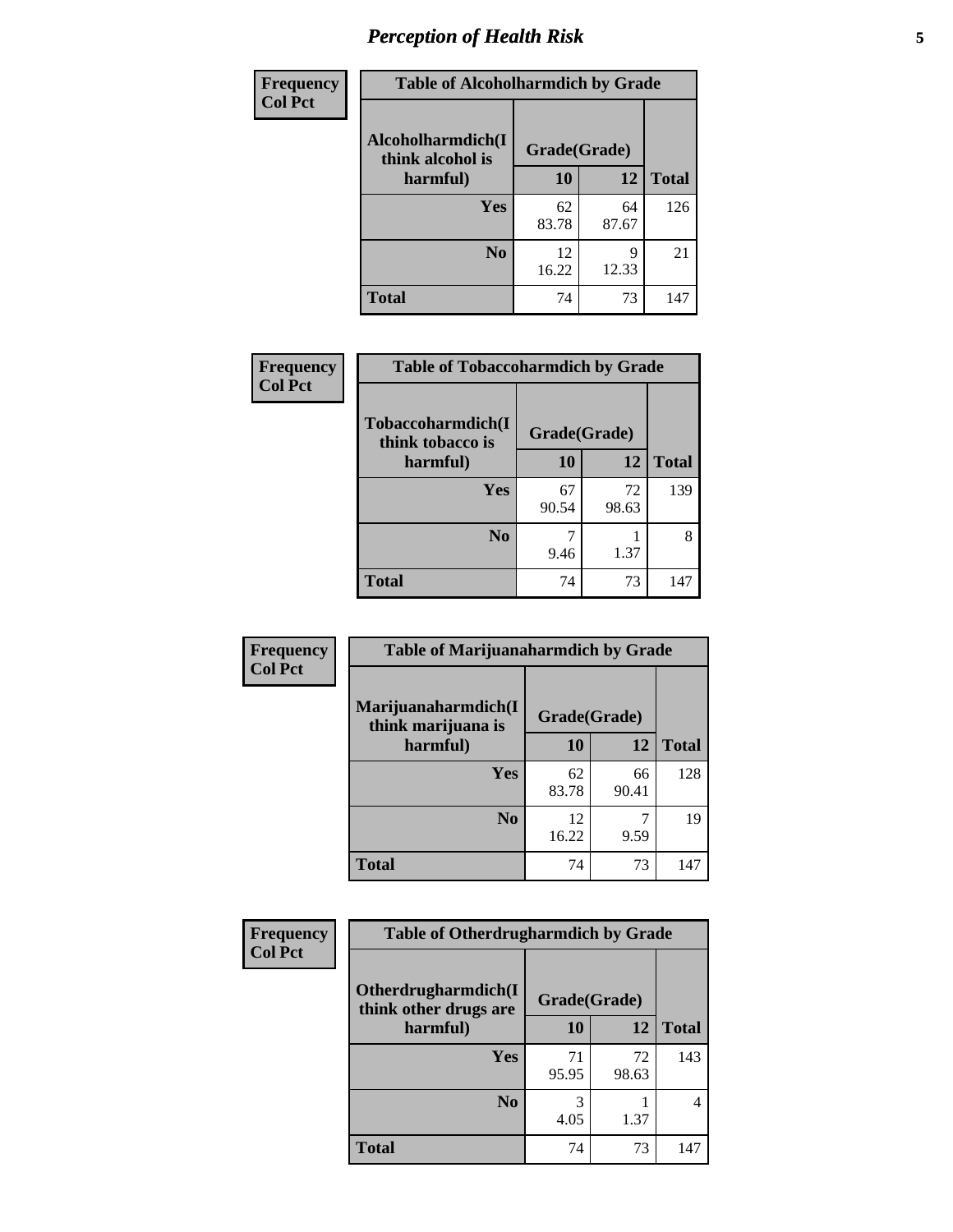# *Social Disapproval* **6**

| Frequency      | <b>Table of Alcoholpeerdich by Grade</b>                    |              |             |              |  |  |  |
|----------------|-------------------------------------------------------------|--------------|-------------|--------------|--|--|--|
| <b>Col Pct</b> | Alcoholpeerdich(My<br>friends would<br>disapprove if I used | Grade(Grade) |             |              |  |  |  |
|                | alcohol)                                                    | 10           | 12          | <b>Total</b> |  |  |  |
|                | <b>Yes</b>                                                  | 35<br>47.30  | 41<br>56.16 | 76           |  |  |  |
|                | N <sub>0</sub>                                              | 39<br>52.70  | 32<br>43.84 | 71           |  |  |  |
|                | <b>Total</b>                                                | 74           | 73          | 147          |  |  |  |

| <b>Frequency</b> |
|------------------|
| <b>Col Pct</b>   |

| <b>Table of Tobaccopeerdich by Grade</b>                    |              |             |              |  |  |
|-------------------------------------------------------------|--------------|-------------|--------------|--|--|
| Tobaccopeerdich(My<br>friends would<br>disapprove if I used | Grade(Grade) |             |              |  |  |
| tobacco)                                                    | 10           | 12          | <b>Total</b> |  |  |
| Yes                                                         | 45<br>60.81  | 50<br>68.49 | 95           |  |  |
| N <sub>0</sub>                                              | 29<br>39.19  | 23<br>31.51 | 52           |  |  |
| <b>Total</b>                                                | 74           | 73          | 147          |  |  |

| Frequency      | <b>Table of Marijuanapeerdich by Grade</b>                    |              |             |              |  |  |
|----------------|---------------------------------------------------------------|--------------|-------------|--------------|--|--|
| <b>Col Pct</b> | Marijuanapeerdich(My<br>friends would<br>disapprove if I used | Grade(Grade) |             |              |  |  |
|                | marijuana)                                                    | 10           | 12          | <b>Total</b> |  |  |
|                | <b>Yes</b>                                                    | 44<br>59.46  | 52<br>71.23 | 96           |  |  |
|                | N <sub>0</sub>                                                | 30<br>40.54  | 21<br>28.77 | 51           |  |  |
|                | <b>Total</b>                                                  | 74           | 73          | 147          |  |  |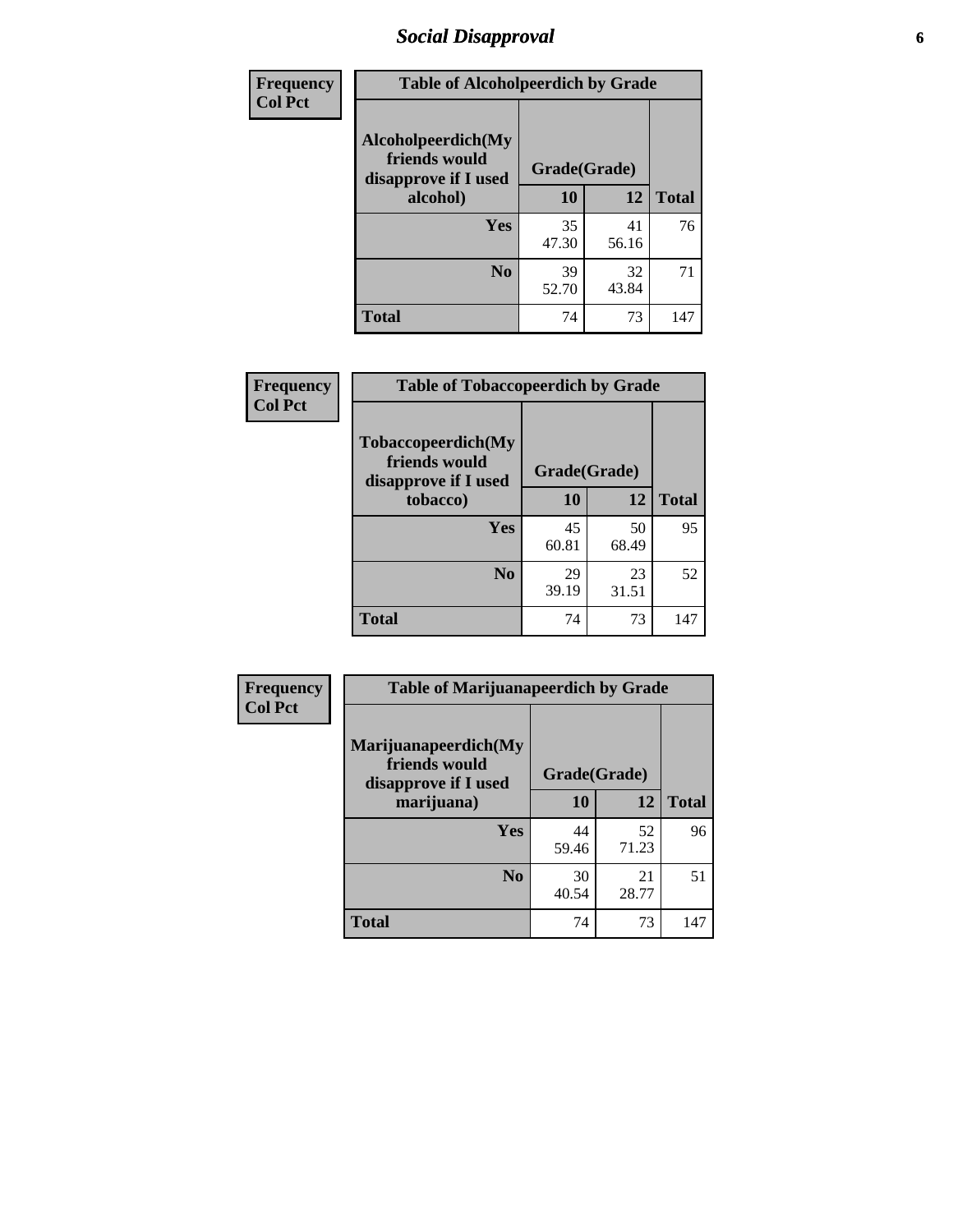# *Social Disapproval* **7**

| Frequency      | <b>Table of Otherdrugpeerdich by Grade</b>                    |              |             |              |  |  |  |
|----------------|---------------------------------------------------------------|--------------|-------------|--------------|--|--|--|
| <b>Col Pct</b> | Otherdrugpeerdich(My<br>friends would<br>disapprove if I used | Grade(Grade) |             |              |  |  |  |
|                | other drugs)                                                  | 10           | 12          | <b>Total</b> |  |  |  |
|                | Yes                                                           | 56<br>75.68  | 62<br>84.93 | 118          |  |  |  |
|                | N <sub>0</sub>                                                | 18<br>24.32  | 11<br>15.07 | 29           |  |  |  |
|                | <b>Total</b>                                                  | 74           | 73          | 147          |  |  |  |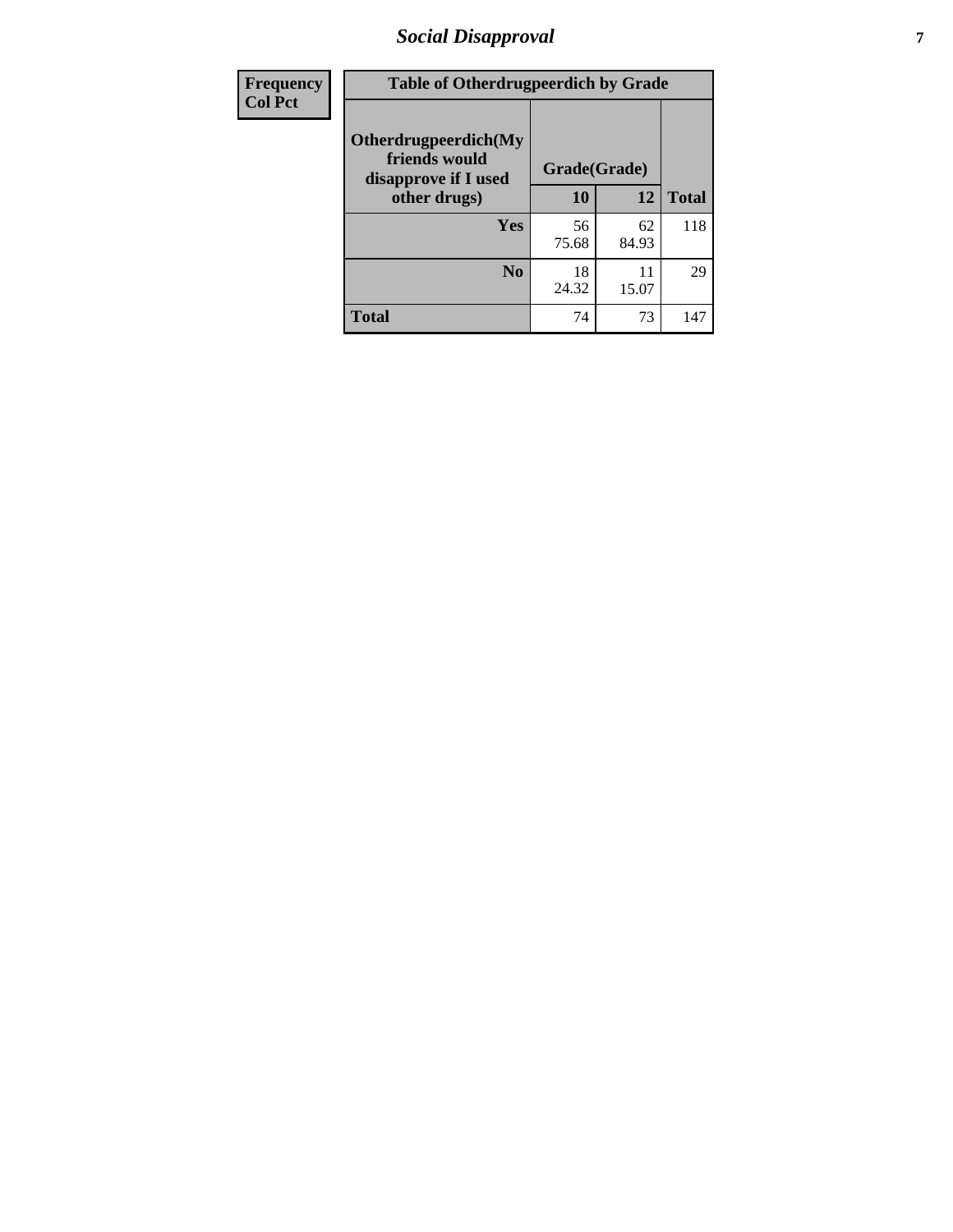### Title IV, Part A, Schedule A **8** *Goal 2: To help ensure that all schools are safe and disciplined Baseline Data: Year 2008-2009 Student Involvement in Gang Activity*

| Frequency      | <b>Table of Gangself by Grade</b>                                                                 |                    |             |              |  |  |
|----------------|---------------------------------------------------------------------------------------------------|--------------------|-------------|--------------|--|--|
| <b>Col Pct</b> | Gangself(I<br>have<br>participated<br>in illegal<br>gang<br>activities in<br>the past 30<br>days) | Grade(Grade)<br>10 | 12          | <b>Total</b> |  |  |
|                | Yes                                                                                               | 6<br>8.11          | 3<br>4.11   | 9            |  |  |
|                | N <sub>0</sub>                                                                                    | 68<br>91.89        | 70<br>95.89 | 138          |  |  |
|                | <b>Total</b>                                                                                      | 74                 | 73          | 147          |  |  |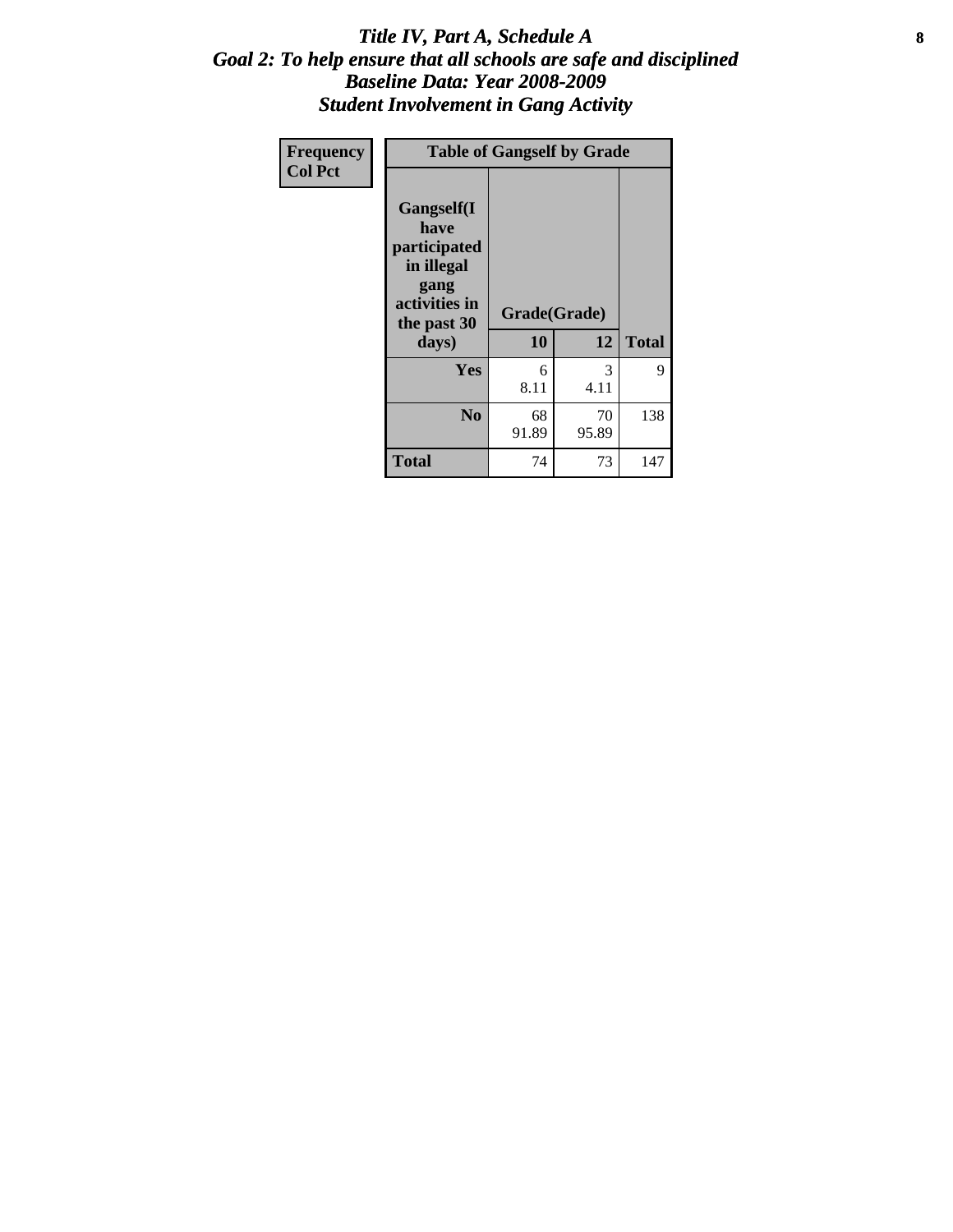# *Student Perception of School Safety* **9**

| <b>Frequency</b><br>Row Pct |
|-----------------------------|
|                             |

| <b>Table of Grade by Safeschool</b> |                                                                                                                                             |                                                        |             |             |     |  |
|-------------------------------------|---------------------------------------------------------------------------------------------------------------------------------------------|--------------------------------------------------------|-------------|-------------|-----|--|
|                                     |                                                                                                                                             | Safeschool (School is a place at which I feel<br>safe) |             |             |     |  |
| Grade(Grade)                        | Somewhat  <br><b>Somewhat</b><br><b>Strongly</b><br><b>Strongly</b><br><b>Disagree</b><br><b>Agree</b><br>Disagree<br><b>Total</b><br>Agree |                                                        |             |             |     |  |
| 10                                  | 12<br>16.22                                                                                                                                 | 35<br>47.30                                            | 14<br>18.92 | 13<br>17.57 | 74  |  |
| 12                                  | 14<br>19.18                                                                                                                                 | 40<br>54.79                                            | 6<br>8.22   | 13<br>17.81 | 73  |  |
| <b>Total</b>                        | 26                                                                                                                                          | 75                                                     | 20          | 26          | 147 |  |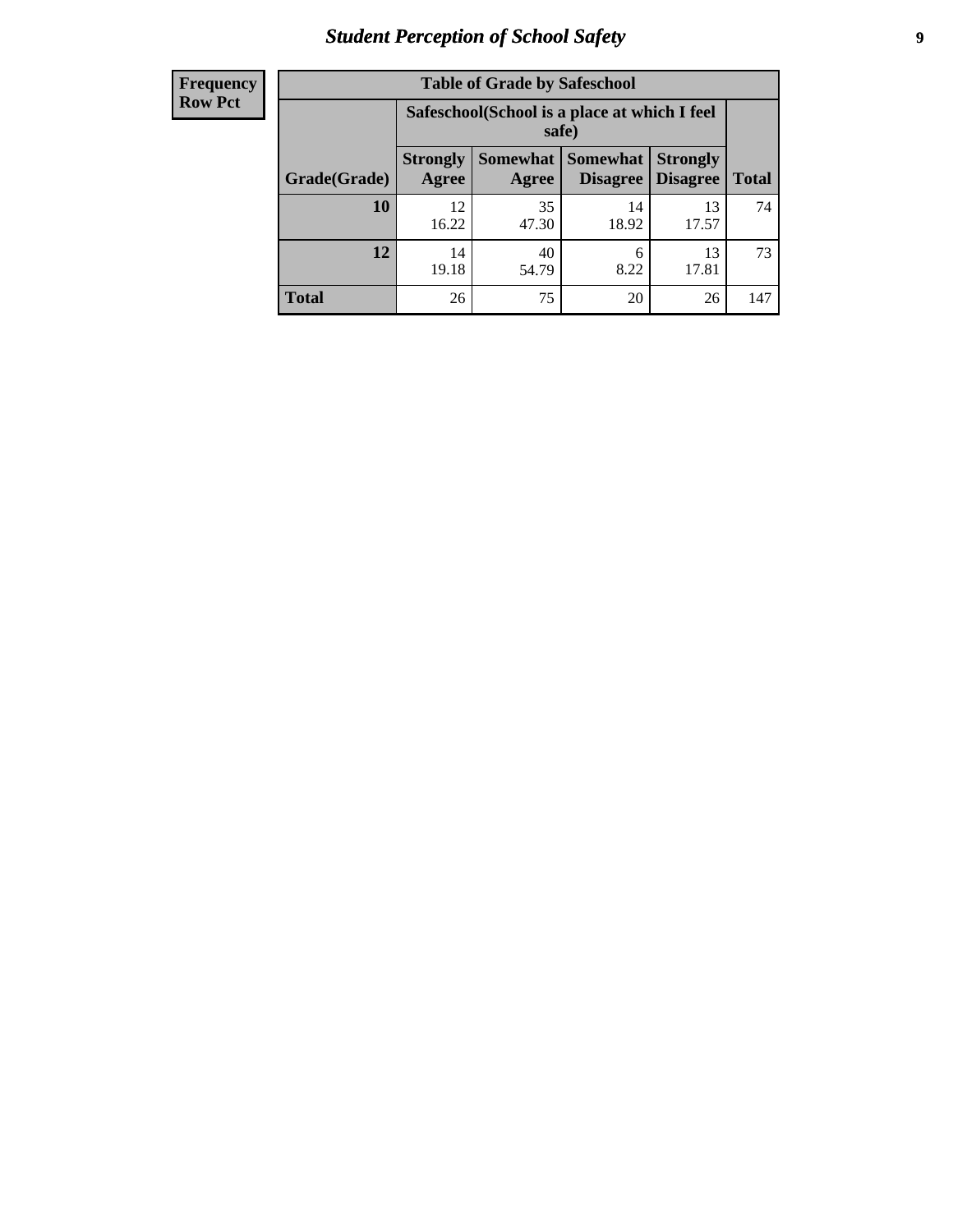### *Students Who Have Been Bullied* **10**

### **Frequency Row Pct**

| <b>Table of Grade by Bullied</b> |                  |                                                                               |                              |                   |                               |                               |                   |              |
|----------------------------------|------------------|-------------------------------------------------------------------------------|------------------------------|-------------------|-------------------------------|-------------------------------|-------------------|--------------|
|                                  |                  | <b>Bullied</b> (I have been bullied by other<br>students in the past 30 days) |                              |                   |                               |                               |                   |              |
| Grade(Grade)                     | 0<br><b>Days</b> | 1 or<br>days                                                                  | 3 <sub>to</sub><br>5<br>days | 6 to<br>9<br>days | <b>10</b><br>to<br>19<br>days | <b>20</b><br>to<br>29<br>days | All<br>30<br>days | <b>Total</b> |
| 10                               | 66<br>89.19      | 4<br>5.41                                                                     | 1.35                         | 1.35              | 0<br>0.00                     | 1.35                          | 1.35              | 74           |
| 12                               | 67<br>91.78      | 1.37                                                                          | 1.37                         | $\Omega$<br>0.00  | 3<br>4.11                     | 1.37                          | $\theta$<br>0.00  | 73           |
| <b>Total</b>                     | 133              | 5                                                                             | $\overline{2}$               |                   | 3                             | $\overline{2}$                |                   | 147          |

 $\blacksquare$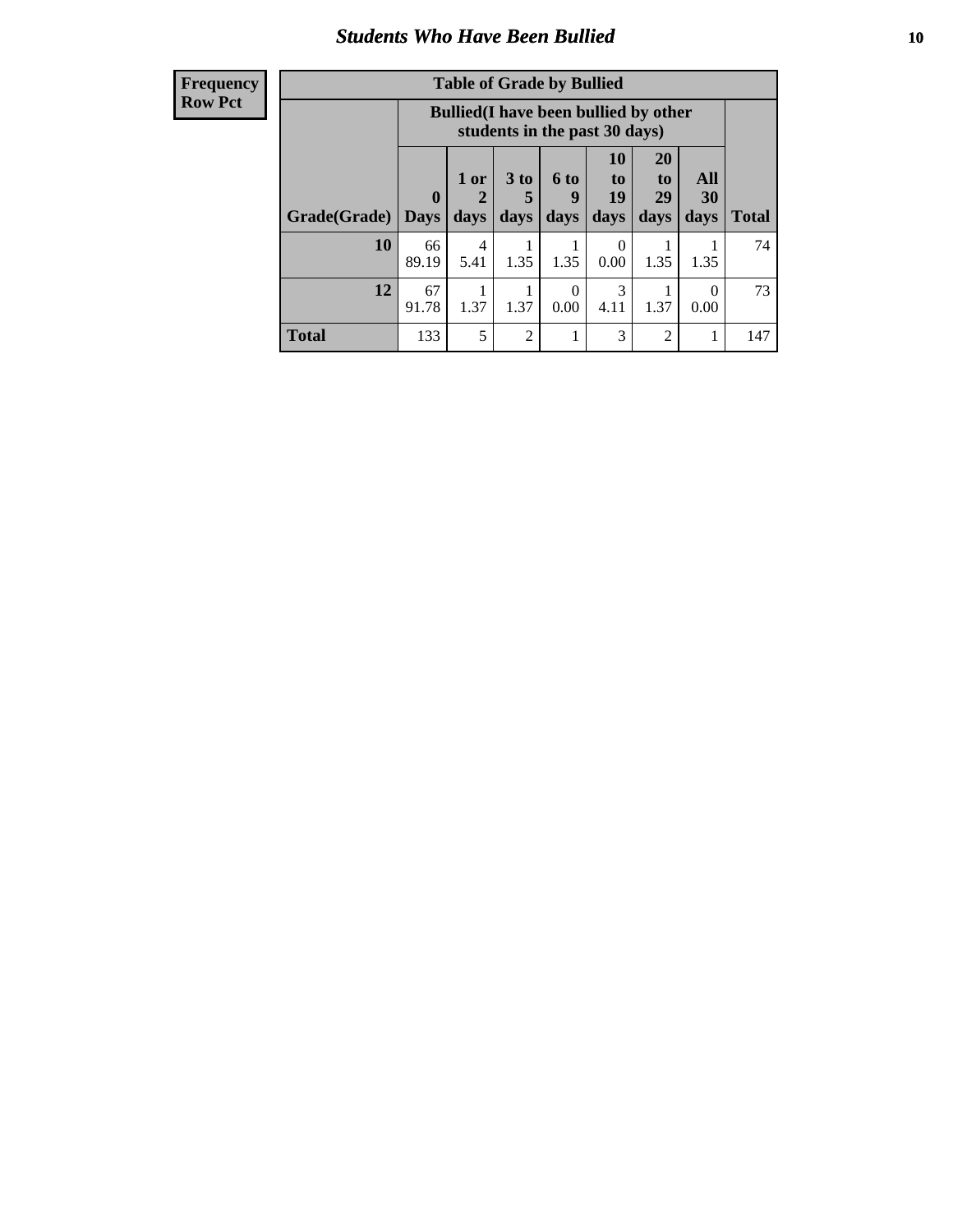### *School Climate* **11**

| Frequency      | <b>Table of SchoolClimate1 by Grade</b> |                    |             |              |  |  |
|----------------|-----------------------------------------|--------------------|-------------|--------------|--|--|
| <b>Col Pct</b> | SchoolClimate1(I<br>like school)        | Grade(Grade)<br>10 | 12          | <b>Total</b> |  |  |
|                | <b>Strongly Agree</b>                   | 14<br>18.92        | 17<br>23.29 | 31           |  |  |
|                | <b>Somewhat Agree</b>                   | 42<br>56.76        | 48<br>65.75 | 90           |  |  |
|                | <b>Somewhat Disagree</b>                | 12<br>16.22        | 5<br>6.85   | 17           |  |  |
|                | <b>Strongly Disagree</b>                | 6<br>8.11          | 3<br>4.11   | 9            |  |  |
|                | <b>Total</b>                            | 74                 | 73          | 147          |  |  |

| <b>Frequency</b> |
|------------------|
| <b>Col Pct</b>   |

| <b>Table of SchoolClimate2 by Grade</b>           |                       |                        |              |  |
|---------------------------------------------------|-----------------------|------------------------|--------------|--|
| SchoolClimate2(I<br>feel successful at<br>school) | 10                    | Grade(Grade)<br>12     | <b>Total</b> |  |
| <b>Strongly Agree</b>                             | 22<br>29.73           | 35<br>47.95            | 57           |  |
| <b>Somewhat Agree</b>                             | 38<br>51.35           | 36<br>49.32            | 74           |  |
| <b>Somewhat Disagree</b>                          | 12<br>16.22           | $\mathfrak{D}$<br>2.74 | 14           |  |
| <b>Strongly Disagree</b>                          | $\mathcal{L}$<br>2.70 | 0<br>0.00              | 2            |  |
| <b>Total</b>                                      | 74                    | 73                     | 147          |  |

| Frequency      | <b>Table of SchoolClimate3 by Grade</b>                                      |                           |             |              |  |
|----------------|------------------------------------------------------------------------------|---------------------------|-------------|--------------|--|
| <b>Col Pct</b> | <b>SchoolClimate3(My</b><br>school has high<br>standards for<br>achievement) | Grade(Grade)<br><b>10</b> | 12          | <b>Total</b> |  |
|                |                                                                              |                           |             |              |  |
|                | <b>Strongly Agree</b>                                                        | 12<br>16.22               | 20<br>27.40 | 32           |  |
|                | <b>Somewhat Agree</b>                                                        | 41<br>55.41               | 36<br>49.32 | 77           |  |
|                | <b>Somewhat Disagree</b>                                                     | 19<br>25.68               | 12<br>16.44 | 31           |  |
|                | <b>Strongly Disagree</b>                                                     | $\mathfrak{D}$<br>2.70    | 5<br>6.85   | 7            |  |
|                | Total                                                                        | 74                        | 73          | 147          |  |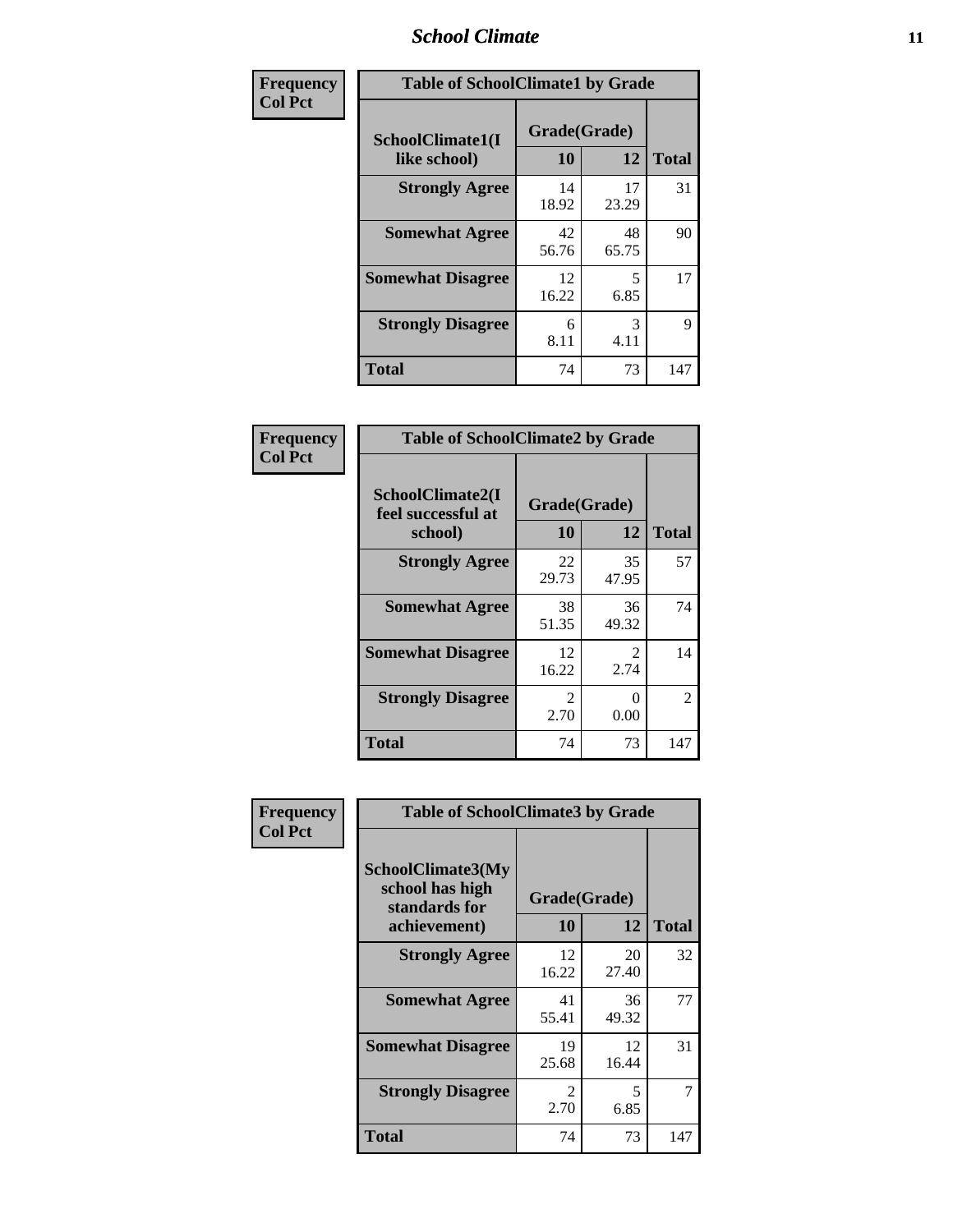### *School Climate* **12**

| Frequency      | <b>Table of SchoolClimate4 by Grade</b>                              |                    |             |              |
|----------------|----------------------------------------------------------------------|--------------------|-------------|--------------|
| <b>Col Pct</b> | <b>SchoolClimate4(My</b><br>school sets clear<br>rules for behavior) | Grade(Grade)<br>10 | 12          | <b>Total</b> |
|                | <b>Strongly Agree</b>                                                | 18<br>24.32        | 26<br>35.62 | 44           |
|                | <b>Somewhat Agree</b>                                                | 39<br>52.70        | 38<br>52.05 | 77           |
|                | <b>Somewhat Disagree</b>                                             | 14<br>18.92        | 6<br>8.22   | 20           |
|                | <b>Strongly Disagree</b>                                             | 3<br>4.05          | 3<br>4.11   | 6            |
|                | <b>Total</b>                                                         | 74                 | 73          | 147          |

| <b>Table of SchoolClimate5 by Grade</b>                   |              |                        |              |  |  |
|-----------------------------------------------------------|--------------|------------------------|--------------|--|--|
| SchoolClimate5(I<br>know what to do in<br>an emergency at | Grade(Grade) |                        |              |  |  |
| school)                                                   | 10           | 12                     | <b>Total</b> |  |  |
| <b>Strongly Agree</b>                                     | 35<br>47.30  | 36<br>49.32            | 71           |  |  |
| <b>Somewhat Agree</b>                                     | 29<br>39.19  | 34<br>46.58            | 63           |  |  |
| <b>Somewhat Disagree</b>                                  | 9<br>12.16   | $\mathfrak{D}$<br>2.74 | 11           |  |  |
| <b>Strongly Disagree</b>                                  | 1.35         | 1.37                   | 2            |  |  |
| <b>Total</b>                                              | 74           | 73                     | 147          |  |  |

| Frequency      | <b>Table of SchoolClimate6 by Grade</b>                  |                    |             |              |  |
|----------------|----------------------------------------------------------|--------------------|-------------|--------------|--|
| <b>Col Pct</b> | <b>SchoolClimate6(Teachers</b><br>treat me with respect) | Grade(Grade)<br>10 | 12          | <b>Total</b> |  |
|                | <b>Strongly Agree</b>                                    | 22<br>29.73        | 22<br>30.14 | 44           |  |
|                | <b>Somewhat Agree</b>                                    | 27<br>36.49        | 34<br>46.58 | 61           |  |
|                | <b>Somewhat Disagree</b>                                 | 20<br>27.03        | 13<br>17.81 | 33           |  |
|                | <b>Strongly Disagree</b>                                 | 5<br>6.76          | 4<br>5.48   | 9            |  |
|                | <b>Total</b>                                             | 74                 | 73          | 147          |  |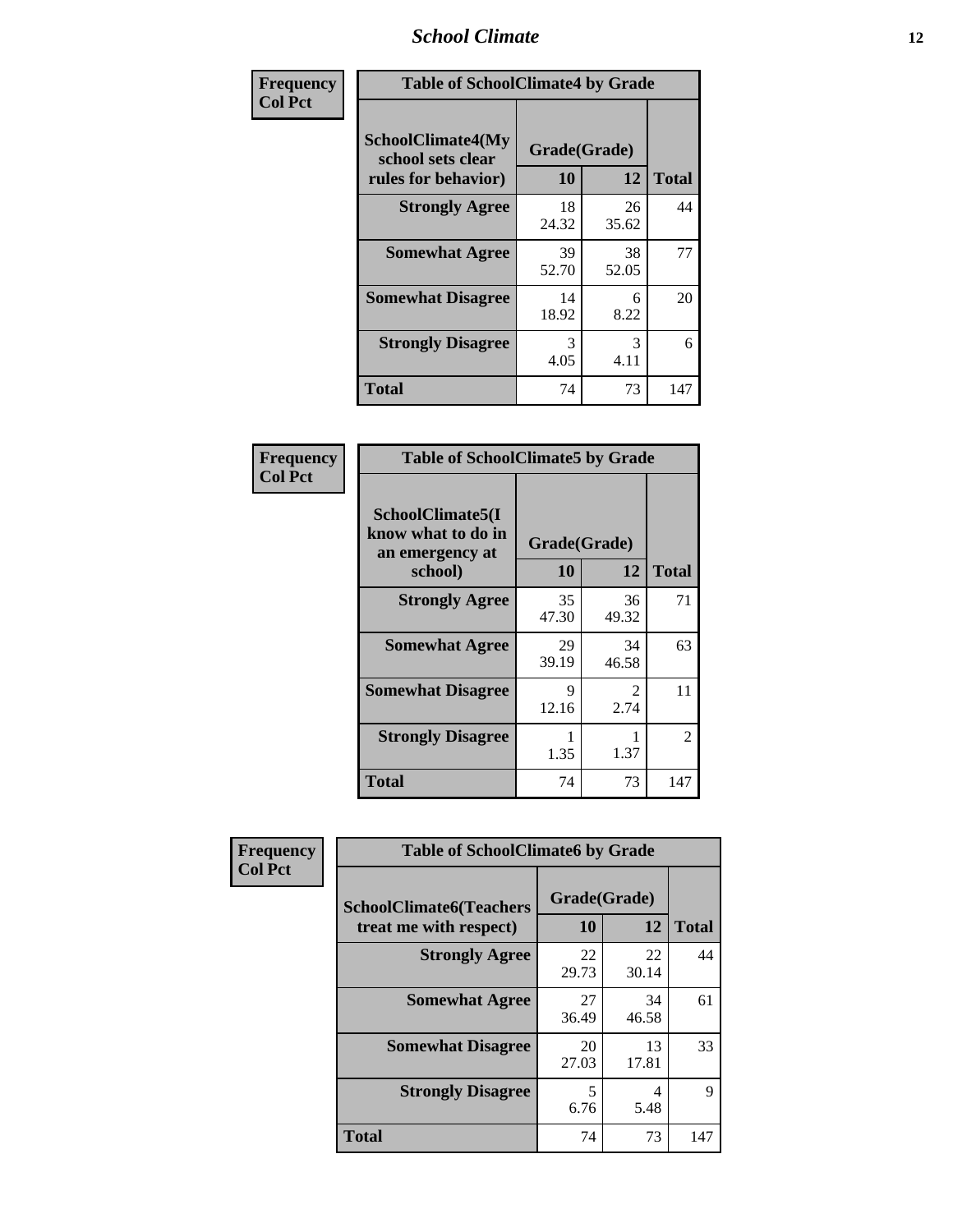### *School Climate* **13**

| Frequency      | <b>Table of SchoolClimate7 by Grade</b>                                       |                           |             |              |
|----------------|-------------------------------------------------------------------------------|---------------------------|-------------|--------------|
| <b>Col Pct</b> | <b>SchoolClimate7(Behaviors</b><br>in my class allow the<br>teacher to teach) | Grade(Grade)<br><b>10</b> | 12          | <b>Total</b> |
|                | <b>Strongly Agree</b>                                                         | 4<br>5.41                 | 15<br>20.55 | 19           |
|                | <b>Somewhat Agree</b>                                                         | 35<br>47.30               | 30<br>41.10 | 65           |
|                | <b>Somewhat Disagree</b>                                                      | 20<br>27.03               | 23<br>31.51 | 43           |
|                | <b>Strongly Disagree</b>                                                      | 15<br>20.27               | 5<br>6.85   | 20           |
|                | <b>Total</b>                                                                  | 74                        | 73          | 147          |

| Frequency      | <b>Table of SchoolClimate8 by Grade</b>                                              |                    |             |              |
|----------------|--------------------------------------------------------------------------------------|--------------------|-------------|--------------|
| <b>Col Pct</b> | <b>SchoolClimate8(Students</b><br>are frequently<br>recognized for good<br>behavior) | Grade(Grade)<br>10 | 12          | <b>Total</b> |
|                | <b>Strongly Agree</b>                                                                | 8<br>10.81         | 11<br>15.07 | 19           |
|                | <b>Somewhat Agree</b>                                                                | 31<br>41.89        | 33<br>45.21 | 64           |
|                | <b>Somewhat Disagree</b>                                                             | 24<br>32.43        | 19<br>26.03 | 43           |
|                | <b>Strongly Disagree</b>                                                             | 11<br>14.86        | 10<br>13.70 | 21           |
|                | <b>Total</b>                                                                         | 74                 | 73          | 147          |

| Frequency      | <b>Table of SchoolClimate9 by Grade</b>                                           |                        |             |              |
|----------------|-----------------------------------------------------------------------------------|------------------------|-------------|--------------|
| <b>Col Pct</b> | SchoolClimate9(School<br>counselor would be<br>helpful if I needed<br>assistance) | Grade(Grade)<br>10     | 12          | <b>Total</b> |
|                | <b>Strongly Agree</b>                                                             | 25<br>33.78            | 51<br>69.86 | 76           |
|                | <b>Somewhat Agree</b>                                                             | 37<br>50.00            | 14<br>19.18 | 51           |
|                | <b>Somewhat Disagree</b>                                                          | 10<br>13.51            | 5<br>6.85   | 15           |
|                | <b>Strongly Disagree</b>                                                          | $\mathfrak{D}$<br>2.70 | 3<br>4.11   | 5            |
|                | Total                                                                             | 74                     | 73          | 147          |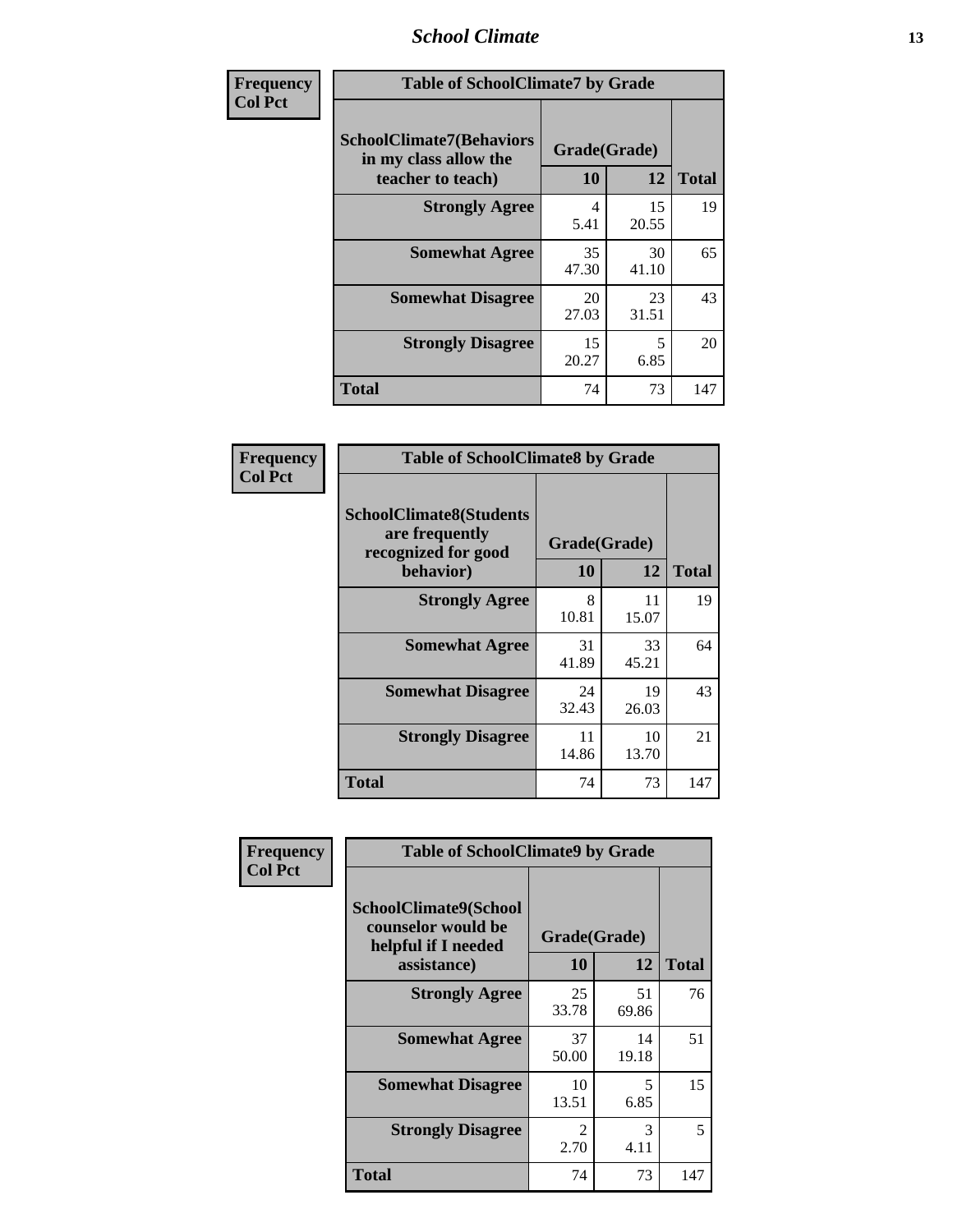### *Reasons for Dropping Out* **14**

| Frequency      | <b>Table of Dropoutreason by Grade</b>                |                    |             |              |
|----------------|-------------------------------------------------------|--------------------|-------------|--------------|
| <b>Col Pct</b> | Dropoutreason(If<br>I dropped out the<br>reason would | Grade(Grade)<br>10 | 12          | <b>Total</b> |
|                | most likely be)                                       | 38                 | 45          | 83           |
|                | <b>Won't Drop out</b>                                 | 51.35              | 61.64       |              |
|                | <b>Bored</b>                                          | 16<br>21.62        | 10<br>13.70 | 26           |
|                | <b>Family Reasons</b>                                 | 7<br>9.46          | 14<br>19.18 | 21           |
|                | <b>Other</b>                                          | 13<br>17.57        | 4<br>5.48   | 17           |
|                | <b>Total</b>                                          | 74                 | 73          | 147          |

| Frequency<br><b>Col Pct</b> | <b>Table of Dropout by Grade</b>                            |                    |             |              |  |
|-----------------------------|-------------------------------------------------------------|--------------------|-------------|--------------|--|
|                             | Dropout(I<br>have<br>thought<br>about<br>dropping<br>out of | Grade(Grade)<br>10 | 12          | <b>Total</b> |  |
|                             | school)                                                     |                    |             |              |  |
|                             | Yes                                                         | 29<br>39.19        | 25<br>34.25 | 54           |  |
|                             | N <sub>0</sub>                                              | 45<br>60.81        | 48<br>65.75 | 93           |  |
|                             | <b>Total</b>                                                | 74                 | 73          | 147          |  |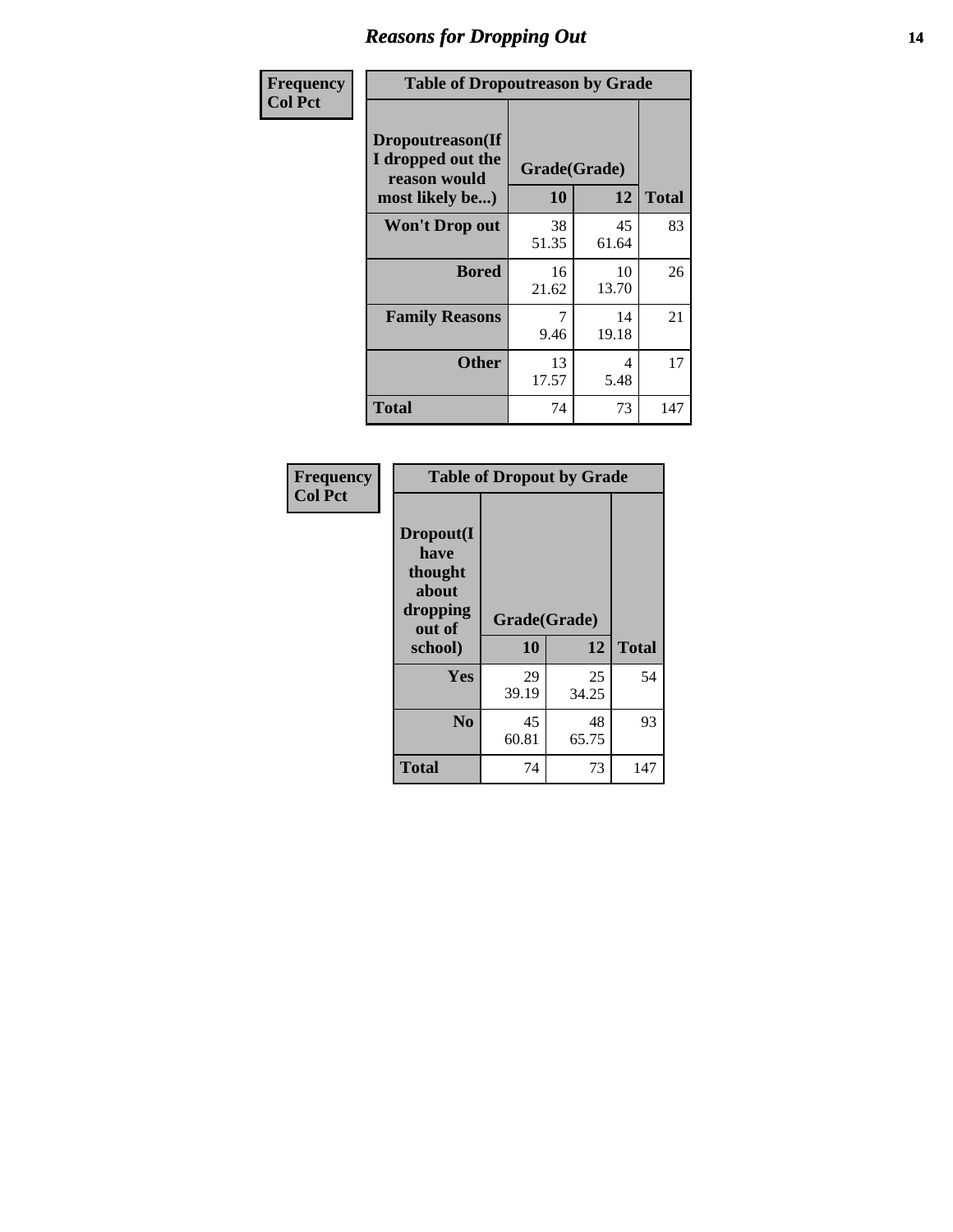*School Safety* **15**

| Frequency      | <b>Table of Gangself by Grade</b>                                                                 |                    |             |              |
|----------------|---------------------------------------------------------------------------------------------------|--------------------|-------------|--------------|
| <b>Col Pct</b> | Gangself(I<br>have<br>participated<br>in illegal<br>gang<br>activities in<br>the past 30<br>days) | Grade(Grade)<br>10 | 12          | <b>Total</b> |
|                | Yes                                                                                               | 6<br>8.11          | 3<br>4.11   | 9            |
|                | N <sub>0</sub>                                                                                    | 68<br>91.89        | 70<br>95.89 | 138          |
|                | <b>Total</b>                                                                                      | 74                 | 73          | 147          |

| Frequency<br><b>Col Pct</b> | <b>Table of Gangpeers by Grade</b>                                                                                             |                    |             |              |
|-----------------------------|--------------------------------------------------------------------------------------------------------------------------------|--------------------|-------------|--------------|
|                             | <b>Gangpeers</b> (I<br>have friends<br>who have<br>participated<br>in illegal<br>gang<br>activities in<br>the past 30<br>days) | Grade(Grade)<br>10 | 12          | <b>Total</b> |
|                             | <b>Yes</b>                                                                                                                     | 19                 | 18          | 37           |
|                             |                                                                                                                                | 25.68              | 24.66       |              |
|                             | N <sub>0</sub>                                                                                                                 | 55<br>74.32        | 55<br>75.34 | 110          |
|                             | <b>Total</b>                                                                                                                   | 74                 | 73          | 147          |

| Frequency      | <b>Table of Pickedon by Grade</b>                                  |              |             |              |
|----------------|--------------------------------------------------------------------|--------------|-------------|--------------|
| <b>Col Pct</b> | <b>Pickedon(I have</b><br>been picked on or<br>teased at school in | Grade(Grade) |             |              |
|                | the past 30 days)                                                  | 10           | 12          | <b>Total</b> |
|                | <b>Strongly Agree</b>                                              | 9.46         | 8<br>10.96  | 15           |
|                | <b>Somewhat Agree</b>                                              | 16<br>21.62  | Q<br>12.33  | 25           |
|                | <b>Somewhat Disagree</b>                                           | 10<br>13.51  | 13<br>17.81 | 23           |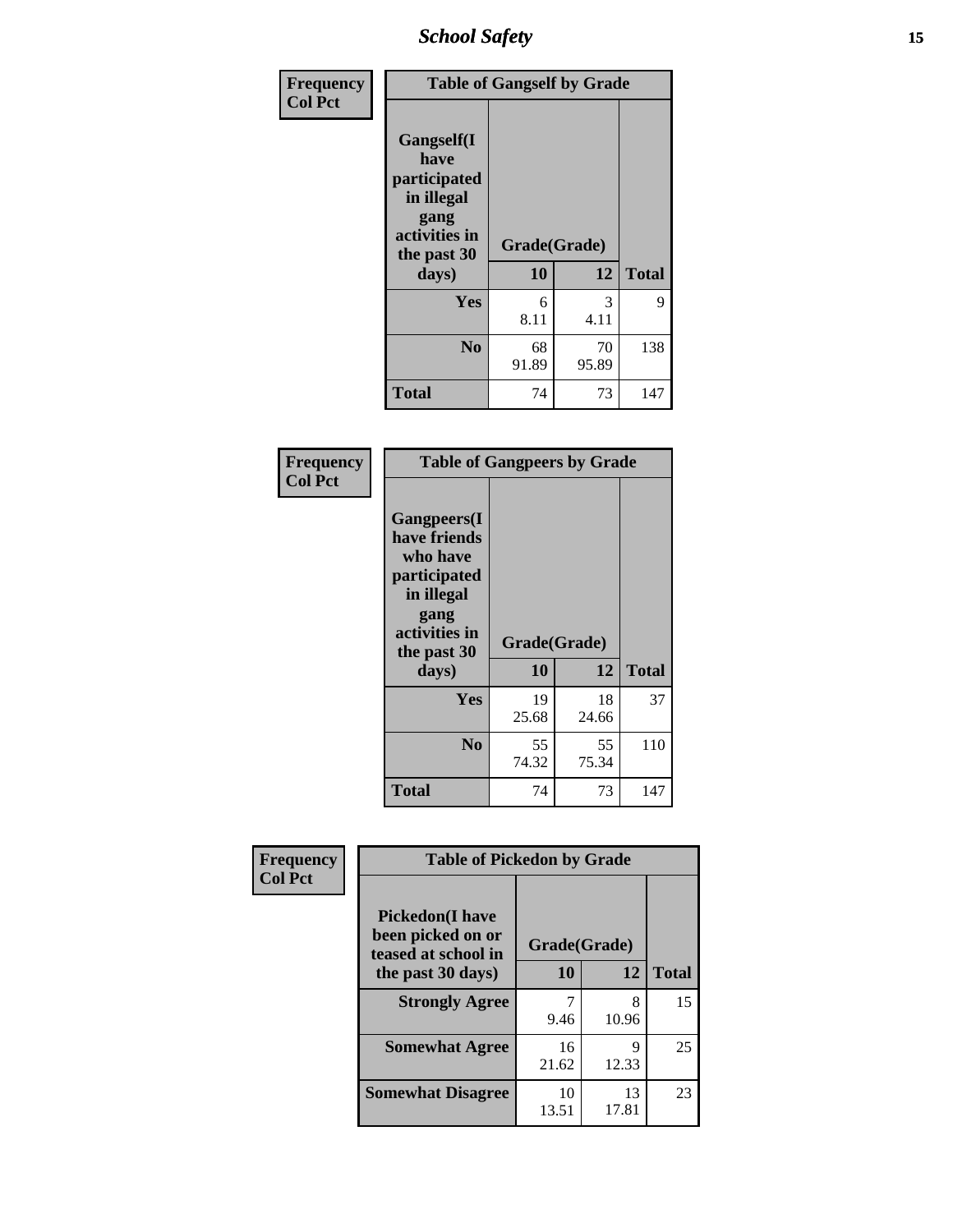*School Safety* **16**

| <b>Frequency</b> | <b>Table of Pickedon by Grade</b>                                                        |                    |             |              |
|------------------|------------------------------------------------------------------------------------------|--------------------|-------------|--------------|
| <b>Col Pct</b>   | <b>Pickedon</b> (I have<br>been picked on or<br>teased at school in<br>the past 30 days) | Grade(Grade)<br>10 | 12          | <b>Total</b> |
|                  | <b>Strongly Disagree</b>                                                                 | 41<br>55.41        | 43<br>58.90 | 84           |
|                  | <b>Total</b>                                                                             | 74                 | 73          | 147          |

| Frequency      | <b>Table of Safeschool by Grade</b>                      |                          |             |     |  |  |  |  |  |
|----------------|----------------------------------------------------------|--------------------------|-------------|-----|--|--|--|--|--|
| <b>Col Pct</b> | Safeschool(School<br>is a place at which I<br>feel safe) | Grade(Grade)<br>12<br>10 |             |     |  |  |  |  |  |
|                | <b>Strongly Agree</b>                                    | 12<br>16.22              | 14<br>19.18 | 26  |  |  |  |  |  |
|                | <b>Somewhat Agree</b>                                    | 35<br>47.30              | 40<br>54.79 | 75  |  |  |  |  |  |
|                | <b>Somewhat Disagree</b>                                 | 14<br>18.92              | 6<br>8.22   | 20  |  |  |  |  |  |
|                | <b>Strongly Disagree</b>                                 | 13<br>17.57              | 13<br>17.81 | 26  |  |  |  |  |  |
|                | <b>Total</b>                                             | 74                       | 73          | 147 |  |  |  |  |  |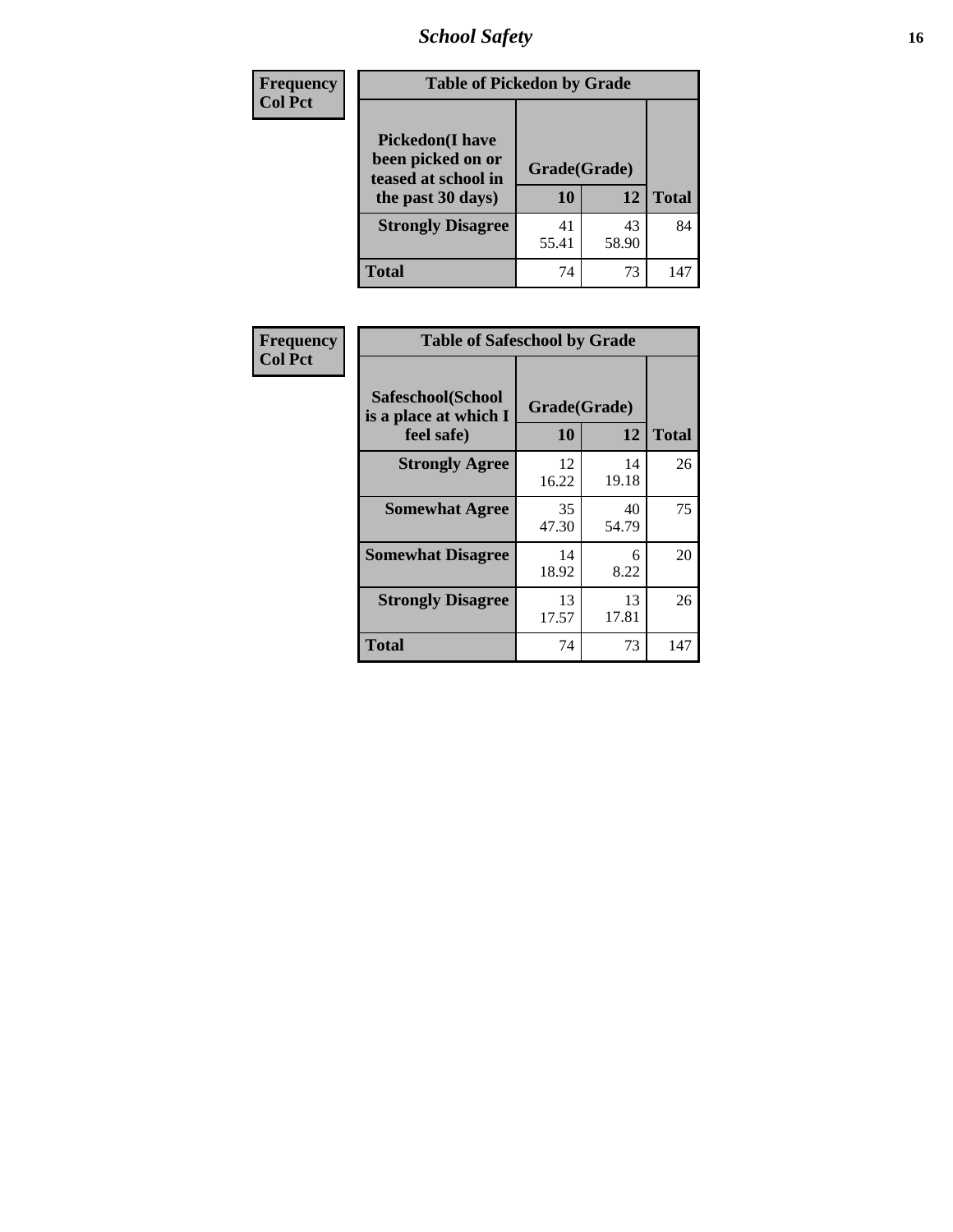*School Safety* **17**

| Frequency      |
|----------------|
| <b>Row Pct</b> |

|                     | <b>Table of Grade by Bullied</b> |                                                                               |                   |                           |                        |                               |                           |              |  |  |  |  |
|---------------------|----------------------------------|-------------------------------------------------------------------------------|-------------------|---------------------------|------------------------|-------------------------------|---------------------------|--------------|--|--|--|--|
|                     |                                  | <b>Bullied</b> (I have been bullied by other<br>students in the past 30 days) |                   |                           |                        |                               |                           |              |  |  |  |  |
| Grade(Grade)   Days | $\bf{0}$                         | $1$ or<br>2<br>days                                                           | 3 to<br>5<br>days | 6 to<br>9<br>days         | 10<br>to<br>19<br>days | <b>20</b><br>to<br>29<br>days | All<br>30<br>days         | <b>Total</b> |  |  |  |  |
| 10                  | 66<br>89.19                      | 4<br>5.41                                                                     | 1.35              | 1.35                      | 0<br>0.00              | 1.35                          | 1.35                      | 74           |  |  |  |  |
| 12                  | 67<br>91.78                      | 1.37                                                                          | 1.37              | $\mathbf{\Omega}$<br>0.00 | 3<br>4.11              | 1.37                          | $\mathbf{\Omega}$<br>0.00 | 73           |  |  |  |  |
| <b>Total</b>        | 133                              | 5                                                                             | $\overline{c}$    |                           | 3                      | $\mathfrak{D}$                |                           | 147          |  |  |  |  |

| Frequency      | <b>Table of Grade by Bulliedothers</b> |                         |                                                                |                        |                        |                   |              |  |  |  |  |
|----------------|----------------------------------------|-------------------------|----------------------------------------------------------------|------------------------|------------------------|-------------------|--------------|--|--|--|--|
| <b>Row Pct</b> |                                        |                         | <b>Bulliedothers</b> (I bullied others<br>in the past 30 days) |                        |                        |                   |              |  |  |  |  |
|                | Grade(Grade)                           | $\bf{0}$<br><b>Days</b> | 1 or<br>days                                                   | 10<br>to<br>19<br>days | 20<br>to<br>29<br>days | All<br>30<br>days | <b>Total</b> |  |  |  |  |
|                | 10                                     | 63<br>85.14             | 9.46                                                           | 1.35                   | 3<br>4.05              | 0<br>0.00         | 74           |  |  |  |  |
|                | 12                                     | 69<br>94.52             | 2<br>2.74                                                      | $\Omega$<br>0.00       | 1.37                   | 1.37              | 73           |  |  |  |  |
|                | <b>Total</b>                           | 132                     | 9                                                              | 1                      | 4                      |                   | 147          |  |  |  |  |

| Frequency      | <b>Table of Grade by Weaponschool</b> |                                 |              |                                                                        |                        |              |
|----------------|---------------------------------------|---------------------------------|--------------|------------------------------------------------------------------------|------------------------|--------------|
| <b>Row Pct</b> |                                       |                                 | days)        | <b>Weaponschool</b> (I<br>brought a weapon to<br>school in the past 30 |                        |              |
|                | Grade(Grade)                          | $\boldsymbol{0}$<br><b>Days</b> | 1 or<br>days | 3 to<br>5<br>days                                                      | 20<br>to<br>29<br>days | <b>Total</b> |
|                | 10                                    | 69<br>93.24                     | 4<br>5.41    | 0<br>0.00                                                              | 1.35                   | 74           |
|                | 12                                    | 71<br>97.26                     | 1.37         | 1.37                                                                   | 0<br>0.00              | 73           |
|                | <b>Total</b>                          | 140                             | 5            |                                                                        |                        | 147          |

ł,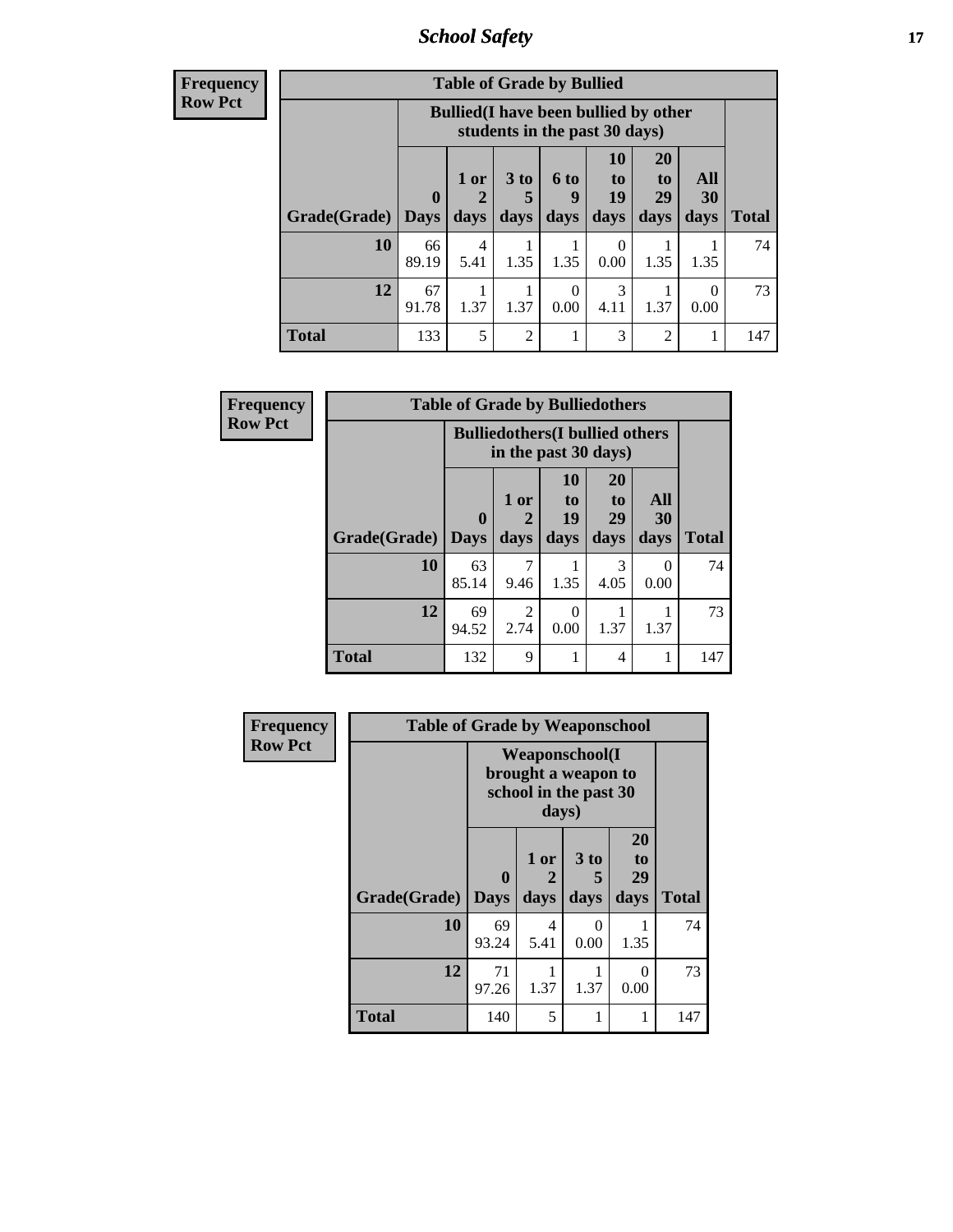*School Safety* **18**

| <b>Frequency</b> | <b>Table of Grade by Absentunsafe</b> |                  |                         |                                                                                  |                        |              |  |  |  |
|------------------|---------------------------------------|------------------|-------------------------|----------------------------------------------------------------------------------|------------------------|--------------|--|--|--|
| <b>Row Pct</b>   |                                       |                  | 30 days)                | <b>Absentunsafe(I have</b><br>missed school because I<br>felt unsafe in the past |                        |              |  |  |  |
|                  | Grade(Grade)                          | 0<br><b>Days</b> | $1$ or $ $<br>2<br>days | 3 <sub>to</sub><br>5<br>days                                                     | 20<br>to<br>29<br>days | <b>Total</b> |  |  |  |
|                  | 10                                    | 71<br>95.95      | 1.35                    | 1.35                                                                             | 1.35                   | 74           |  |  |  |
|                  | 12                                    | 69<br>94.52      | 1.37                    | 1.37                                                                             | $\mathcal{D}$<br>2.74  | 73           |  |  |  |
|                  | <b>Total</b>                          | 140              | $\mathfrak{D}$          | 2                                                                                | 3                      | 147          |  |  |  |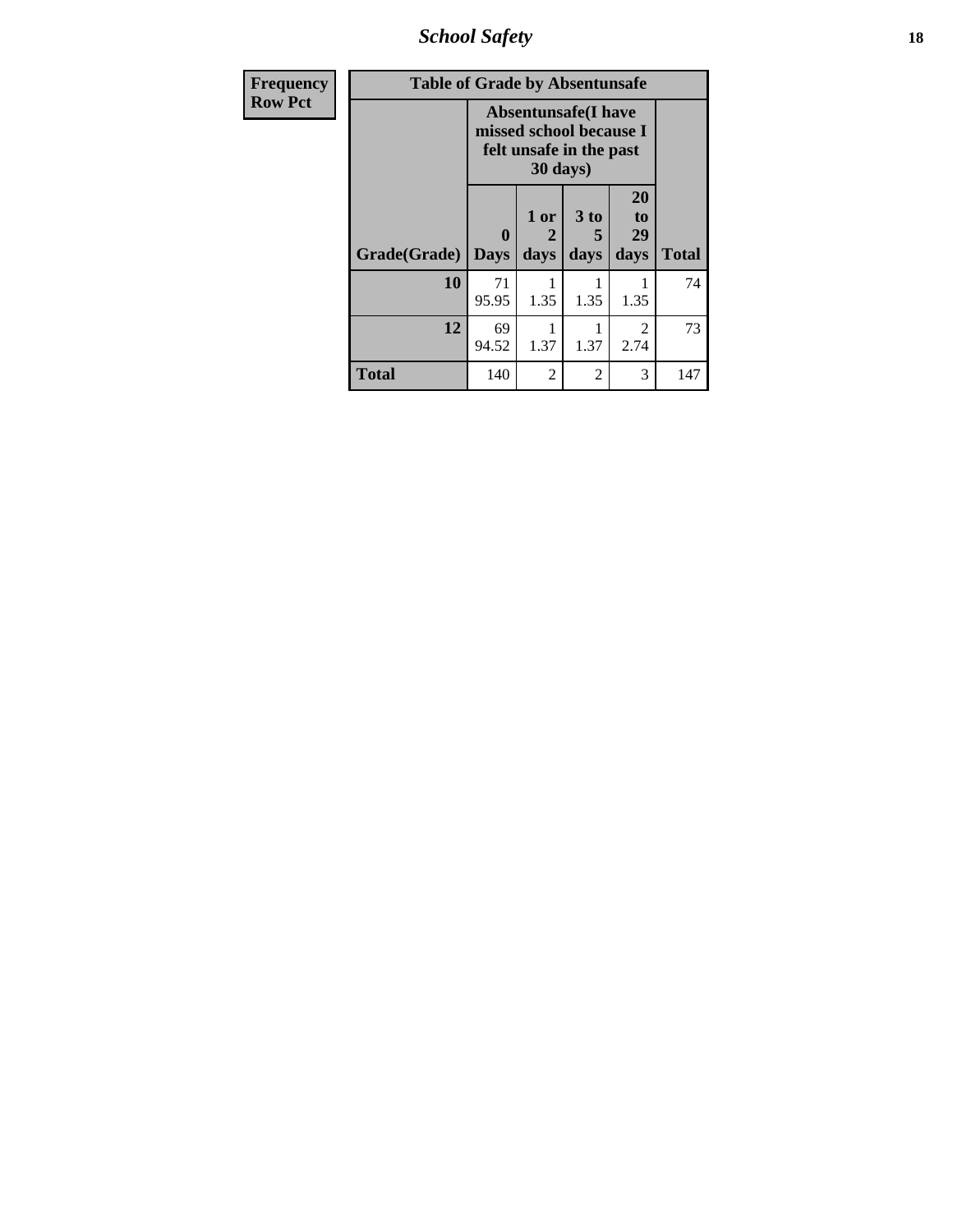#### **Frequency Row Pct**

| <b>Table of Grade by Alcohol</b> |                          |                                     |                 |                  |                 |                     |              |  |  |  |  |
|----------------------------------|--------------------------|-------------------------------------|-----------------|------------------|-----------------|---------------------|--------------|--|--|--|--|
|                                  |                          | Alcohol (Alcohol use, past 30 days) |                 |                  |                 |                     |              |  |  |  |  |
| Grade(Grade)                     | Did<br>not<br><b>use</b> | $1-2$<br>days                       | $3 - 5$<br>days | $6-9$<br>days    | $10-19$<br>days | <b>Every</b><br>day | <b>Total</b> |  |  |  |  |
| 10                               | 55<br>74.32              | 9<br>12.16                          | 8<br>10.81      | 1.35             | 1.35            | $\theta$<br>0.00    | 74           |  |  |  |  |
| 12                               | 60<br>82.19              | 2<br>2.74                           | 4<br>5.48       | $\Omega$<br>0.00 | 6<br>8.22       | 1.37                | 73           |  |  |  |  |
| <b>Total</b>                     | 115                      | 11                                  | 12              |                  | 7               |                     | 147          |  |  |  |  |

| <b>Frequency</b> |
|------------------|
| <b>Row Pct</b>   |

| <b>Table of Grade by Cigarettes</b>                      |                                 |               |                 |                  |                   |                        |              |  |  |
|----------------------------------------------------------|---------------------------------|---------------|-----------------|------------------|-------------------|------------------------|--------------|--|--|
| <b>Cigarettes</b> (Smoking tobacco use,<br>past 30 days) |                                 |               |                 |                  |                   |                        |              |  |  |
| Grade(Grade)                                             | <b>Did</b><br>not<br><b>use</b> | $1-2$<br>days | $3 - 5$<br>days | $10-19$<br>days  | $20 - 29$<br>days | <b>Every</b><br>day    | <b>Total</b> |  |  |
| 10                                                       | 62<br>83.78                     | 5<br>6.76     | 3<br>4.05       | 2<br>2.70        | $\Omega$<br>0.00  | $\mathfrak{D}$<br>2.70 | 74           |  |  |
| 12                                                       | 65<br>89.04                     | 4<br>5.48     | 1.37            | $\Omega$<br>0.00 | 2<br>2.74         | 1.37                   | 73           |  |  |
| <b>Total</b>                                             | 127                             | 9             | 4               | $\overline{2}$   | 2                 | 3                      | 147          |  |  |

| Frequency      |              | <b>Table of Grade by Smokeless</b> |                       |                  |                 |                  |              |  |
|----------------|--------------|------------------------------------|-----------------------|------------------|-----------------|------------------|--------------|--|
| <b>Row Pct</b> |              | <b>Smokeless</b> (Chewing tobacco  |                       |                  |                 |                  |              |  |
|                | Grade(Grade) | Did<br>not<br><b>use</b>           | $1 - 2$<br>days       | $3 - 5$<br>days  | $10-19$<br>days | Every<br>day     | <b>Total</b> |  |
|                | <b>10</b>    | 71<br>95.95                        | 2<br>2.70             | $\Omega$<br>0.00 | 1.35            | $\Omega$<br>0.00 | 74           |  |
|                | 12           | 68<br>93.15                        | $\mathcal{R}$<br>4.11 | 1.37             | 0.00            | 1.37             | 73           |  |
|                | <b>Total</b> | 139                                | 5                     |                  |                 |                  | 147          |  |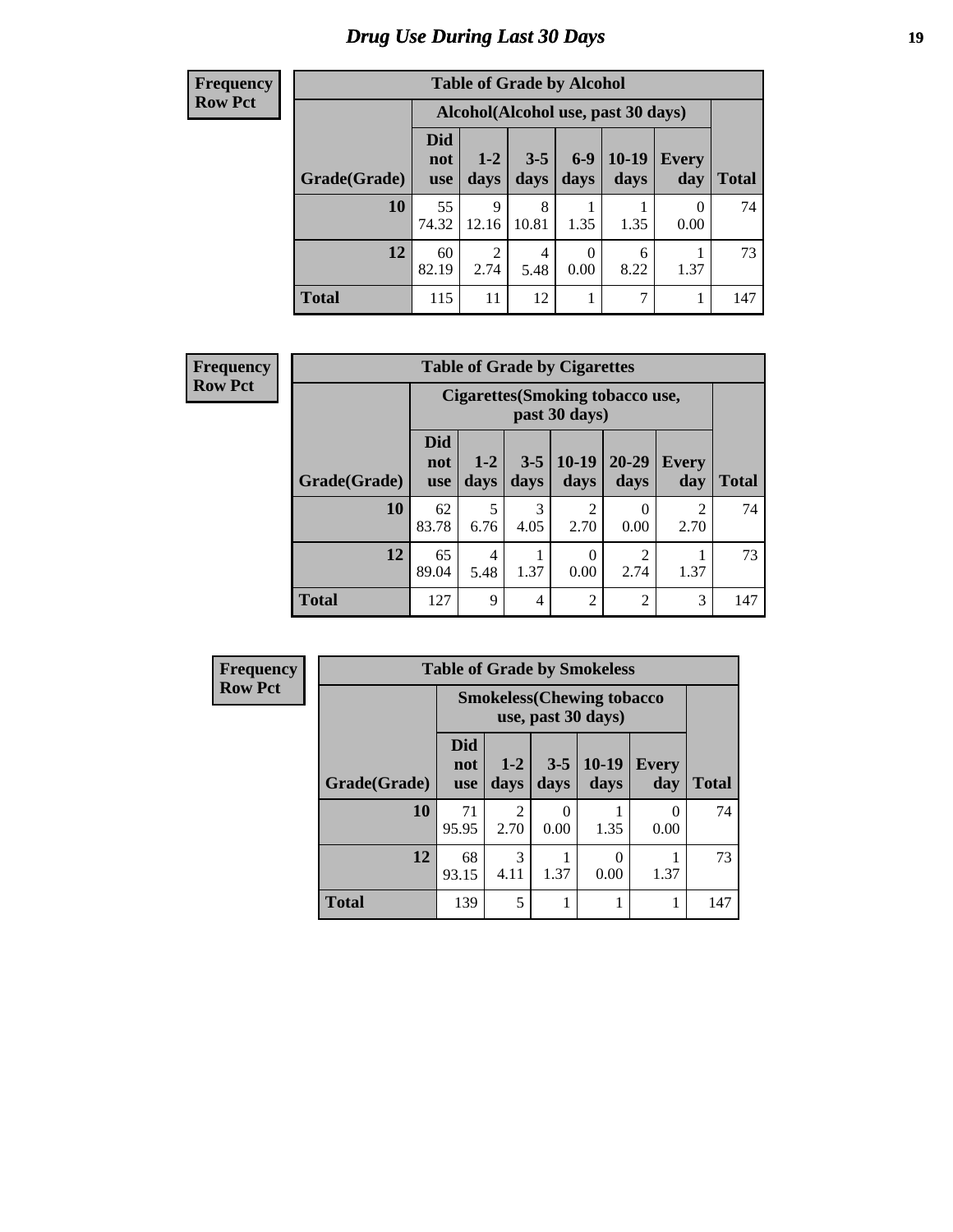#### **Frequency Row Pct**

| <b>Table of Grade by Marijuana</b> |                                 |                                         |                 |               |                        |                   |                     |       |
|------------------------------------|---------------------------------|-----------------------------------------|-----------------|---------------|------------------------|-------------------|---------------------|-------|
|                                    |                                 | Marijuana (Marijuana use, past 30 days) |                 |               |                        |                   |                     |       |
| Grade(Grade)                       | <b>Did</b><br>not<br><b>use</b> | $1 - 2$<br>days                         | $3 - 5$<br>days | $6-9$<br>days | $10-19$<br>days        | $20 - 29$<br>days | <b>Every</b><br>day | Total |
| 10                                 | 68<br>91.89                     | $\Omega$<br>0.00                        | 2<br>2.70       | 0<br>0.00     | $\mathfrak{D}$<br>2.70 | 1.35              | 1.35                | 74    |
| 12                                 | 71<br>97.26                     | 1.37                                    | 0<br>0.00       | 1.37          | $\Omega$<br>0.00       | 0<br>0.00         | 0<br>0.00           | 73    |
| <b>Total</b>                       | 139                             |                                         | 2               | 1             | $\overline{2}$         |                   |                     | 147   |

| Frequency      | <b>Table of Grade by Cocaine</b> |                                               |               |              |  |  |
|----------------|----------------------------------|-----------------------------------------------|---------------|--------------|--|--|
| <b>Row Pct</b> |                                  | <b>Cocaine</b> (Cocaine<br>use, past 30 days) |               |              |  |  |
|                | Grade(Grade)                     | Did not<br><b>use</b>                         | 20-29<br>days | <b>Total</b> |  |  |
|                | 10                               | 73<br>98.65                                   | 1.35          | 74           |  |  |
|                | 12                               | 73<br>100.00                                  | 0<br>0.00     | 73           |  |  |
|                | <b>Total</b>                     | 146                                           | 1             | 147          |  |  |

| Frequency      | <b>Table of Grade by Inhalants</b> |                                                  |                 |                   |              |  |  |
|----------------|------------------------------------|--------------------------------------------------|-----------------|-------------------|--------------|--|--|
| <b>Row Pct</b> |                                    | <b>Inhalants</b> (Inhalant<br>use, past 30 days) |                 |                   |              |  |  |
|                | Grade(Grade)                       | Did<br>not<br><b>use</b>                         | $1 - 2$<br>days | $20 - 29$<br>days | <b>Total</b> |  |  |
|                | 10                                 | 73<br>98.65                                      | 0.00            | 1.35              | 74           |  |  |
|                | 12                                 | 72<br>98.63                                      | 1.37            | 0<br>0.00         | 73           |  |  |
|                | <b>Total</b>                       | 145                                              | 1               |                   | 147          |  |  |

| Frequency      | <b>Table of Grade by Steroids</b> |                                                |               |              |  |  |
|----------------|-----------------------------------|------------------------------------------------|---------------|--------------|--|--|
| <b>Row Pct</b> |                                   | <b>Steroids</b> (Steroid<br>use, past 30 days) |               |              |  |  |
|                | Grade(Grade)                      | Did not<br><b>use</b>                          | 20-29<br>days | <b>Total</b> |  |  |
|                | 10                                | 73<br>98.65                                    | 1.35          | 74           |  |  |
|                | 12                                | 73<br>100.00                                   | 0.00          | 73           |  |  |
|                | <b>Total</b>                      | 146                                            |               | 147          |  |  |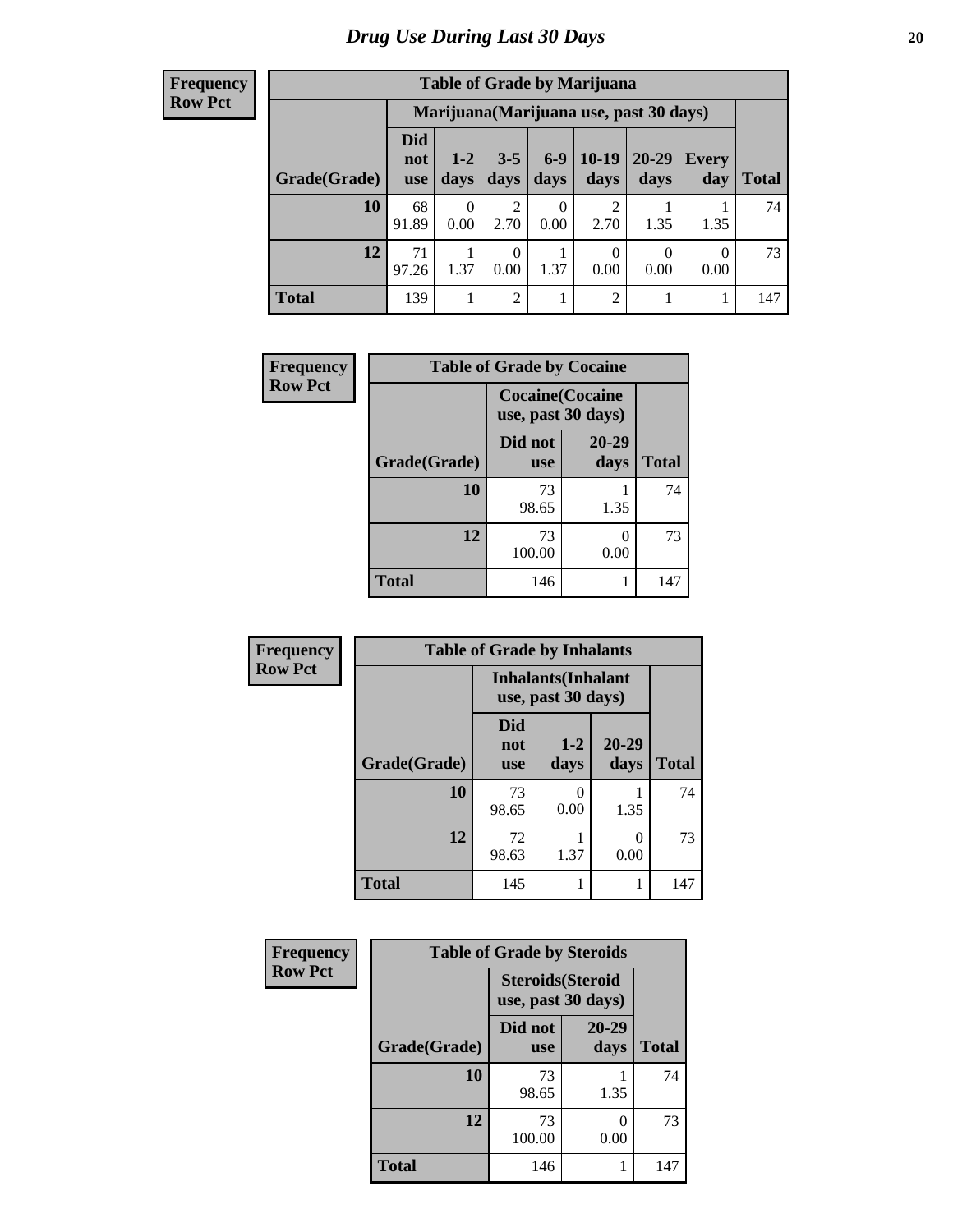| <b>Frequency</b> | <b>Table of Grade by Ecstasy</b> |                                               |                 |               |              |
|------------------|----------------------------------|-----------------------------------------------|-----------------|---------------|--------------|
| Row Pct          |                                  | <b>Ecstasy</b> (Ecstasy<br>use, past 30 days) |                 |               |              |
|                  | Grade(Grade)                     | <b>Did</b><br>not<br><b>use</b>               | $3 - 5$<br>days | 20-29<br>days | <b>Total</b> |
|                  | 10                               | 72<br>97.30                                   | 1.35            | 1.35          | 74           |
|                  | 12                               | 73<br>100.00                                  | 0<br>0.00       | 0.00          | 73           |
|                  | <b>Total</b>                     | 145                                           |                 |               | 147          |

| Frequency      | <b>Table of Grade by Meth</b> |                                                    |            |              |  |  |
|----------------|-------------------------------|----------------------------------------------------|------------|--------------|--|--|
| <b>Row Pct</b> |                               | <b>Meth</b> (Methamphetamine<br>use, past 30 days) |            |              |  |  |
|                | Grade(Grade)                  | Did not use                                        | 20-29 days | <b>Total</b> |  |  |
|                | 10                            | 73<br>98.65                                        | 1.35       | 74           |  |  |
|                | 12                            | 73<br>100.00                                       | 0<br>0.00  | 73           |  |  |
|                | <b>Total</b>                  | 146                                                |            | 147          |  |  |

| Frequency      | <b>Table of Grade by Hallucinogens</b> |                                                   |            |              |  |  |
|----------------|----------------------------------------|---------------------------------------------------|------------|--------------|--|--|
| <b>Row Pct</b> |                                        | Hallucinogens (Hallucinogen<br>use, past 30 days) |            |              |  |  |
|                | Grade(Grade)                           | Did not use                                       | 10-19 days | <b>Total</b> |  |  |
|                | 10                                     | 73<br>98.65                                       | 1.35       | 74           |  |  |
|                | 12                                     | 73<br>100.00                                      | 0.00       | 73           |  |  |
|                | Total                                  | 146                                               |            | 147          |  |  |

| Frequency      |              | <b>Table of Grade by Prescription</b> |                        |                 |               |                                                                                |                        |              |  |
|----------------|--------------|---------------------------------------|------------------------|-----------------|---------------|--------------------------------------------------------------------------------|------------------------|--------------|--|
| <b>Row Pct</b> |              |                                       |                        |                 |               | <b>Prescription</b> (Prescription drugs not<br>prescribed to me, past 30 days) |                        |              |  |
|                | Grade(Grade) | <b>Did</b><br>not<br><b>use</b>       | $1 - 2$<br>days        | $3 - 5$<br>days | $6-9$<br>days | $10-19$<br>days                                                                | $20 - 29$<br>days      | <b>Total</b> |  |
|                | 10           | 65<br>87.84                           | $\mathfrak{D}$<br>2.70 | 1.35            | 1.35          | 3<br>4.05                                                                      | $\mathfrak{D}$<br>2.70 | 74           |  |
|                | 12           | 71<br>97.26                           | 1.37                   | 1.37            | 0.00          | $\Omega$<br>0.00                                                               | $\Omega$<br>0.00       | 73           |  |
|                | <b>Total</b> | 136                                   | 3                      | 2               |               | 3                                                                              | 2                      | 147          |  |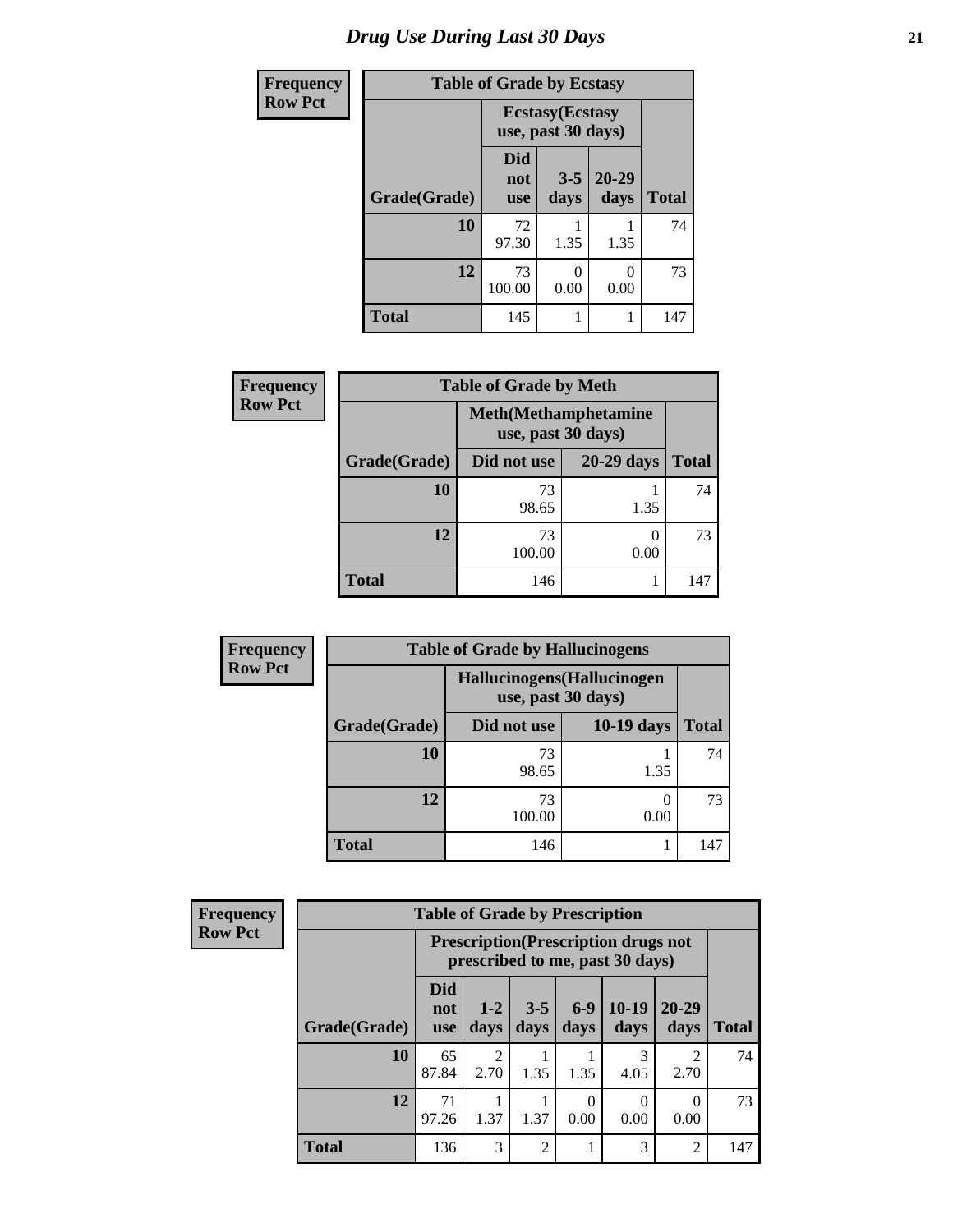| Frequency      | <b>Table of Alcoholease by Grade</b>              |                    |             |              |  |
|----------------|---------------------------------------------------|--------------------|-------------|--------------|--|
| <b>Col Pct</b> | <b>Alcoholease</b> (It is<br>easy to get alcohol) | Grade(Grade)<br>10 | 12          | <b>Total</b> |  |
|                | <b>Strongly Agree</b>                             | 24<br>32.43        | 22<br>30.14 | 46           |  |
|                | <b>Somewhat Agree</b>                             | 21<br>28.38        | 25<br>34.25 | 46           |  |
|                | <b>Somewhat Disagree</b>                          | 16<br>21.62        | 5<br>6.85   | 21           |  |
|                | <b>Strongly Disagree</b>                          | 13<br>17.57        | 21<br>28.77 | 34           |  |
|                | <b>Total</b>                                      | 74                 | 73          | 147          |  |

| Frequency      | <b>Table of Cigarettesease by Grade</b>                 |                    |             |              |  |
|----------------|---------------------------------------------------------|--------------------|-------------|--------------|--|
| <b>Col Pct</b> | Cigarettesease(It is<br>easy to get smoking<br>tobacco) | Grade(Grade)<br>10 | 12          | <b>Total</b> |  |
|                | <b>Strongly Agree</b>                                   | 26<br>35.14        | 28<br>38.36 | 54           |  |
|                | <b>Somewhat Agree</b>                                   | 19<br>25.68        | 19<br>26.03 | 38           |  |
|                | <b>Somewhat Disagree</b>                                | 8<br>10.81         | 9.59        | 15           |  |
|                | <b>Strongly Disagree</b>                                | 21<br>28.38        | 19<br>26.03 | 40           |  |
|                | <b>Total</b>                                            | 74                 | 73          | 147          |  |

| Frequency      | <b>Table of Smokelessease by Grade</b>             |              |             |              |  |  |
|----------------|----------------------------------------------------|--------------|-------------|--------------|--|--|
| <b>Col Pct</b> | <b>Smokelessease</b> (It is<br>easy to get chewing | Grade(Grade) |             |              |  |  |
|                | tobacco)                                           | 10           | 12          | <b>Total</b> |  |  |
|                | <b>Strongly Agree</b>                              | 17<br>22.97  | 24<br>32.88 | 41           |  |  |
|                | <b>Somewhat Agree</b>                              | 17<br>22.97  | 15<br>20.55 | 32           |  |  |
|                | <b>Somewhat Disagree</b>                           | 11<br>14.86  | 9<br>12.33  | 20           |  |  |
|                | <b>Strongly Disagree</b>                           | 29<br>39.19  | 25<br>34.25 | 54           |  |  |
|                | <b>Total</b>                                       | 74           | 73          | 147          |  |  |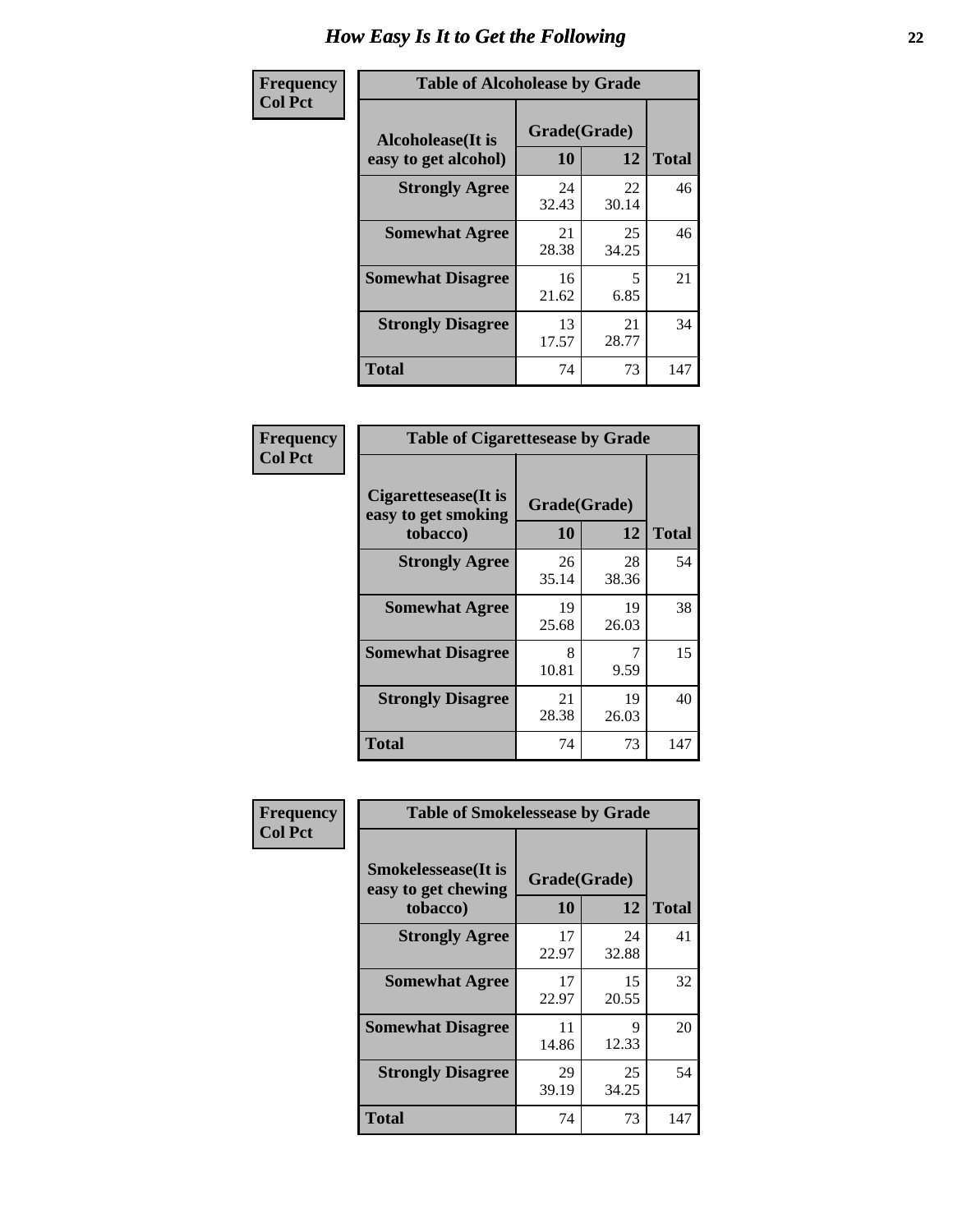| Frequency      | <b>Table of Marijuanaease by Grade</b>           |                    |             |              |  |
|----------------|--------------------------------------------------|--------------------|-------------|--------------|--|
| <b>Col Pct</b> | Marijuanaease(It is<br>easy to get<br>marijuana) | Grade(Grade)<br>10 | 12          | <b>Total</b> |  |
|                | <b>Strongly Agree</b>                            | 18<br>24.32        | 22<br>30.14 | 40           |  |
|                | <b>Somewhat Agree</b>                            | 21<br>28.38        | 10<br>13.70 | 31           |  |
|                | <b>Somewhat Disagree</b>                         | 13<br>17.57        | 12<br>16.44 | 25           |  |
|                | <b>Strongly Disagree</b>                         | 22<br>29.73        | 29<br>39.73 | 51           |  |
|                | <b>Total</b>                                     | 74                 | 73          | 147          |  |

| <b>Table of Cocaineease by Grade</b> |             |              |              |  |  |  |  |  |  |  |
|--------------------------------------|-------------|--------------|--------------|--|--|--|--|--|--|--|
| <b>Cocaineease</b> (It is            |             | Grade(Grade) |              |  |  |  |  |  |  |  |
| easy to get cocaine)                 | 10          | 12           | <b>Total</b> |  |  |  |  |  |  |  |
| <b>Strongly Agree</b>                | 6<br>8.11   | 11<br>15.07  | 17           |  |  |  |  |  |  |  |
| <b>Somewhat Agree</b>                | 18<br>24.32 | 9.59         | 25           |  |  |  |  |  |  |  |
| <b>Somewhat Disagree</b>             | 16<br>21.62 | 10<br>13.70  | 26           |  |  |  |  |  |  |  |
| <b>Strongly Disagree</b>             | 34<br>45.95 | 45<br>61.64  | 79           |  |  |  |  |  |  |  |
| <b>Total</b>                         | 74          | 73           | 147          |  |  |  |  |  |  |  |

| Frequency      | <b>Table of Inhalantsease by Grade</b>                   |                    |             |              |
|----------------|----------------------------------------------------------|--------------------|-------------|--------------|
| <b>Col Pct</b> | <b>Inhalantsease</b> (It is<br>easy to get<br>inhalants) | Grade(Grade)<br>10 | 12          | <b>Total</b> |
|                | <b>Strongly Agree</b>                                    | 17<br>22.97        | 14<br>19.18 | 31           |
|                | <b>Somewhat Agree</b>                                    | 20<br>27.03        | 12<br>16.44 | 32           |
|                | <b>Somewhat Disagree</b>                                 | 9.46               | 9.59        | 14           |
|                | <b>Strongly Disagree</b>                                 | 30<br>40.54        | 40<br>54.79 | 70           |
|                | <b>Total</b>                                             | 74                 | 73          | 147          |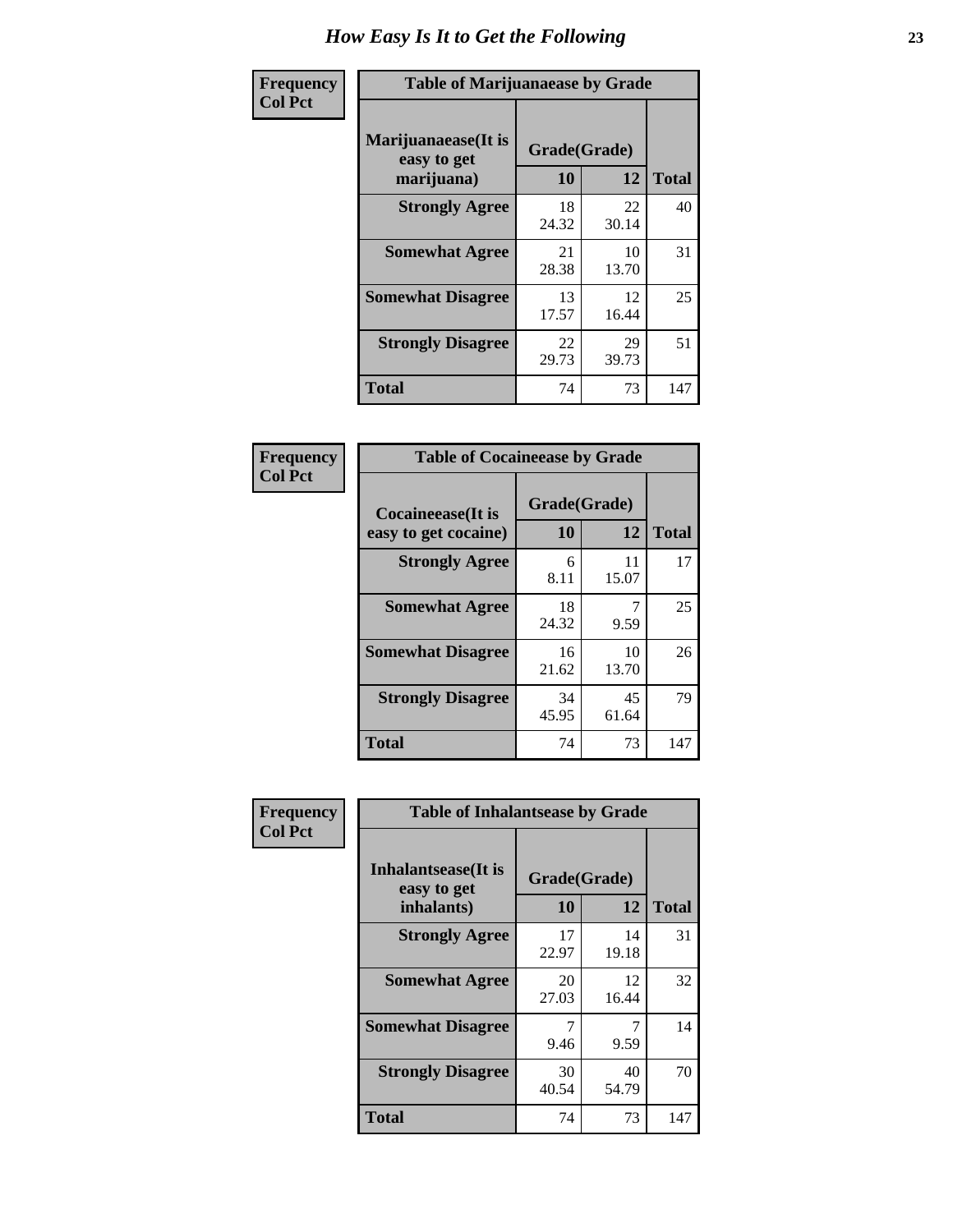| Frequency      | <b>Table of Steroidsease by Grade</b>               |                    |             |              |  |  |  |  |  |  |
|----------------|-----------------------------------------------------|--------------------|-------------|--------------|--|--|--|--|--|--|
| <b>Col Pct</b> | <b>Steroidsease</b> (It is<br>easy to get steroids) | Grade(Grade)<br>10 | 12          | <b>Total</b> |  |  |  |  |  |  |
|                | <b>Strongly Agree</b>                               | 8<br>10.81         | 11<br>15.07 | 19           |  |  |  |  |  |  |
|                | <b>Somewhat Agree</b>                               | 15<br>20.27        | 6<br>8.22   | 21           |  |  |  |  |  |  |
|                | <b>Somewhat Disagree</b>                            | 14<br>18.92        | 14<br>19.18 | 28           |  |  |  |  |  |  |
|                | <b>Strongly Disagree</b>                            | 37<br>50.00        | 42<br>57.53 | 79           |  |  |  |  |  |  |
|                | <b>Total</b>                                        | 74                 | 73          | 147          |  |  |  |  |  |  |

| Frequency      | <b>Table of Ecstasyease by Grade</b>              |                    |              |     |
|----------------|---------------------------------------------------|--------------------|--------------|-----|
| <b>Col Pct</b> | <b>Ecstasyease</b> (It is<br>easy to get ecstasy) | Grade(Grade)<br>10 | <b>Total</b> |     |
|                | <b>Strongly Agree</b>                             | 6<br>8.11          | 9<br>12.33   | 15  |
|                | <b>Somewhat Agree</b>                             | 15<br>20.27        | 9<br>12.33   | 24  |
|                | <b>Somewhat Disagree</b>                          | 16<br>21.62        | 12<br>16.44  | 28  |
|                | <b>Strongly Disagree</b>                          | 37<br>50.00        | 43<br>58.90  | 80  |
|                | Total                                             | 74                 | 73           | 147 |

| <b>Frequency</b> | <b>Table of Methease by Grade</b>                          |                    |              |     |
|------------------|------------------------------------------------------------|--------------------|--------------|-----|
| <b>Col Pct</b>   | <b>Methease</b> (It is easy<br>to get<br>methamphetamines) | Grade(Grade)<br>10 | <b>Total</b> |     |
|                  | <b>Strongly Agree</b>                                      | 4<br>5.41          | 6<br>8.22    | 10  |
|                  | <b>Somewhat Agree</b>                                      | 13<br>17.57        | 6<br>8.22    | 19  |
|                  | <b>Somewhat Disagree</b>                                   | 17<br>22.97        | 12<br>16.44  | 29  |
|                  | <b>Strongly Disagree</b>                                   | 40<br>54.05        | 49<br>67.12  | 89  |
|                  | <b>Total</b>                                               | 74                 | 73           | 147 |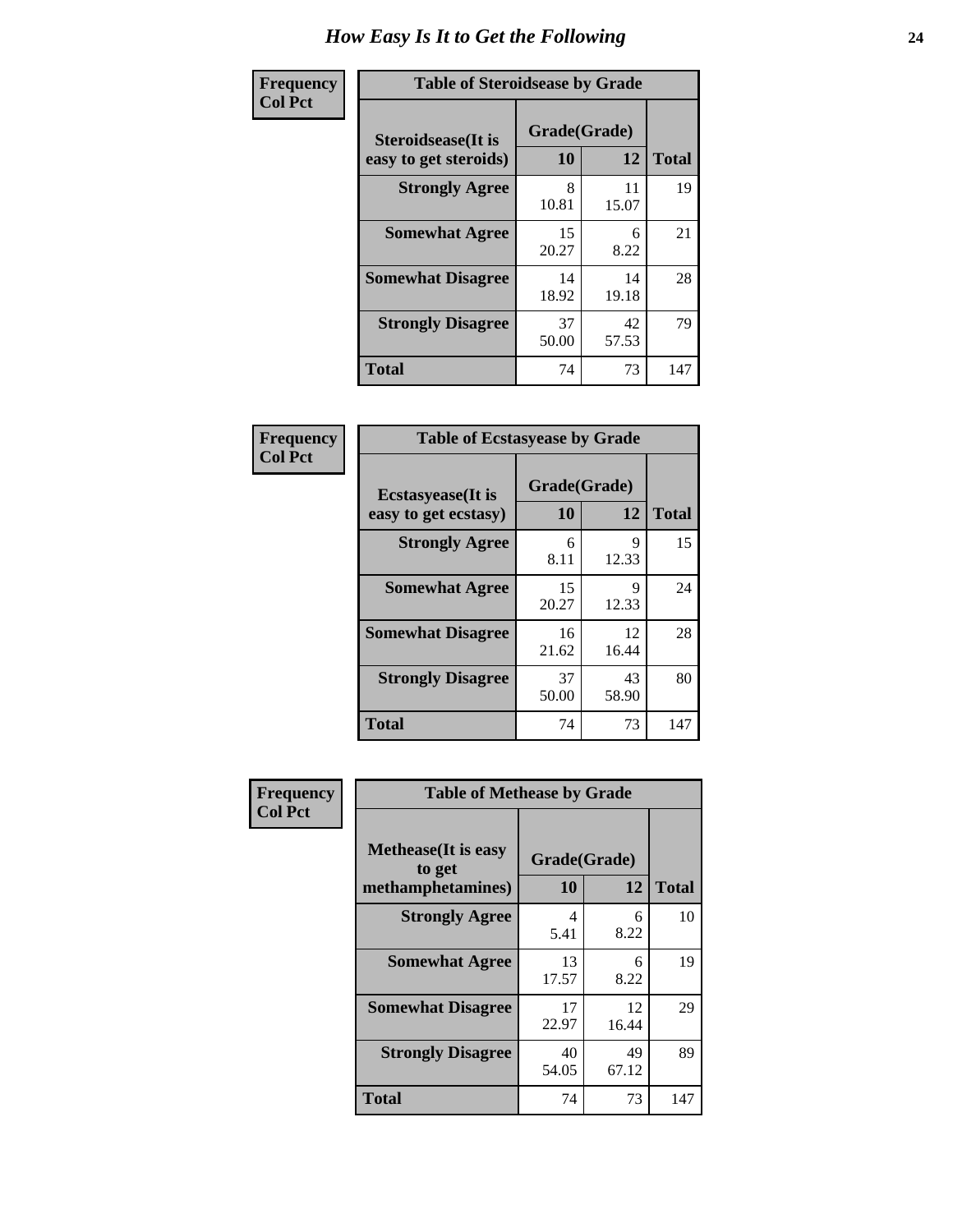| <b>Frequency</b> | <b>Table of Hallucinogensease by Grade</b>               |                    |             |              |
|------------------|----------------------------------------------------------|--------------------|-------------|--------------|
| <b>Col Pct</b>   | Hallucinogensease(It<br>is easy to get<br>hallucinogens) | Grade(Grade)<br>10 | 12          | <b>Total</b> |
|                  | <b>Strongly Agree</b>                                    | 3<br>4.05          | 8<br>10.96  | 11           |
|                  | <b>Somewhat Agree</b>                                    | 14<br>18.92        | 8<br>10.96  | 22           |
|                  | <b>Somewhat Disagree</b>                                 | 19<br>25.68        | 10<br>13.70 | 29           |
|                  | <b>Strongly Disagree</b>                                 | 38<br>51.35        | 47<br>64.38 | 85           |
|                  | <b>Total</b>                                             | 74                 | 73          | 147          |

| Frequency<br>Col Pct |
|----------------------|
|                      |

|                                                                                          | <b>Table of Prescriptionease by Grade</b> |              |              |  |  |  |  |  |  |  |  |
|------------------------------------------------------------------------------------------|-------------------------------------------|--------------|--------------|--|--|--|--|--|--|--|--|
| <b>Prescriptionease</b> (It<br>is easy to get<br>prescription drugs<br>not prescribed to |                                           | Grade(Grade) |              |  |  |  |  |  |  |  |  |
| me)                                                                                      | 10                                        | 12           | <b>Total</b> |  |  |  |  |  |  |  |  |
| <b>Strongly Agree</b>                                                                    | 26<br>35.14                               | 19<br>26.03  | 45           |  |  |  |  |  |  |  |  |
| <b>Somewhat Agree</b>                                                                    | 17<br>22.97                               | 9<br>12.33   | 26           |  |  |  |  |  |  |  |  |
| <b>Somewhat Disagree</b>                                                                 | 10<br>13.51                               | 8<br>10.96   | 18           |  |  |  |  |  |  |  |  |
| <b>Strongly Disagree</b>                                                                 | 21<br>28.38                               | 37<br>50.68  | 58           |  |  |  |  |  |  |  |  |
| Total                                                                                    | 74                                        | 73           | 147          |  |  |  |  |  |  |  |  |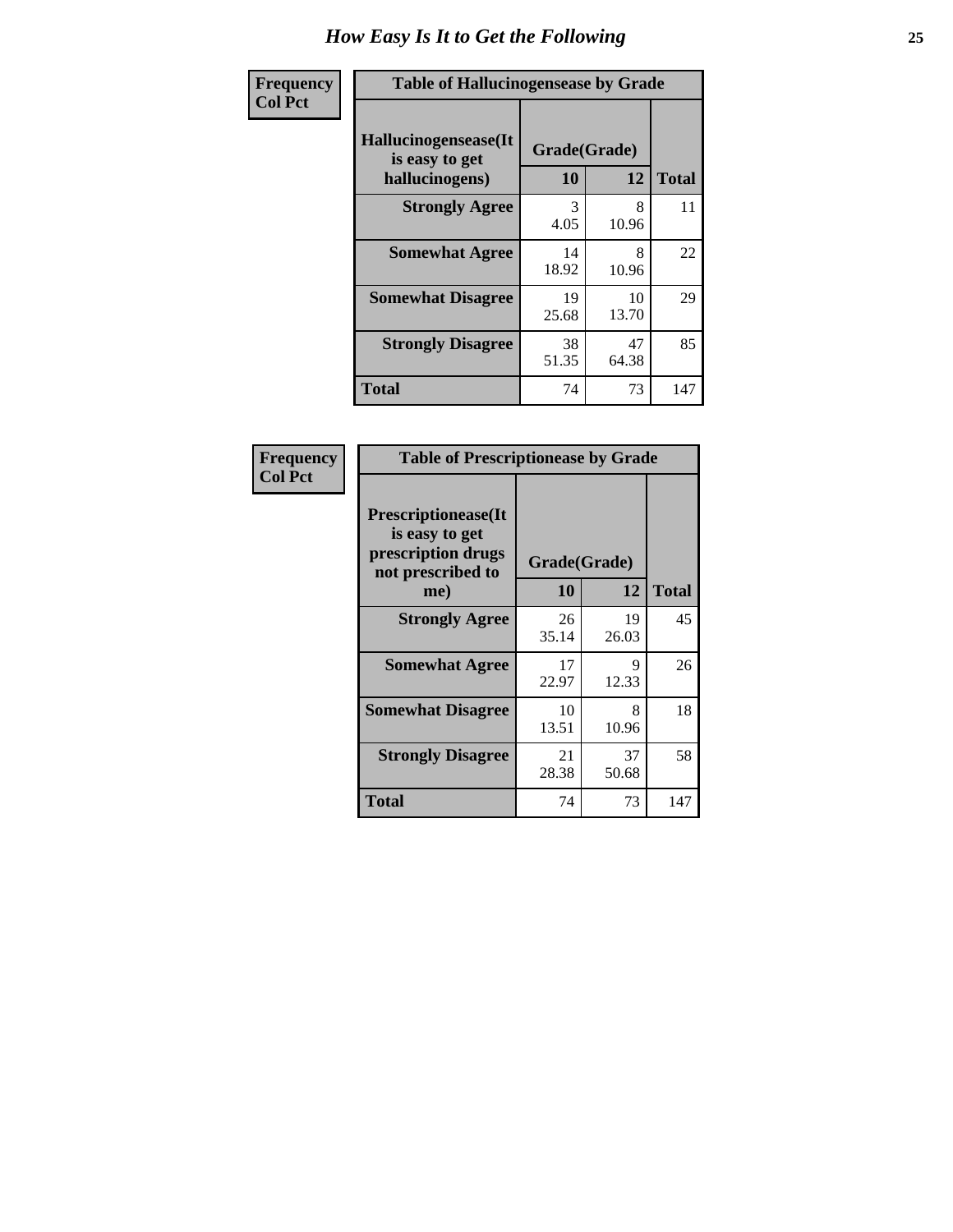*Age at Onset of Use* **26** *Results for "Age at Onset of Use" questions exclude students who said they did not use that substance*

| <b>Frequency</b> | <b>Table of Grade by Alcoholinit</b> |                        |      |      |      |                        |                               |           |            |                                                  |                         |                        |              |
|------------------|--------------------------------------|------------------------|------|------|------|------------------------|-------------------------------|-----------|------------|--------------------------------------------------|-------------------------|------------------------|--------------|
| <b>Row Pct</b>   |                                      |                        |      |      |      |                        |                               |           |            | Alcoholinit (I started using alcohol when I was) |                         |                        |              |
|                  | Grade(Grade)                         | <b>8 or</b><br>younger | 9    | 10   | 11   | 12                     | 13                            | 14        | 15         | 16                                               | 17                      | <b>18 or</b><br>older  | <b>Total</b> |
|                  | 10                                   | 4<br>13.33             | 3.33 | 3.33 | 6.67 | 4<br>13.33             | 3<br>10.00                    | 2<br>6.67 | 6<br>20.00 | 16.67                                            | 2<br>6.67               | $\overline{0}$<br>0.00 | 30           |
|                  | 12                                   | 3<br>10.71             | 3.57 | 7.14 | 3.57 | $\overline{0}$<br>0.00 | 3.57                          | 2<br>7.14 | 4<br>14.29 | 25.00                                            | $\overline{4}$<br>14.29 | 3<br>10.71             | 28           |
|                  | <b>Total</b>                         | 7                      | 2    | 3    | 3    | 4                      | 4                             | 4         | 10         | 12                                               | 6                       | 3                      | 58           |
|                  |                                      |                        |      |      |      |                        | <b>Frequency Missing = 89</b> |           |            |                                                  |                         |                        |              |

| <b>Frequency</b> |                        |             |                  | <b>Table of Grade by Cigarettesinit</b>               |                  |            |       |            |           |                         |              |
|------------------|------------------------|-------------|------------------|-------------------------------------------------------|------------------|------------|-------|------------|-----------|-------------------------|--------------|
| <b>Row Pct</b>   |                        |             |                  | Cigarettesinit (I started smoking tobacco when I was) |                  |            |       |            |           |                         |              |
|                  | Grade(Grade)   younger | <b>8</b> or | <b>10</b>        | 12                                                    | 13               | 14         | 15    | <b>16</b>  | <b>17</b> | <b>18 or</b><br>older   | <b>Total</b> |
|                  | 10                     | 33.33       | $\Omega$<br>0.00 | 6<br>40.00                                            | $\Omega$<br>0.00 | 6.67       | 13.33 | 0<br>0.00  | 6.67      | $\theta$<br>0.00        | 15           |
|                  | 12                     | 8.33        | 8.33             | $\Omega$<br>0.00                                      | 8.33             | 2<br>16.67 | 8.33  | 3<br>25.00 | 8.33      | $\overline{2}$<br>16.67 | 12           |
|                  | <b>Total</b>           | 6           |                  | 6                                                     |                  | 3          | 3     | 3          | 2         | $\overline{c}$          | 27           |
|                  |                        |             |                  | Frequency Missing $= 120$                             |                  |            |       |            |           |                         |              |

| Frequency      |              |                                                     | <b>Table of Grade by Smokelessinit</b> |                           |                  |       |                  |            |            |              |
|----------------|--------------|-----------------------------------------------------|----------------------------------------|---------------------------|------------------|-------|------------------|------------|------------|--------------|
| <b>Row Pct</b> |              | Smokelessinit(I started chewing tobacco when I was) |                                        |                           |                  |       |                  |            |            |              |
|                | Grade(Grade) | 8 or<br>younger                                     | 9                                      | <b>11</b>                 | 12               | 13    | 14               | 15         | 17         | <b>Total</b> |
|                | 10           | 16.67                                               | 0.00                                   | 16.67                     | 16.67            | 0.00  | $\theta$<br>0.00 | 3<br>50.00 | 0.00       | 6            |
|                | 12           | 0<br>0.00                                           | 14.29                                  | 14.29                     | $\Omega$<br>0.00 | 14.29 | 14.29            | 0<br>0.00  | 3<br>42.86 | 7            |
|                | <b>Total</b> |                                                     |                                        | $\mathfrak{D}$            |                  |       |                  | 3          | 3          | 13           |
|                |              |                                                     |                                        | Frequency Missing $= 134$ |                  |       |                  |            |            |              |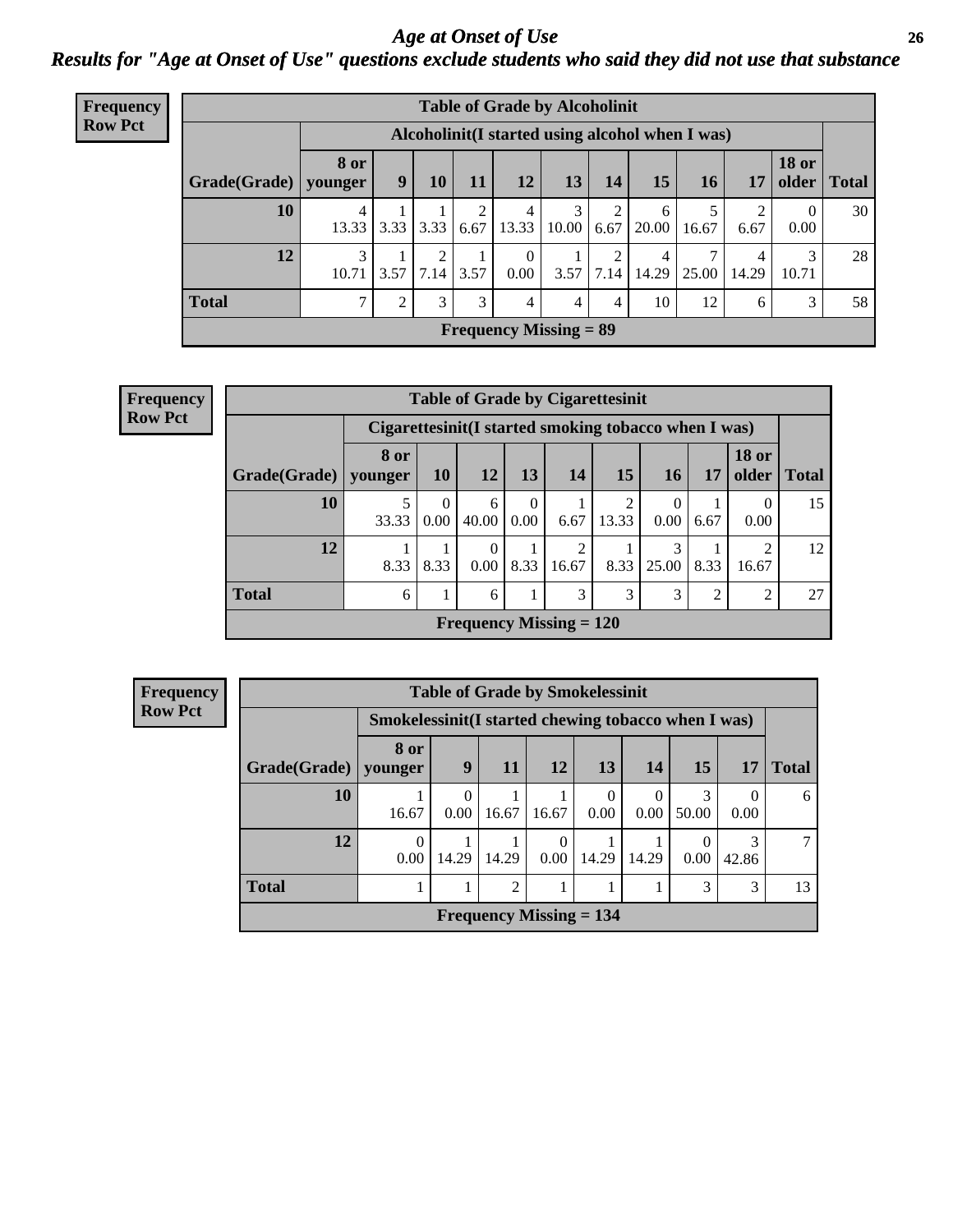### *Age at Onset of Use* **27**

*Results for "Age at Onset of Use" questions exclude students who said they did not use that substance*

| Frequency      | <b>Table of Grade by Marijuanainit</b> |                  |                  |                                |                  |                  |                                                      |            |            |                       |              |  |  |
|----------------|----------------------------------------|------------------|------------------|--------------------------------|------------------|------------------|------------------------------------------------------|------------|------------|-----------------------|--------------|--|--|
| <b>Row Pct</b> |                                        |                  |                  |                                |                  |                  | Marijuanainit (I started using marijuana when I was) |            |            |                       |              |  |  |
|                | Grade(Grade)                           | 8 or<br>younger  | 10               | 12                             | 13               | 14               | 15                                                   | <b>16</b>  | 17         | <b>18 or</b><br>older | <b>Total</b> |  |  |
|                | 10                                     | $\Omega$<br>0.00 | 11.11            | 11.11                          | 2<br>22.22       | $\Omega$<br>0.00 | 3<br>33.33                                           | 11.11      | 11.11      | $\Omega$<br>0.00      | 9            |  |  |
|                | 12                                     | 9.09             | $\Omega$<br>0.00 | $\Omega$<br>0.00               | $\theta$<br>0.00 | 9.09             | 3<br>27.27                                           | ◠<br>18.18 | 3<br>27.27 | 9.09                  | 11           |  |  |
|                | <b>Total</b>                           |                  |                  |                                | 2                |                  | 6                                                    | 3          | 4          |                       | 20           |  |  |
|                |                                        |                  |                  | <b>Frequency Missing = 127</b> |                  |                  |                                                      |            |            |                       |              |  |  |

| Frequency      | <b>Table of Grade by Cocaineinit</b> |                                                  |           |           |                |  |  |  |
|----------------|--------------------------------------|--------------------------------------------------|-----------|-----------|----------------|--|--|--|
| <b>Row Pct</b> |                                      | Cocaineinit(I<br>started using<br>cocaine when I |           |           |                |  |  |  |
|                | Grade(Grade)                         | 10                                               | 15        | 17        | <b>Total</b>   |  |  |  |
|                | 10                                   | 50.00                                            | 50.00     | 0<br>0.00 | $\mathfrak{D}$ |  |  |  |
|                | 12                                   | 0.00                                             | 0<br>0.00 | 100.00    |                |  |  |  |
|                | <b>Total</b>                         |                                                  |           | 1         | 3              |  |  |  |
|                |                                      | <b>Frequency Missing <math>= 144</math></b>      |           |           |                |  |  |  |

| Frequency      | <b>Table of Grade by Inhalantsinit</b> |                                                      |                                             |       |                |  |
|----------------|----------------------------------------|------------------------------------------------------|---------------------------------------------|-------|----------------|--|
| <b>Row Pct</b> |                                        | Inhalantsinit(I<br>started using<br>inhalants when I |                                             |       |                |  |
|                | Grade(Grade)                           | 9                                                    | 12                                          | 15    | <b>Total</b>   |  |
|                | 10                                     | 50.00                                                | 0<br>0.00                                   | 50.00 | $\overline{2}$ |  |
|                | 12                                     | 0<br>0.00                                            | 100.00                                      | 0.00  |                |  |
|                | <b>Total</b>                           |                                                      |                                             |       | 3              |  |
|                |                                        |                                                      | <b>Frequency Missing <math>= 144</math></b> |       |                |  |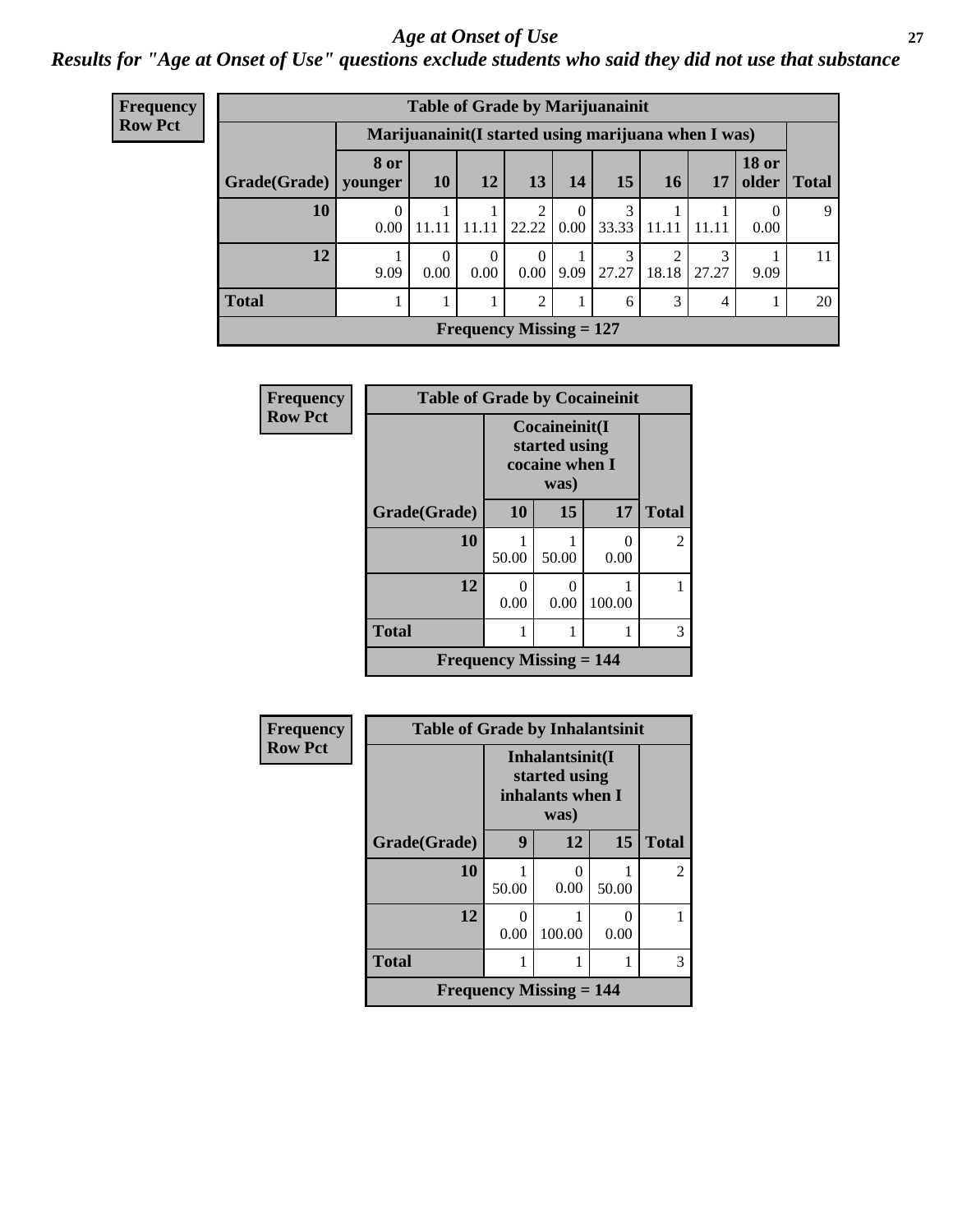### *Age at Onset of Use* **28**

*Results for "Age at Onset of Use" questions exclude students who said they did not use that substance*

| Frequency      | <b>Table of Grade by Steroidsinit</b> |                                                            |              |  |  |  |  |
|----------------|---------------------------------------|------------------------------------------------------------|--------------|--|--|--|--|
| <b>Row Pct</b> |                                       | Steroidsinit(I<br>started using<br>steroids<br>when I was) |              |  |  |  |  |
|                | Grade(Grade)                          | 16                                                         | <b>Total</b> |  |  |  |  |
|                | 10                                    | 100.00                                                     |              |  |  |  |  |
|                | 12                                    | 0                                                          | 0            |  |  |  |  |
|                | <b>Total</b>                          |                                                            |              |  |  |  |  |
|                |                                       | <b>Frequency Missing = 146</b>                             |              |  |  |  |  |

| <b>Frequency</b> | <b>Table of Grade by Ecstasyinit</b>                       |                                |                  |                  |                          |       |       |
|------------------|------------------------------------------------------------|--------------------------------|------------------|------------------|--------------------------|-------|-------|
| <b>Row Pct</b>   | <b>Ecstasyinit</b> (I started using<br>ecstasy when I was) |                                |                  |                  |                          |       |       |
|                  | Grade(Grade)                                               | <b>11</b>                      | 12               | 14               | <b>16</b>                | 17    | Total |
|                  | 10                                                         | 0.00                           | 25.00            | 25.00            | 25.00                    | 25.00 |       |
|                  | 12                                                         | 100.00                         | $\Omega$<br>0.00 | $\Omega$<br>0.00 | $\left( \right)$<br>0.00 | 0.00  |       |
|                  | <b>Total</b>                                               |                                |                  |                  |                          |       |       |
|                  |                                                            | <b>Frequency Missing = 142</b> |                  |                  |                          |       |       |

| Frequency      | <b>Table of Grade by Methinit</b> |                                                                       |              |  |  |  |
|----------------|-----------------------------------|-----------------------------------------------------------------------|--------------|--|--|--|
| <b>Row Pct</b> |                                   | <b>Methinit(I started</b><br>using<br>methamphetamines<br>when I was) |              |  |  |  |
|                | Grade(Grade)                      | 18 or older                                                           | <b>Total</b> |  |  |  |
|                | 10                                | 100.00                                                                |              |  |  |  |
|                | 12                                | 0                                                                     |              |  |  |  |
|                | <b>Total</b>                      |                                                                       |              |  |  |  |
|                |                                   | <b>Frequency Missing = 146</b>                                        |              |  |  |  |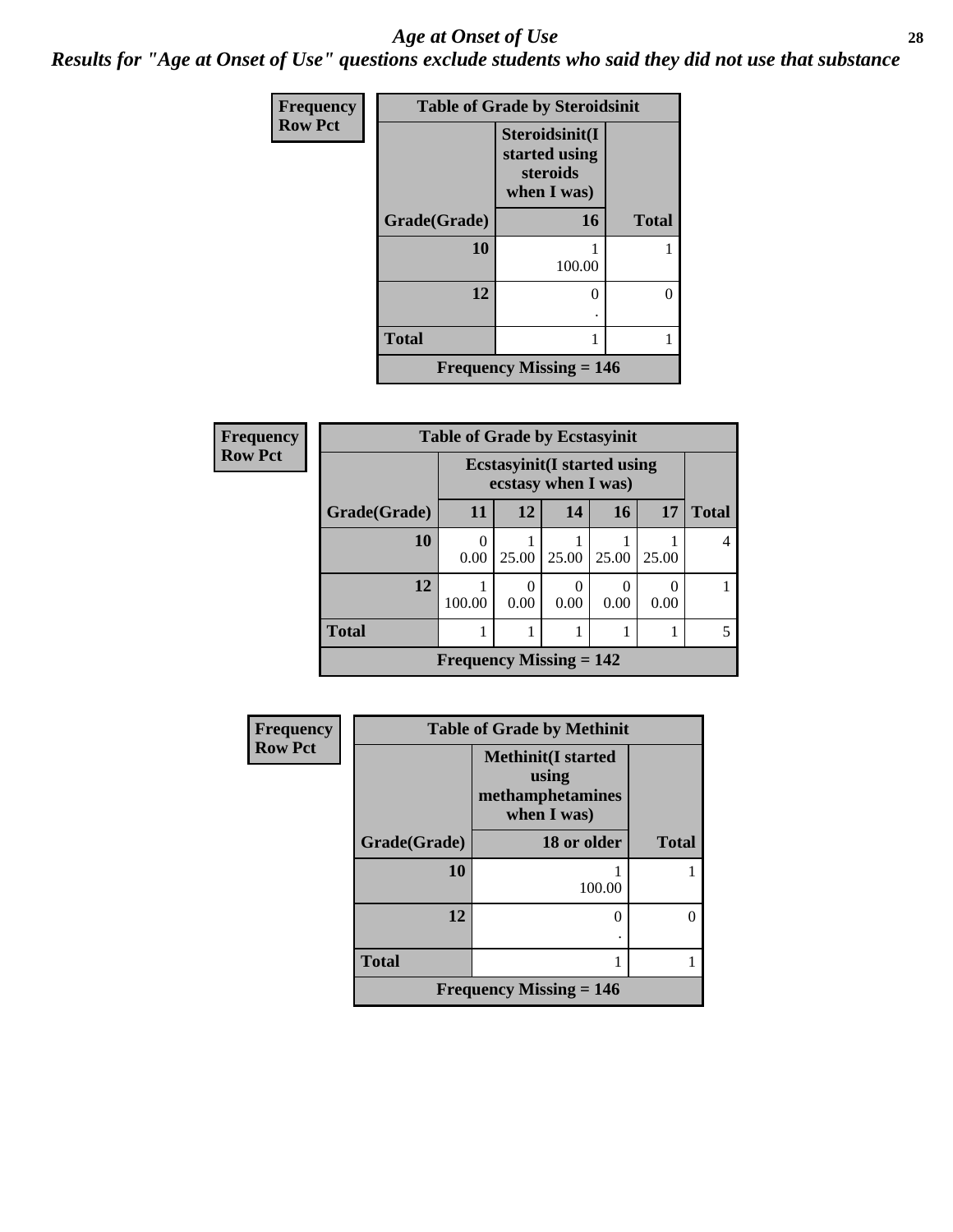### *Age at Onset of Use* **29**

*Results for "Age at Onset of Use" questions exclude students who said they did not use that substance*

| Frequency      | <b>Table of Grade by Hallucinogensinit</b>  |                                                              |                           |           |                |  |  |  |
|----------------|---------------------------------------------|--------------------------------------------------------------|---------------------------|-----------|----------------|--|--|--|
| <b>Row Pct</b> |                                             | Hallucinogensinit(I<br>started using<br>hallucinogens when I |                           |           |                |  |  |  |
|                | Grade(Grade)                                | 13                                                           | 15                        | 17        | <b>Total</b>   |  |  |  |
|                | 10                                          | 0.00                                                         | 50.00                     | 50.00     | $\overline{2}$ |  |  |  |
|                | 12                                          | 100.00                                                       | $\mathbf{\Omega}$<br>0.00 | 0<br>0.00 |                |  |  |  |
|                | <b>Total</b>                                |                                                              |                           |           | 3              |  |  |  |
|                | <b>Frequency Missing <math>= 144</math></b> |                                                              |                           |           |                |  |  |  |

| Frequency      | <b>Table of Grade by Prescriptioninit</b> |            |                                                                                            |                  |                           |                  |                      |                |                  |                       |              |
|----------------|-------------------------------------------|------------|--------------------------------------------------------------------------------------------|------------------|---------------------------|------------------|----------------------|----------------|------------------|-----------------------|--------------|
| <b>Row Pct</b> |                                           |            | Prescription in it (I started using prescription drugs not<br>prescribed to me when I was) |                  |                           |                  |                      |                |                  |                       |              |
|                | Grade(Grade)   younger                    | 8 or       | 9                                                                                          | 10               | 12                        | 13               | 14                   | <b>16</b>      | 17               | <b>18 or</b><br>older | <b>Total</b> |
|                | 10                                        | 2<br>18.18 | 9.09                                                                                       | 9.09             | 3<br>27.27                | 9.09             | 9.09                 | 9.09           | $\Omega$<br>0.00 | 9.09                  | 11           |
|                | 12                                        | 33.33      | 0<br>0.00                                                                                  | $\Omega$<br>0.00 | 0<br>0.00                 | $\Omega$<br>0.00 | $\Omega$<br>$0.00\,$ | 33.33          | 33.33            | 0.00                  | 3            |
|                | <b>Total</b>                              | 3          |                                                                                            |                  | 3                         |                  |                      | $\overline{2}$ |                  |                       | 14           |
|                |                                           |            |                                                                                            |                  | Frequency Missing $= 133$ |                  |                      |                |                  |                       |              |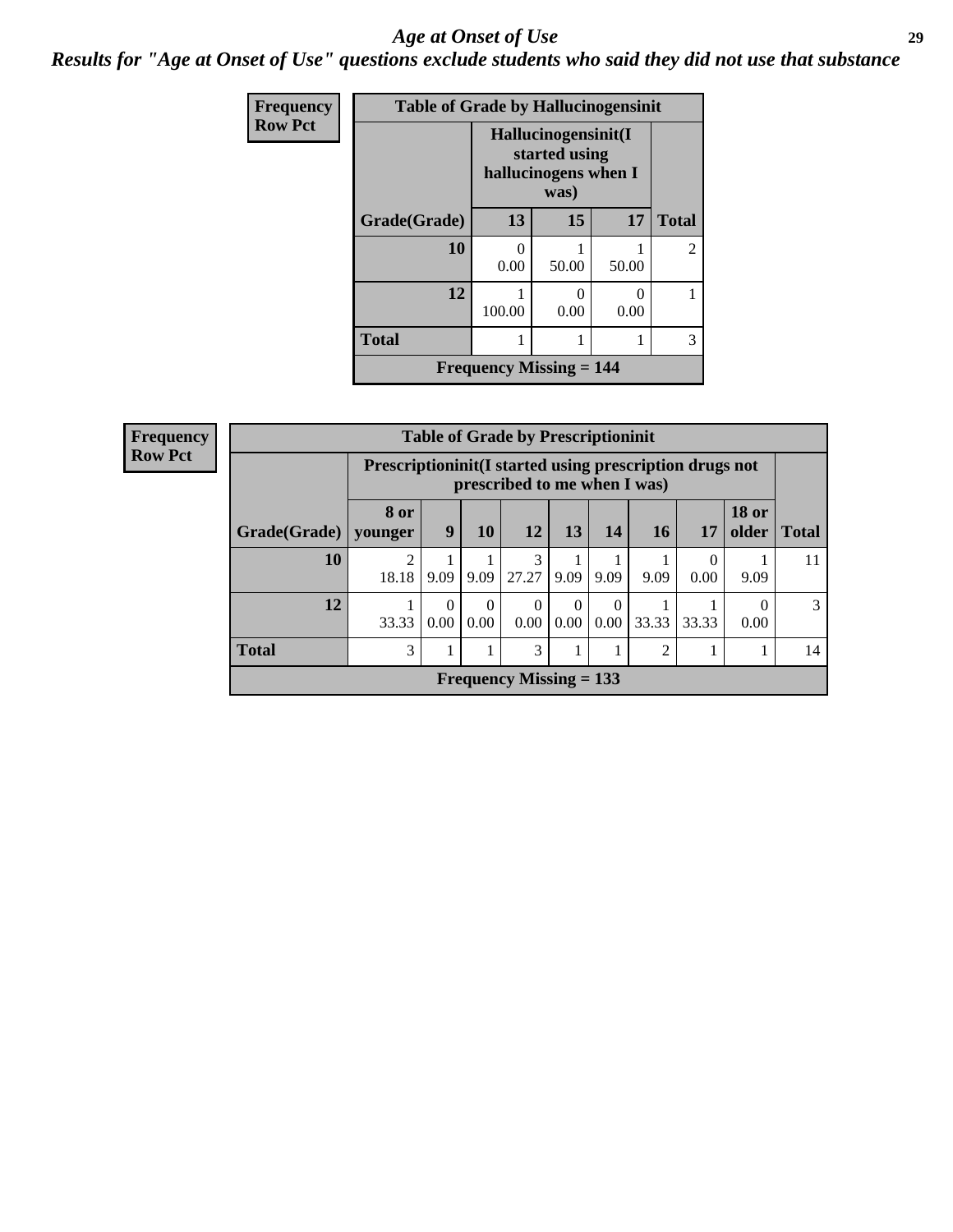| Frequency      | <b>Table of Alcoholharm by Grade</b>          |                    |             |              |  |  |
|----------------|-----------------------------------------------|--------------------|-------------|--------------|--|--|
| <b>Col Pct</b> | Alcoholharm(I<br>think alcohol is<br>harmful) | Grade(Grade)<br>10 | 12          | <b>Total</b> |  |  |
|                | <b>Strongly Agree</b>                         | 42<br>56.76        | 38<br>52.05 | 80           |  |  |
|                | <b>Somewhat Agree</b>                         | 20<br>27.03        | 26<br>35.62 | 46           |  |  |
|                | <b>Somewhat Disagree</b>                      | 8<br>10.81         | 4<br>5.48   | 12           |  |  |
|                | <b>Strongly Disagree</b>                      | 4<br>5.41          | 5<br>6.85   | 9            |  |  |
|                | <b>Total</b>                                  | 74                 | 73          | 147          |  |  |

| <b>Table of Cigarettesharm by Grade</b>                  |                    |                      |              |  |  |  |  |
|----------------------------------------------------------|--------------------|----------------------|--------------|--|--|--|--|
| Cigarettesharm(I<br>think smoking<br>tobacco is harmful) | Grade(Grade)<br>10 | 12                   | <b>Total</b> |  |  |  |  |
| <b>Strongly Agree</b>                                    | 53<br>71.62        | 58<br>79.45          | 111          |  |  |  |  |
| <b>Somewhat Agree</b>                                    | 12<br>16.22        | 14<br>19.18          | 26           |  |  |  |  |
| <b>Somewhat Disagree</b>                                 | 5<br>6.76          | $\mathbf{0}$<br>0.00 | 5            |  |  |  |  |
| <b>Strongly Disagree</b>                                 | 4<br>5.41          | 1.37                 | 5            |  |  |  |  |
| <b>Total</b>                                             | 74                 | 73                   | 147          |  |  |  |  |

| Frequency      | <b>Table of Smokelessharm by Grade</b>                  |                                 |                        |              |  |  |  |  |
|----------------|---------------------------------------------------------|---------------------------------|------------------------|--------------|--|--|--|--|
| <b>Col Pct</b> | Smokelessharm(I<br>think chewing<br>tobacco is harmful) | Grade(Grade)<br>12<br><b>10</b> |                        | <b>Total</b> |  |  |  |  |
|                | <b>Strongly Agree</b>                                   | 55<br>74.32                     | 59<br>80.82            | 114          |  |  |  |  |
|                | <b>Somewhat Agree</b>                                   | 11<br>14.86                     | 10<br>13.70            | 21           |  |  |  |  |
|                | <b>Somewhat Disagree</b>                                | 4<br>5.41                       | $\mathfrak{D}$<br>2.74 | 6            |  |  |  |  |
|                | <b>Strongly Disagree</b>                                | 4<br>5.41                       | $\mathfrak{D}$<br>2.74 | 6            |  |  |  |  |
|                | <b>Total</b>                                            | 74                              | 73                     | 147          |  |  |  |  |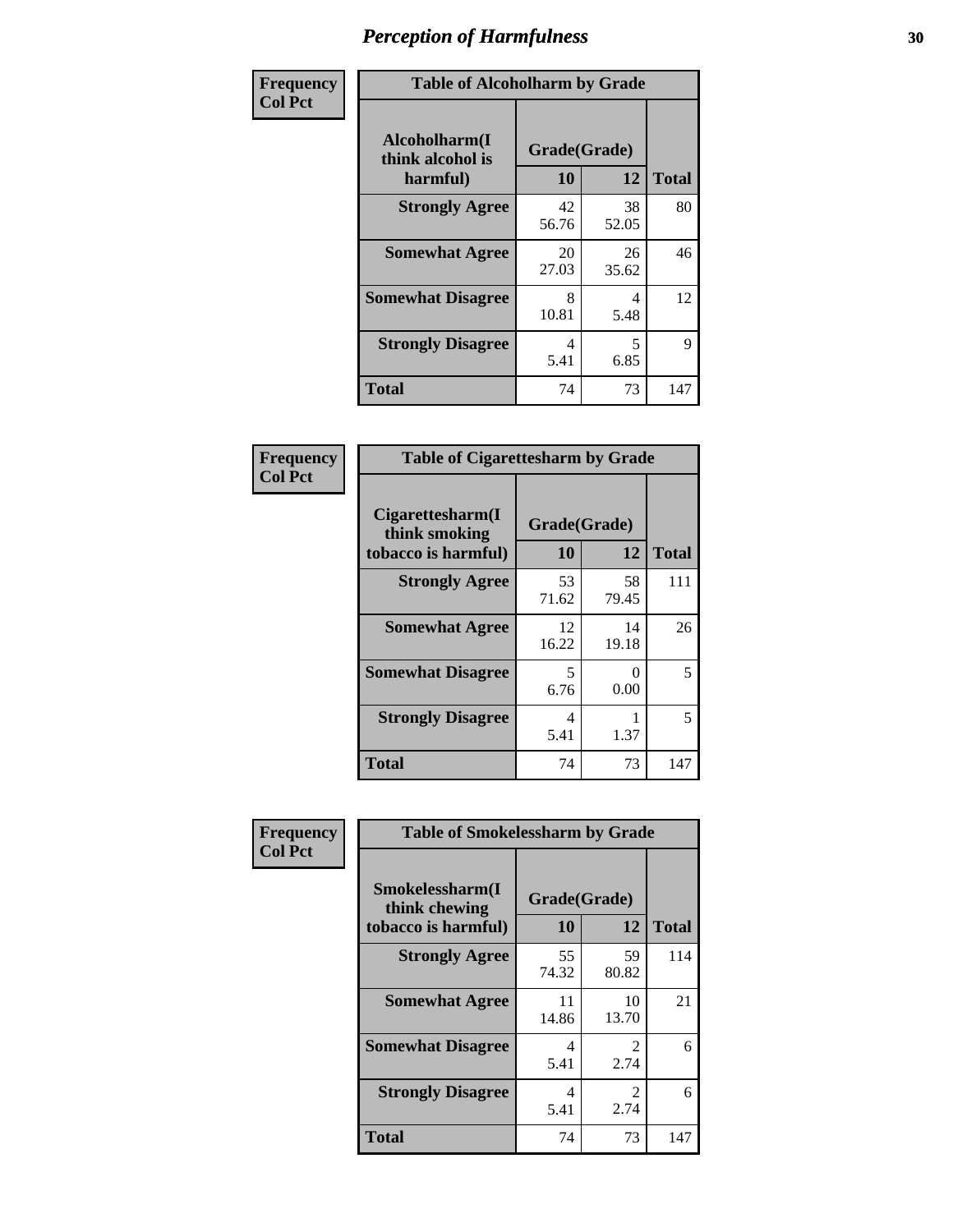| Frequency      | <b>Table of Marijuanaharm by Grade</b>            |                    |                       |              |  |  |
|----------------|---------------------------------------------------|--------------------|-----------------------|--------------|--|--|
| <b>Col Pct</b> | Marijuanaharm(I<br>think marijuana is<br>harmful) | Grade(Grade)<br>10 | 12                    | <b>Total</b> |  |  |
|                | <b>Strongly Agree</b>                             | 51<br>68.92        | 56<br>76.71           | 107          |  |  |
|                | <b>Somewhat Agree</b>                             | 11<br>14.86        | 10<br>13.70           | 21           |  |  |
|                | <b>Somewhat Disagree</b>                          | 5<br>6.76          | 4<br>5.48             | 9            |  |  |
|                | <b>Strongly Disagree</b>                          | 7<br>9.46          | $\mathcal{F}$<br>4.11 | 10           |  |  |
|                | <b>Total</b>                                      | 74                 | 73                    | 147          |  |  |

| <b>Table of Cocaineharm by Grade</b>          |                    |                           |              |  |  |  |  |
|-----------------------------------------------|--------------------|---------------------------|--------------|--|--|--|--|
| Cocaineharm(I<br>think cocaine is<br>harmful) | Grade(Grade)<br>10 | 12                        | <b>Total</b> |  |  |  |  |
| <b>Strongly Agree</b>                         | 61<br>82.43        | 70<br>95.89               | 131          |  |  |  |  |
| <b>Somewhat Agree</b>                         | 8<br>10.81         | 2<br>2.74                 | 10           |  |  |  |  |
| <b>Somewhat Disagree</b>                      | 1.35               | $\mathbf{\Omega}$<br>0.00 | 1            |  |  |  |  |
| <b>Strongly Disagree</b>                      | 4<br>5.41          | 1.37                      | 5            |  |  |  |  |
| <b>Total</b>                                  | 74                 | 73                        | 147          |  |  |  |  |

| Frequency      | <b>Table of Inhalantsharm by Grade</b>             |                    |             |              |
|----------------|----------------------------------------------------|--------------------|-------------|--------------|
| <b>Col Pct</b> | Inhalantsharm(I<br>think inhalants are<br>harmful) | Grade(Grade)<br>10 | 12          | <b>Total</b> |
|                | <b>Strongly Agree</b>                              | 63<br>85.14        | 69<br>94.52 | 132          |
|                | <b>Somewhat Agree</b>                              | 9.46               | 3<br>4.11   | 10           |
|                | <b>Somewhat Disagree</b>                           | 1.35               | 0<br>0.00   |              |
|                | <b>Strongly Disagree</b>                           | 3<br>4.05          | 1.37        | 4            |
|                | <b>Total</b>                                       | 74                 | 73          | 147          |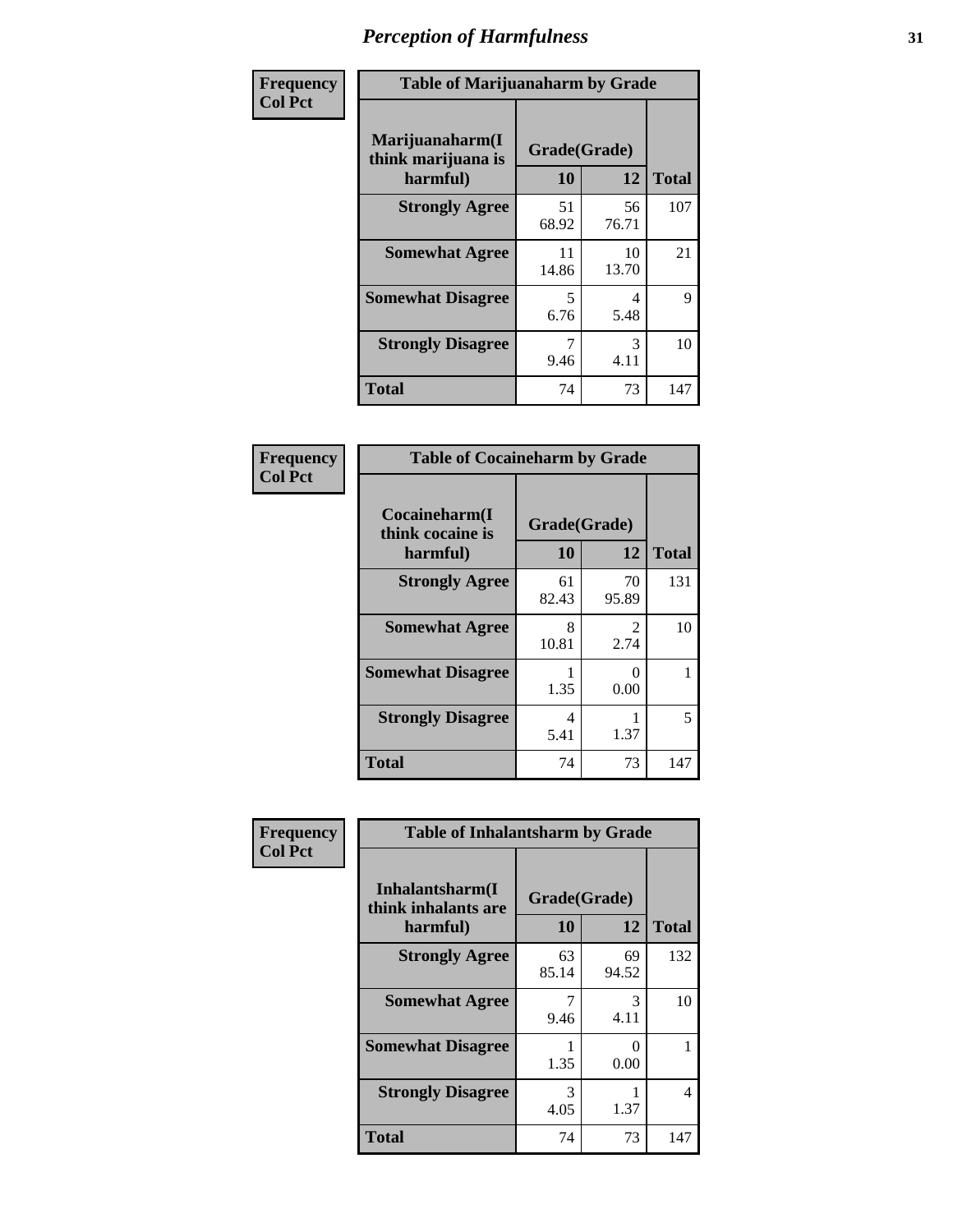| Frequency      | <b>Table of Steroidsharm by Grade</b>            |                    |             |                |
|----------------|--------------------------------------------------|--------------------|-------------|----------------|
| <b>Col Pct</b> | Steroidsharm(I<br>think steroids are<br>harmful) | Grade(Grade)<br>10 | 12          | <b>Total</b>   |
|                | <b>Strongly Agree</b>                            | 58<br>78.38        | 66<br>90.41 | 124            |
|                | <b>Somewhat Agree</b>                            | 11<br>14.86        | 5<br>6.85   | 16             |
|                | <b>Somewhat Disagree</b>                         | 1.35               | 1.37        | $\mathfrak{D}$ |
|                | <b>Strongly Disagree</b>                         | 4<br>5.41          | 1.37        | 5              |
|                | <b>Total</b>                                     | 74                 | 73          | 147            |

| <b>Table of Ecstasyharm by Grade</b>          |                    |                               |     |  |  |  |  |
|-----------------------------------------------|--------------------|-------------------------------|-----|--|--|--|--|
| Ecstasyharm(I<br>think ecstasy is<br>harmful) | Grade(Grade)<br>10 | <b>Total</b>                  |     |  |  |  |  |
| <b>Strongly Agree</b>                         | 58<br>78.38        | 70<br>95.89                   | 128 |  |  |  |  |
| <b>Somewhat Agree</b>                         | 10<br>13.51        | 1.37                          | 11  |  |  |  |  |
| <b>Somewhat Disagree</b>                      | 1.35               | 0<br>0.00                     |     |  |  |  |  |
| <b>Strongly Disagree</b>                      | 5<br>6.76          | $\mathcal{D}_{\cdot}$<br>2.74 | 7   |  |  |  |  |
| <b>Total</b>                                  | 74                 | 73                            | 147 |  |  |  |  |

| Frequency      | <b>Table of Methharm by Grade</b>                           |                        |             |              |
|----------------|-------------------------------------------------------------|------------------------|-------------|--------------|
| <b>Col Pct</b> | <b>Methharm(I think</b><br>methamphetamines<br>are harmful) | Grade(Grade)<br>10     | 12          | <b>Total</b> |
|                | <b>Strongly Agree</b>                                       | 62<br>83.78            | 71<br>97.26 | 133          |
|                | <b>Somewhat Agree</b>                                       | 6<br>8.11              | 1.37        |              |
|                | <b>Somewhat Disagree</b>                                    | $\mathfrak{D}$<br>2.70 | 0<br>0.00   | 2            |
|                | <b>Strongly Disagree</b>                                    | 4<br>5.41              | 1.37        | 5            |
|                | <b>Total</b>                                                | 74                     | 73          | 147          |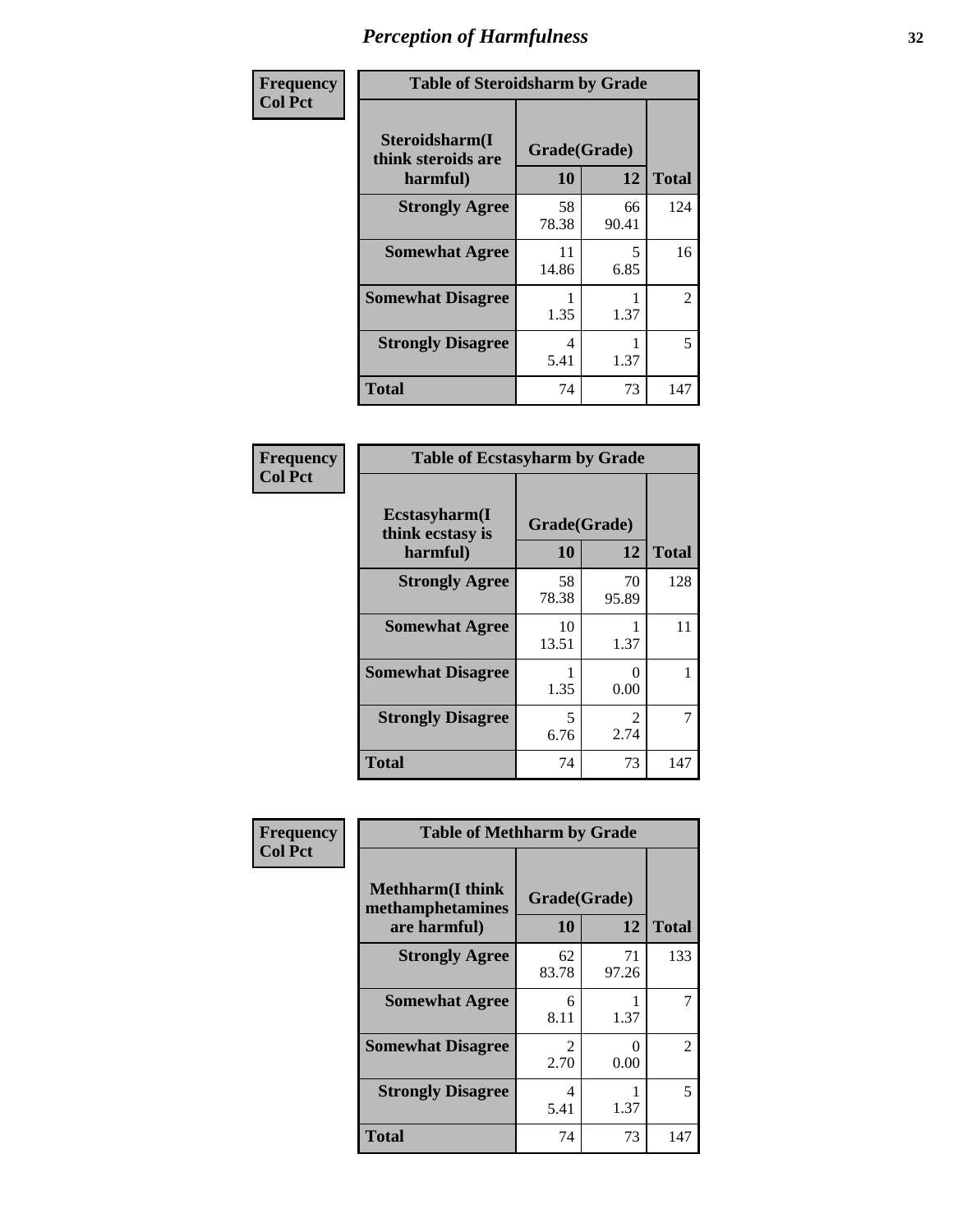| Frequency      | <b>Table of Hallucinogensharm by Grade</b>                 |                       |             |                |
|----------------|------------------------------------------------------------|-----------------------|-------------|----------------|
| <b>Col Pct</b> | Hallucinogensharm(I<br>think hallucinogens<br>are harmful) | Grade(Grade)<br>10    | 12          | <b>Total</b>   |
|                | <b>Strongly Agree</b>                                      | 63<br>85.14           | 71<br>97.26 | 134            |
|                | <b>Somewhat Agree</b>                                      | 7<br>9.46             | 1.37        | 8              |
|                | <b>Somewhat Disagree</b>                                   | $\mathcal{L}$<br>2.70 | 0<br>0.00   | $\overline{2}$ |
|                | <b>Strongly Disagree</b>                                   | 2<br>2.70             | 1.37        | 3              |
|                | <b>Total</b>                                               | 74                    | 73          | 147            |

| Frequency<br>  Col Pct |
|------------------------|

| <b>Table of Prescriptionharm by Grade</b>                                         |              |             |              |  |  |  |
|-----------------------------------------------------------------------------------|--------------|-------------|--------------|--|--|--|
| <b>Prescriptionharm(I)</b><br>think prescription<br>drugs not<br>prescribed to me | Grade(Grade) |             |              |  |  |  |
| are harmful)                                                                      | 10           | 12          | <b>Total</b> |  |  |  |
| <b>Strongly Agree</b>                                                             | 51<br>68.92  | 61<br>83.56 | 112          |  |  |  |
| <b>Somewhat Agree</b>                                                             | 16<br>21.62  | 8<br>10.96  | 24           |  |  |  |
| <b>Somewhat Disagree</b>                                                          | 3<br>4.05    | 1.37        | 4            |  |  |  |
| <b>Strongly Disagree</b>                                                          | 4<br>5.41    | 3<br>4.11   | 7            |  |  |  |
| Total                                                                             | 74           | 73          | 147          |  |  |  |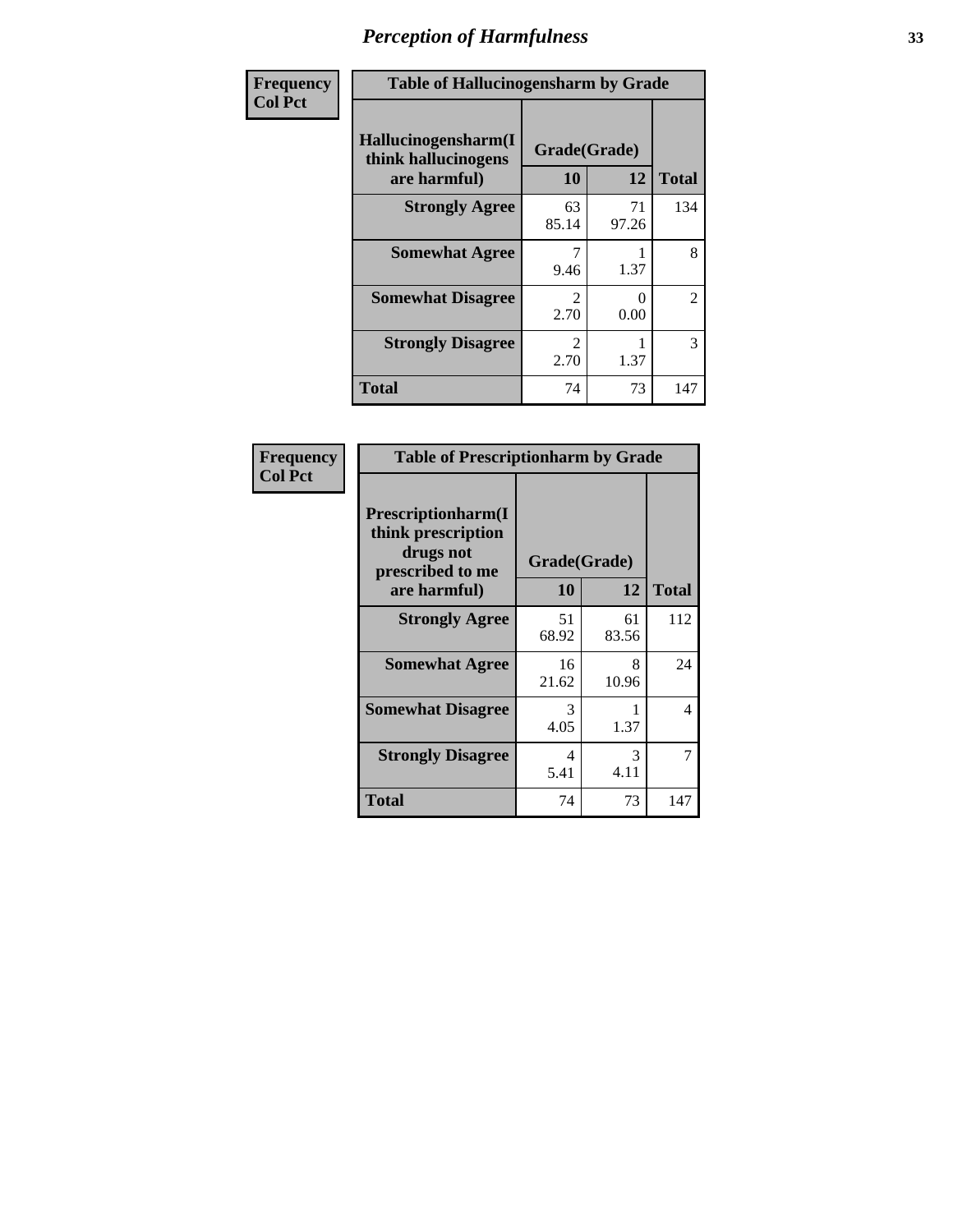# *Disapproval by Adults* **34**

| Frequency      | <b>Table of Alcoholadult by Grade</b>                                 |                    |             |              |  |
|----------------|-----------------------------------------------------------------------|--------------------|-------------|--------------|--|
| <b>Col Pct</b> | <b>Alcoholadult</b> (Adults<br>would disapprove if<br>I used alcohol) | Grade(Grade)<br>10 | 12          | <b>Total</b> |  |
|                | <b>Strongly Agree</b>                                                 | 41<br>55.41        | 38<br>52.05 | 79           |  |
|                | <b>Somewhat Agree</b>                                                 | 19<br>25.68        | 18<br>24.66 | 37           |  |
|                | <b>Somewhat Disagree</b>                                              | 6<br>8.11          | 11<br>15.07 | 17           |  |
|                | <b>Strongly Disagree</b>                                              | 8<br>10.81         | 6<br>8.22   | 14           |  |
|                | <b>Total</b>                                                          | 74                 | 73          | 147          |  |

| <b>Table of Tobaccoadult by Grade</b>                                 |                    |             |              |  |  |  |
|-----------------------------------------------------------------------|--------------------|-------------|--------------|--|--|--|
| <b>Tobaccoadult</b> (Adults<br>would disapprove if<br>I used tobacco) | Grade(Grade)<br>10 | 12          | <b>Total</b> |  |  |  |
| <b>Strongly Agree</b>                                                 | 51<br>68.92        | 48<br>65.75 | 99           |  |  |  |
| <b>Somewhat Agree</b>                                                 | 9<br>12.16         | 10<br>13.70 | 19           |  |  |  |
| <b>Somewhat Disagree</b>                                              | 5<br>6.76          | 4<br>5.48   | 9            |  |  |  |
| <b>Strongly Disagree</b>                                              | 9<br>12.16         | 11<br>15.07 | 20           |  |  |  |
| Total                                                                 | 74                 | 73          | 147          |  |  |  |

| Frequency      | <b>Table of Marijuanaadult by Grade</b>                           |                        |                  |              |  |
|----------------|-------------------------------------------------------------------|------------------------|------------------|--------------|--|
| <b>Col Pct</b> | Marijuanaadult(Adults<br>would disapprove if I<br>used marijuana) | Grade(Grade)<br>10     | 12               | <b>Total</b> |  |
|                | <b>Strongly Agree</b>                                             | 56<br>75.68            | 62<br>84.93      | 118          |  |
|                | <b>Somewhat Agree</b>                                             | 9<br>12.16             | 4<br>5.48        | 13           |  |
|                | <b>Somewhat Disagree</b>                                          | $\mathfrak{D}$<br>2.70 | $\Omega$<br>0.00 | 2            |  |
|                | <b>Strongly Disagree</b>                                          | 7<br>9.46              | 7<br>9.59        | 14           |  |
|                | <b>Total</b>                                                      | 74                     | 73               | 147          |  |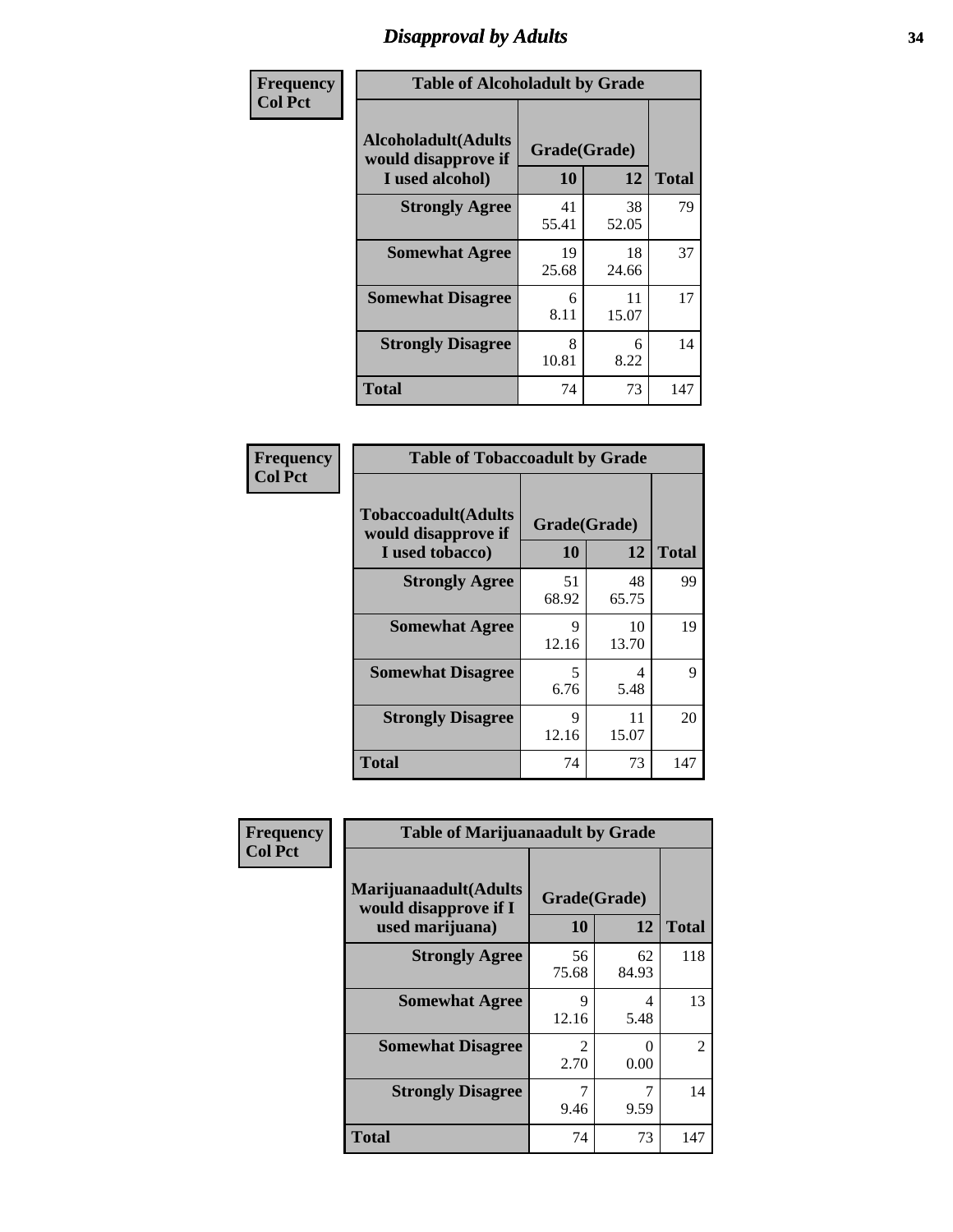# *Disapproval by Adults* **35**

| <b>Frequency</b> | <b>Table of Otherdrugadult by Grade</b>                                     |                       |             |              |
|------------------|-----------------------------------------------------------------------------|-----------------------|-------------|--------------|
| <b>Col Pct</b>   | <b>Otherdrugadult</b> (Adults<br>would disapprove if I<br>used other drugs) | Grade(Grade)<br>10    | 12          | <b>Total</b> |
|                  | <b>Strongly Agree</b>                                                       | 64<br>86.49           | 65<br>89.04 | 129          |
|                  | <b>Somewhat Agree</b>                                                       | $\mathcal{D}$<br>2.70 | 0<br>0.00   | 2            |
|                  | <b>Somewhat Disagree</b>                                                    | 1.35                  | 0<br>0.00   |              |
|                  | <b>Strongly Disagree</b>                                                    | 9.46                  | 8<br>10.96  | 15           |
|                  | <b>Total</b>                                                                | 74                    | 73          | 147          |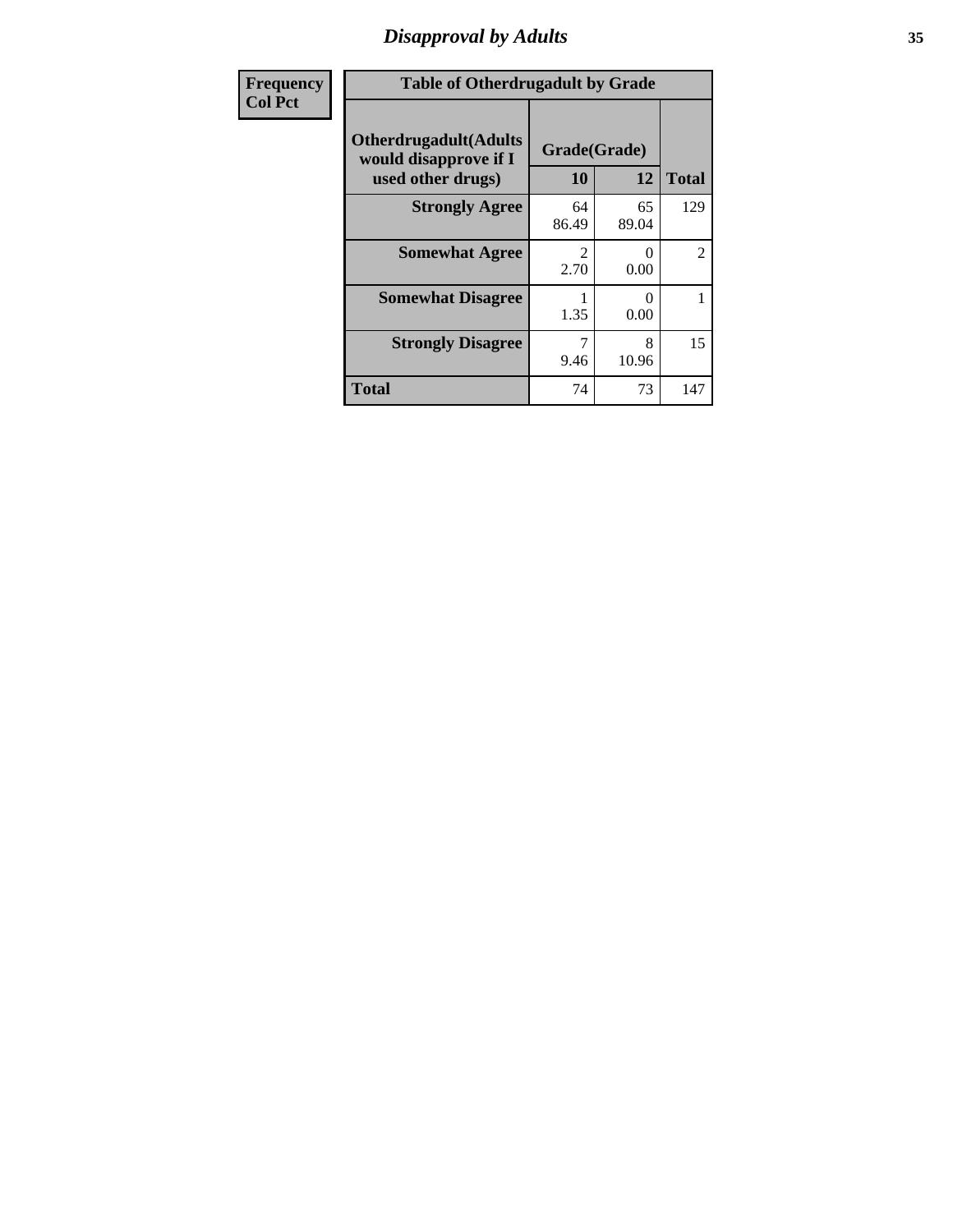# *Disapproval by Peers* **36**

| Frequency      | <b>Table of Alcoholpeer by Grade</b>                    |              |             |              |  |
|----------------|---------------------------------------------------------|--------------|-------------|--------------|--|
| <b>Col Pct</b> | Alcoholpeer(My<br>friends would<br>disapprove if I used | Grade(Grade) |             |              |  |
|                | alcohol)                                                | 10           | 12          | <b>Total</b> |  |
|                | <b>Strongly Agree</b>                                   | 13<br>17.57  | 19<br>26.03 | 32           |  |
|                | <b>Somewhat Agree</b>                                   | 22<br>29.73  | 22<br>30.14 | 44           |  |
|                | <b>Somewhat Disagree</b>                                | 19<br>25.68  | 15<br>20.55 | 34           |  |
|                | <b>Strongly Disagree</b>                                | 20<br>27.03  | 17<br>23.29 | 37           |  |
|                | Total                                                   | 74           | 73          | 147          |  |

| Frequency      | <b>Table of Tobaccopeer by Grade</b>                    |              |             |              |  |
|----------------|---------------------------------------------------------|--------------|-------------|--------------|--|
| <b>Col Pct</b> | Tobaccopeer(My<br>friends would<br>disapprove if I used | Grade(Grade) |             |              |  |
|                | tobacco)                                                | 10           | 12          | <b>Total</b> |  |
|                | <b>Strongly Agree</b>                                   | 33<br>44.59  | 39<br>53.42 | 72           |  |
|                | <b>Somewhat Agree</b>                                   | 12<br>16.22  | 11<br>15.07 | 23           |  |
|                | <b>Somewhat Disagree</b>                                | 12<br>16.22  | 8<br>10.96  | 20           |  |
|                | <b>Strongly Disagree</b>                                | 17<br>22.97  | 15<br>20.55 | 32           |  |
|                | Total                                                   | 74           | 73          | 147          |  |

| Frequency      | <b>Table of Marijuanapeer by Grade</b>                    |              |             |              |  |
|----------------|-----------------------------------------------------------|--------------|-------------|--------------|--|
| <b>Col Pct</b> | Marijuanapeer(My<br>friends would<br>disapprove if I used | Grade(Grade) |             |              |  |
|                | marijuana)                                                | <b>10</b>    | 12          | <b>Total</b> |  |
|                | <b>Strongly Agree</b>                                     | 33<br>44.59  | 44<br>60.27 | 77           |  |
|                | <b>Somewhat Agree</b>                                     | 11<br>14.86  | 8<br>10.96  | 19           |  |
|                | <b>Somewhat Disagree</b>                                  | 13<br>17.57  | 10<br>13.70 | 23           |  |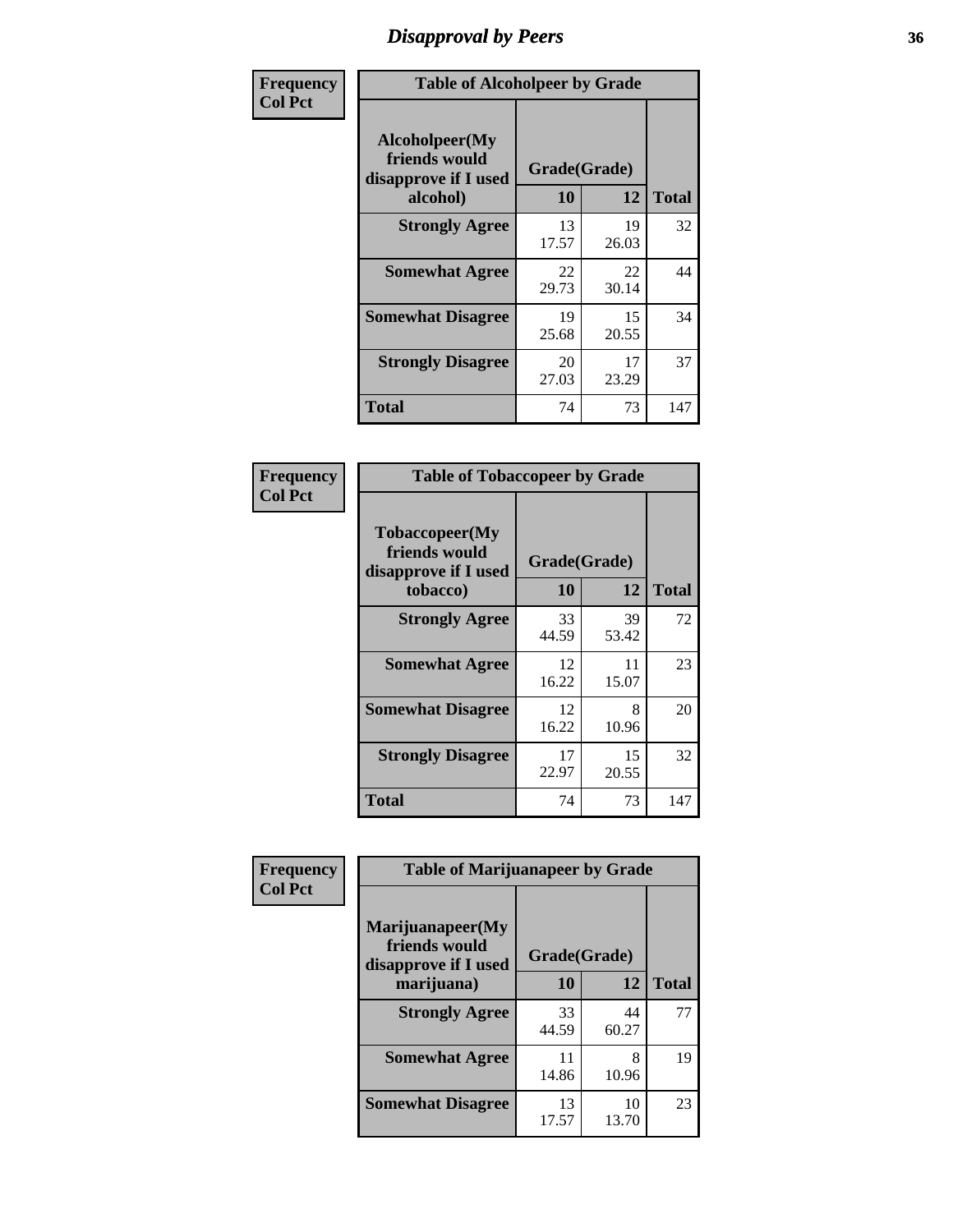# *Disapproval by Peers* **37**

| <b>Frequency</b> | <b>Table of Marijuanapeer by Grade</b>                                  |                    |       |              |  |
|------------------|-------------------------------------------------------------------------|--------------------|-------|--------------|--|
| <b>Col Pct</b>   | Marijuanapeer(My<br>friends would<br>disapprove if I used<br>marijuana) | Grade(Grade)<br>10 | 12    | <b>Total</b> |  |
|                  | <b>Strongly Disagree</b>                                                | 17<br>22.97        | 15.07 | 28           |  |
|                  | <b>Total</b>                                                            | 74                 | 73    | 147          |  |

| Frequency      | <b>Table of Otherdrugpeer by Grade</b>                                    |                    |                       |              |
|----------------|---------------------------------------------------------------------------|--------------------|-----------------------|--------------|
| <b>Col Pct</b> | Otherdrugpeer(My<br>friends would<br>disapprove if I used<br>other drugs) | Grade(Grade)<br>10 | 12                    | <b>Total</b> |
|                | <b>Strongly Agree</b>                                                     | 46<br>62.16        | 58<br>79.45           | 104          |
|                | <b>Somewhat Agree</b>                                                     | 10<br>13.51        | 4<br>5.48             | 14           |
|                | <b>Somewhat Disagree</b>                                                  | 9<br>12.16         | $\mathcal{L}$<br>2.74 | 11           |
|                | <b>Strongly Disagree</b>                                                  | 9<br>12.16         | 9<br>12.33            | 18           |
|                | <b>Total</b>                                                              | 74                 | 73                    | 147          |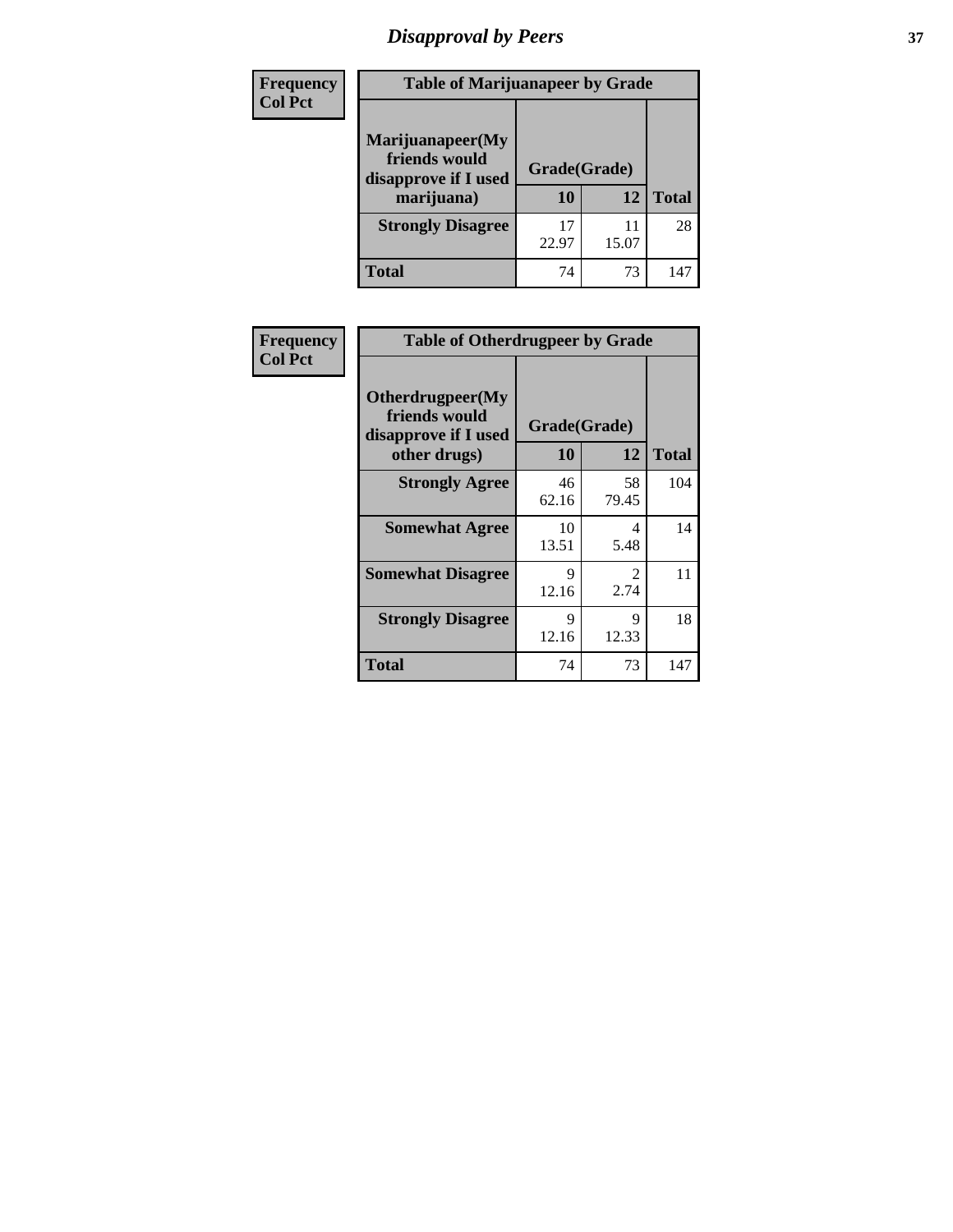| Frequency<br><b>Col Pct</b> | <b>Table of Alcohollocation1 by Grade</b> |              |             |              |  |
|-----------------------------|-------------------------------------------|--------------|-------------|--------------|--|
|                             | <b>Alcohollocation1(Places</b>            | Grade(Grade) |             |              |  |
|                             | <b>Friends Use Alcohol)</b>               | 10           | 12          | <b>Total</b> |  |
|                             |                                           | 47<br>63.51  | 44<br>60.27 | 91           |  |
|                             | Do Not Use                                | 27<br>36.49  | 29<br>39.73 | 56           |  |
|                             | <b>Total</b>                              | 74           | 73          | 147          |  |

| Frequency      | <b>Table of Alcohollocation2 by Grade</b>                     |                    |             |              |
|----------------|---------------------------------------------------------------|--------------------|-------------|--------------|
| <b>Col Pct</b> | <b>Alcohollocation2(Places</b><br><b>Friends Use Alcohol)</b> | Grade(Grade)<br>10 | <b>12</b>   | <b>Total</b> |
|                |                                                               | 48<br>64.86        | 48<br>65.75 | 96           |
|                | Home                                                          | 26<br>35.14        | 25<br>34.25 | 51           |
|                | <b>Total</b>                                                  | 74                 | 73          | 147          |

| Frequency      | <b>Table of Alcohollocation 3 by Grade</b>                    |                    |             |              |
|----------------|---------------------------------------------------------------|--------------------|-------------|--------------|
| <b>Col Pct</b> | <b>Alcohollocation3(Places</b><br><b>Friends Use Alcohol)</b> | Grade(Grade)<br>10 | 12          | <b>Total</b> |
|                |                                                               |                    |             |              |
|                |                                                               | 67<br>90.54        | 65<br>89.04 | 132          |
|                | <b>School</b>                                                 | 9.46               | 8<br>10.96  | 15           |
|                | <b>Total</b>                                                  | 74                 | 73          | 147          |

| <b>Frequency</b> | <b>Table of Alcohollocation4 by Grade</b> |              |             |              |  |
|------------------|-------------------------------------------|--------------|-------------|--------------|--|
| <b>Col Pct</b>   | <b>Alcohollocation4(Places</b>            | Grade(Grade) |             |              |  |
|                  | <b>Friends Use Alcohol)</b>               | 10           | 12          | <b>Total</b> |  |
|                  |                                           | 62<br>83.78  | 65<br>89.04 | 127          |  |
|                  | Car                                       | 12<br>16.22  | 8<br>10.96  | 20           |  |
|                  | <b>Total</b>                              | 74           | 73          | 147          |  |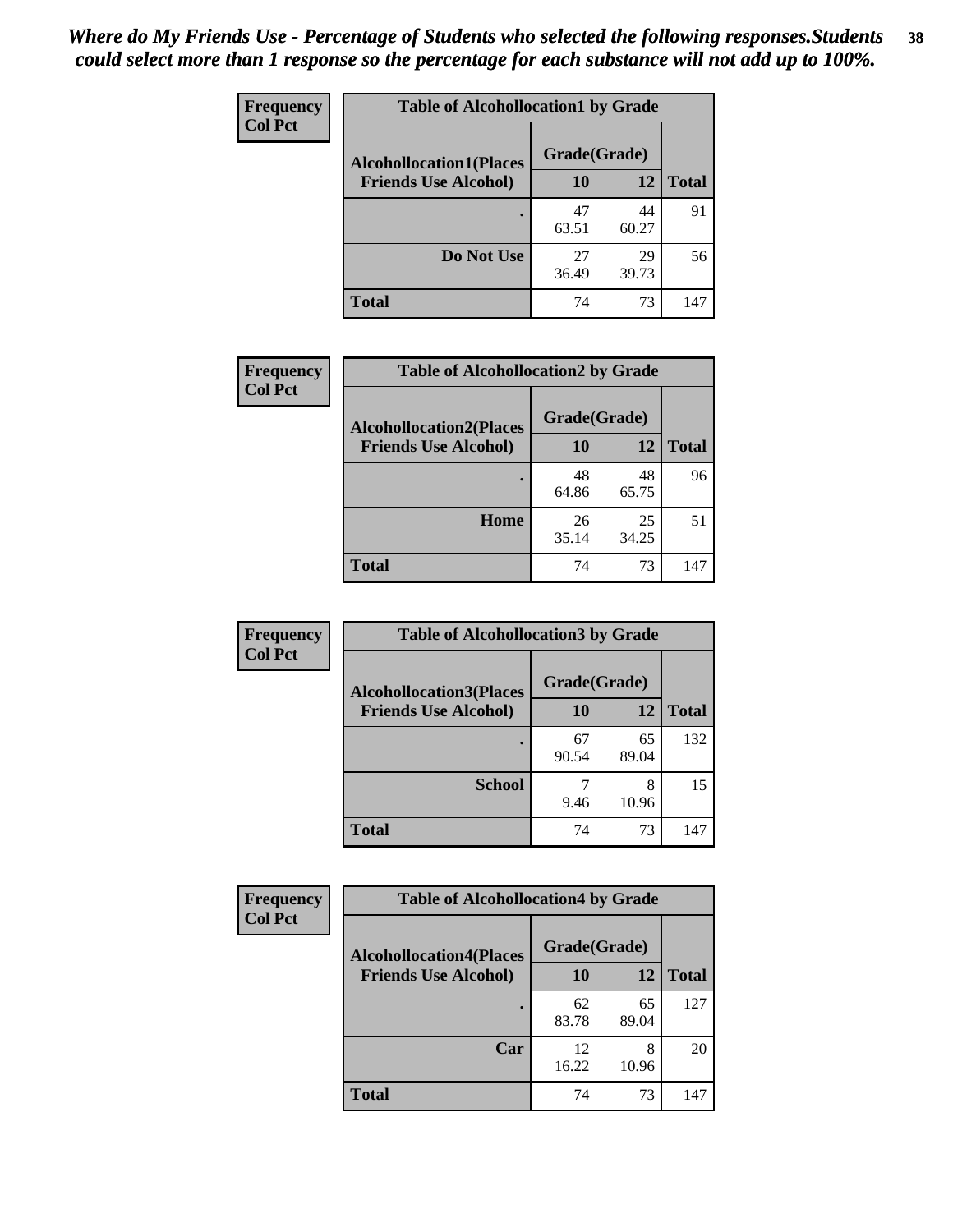| Frequency<br><b>Col Pct</b> | <b>Table of Alcohollocation5 by Grade</b> |              |             |              |  |
|-----------------------------|-------------------------------------------|--------------|-------------|--------------|--|
|                             | <b>Alcohollocation5(Places</b>            | Grade(Grade) |             |              |  |
|                             | <b>Friends Use Alcohol)</b>               | 10           | 12          | <b>Total</b> |  |
|                             |                                           | 44<br>59.46  | 48<br>65.75 | 92           |  |
|                             | <b>Friend's House</b>                     | 30<br>40.54  | 25<br>34.25 | 55           |  |
|                             | Total                                     | 74           | 73          | 147          |  |

| <b>Frequency</b> | <b>Table of Alcohollocation6 by Grade</b>                     |                           |             |              |
|------------------|---------------------------------------------------------------|---------------------------|-------------|--------------|
| <b>Col Pct</b>   | <b>Alcohollocation6(Places</b><br><b>Friends Use Alcohol)</b> | Grade(Grade)<br><b>10</b> | 12          | <b>Total</b> |
|                  |                                                               | 41<br>55.41               | 47<br>64.38 | 88           |
|                  | <b>Other</b>                                                  | 33<br>44.59               | 26<br>35.62 | 59           |
|                  | <b>Total</b>                                                  | 74                        | 73          | 147          |

| Frequency      | <b>Table of Tobaccolocation1 by Grade</b> |              |             |              |
|----------------|-------------------------------------------|--------------|-------------|--------------|
| <b>Col Pct</b> | <b>Tobaccolocation1(Places</b>            | Grade(Grade) |             |              |
|                | <b>Friends Use Tobacco)</b>               | 10           | 12          | <b>Total</b> |
|                |                                           | 28<br>37.84  | 25<br>34.25 | 53           |
|                | Do Not Use                                | 46<br>62.16  | 48<br>65.75 | 94           |
|                | <b>Total</b>                              | 74           | 73          | 147          |

| <b>Frequency</b> | <b>Table of Tobaccolocation2 by Grade</b> |              |             |              |
|------------------|-------------------------------------------|--------------|-------------|--------------|
| <b>Col Pct</b>   | <b>Tobaccolocation2(Places</b>            | Grade(Grade) |             |              |
|                  | <b>Friends Use Tobacco)</b>               | 10           | 12          | <b>Total</b> |
|                  |                                           | 51<br>68.92  | 55<br>75.34 | 106          |
|                  | Home                                      | 23<br>31.08  | 18<br>24.66 | 41           |
|                  | <b>Total</b>                              | 74           | 73          | 147          |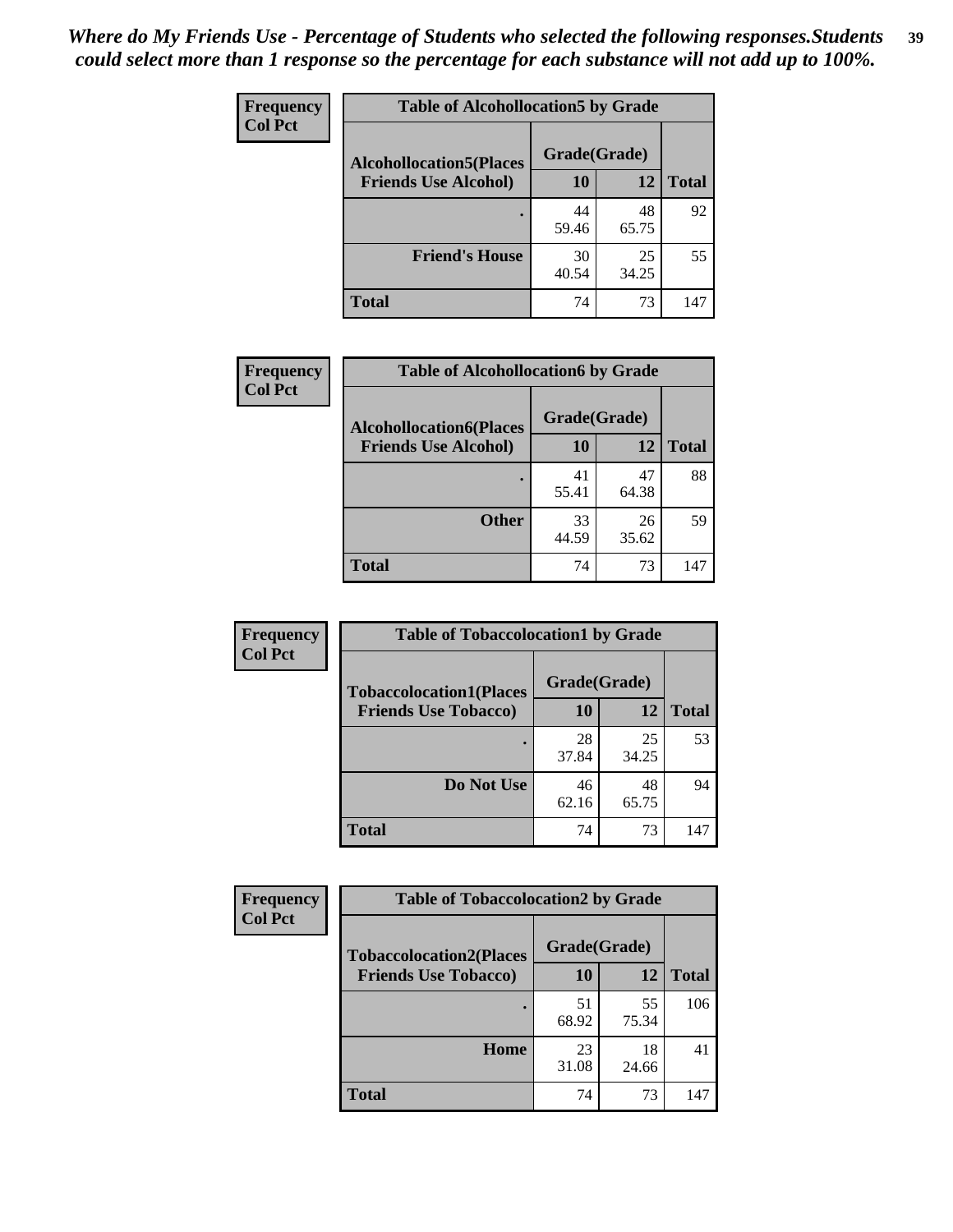| Frequency      | <b>Table of Tobaccolocation 3 by Grade</b> |              |             |              |  |
|----------------|--------------------------------------------|--------------|-------------|--------------|--|
| <b>Col Pct</b> | <b>Tobaccolocation3(Places</b>             | Grade(Grade) |             |              |  |
|                | <b>Friends Use Tobacco)</b>                | 10           | 12          | <b>Total</b> |  |
|                | ٠                                          | 65<br>87.84  | 63<br>86.30 | 128          |  |
|                | <b>School</b>                              | q<br>12.16   | 10<br>13.70 | 19           |  |
|                | <b>Total</b>                               | 74           | 73          | 147          |  |

| Frequency      | <b>Table of Tobaccolocation4 by Grade</b> |              |             |              |
|----------------|-------------------------------------------|--------------|-------------|--------------|
| <b>Col Pct</b> | <b>Tobaccolocation4(Places</b>            | Grade(Grade) |             |              |
|                | <b>Friends Use Tobacco)</b>               | 10           | 12          | <b>Total</b> |
|                |                                           | 57<br>77.03  | 57<br>78.08 | 114          |
|                | Car                                       | 17<br>22.97  | 16<br>21.92 | 33           |
|                | <b>Total</b>                              | 74           | 73          | 147          |

| <b>Frequency</b><br><b>Col Pct</b> | <b>Table of Tobaccolocation5 by Grade</b> |              |             |              |  |
|------------------------------------|-------------------------------------------|--------------|-------------|--------------|--|
|                                    | <b>Tobaccolocation5(Places</b>            | Grade(Grade) |             |              |  |
|                                    | <b>Friends Use Tobacco)</b>               | 10           | 12          | <b>Total</b> |  |
|                                    |                                           | 56<br>75.68  | 56<br>76.71 | 112          |  |
|                                    | <b>Friend's House</b>                     | 18<br>24.32  | 17<br>23.29 | 35           |  |
|                                    | Total                                     | 74           | 73          | 147          |  |

| Frequency      | <b>Table of Tobaccolocation6 by Grade</b> |              |             |              |  |
|----------------|-------------------------------------------|--------------|-------------|--------------|--|
| <b>Col Pct</b> | <b>Tobaccolocation6(Places</b>            | Grade(Grade) |             |              |  |
|                | <b>Friends Use Tobacco)</b>               | 10           | 12          | <b>Total</b> |  |
|                |                                           | 53<br>71.62  | 56<br>76.71 | 109          |  |
|                | <b>Other</b>                              | 21<br>28.38  | 17<br>23.29 | 38           |  |
|                | <b>Total</b>                              | 74           | 73          | 147          |  |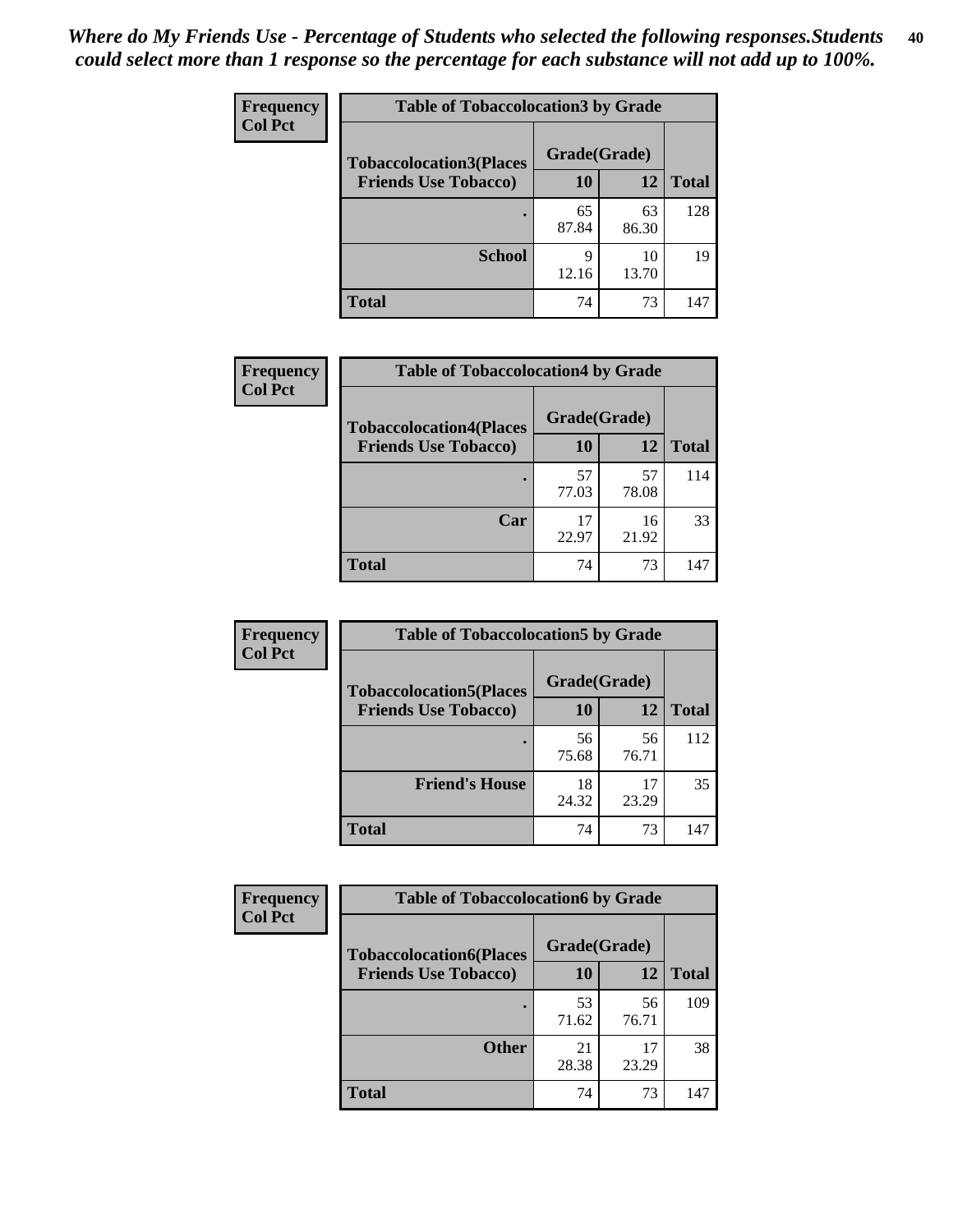| <b>Frequency</b> | <b>Table of Marijuanalocation1 by Grade</b> |              |             |              |  |
|------------------|---------------------------------------------|--------------|-------------|--------------|--|
| <b>Col Pct</b>   | <b>Marijuanalocation1(Places</b>            | Grade(Grade) |             |              |  |
|                  | <b>Friends Use Marijuana</b> )              | <b>10</b>    | 12          | <b>Total</b> |  |
|                  |                                             | 22<br>29.73  | 27<br>36.99 | 49           |  |
|                  | Do Not Use                                  | 52<br>70.27  | 46<br>63.01 | 98           |  |
|                  | <b>Total</b>                                | 74           | 73          | 147          |  |

| <b>Frequency</b> | <b>Table of Marijuanalocation2 by Grade</b> |                    |             |              |
|------------------|---------------------------------------------|--------------------|-------------|--------------|
| <b>Col Pct</b>   | <b>Marijuanalocation2(Places</b>            | Grade(Grade)<br>10 | 12          |              |
|                  | <b>Friends Use Marijuana</b> )              |                    |             | <b>Total</b> |
|                  |                                             | 57<br>77.03        | 59<br>80.82 | 116          |
|                  | Home                                        | 17<br>22.97        | 14<br>19.18 | 31           |
|                  | <b>Total</b>                                | 74                 | 73          | 147          |

| <b>Frequency</b> | <b>Table of Marijuanalocation3 by Grade</b> |              |             |              |
|------------------|---------------------------------------------|--------------|-------------|--------------|
| <b>Col Pct</b>   | <b>Marijuanalocation3</b> (Places           | Grade(Grade) |             |              |
|                  | <b>Friends Use Marijuana</b> )              | 10           | 12          | <b>Total</b> |
|                  |                                             | 69<br>93.24  | 69<br>94.52 | 138          |
|                  | <b>School</b>                               | 5<br>6.76    | 5.48        | Q            |
|                  | <b>Total</b>                                | 74           | 73          | 147          |

| <b>Frequency</b> | <b>Table of Marijuanalocation4 by Grade</b> |              |             |       |  |
|------------------|---------------------------------------------|--------------|-------------|-------|--|
| <b>Col Pct</b>   | <b>Marijuanalocation4(Places</b>            | Grade(Grade) |             |       |  |
|                  | <b>Friends Use Marijuana</b> )              | 10           | 12          | Total |  |
|                  |                                             | 65<br>87.84  | 66<br>90.41 | 131   |  |
|                  | Car                                         | q<br>12.16   | 9.59        | 16    |  |
|                  | <b>Total</b>                                | 74           | 73          | 147   |  |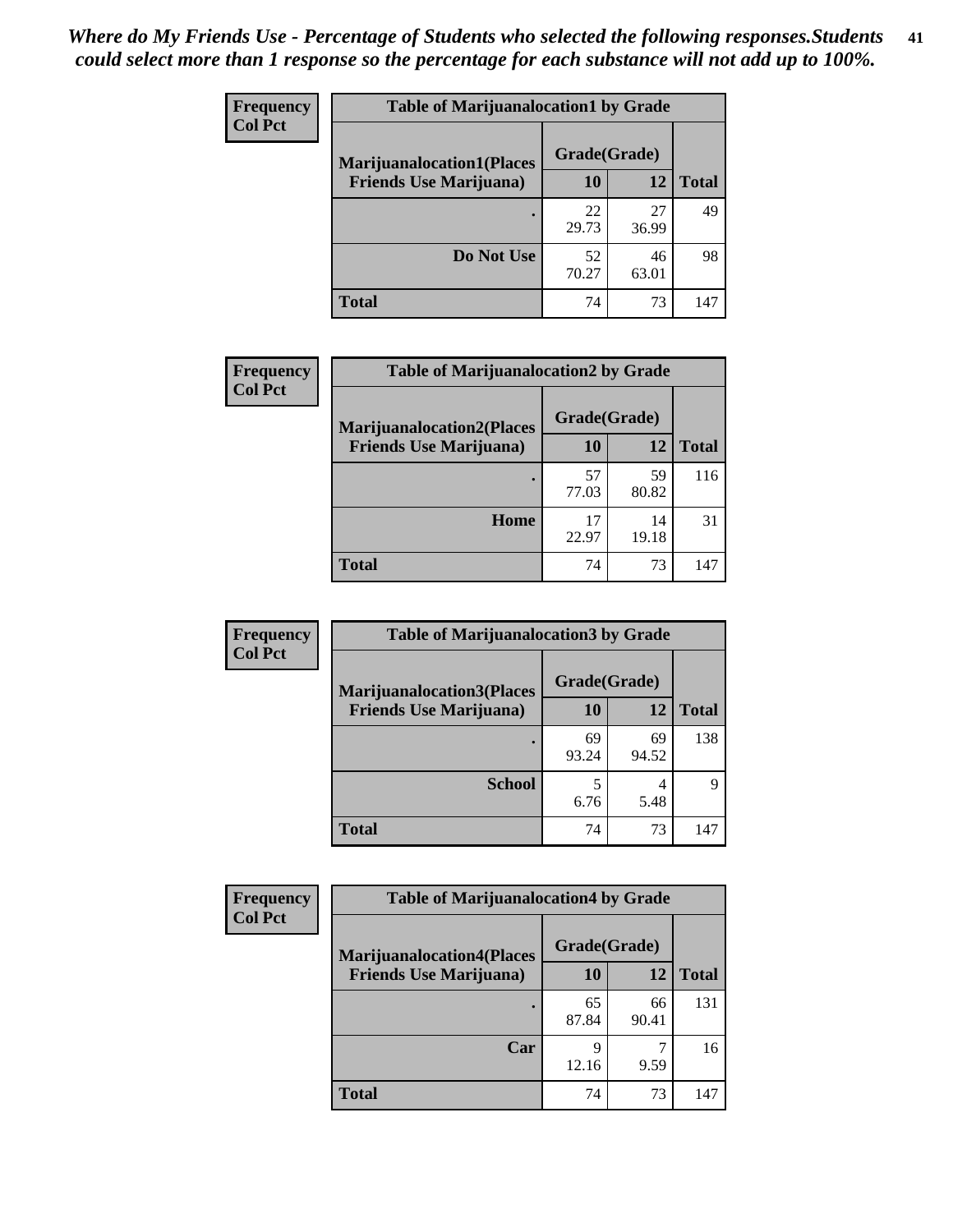| <b>Frequency</b>               | <b>Table of Marijuanalocation5 by Grade</b> |              |              |     |
|--------------------------------|---------------------------------------------|--------------|--------------|-----|
| <b>Col Pct</b>                 | <b>Marijuanalocation5</b> (Places           | Grade(Grade) |              |     |
| <b>Friends Use Marijuana</b> ) | 10                                          | 12           | <b>Total</b> |     |
|                                |                                             | 58<br>78.38  | 60<br>82.19  | 118 |
|                                | <b>Friend's House</b>                       | 16<br>21.62  | 13<br>17.81  | 29  |
|                                | <b>Total</b>                                | 74           | 73           | 147 |

| Frequency      | <b>Table of Marijuanalocation6 by Grade</b> |              |             |              |
|----------------|---------------------------------------------|--------------|-------------|--------------|
| <b>Col Pct</b> | <b>Marijuanalocation6(Places</b>            | Grade(Grade) |             |              |
|                | <b>Friends Use Marijuana</b> )              | 10           | 12          | <b>Total</b> |
|                |                                             | 59<br>79.73  | 59<br>80.82 | 118          |
|                | <b>Other</b>                                | 15<br>20.27  | 14<br>19.18 | 29           |
|                | <b>Total</b>                                | 74           | 73          | 147          |

| <b>Frequency</b> | <b>Table of Otherdruglocation1 by Grade</b>                          |              |             |              |
|------------------|----------------------------------------------------------------------|--------------|-------------|--------------|
| <b>Col Pct</b>   | <b>Otherdruglocation1(Places</b><br><b>Friends Use Other Illegal</b> | Grade(Grade) |             |              |
|                  | Drugs)                                                               | <b>10</b>    | 12          | <b>Total</b> |
|                  |                                                                      | 13<br>17.57  | 13<br>17.81 | 26           |
|                  | Do Not Use                                                           | 61<br>82.43  | 60<br>82.19 | 121          |
|                  | <b>Total</b>                                                         | 74           | 73          | 147          |

| Frequency      | <b>Table of Otherdruglocation2 by Grade</b>                          |              |             |              |
|----------------|----------------------------------------------------------------------|--------------|-------------|--------------|
| <b>Col Pct</b> | <b>Otherdruglocation2(Places</b><br><b>Friends Use Other Illegal</b> | Grade(Grade) |             |              |
|                | Drugs)                                                               | 10           | 12          | <b>Total</b> |
|                |                                                                      | 64<br>86.49  | 68<br>93.15 | 132          |
|                | Home                                                                 | 10<br>13.51  | 5<br>6.85   | 15           |
|                | Total                                                                | 74           | 73          | 147          |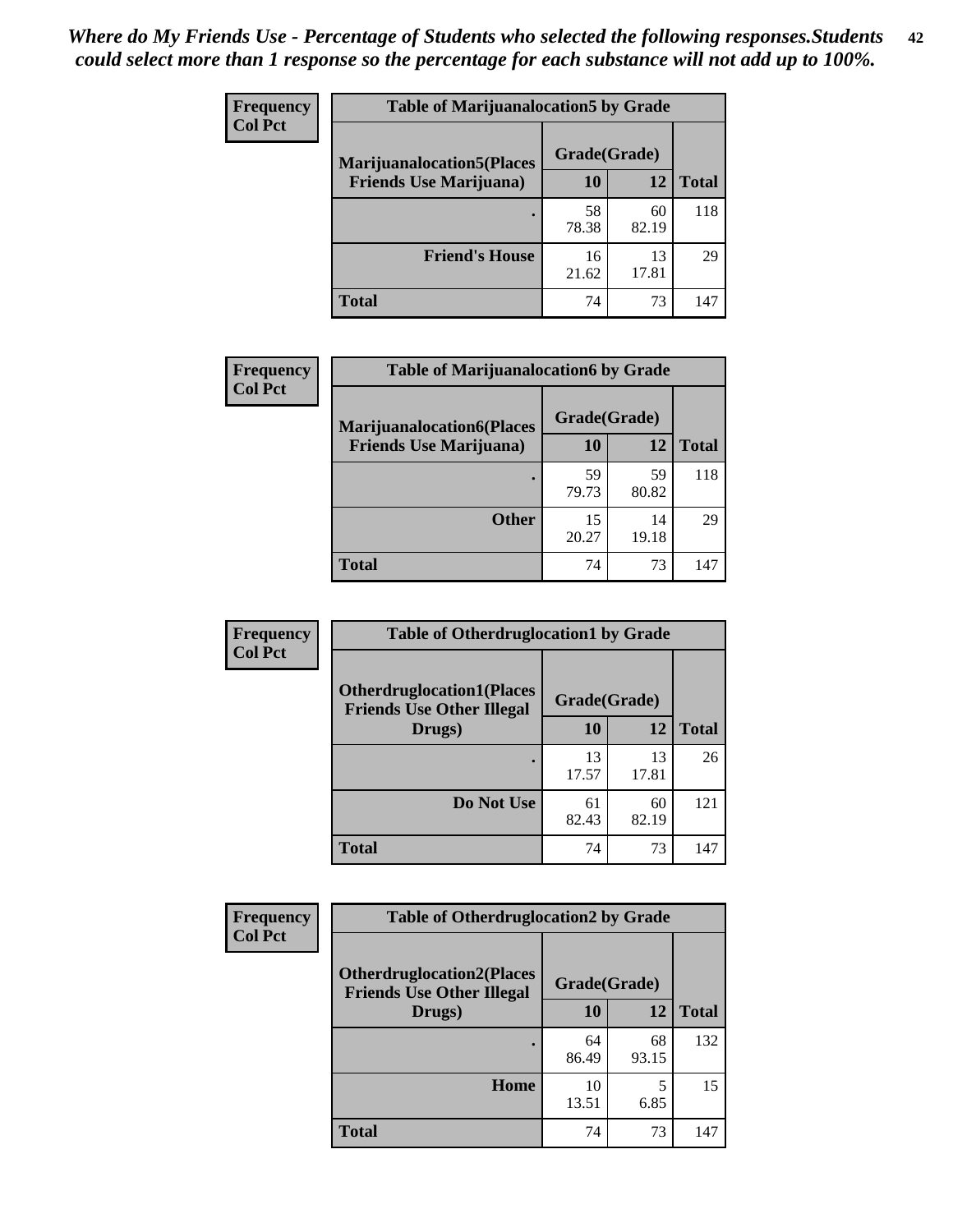| <b>Frequency</b> | <b>Table of Otherdruglocation 3 by Grade</b>                         |              |             |              |
|------------------|----------------------------------------------------------------------|--------------|-------------|--------------|
| <b>Col Pct</b>   | <b>Otherdruglocation3(Places</b><br><b>Friends Use Other Illegal</b> | Grade(Grade) |             |              |
|                  | Drugs)                                                               | 10           | 12          | <b>Total</b> |
|                  |                                                                      | 69<br>93.24  | 68<br>93.15 | 137          |
|                  | <b>School</b>                                                        | 5<br>6.76    | 6.85        | 10           |
|                  | <b>Total</b>                                                         | 74           | 73          | 147          |

| Frequency      | <b>Table of Otherdruglocation4 by Grade</b>                          |             |              |              |
|----------------|----------------------------------------------------------------------|-------------|--------------|--------------|
| <b>Col Pct</b> | <b>Otherdruglocation4(Places</b><br><b>Friends Use Other Illegal</b> |             | Grade(Grade) |              |
|                | Drugs)                                                               | 10          | 12           | <b>Total</b> |
|                |                                                                      | 68<br>91.89 | 68<br>93.15  | 136          |
|                | Car                                                                  | 6<br>8.11   | 5<br>6.85    | 11           |
|                | <b>Total</b>                                                         | 74          | 73           | 147          |

| <b>Frequency</b> | <b>Table of Otherdruglocation5 by Grade</b>                          |              |             |              |
|------------------|----------------------------------------------------------------------|--------------|-------------|--------------|
| <b>Col Pct</b>   | <b>Otherdruglocation5(Places</b><br><b>Friends Use Other Illegal</b> | Grade(Grade) |             |              |
|                  | Drugs)                                                               | <b>10</b>    | 12          | <b>Total</b> |
|                  |                                                                      | 65<br>87.84  | 66<br>90.41 | 131          |
|                  | <b>Friend's House</b>                                                | 9<br>12.16   | 9.59        | 16           |
|                  | <b>Total</b>                                                         | 74           | 73          | 147          |

| <b>Frequency</b> | <b>Table of Otherdruglocation6 by Grade</b>                          |              |             |              |
|------------------|----------------------------------------------------------------------|--------------|-------------|--------------|
| <b>Col Pct</b>   | <b>Otherdruglocation6(Places</b><br><b>Friends Use Other Illegal</b> | Grade(Grade) |             |              |
|                  | Drugs)                                                               | 10           | 12          | <b>Total</b> |
|                  |                                                                      | 64<br>86.49  | 64<br>87.67 | 128          |
|                  | <b>Other</b>                                                         | 10<br>13.51  | 9<br>12.33  | 19           |
|                  | <b>Total</b>                                                         | 74           | 73          | 147          |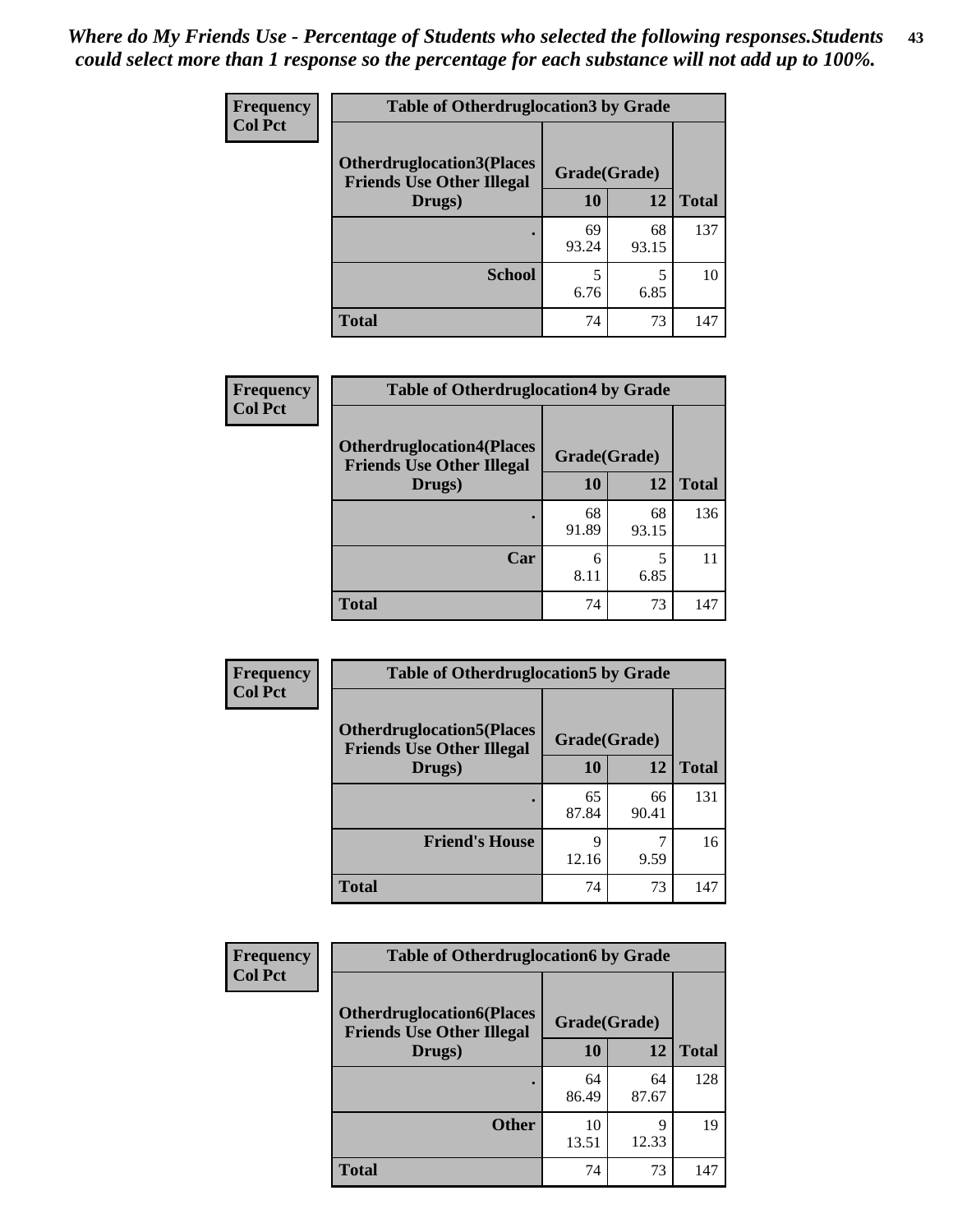| Frequency      | <b>Table of Alcoholtime1 by Grade</b>           |              |             |              |
|----------------|-------------------------------------------------|--------------|-------------|--------------|
| <b>Col Pct</b> | <b>Alcoholtime1(Times</b><br><b>Friends Use</b> | Grade(Grade) |             |              |
|                | Alcohol)                                        | 10           | <b>12</b>   | <b>Total</b> |
|                |                                                 | 47<br>63.51  | 45<br>61.64 | 92           |
|                | Do Not Use                                      | 27<br>36.49  | 28<br>38.36 | 55           |
|                | <b>Total</b>                                    | 74           | 73          | 147          |

| <b>Frequency</b> | <b>Table of Alcoholtime2 by Grade</b>           |              |             |              |
|------------------|-------------------------------------------------|--------------|-------------|--------------|
| <b>Col Pct</b>   | <b>Alcoholtime2(Times</b><br><b>Friends Use</b> | Grade(Grade) |             |              |
|                  | Alcohol)                                        | 10           | 12          | <b>Total</b> |
|                  |                                                 | 67<br>90.54  | 69<br>94.52 | 136          |
|                  | <b>On Way to School</b>                         | 9.46         | 4<br>5.48   | 11           |
|                  | <b>Total</b>                                    | 74           | 73          | 147          |

| Frequency      | <b>Table of Alcoholtime3 by Grade</b>                           |             |             |              |
|----------------|-----------------------------------------------------------------|-------------|-------------|--------------|
| <b>Col Pct</b> | <b>Alcoholtime3(Times</b><br>Grade(Grade)<br><b>Friends Use</b> |             |             |              |
|                | Alcohol)                                                        | 10          | <b>12</b>   | <b>Total</b> |
|                |                                                                 | 65<br>87.84 | 67<br>91.78 | 132          |
|                | <b>During School</b>                                            | 9<br>12.16  | 6<br>8.22   | 15           |
|                | <b>Total</b>                                                    | 74          | 73          | 147          |

| <b>Frequency</b> | <b>Table of Alcoholtime4 by Grade</b> |              |             |              |  |
|------------------|---------------------------------------|--------------|-------------|--------------|--|
| <b>Col Pct</b>   | <b>Alcoholtime4(Times</b>             | Grade(Grade) |             |              |  |
|                  | <b>Friends Use Alcohol)</b>           | 10           | 12          | <b>Total</b> |  |
|                  |                                       | 68<br>91.89  | 68<br>93.15 | 136          |  |
|                  | <b>On Way Home From School</b>        | 6<br>8.11    | 6.85        | 11           |  |
|                  | <b>Total</b>                          | 74           | 73          | 147          |  |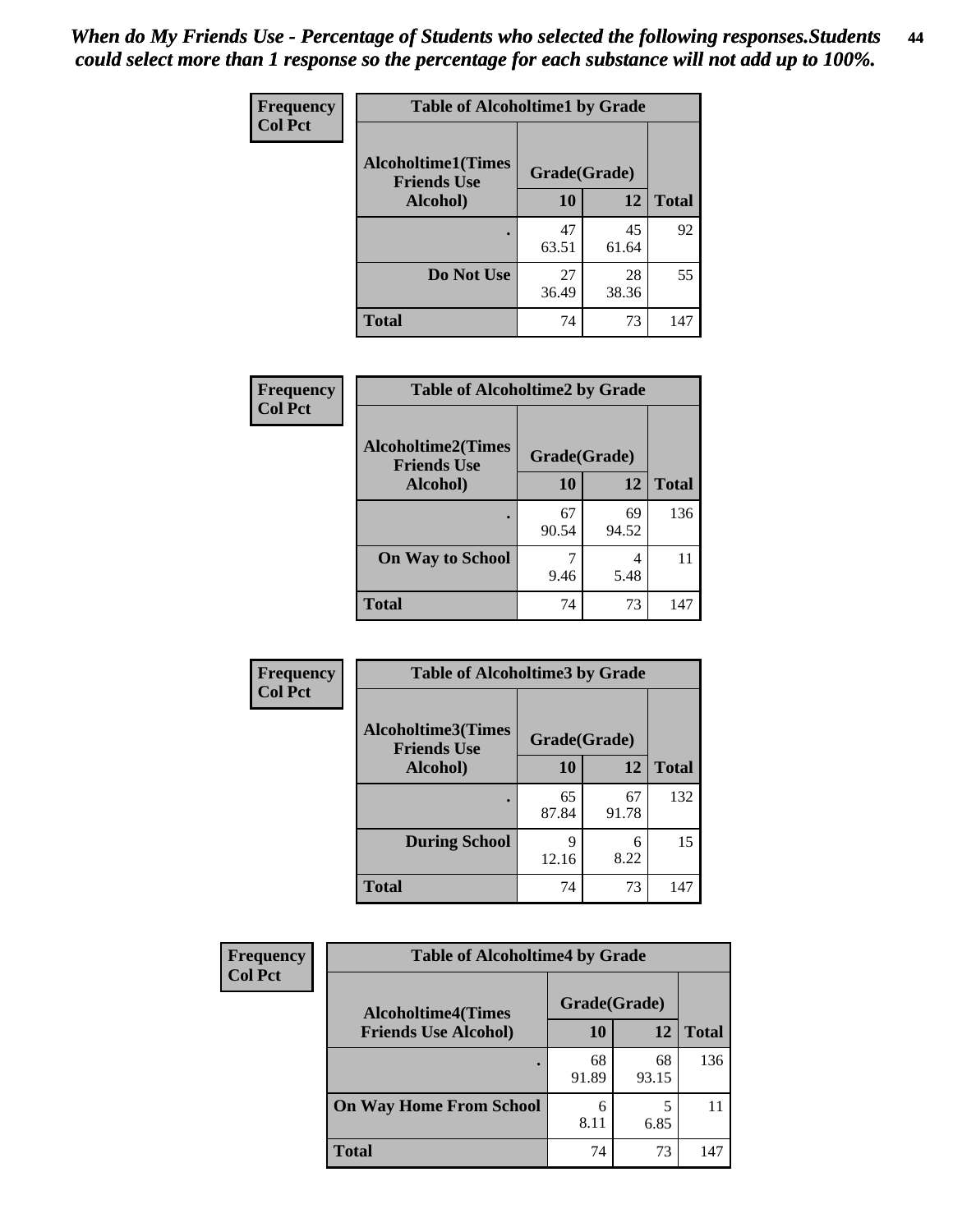*When do My Friends Use - Percentage of Students who selected the following responses.Students could select more than 1 response so the percentage for each substance will not add up to 100%.* **45**

| Frequency      | <b>Table of Alcoholtime5 by Grade</b>           |              |             |              |
|----------------|-------------------------------------------------|--------------|-------------|--------------|
| <b>Col Pct</b> | <b>Alcoholtime5(Times</b><br><b>Friends Use</b> | Grade(Grade) |             |              |
|                | Alcohol)                                        | 10           | 12          | <b>Total</b> |
|                |                                                 | 57<br>77.03  | 61<br>83.56 | 118          |
|                | Weeknights                                      | 17<br>22.97  | 12<br>16.44 | 29           |
|                | <b>Total</b>                                    | 74           | 73          | 147          |

| Frequency      | <b>Table of Alcoholtime6 by Grade</b>           |              |             |              |  |
|----------------|-------------------------------------------------|--------------|-------------|--------------|--|
| <b>Col Pct</b> | <b>Alcoholtime6(Times</b><br><b>Friends Use</b> | Grade(Grade) |             |              |  |
|                | Alcohol)                                        | 10           | 12          | <b>Total</b> |  |
|                |                                                 | 28<br>37.84  | 29<br>39.73 | 57           |  |
|                | Weekends                                        | 46<br>62.16  | 44<br>60.27 | 90           |  |
|                | <b>Total</b>                                    | 74           | 73          | 147          |  |

| Frequency      | <b>Table of Tobaccotime1 by Grade</b>           |              |             |              |  |
|----------------|-------------------------------------------------|--------------|-------------|--------------|--|
| <b>Col Pct</b> | <b>Tobaccotime1(Times</b><br><b>Friends Use</b> | Grade(Grade) |             |              |  |
|                | <b>Tobacco</b> )                                | 10           | 12          | <b>Total</b> |  |
|                | ٠                                               | 25<br>33.78  | 24<br>32.88 | 49           |  |
|                | Do Not Use                                      | 49<br>66.22  | 49<br>67.12 | 98           |  |
|                | <b>Total</b>                                    | 74           | 73          | 147          |  |

| Frequency      | <b>Table of Tobaccotime2 by Grade</b>                           |             |             |              |
|----------------|-----------------------------------------------------------------|-------------|-------------|--------------|
| <b>Col Pct</b> | <b>Tobaccotime2(Times</b><br>Grade(Grade)<br><b>Friends Use</b> |             |             |              |
|                | <b>Tobacco</b> )                                                | 10          | 12          | <b>Total</b> |
|                |                                                                 | 59<br>79.73 | 63<br>86.30 | 122          |
|                | <b>On Way to School</b>                                         | 15<br>20.27 | 10<br>13.70 | 25           |
|                | <b>Total</b>                                                    | 74          | 73          | 147          |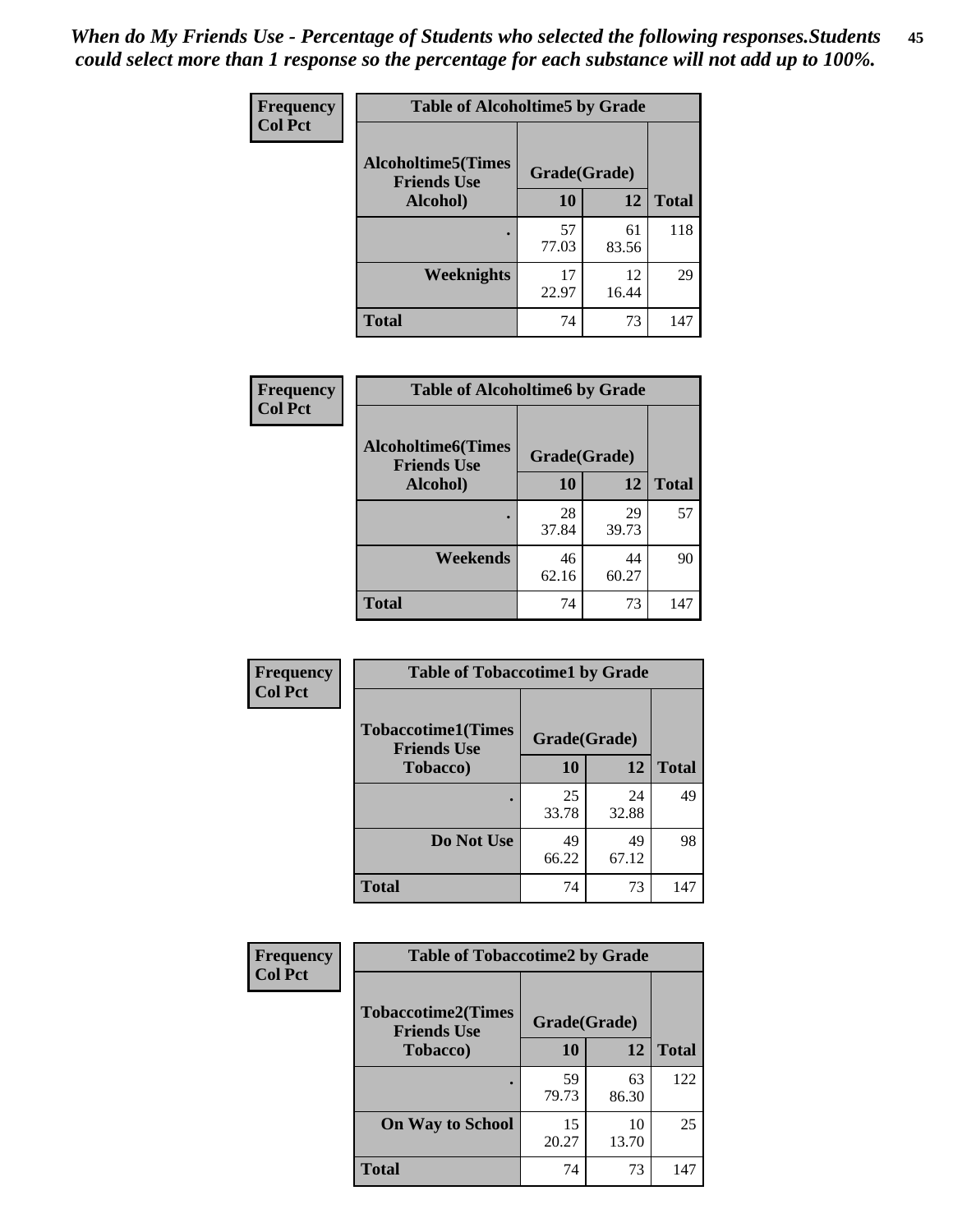| <b>Frequency</b> | <b>Table of Tobaccotime3 by Grade</b>           |              |             |              |  |
|------------------|-------------------------------------------------|--------------|-------------|--------------|--|
| <b>Col Pct</b>   | <b>Tobaccotime3(Times</b><br><b>Friends Use</b> | Grade(Grade) |             |              |  |
|                  | <b>Tobacco</b> )                                | 10           | 12          | <b>Total</b> |  |
|                  |                                                 | 66<br>89.19  | 67<br>91.78 | 133          |  |
|                  | <b>During School</b>                            | 8<br>10.81   | 6<br>8.22   | 14           |  |
|                  | <b>Total</b>                                    | 74           | 73          | 147          |  |

| <b>Frequency</b><br><b>Col Pct</b> | <b>Table of Tobaccotime4 by Grade</b> |              |             |              |  |
|------------------------------------|---------------------------------------|--------------|-------------|--------------|--|
|                                    | <b>Tobaccotime4(Times</b>             | Grade(Grade) |             |              |  |
|                                    | <b>Friends Use Tobacco)</b>           | 10           | 12          | <b>Total</b> |  |
|                                    |                                       | 68<br>91.89  | 68<br>93.15 | 136          |  |
|                                    | <b>On Way Home From School</b>        | 6<br>8.11    | 6.85        |              |  |
|                                    | <b>Total</b>                          | 74           | 73          | 147          |  |

| Frequency<br><b>Col Pct</b> | <b>Table of Tobaccotime5 by Grade</b>           |              |             |              |  |
|-----------------------------|-------------------------------------------------|--------------|-------------|--------------|--|
|                             | <b>Tobaccotime5(Times</b><br><b>Friends Use</b> | Grade(Grade) |             |              |  |
|                             | <b>Tobacco</b> )                                | 10           | 12          | <b>Total</b> |  |
|                             |                                                 | 55<br>74.32  | 56<br>76.71 | 111          |  |
|                             | <b>Weeknights</b>                               | 19<br>25.68  | 17<br>23.29 | 36           |  |
|                             | <b>Total</b>                                    | 74           | 73          | 147          |  |

| Frequency      | <b>Table of Tobaccotime6 by Grade</b>           |              |             |              |
|----------------|-------------------------------------------------|--------------|-------------|--------------|
| <b>Col Pct</b> | <b>Tobaccotime6(Times</b><br><b>Friends Use</b> | Grade(Grade) |             |              |
|                | <b>Tobacco</b> )                                | 10           | 12          | <b>Total</b> |
|                |                                                 | 50<br>67.57  | 50<br>68.49 | 100          |
|                | Weekends                                        | 24<br>32.43  | 23<br>31.51 | 47           |
|                | <b>Total</b>                                    | 74           | 73          | 147          |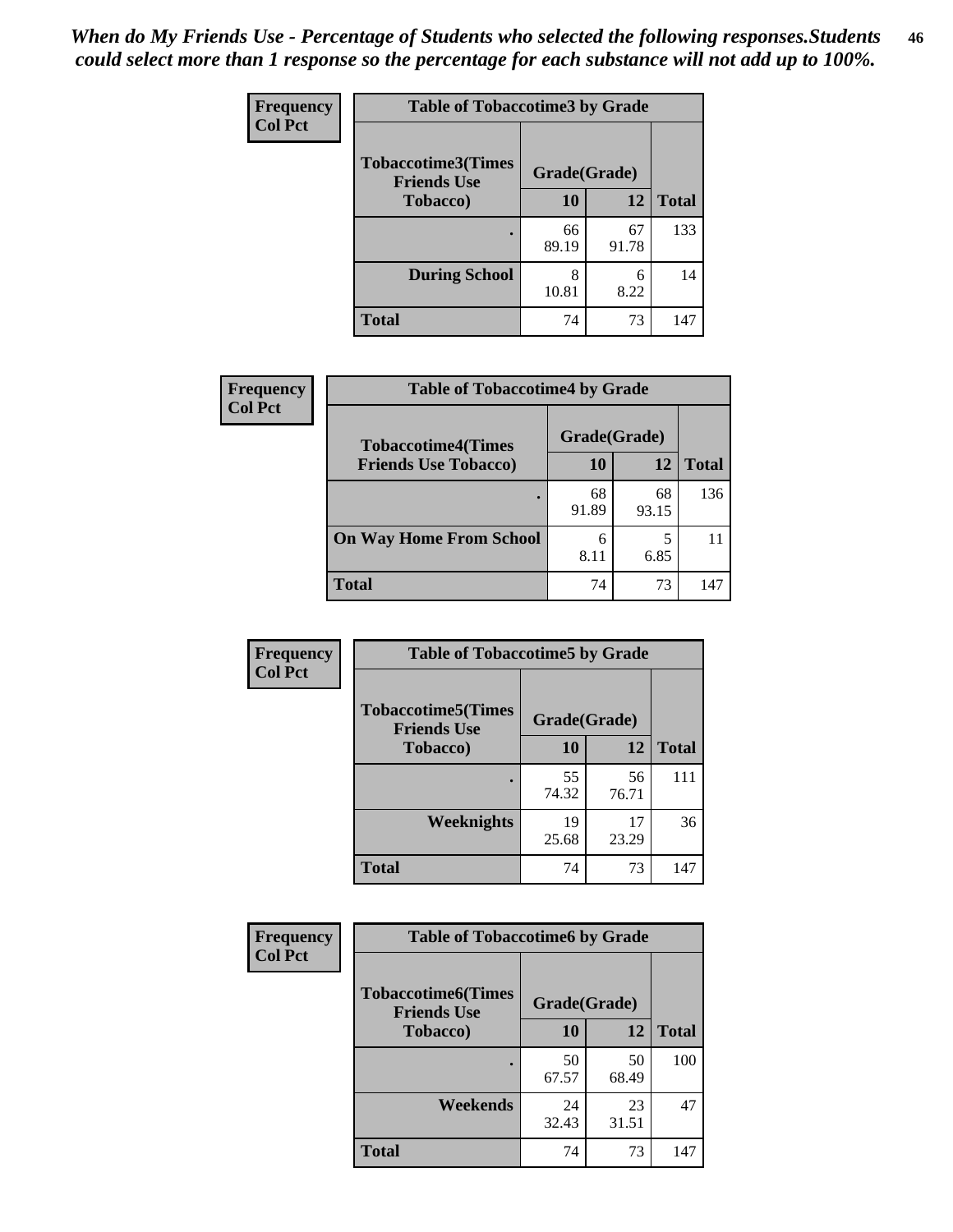| Frequency      | <b>Table of Marijuanatime1 by Grade</b>           |              |             |              |
|----------------|---------------------------------------------------|--------------|-------------|--------------|
| <b>Col Pct</b> | <b>Marijuanatime1(Times</b><br><b>Friends Use</b> | Grade(Grade) |             |              |
|                | Marijuana)                                        | 10           | 12          | <b>Total</b> |
|                |                                                   | 19<br>25.68  | 21<br>28.77 | 40           |
|                | Do Not Use                                        | 55<br>74.32  | 52<br>71.23 | 107          |
|                | <b>Total</b>                                      | 74           | 73          | 147          |

| Frequency      | <b>Table of Marijuanatime2 by Grade</b>           |              |             |              |
|----------------|---------------------------------------------------|--------------|-------------|--------------|
| <b>Col Pct</b> | <b>Marijuanatime2(Times</b><br><b>Friends Use</b> | Grade(Grade) |             |              |
|                | Marijuana)                                        | 10           | 12          | <b>Total</b> |
|                |                                                   | 64<br>86.49  | 72<br>98.63 | 136          |
|                | <b>On Way to School</b>                           | 10<br>13.51  | 1.37        | 11           |
|                | <b>Total</b>                                      | 74           | 73          | 147          |

| Frequency<br><b>Col Pct</b> | <b>Table of Marijuanatime3 by Grade</b>    |              |             |              |  |
|-----------------------------|--------------------------------------------|--------------|-------------|--------------|--|
|                             | Marijuanatime3(Times<br><b>Friends Use</b> | Grade(Grade) |             |              |  |
|                             | Marijuana)                                 | 10           | 12          | <b>Total</b> |  |
|                             |                                            | 67<br>90.54  | 72<br>98.63 | 139          |  |
|                             | <b>During School</b>                       | 9.46         | 1.37        | 8            |  |
|                             | <b>Total</b>                               | 74           | 73          | 147          |  |

| <b>Frequency</b> | <b>Table of Marijuanatime4 by Grade</b> |              |             |              |
|------------------|-----------------------------------------|--------------|-------------|--------------|
| <b>Col Pct</b>   | <b>Marijuanatime4(Times</b>             | Grade(Grade) |             |              |
|                  | <b>Friends Use Marijuana</b> )          | 10           | 12          | <b>Total</b> |
|                  |                                         | 65<br>87.84  | 71<br>97.26 | 136          |
|                  | <b>On Way Home From School</b>          | 9<br>12.16   | ി<br>2.74   |              |
|                  | <b>Total</b>                            | 74           | 73          | 147          |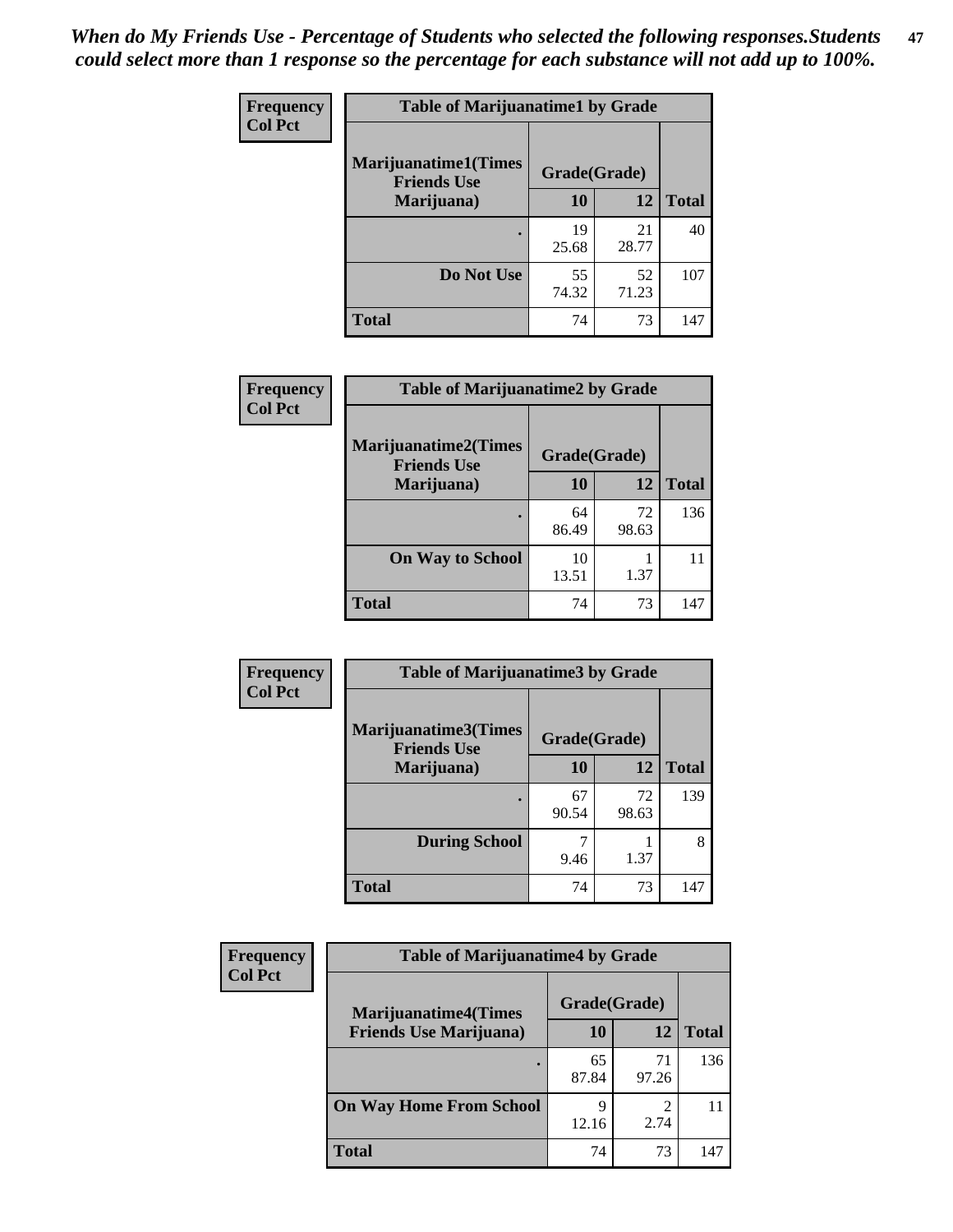| <b>Frequency</b> | <b>Table of Marijuanatime5 by Grade</b>            |              |             |              |
|------------------|----------------------------------------------------|--------------|-------------|--------------|
| <b>Col Pct</b>   | <b>Marijuanatime5</b> (Times<br><b>Friends Use</b> | Grade(Grade) |             |              |
|                  | Marijuana)                                         | 10           | 12          | <b>Total</b> |
|                  |                                                    | 62<br>83.78  | 65<br>89.04 | 127          |
|                  | Weeknights                                         | 12<br>16.22  | 8<br>10.96  | 20           |
|                  | <b>Total</b>                                       | 74           | 73          | 147          |

| Frequency      | <b>Table of Marijuanatime6 by Grade</b>    |              |             |              |
|----------------|--------------------------------------------|--------------|-------------|--------------|
| <b>Col Pct</b> | Marijuanatime6(Times<br><b>Friends Use</b> | Grade(Grade) |             |              |
|                | Marijuana)                                 | 10           | 12          | <b>Total</b> |
|                |                                            | 55<br>74.32  | 52<br>71.23 | 107          |
|                | Weekends                                   | 19<br>25.68  | 21<br>28.77 | 40           |
|                | <b>Total</b>                               | 74           | 73          | 147          |

| <b>Frequency</b> | <b>Table of Otherdrugtime1 by Grade</b>                 |              |             |              |  |
|------------------|---------------------------------------------------------|--------------|-------------|--------------|--|
| <b>Col Pct</b>   | <b>Otherdrugtime1(Times</b><br><b>Friends Use Other</b> | Grade(Grade) |             |              |  |
|                  | <b>Illegal Drugs</b> )                                  | 10           | 12          | <b>Total</b> |  |
|                  |                                                         | 12<br>16.22  | 11<br>15.07 | 23           |  |
|                  | Do Not Use                                              | 62<br>83.78  | 62<br>84.93 | 124          |  |
|                  | Total                                                   | 74           | 73          | 147          |  |

| <b>Frequency</b> | <b>Table of Otherdrugtime2 by Grade</b>                                 |             |                        |              |
|------------------|-------------------------------------------------------------------------|-------------|------------------------|--------------|
| <b>Col Pct</b>   | <b>Otherdrugtime2(Times</b><br>Grade(Grade)<br><b>Friends Use Other</b> |             |                        |              |
|                  | <b>Illegal Drugs</b> )                                                  | 10          | 12                     | <b>Total</b> |
|                  |                                                                         | 68<br>91.89 | 71<br>97.26            | 139          |
|                  | <b>On Way to School</b>                                                 | 6<br>8.11   | $\mathfrak{D}$<br>2.74 | 8            |
|                  | Total                                                                   | 74          | 73                     | 147          |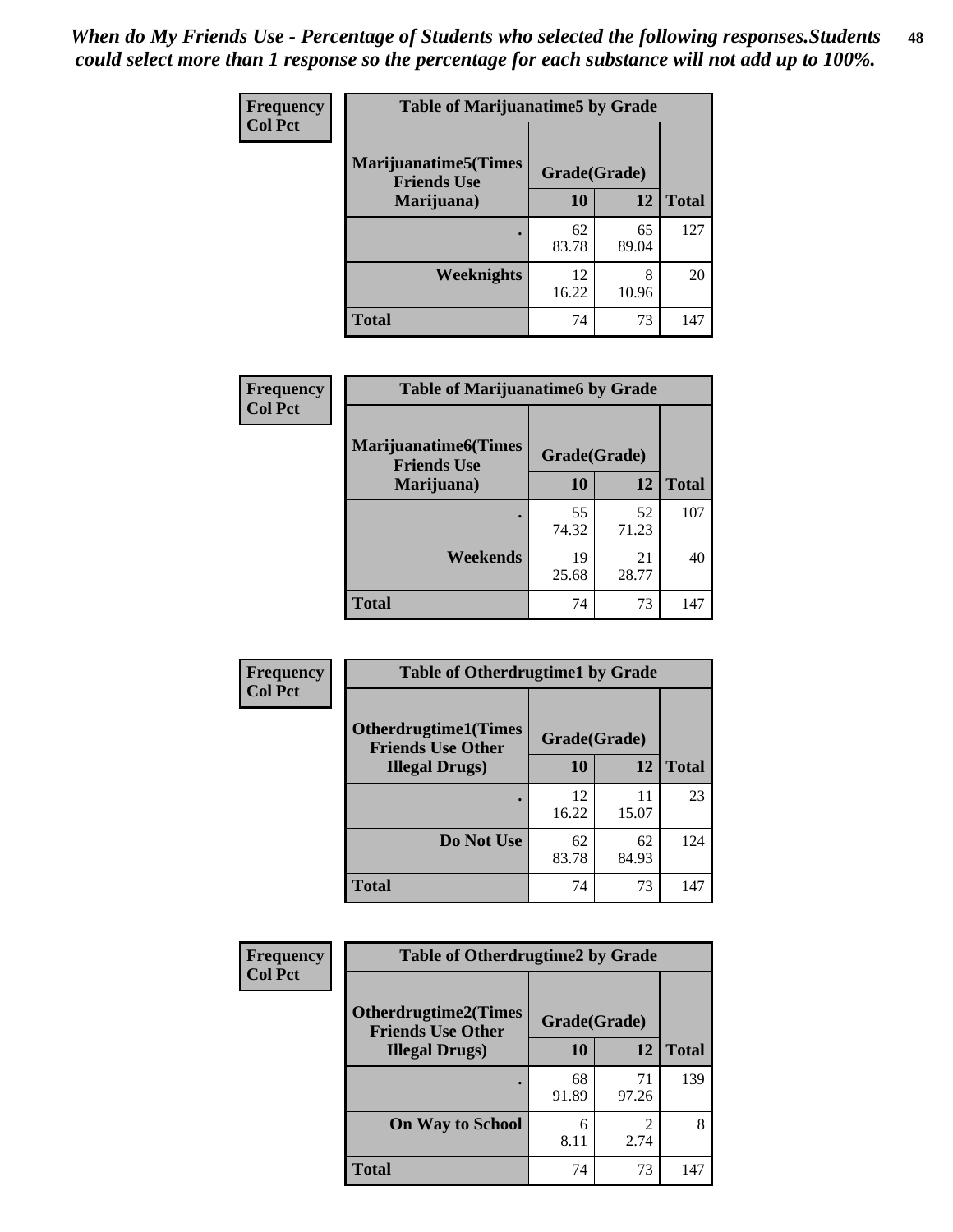| <b>Frequency</b> | <b>Table of Otherdrugtime3 by Grade</b>          |              |             |              |
|------------------|--------------------------------------------------|--------------|-------------|--------------|
| <b>Col Pct</b>   | Otherdrugtime3(Times<br><b>Friends Use Other</b> | Grade(Grade) |             |              |
|                  | <b>Illegal Drugs</b> )                           | 10           | 12          | <b>Total</b> |
|                  |                                                  | 68<br>91.89  | 70<br>95.89 | 138          |
|                  | <b>During School</b>                             | 6<br>8.11    | 3<br>4.11   | 9            |
|                  | Total                                            | 74           | 73          | 147          |

| Frequency      | <b>Table of Otherdrugtime4 by Grade</b>                         |              |             |              |
|----------------|-----------------------------------------------------------------|--------------|-------------|--------------|
| <b>Col Pct</b> | <b>Otherdrugtime4(Times</b><br><b>Friends Use Other Illegal</b> | Grade(Grade) |             |              |
|                | Drugs)                                                          | 10           | 12          | <b>Total</b> |
|                | ٠                                                               | 68<br>91.89  | 71<br>97.26 | 139          |
|                | <b>On Way Home From School</b>                                  | 6<br>8.11    | 2.74        | 8            |
|                | <b>Total</b>                                                    | 74           | 73          | 147          |

| <b>Frequency</b> | <b>Table of Otherdrugtime5 by Grade</b>                  |              |             |              |  |
|------------------|----------------------------------------------------------|--------------|-------------|--------------|--|
| <b>Col Pct</b>   | <b>Otherdrugtime5</b> (Times<br><b>Friends Use Other</b> | Grade(Grade) |             |              |  |
|                  | <b>Illegal Drugs</b> )                                   | 10           | 12          | <b>Total</b> |  |
|                  |                                                          | 63<br>85.14  | 69<br>94.52 | 132          |  |
|                  | Weeknights                                               | 11<br>14.86  | 4<br>5.48   | 15           |  |
|                  | Total                                                    | 74           | 73          | 147          |  |

| <b>Frequency</b> | <b>Table of Otherdrugtime6 by Grade</b>                 |              |             |              |  |
|------------------|---------------------------------------------------------|--------------|-------------|--------------|--|
| <b>Col Pct</b>   | <b>Otherdrugtime6(Times</b><br><b>Friends Use Other</b> | Grade(Grade) |             |              |  |
|                  | <b>Illegal Drugs</b> )                                  | 10           | 12          | <b>Total</b> |  |
|                  |                                                         | 62<br>83.78  | 63<br>86.30 | 125          |  |
|                  | Weekends                                                | 12<br>16.22  | 10<br>13.70 | 22           |  |
|                  | <b>Total</b>                                            | 74           | 73          | 147          |  |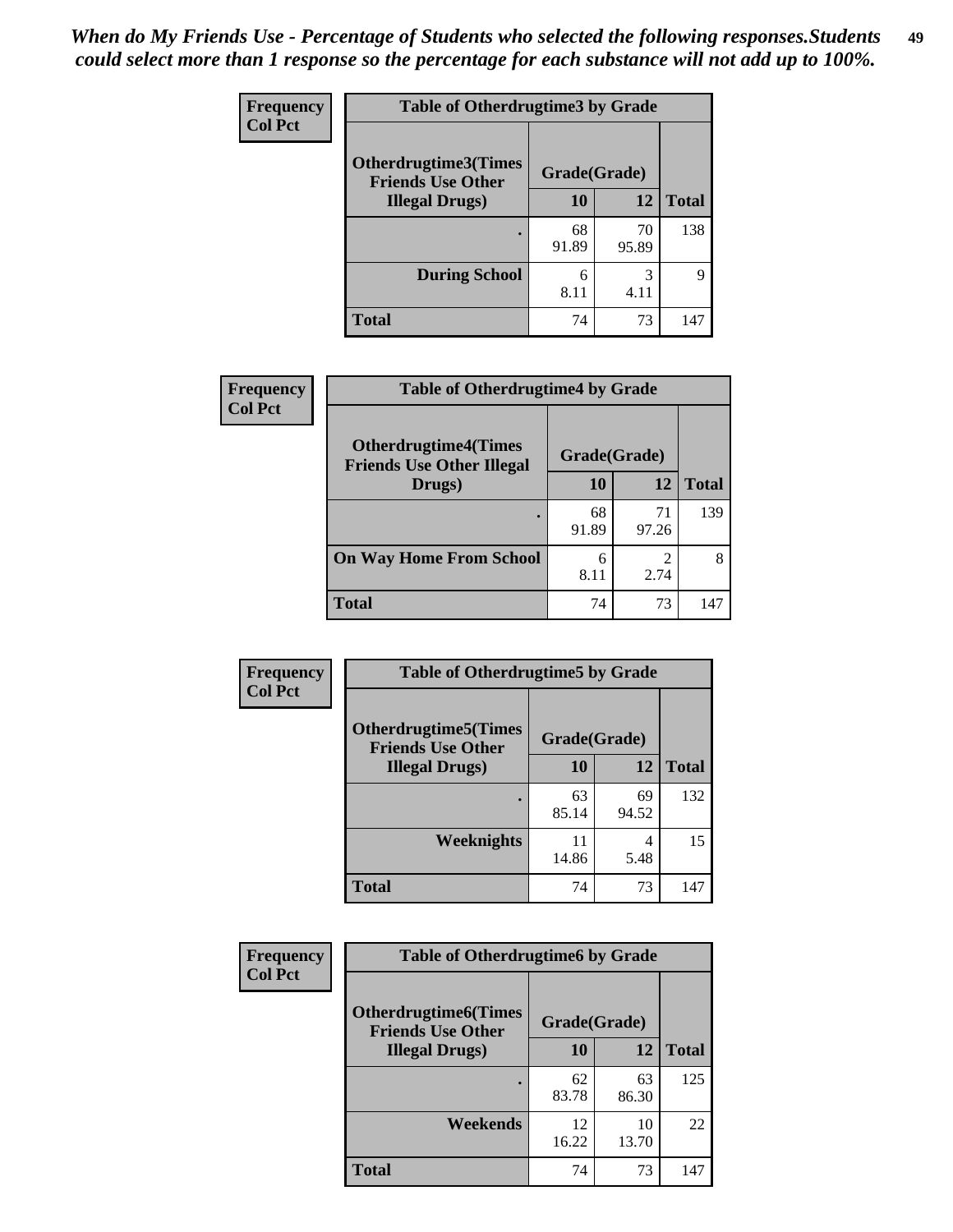| Frequency      | <b>Table of Educationalcohol by Grade</b>                                                                  |              |             |              |
|----------------|------------------------------------------------------------------------------------------------------------|--------------|-------------|--------------|
| <b>Col Pct</b> | Educationalcohol(I<br>have been taught<br>about alcohol,<br>tobacco,<br>and other drugs<br>within the last | Grade(Grade) |             |              |
|                | year at school)                                                                                            | 10           | 12          | <b>Total</b> |
|                | Yes                                                                                                        | 59<br>79.73  | 42<br>57.53 | 101          |
|                | N <sub>0</sub>                                                                                             | 15<br>20.27  | 31<br>42.47 | 46           |
|                | <b>Total</b>                                                                                               | 74           | 73          | 147          |

| Frequency      | <b>Table of Eversmoked by Grade</b> |              |             |              |  |  |
|----------------|-------------------------------------|--------------|-------------|--------------|--|--|
| <b>Col Pct</b> | Eversmoked(I<br>have smoked         | Grade(Grade) |             |              |  |  |
|                | a cigarette)                        | 10           | 12          | <b>Total</b> |  |  |
|                | Yes                                 | 31<br>41.89  | 26<br>35.62 | 57           |  |  |
|                | N <sub>0</sub>                      | 43<br>58.11  | 47<br>64.38 | 90           |  |  |
|                | <b>Total</b>                        | 74           | 73          | 147          |  |  |

| Frequency      | <b>Table of Drovedrinking by Grade</b>                                                                              |                          |             |              |
|----------------|---------------------------------------------------------------------------------------------------------------------|--------------------------|-------------|--------------|
| <b>Col Pct</b> | Drovedrinking(In<br>the past 30 days I<br>have driven a car<br>or other vehicle<br>while I was<br>drinking alcohol) | Grade(Grade)<br>10<br>12 |             | <b>Total</b> |
|                | <b>Yes</b>                                                                                                          | 10<br>13.51              | 6<br>8.22   | 16           |
|                | N <sub>0</sub>                                                                                                      | 64<br>86.49              | 67<br>91.78 | 131          |
|                | <b>Total</b>                                                                                                        | 74                       | 73          | 147          |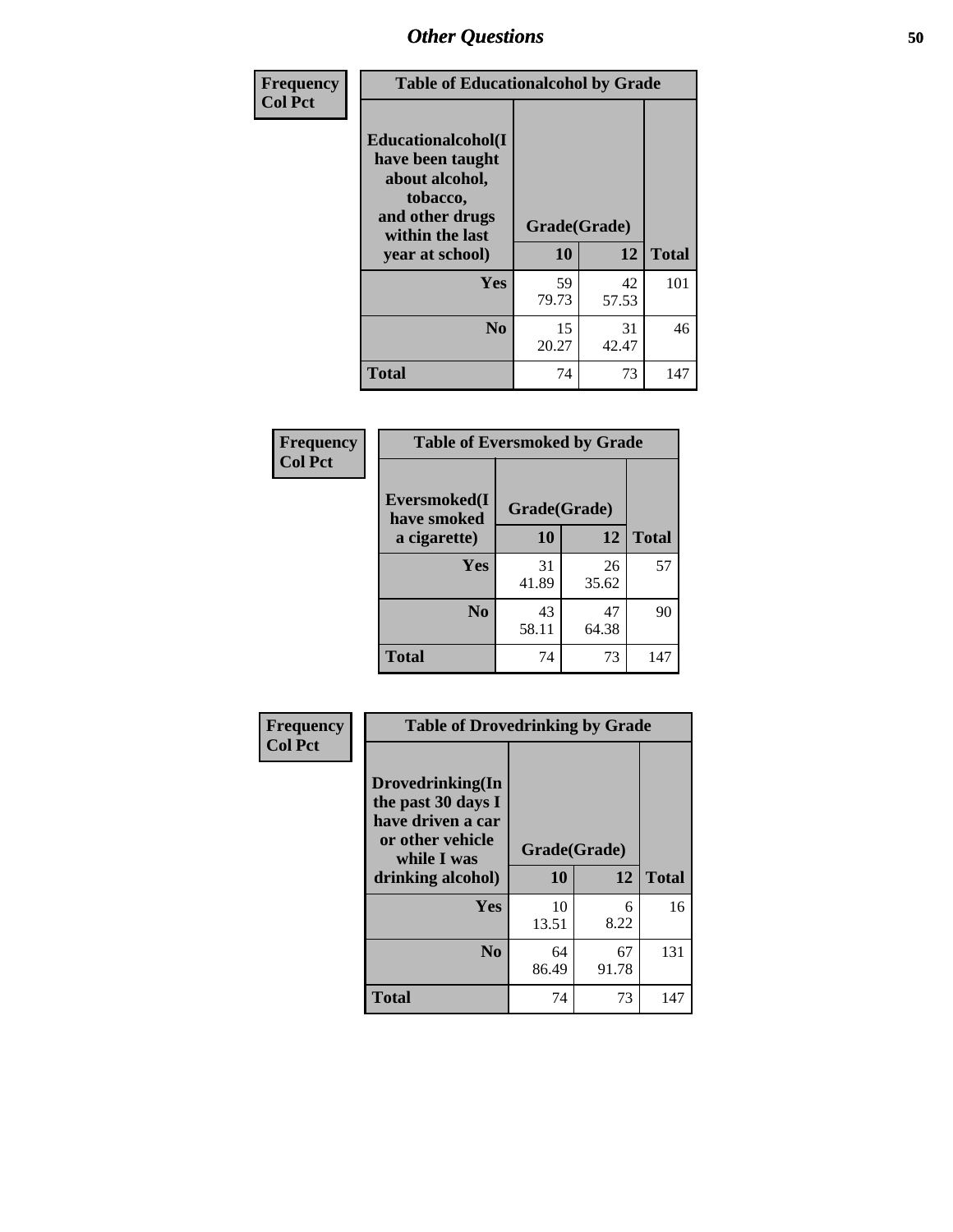| Frequency      | <b>Table of Rodedrinking by Grade</b>                                                                                      |             |             |              |
|----------------|----------------------------------------------------------------------------------------------------------------------------|-------------|-------------|--------------|
| <b>Col Pct</b> | Rodedrinking(In<br>the past 30 days<br>I have ridden in<br>a car with a<br>driver who had<br>Grade(Grade)<br>been drinking |             |             |              |
|                | alcohol)                                                                                                                   | 10          | 12          | <b>Total</b> |
|                | <b>Yes</b>                                                                                                                 | 14<br>18.92 | 12<br>16.44 | 26           |
|                | N <sub>0</sub>                                                                                                             | 60<br>81.08 | 61<br>83.56 | 121          |
|                | <b>Total</b>                                                                                                               | 74          | 73          | 147          |

#### **Frequency Col Pct**

| <b>Table of Drugsschool by Grade</b>                                                                                      |              |             |              |  |  |  |
|---------------------------------------------------------------------------------------------------------------------------|--------------|-------------|--------------|--|--|--|
| <b>Drugsschool</b> (During<br>the past 12 months,<br>I have been offered,<br>sold,<br>or given illegal<br>drugs on school | Grade(Grade) |             |              |  |  |  |
| property)                                                                                                                 | 10           | 12          | <b>Total</b> |  |  |  |
| Yes                                                                                                                       | 15<br>20.27  | 8<br>10.96  | 23           |  |  |  |
| N <sub>0</sub>                                                                                                            |              |             | 124          |  |  |  |
|                                                                                                                           | 59<br>79.73  | 65<br>89.04 |              |  |  |  |

| Frequency      | <b>Table of Helpbullied by Grade</b>                                   |                    |             |              |
|----------------|------------------------------------------------------------------------|--------------------|-------------|--------------|
| <b>Col Pct</b> | $Helpb$ ullied $(I$<br>would help<br>someone who was<br>being bullied) | Grade(Grade)<br>10 | 12          | <b>Total</b> |
|                | <b>Strongly Agree</b>                                                  | 22<br>29.73        | 28<br>38.36 | 50           |
|                | <b>Somewhat Agree</b>                                                  | 35<br>47.30        | 33<br>45.21 | 68           |
|                | <b>Somewhat Disagree</b>                                               | 13<br>17.57        | 7<br>9.59   | 20           |
|                | <b>Strongly Disagree</b>                                               | 4<br>5.41          | 5<br>6.85   | 9            |
|                | Total                                                                  | 74                 | 73          | 147          |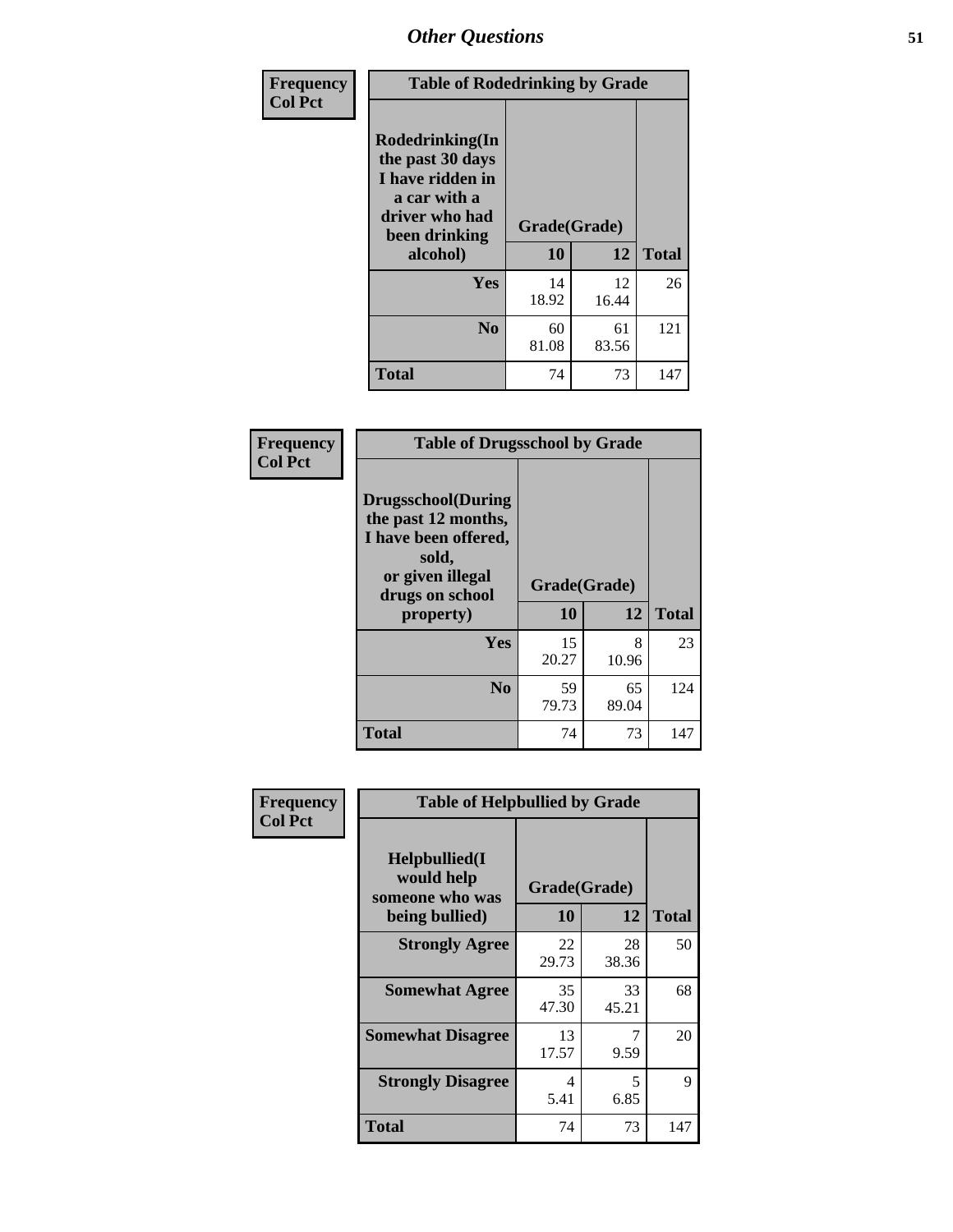*Other Questions* **52**

| Frequency      | <b>Table of Grade by Bingedrinking</b><br><b>Bingedrinking(I have drunk</b><br>five or more drinks of alcohol<br>at one sitting during the last<br>30 days) |                             |                   |                              |                        |                        |              |
|----------------|-------------------------------------------------------------------------------------------------------------------------------------------------------------|-----------------------------|-------------------|------------------------------|------------------------|------------------------|--------------|
| <b>Row Pct</b> |                                                                                                                                                             |                             |                   |                              |                        |                        |              |
|                | Grade(Grade)                                                                                                                                                | $\mathbf{0}$<br><b>Days</b> | 1 or<br>2<br>days | 3 <sub>to</sub><br>5<br>days | 10<br>to<br>19<br>days | 20<br>to<br>29<br>days | <b>Total</b> |
|                | 10                                                                                                                                                          | 61<br>82.43                 | 3<br>4.05         | 9.46                         | 1.35                   | $\overline{2}$<br>2.70 | 74           |
|                | 12                                                                                                                                                          | 63<br>86.30                 | 3<br>4.11         | 1.37                         | 4<br>5.48              | $\mathfrak{D}$<br>2.74 | 73           |
|                | <b>Total</b>                                                                                                                                                | 124                         | 6                 | 8                            | 5                      | 4                      | 147          |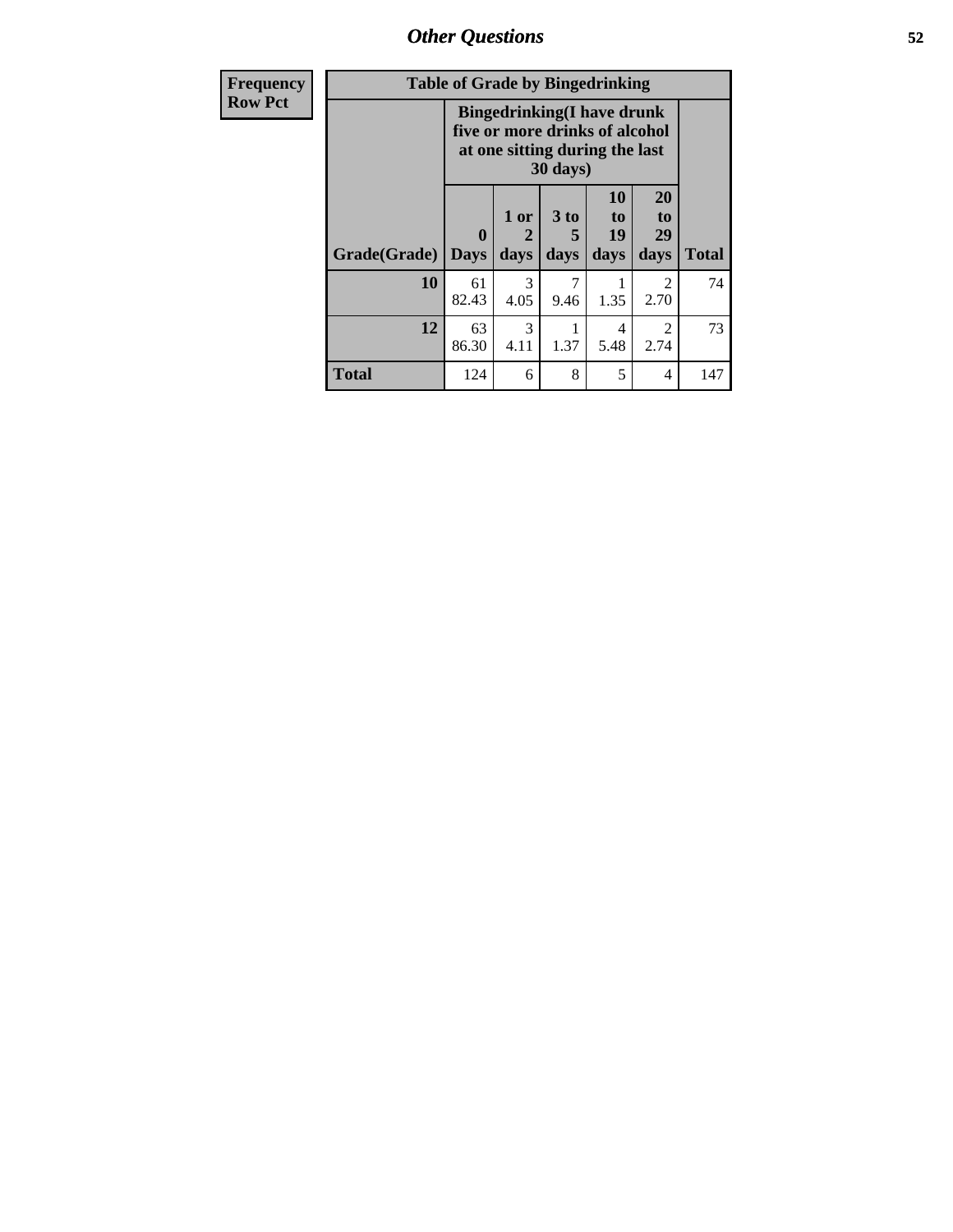## *Nutrition* **53**

| Frequency |
|-----------|
| Row Pct   |

| <b>Table of Grade by Dairy</b> |                          |                                                                 |                             |                                    |              |  |
|--------------------------------|--------------------------|-----------------------------------------------------------------|-----------------------------|------------------------------------|--------------|--|
|                                |                          | Dairy (I eat at least 3 servings of dairy<br>products each day) |                             |                                    |              |  |
| Grade(Grade)                   | <b>Strongly</b><br>Agree | Somewhat<br>Agree                                               | <b>Somewhat</b><br>Disagree | <b>Strongly</b><br><b>Disagree</b> | <b>Total</b> |  |
| 10                             | 15<br>20.27              | 41<br>55.41                                                     | 12<br>16.22                 | 6<br>8.11                          | 74           |  |
| 12                             | 15<br>20.55              | 32<br>43.84                                                     | 20<br>27.40                 | 6<br>8.22                          | 73           |  |
| <b>Total</b>                   | 30                       | 73                                                              | 32                          | 12                                 | 147          |  |

| <b>Frequency</b> |  |
|------------------|--|
| <b>Row Pct</b>   |  |

| <b>y</b> | <b>Table of Grade by Fruitveg</b> |                          |                                                                          |                               |                                    |              |  |
|----------|-----------------------------------|--------------------------|--------------------------------------------------------------------------|-------------------------------|------------------------------------|--------------|--|
|          |                                   |                          | Fruitveg(I eat at least 5 servings of fruits<br>and vegetables each day) |                               |                                    |              |  |
|          | Grade(Grade)                      | <b>Strongly</b><br>Agree | Agree                                                                    | Somewhat Somewhat<br>Disagree | <b>Strongly</b><br><b>Disagree</b> | <b>Total</b> |  |
|          | 10                                | 6<br>8.11                | 30<br>40.54                                                              | 25<br>33.78                   | 13<br>17.57                        | 74           |  |
|          | 12                                | 12.<br>16.44             | 18<br>24.66                                                              | 32<br>43.84                   | 15.07                              | 73           |  |
|          | <b>Total</b>                      | 18                       | 48                                                                       | 57                            | 24                                 | 147          |  |

| <b>Frequency</b> | <b>Table of Grade by Cafeteriahealthy</b> |                                                                       |             |                                          |                                    |              |  |  |
|------------------|-------------------------------------------|-----------------------------------------------------------------------|-------------|------------------------------------------|------------------------------------|--------------|--|--|
| <b>Row Pct</b>   |                                           | Cafeteriahealthy (School meals in my<br>school cafeteria are healthy) |             |                                          |                                    |              |  |  |
|                  | Grade(Grade)                              | <b>Strongly</b><br>Agree                                              | Agree       | Somewhat   Somewhat  <br><b>Disagree</b> | <b>Strongly</b><br><b>Disagree</b> | <b>Total</b> |  |  |
|                  | 10                                        | Q<br>12.16                                                            | 30<br>40.54 | 24<br>32.43                              | 11<br>14.86                        | 74           |  |  |
|                  | 12                                        | Q<br>12.33                                                            | 26<br>35.62 | 24<br>32.88                              | 14<br>19.18                        | 73           |  |  |
|                  | Total                                     | 18                                                                    | 56          | 48                                       | 25                                 | 147          |  |  |

| <b>Frequency</b> |
|------------------|
| <b>Row Pct</b>   |

| <b>Table of Grade by Cafeterianutrition</b> |                          |                                                                                           |                                    |                                    |              |  |  |
|---------------------------------------------|--------------------------|-------------------------------------------------------------------------------------------|------------------------------------|------------------------------------|--------------|--|--|
|                                             |                          | <b>Cafeterianutrition</b> (Facts about nutrition<br>are available in my school cafeteria) |                                    |                                    |              |  |  |
| Grade(Grade)                                | <b>Strongly</b><br>Agree | <b>Somewhat</b><br>Agree                                                                  | <b>Somewhat</b><br><b>Disagree</b> | <b>Strongly</b><br><b>Disagree</b> | <b>Total</b> |  |  |
| 10                                          | 14<br>18.92              | 26<br>35.14                                                                               | 20<br>27.03                        | 14<br>18.92                        | 74           |  |  |
| 12                                          | 23<br>31.51              | 27<br>36.99                                                                               | 14<br>19.18                        | 9<br>12.33                         | 73           |  |  |
| <b>Total</b>                                | 37                       | 53                                                                                        | 34                                 | 23                                 | 147          |  |  |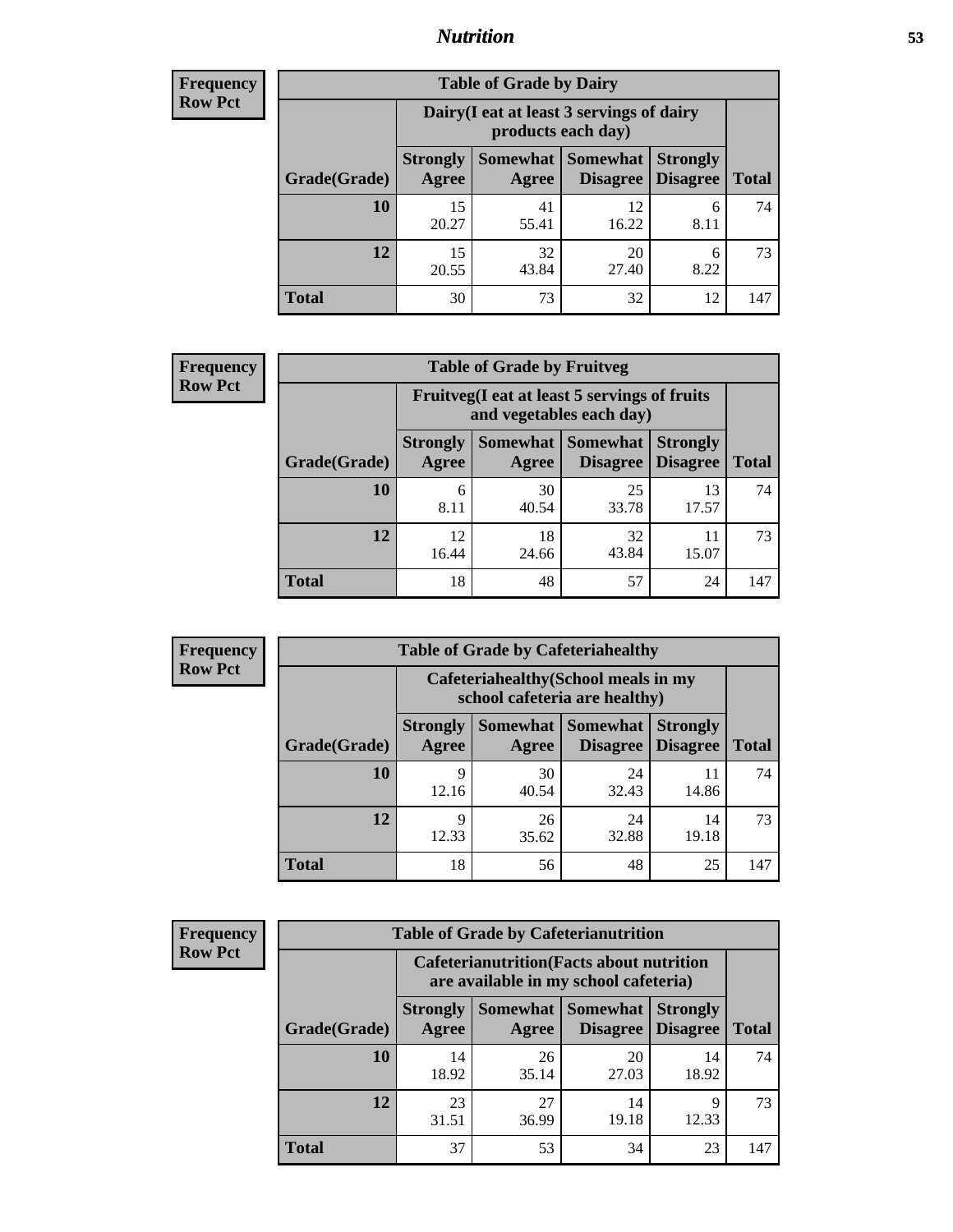## *Nutrition* **54**

| Frequency |
|-----------|
| Row Pct   |

| <b>Table of Grade by Schoollunch</b> |                                                                                                                                      |                                                                 |            |             |     |  |  |
|--------------------------------------|--------------------------------------------------------------------------------------------------------------------------------------|-----------------------------------------------------------------|------------|-------------|-----|--|--|
|                                      |                                                                                                                                      | Schoollunch(I eat school lunch three or<br>more times per week) |            |             |     |  |  |
| Grade(Grade)                         | Somewhat  <br><b>Somewhat</b><br><b>Strongly</b><br><b>Strongly</b><br><b>Disagree</b><br>Agree<br>Disagree<br><b>Total</b><br>Agree |                                                                 |            |             |     |  |  |
| 10                                   | 39<br>52.70                                                                                                                          | 19<br>25.68                                                     | 5<br>6.76  | 14.86       | 74  |  |  |
| 12                                   | 41<br>56.16                                                                                                                          | 13<br>17.81                                                     | Q<br>12.33 | 10<br>13.70 | 73  |  |  |
| <b>Total</b>                         | 80                                                                                                                                   | 32                                                              | 14         | 21          | 147 |  |  |

| <b>Frequency</b> |  |
|------------------|--|
| <b>Row Pct</b>   |  |

| <b>Table of Grade by Foodchoices</b> |                                                                     |             |                                        |                                    |              |
|--------------------------------------|---------------------------------------------------------------------|-------------|----------------------------------------|------------------------------------|--------------|
|                                      | Foodchoices (I make healthy food choices in<br>my school cafeteria) |             |                                        |                                    |              |
| Grade(Grade)                         | <b>Strongly</b><br>Agree                                            | Agree       | Somewhat   Somewhat<br><b>Disagree</b> | <b>Strongly</b><br><b>Disagree</b> | <b>Total</b> |
| 10                                   | 16<br>21.62                                                         | 29<br>39.19 | 22<br>29.73                            | 9.46                               | 74           |
| 12                                   | 13<br>17.81                                                         | 38<br>52.05 | 14<br>19.18                            | 8<br>10.96                         | 73           |
| <b>Total</b>                         | 29                                                                  | 67          | 36                                     | 15                                 | 147          |

| Frequency      | <b>Table of Grade by Wholewheat</b> |                          |                      |                                                                                     |                                    |              |  |  |  |
|----------------|-------------------------------------|--------------------------|----------------------|-------------------------------------------------------------------------------------|------------------------------------|--------------|--|--|--|
| <b>Row Pct</b> |                                     |                          | my school cafeteria) | Wholewheat (There are whole wheat and<br>multigrain breads and cereals available in |                                    |              |  |  |  |
|                | Grade(Grade)                        | <b>Strongly</b><br>Agree | Agree                | Somewhat   Somewhat  <br><b>Disagree</b>                                            | <b>Strongly</b><br><b>Disagree</b> | <b>Total</b> |  |  |  |
|                | 10                                  | 17<br>22.97              | 33<br>44.59          | 12<br>16.22                                                                         | 12<br>16.22                        | 74           |  |  |  |
|                | 12                                  | 22<br>30.14              | 29<br>39.73          | 10<br>13.70                                                                         | 12<br>16.44                        | 73           |  |  |  |
|                | <b>Total</b>                        | 39                       | 62                   | 22                                                                                  | 24                                 | 147          |  |  |  |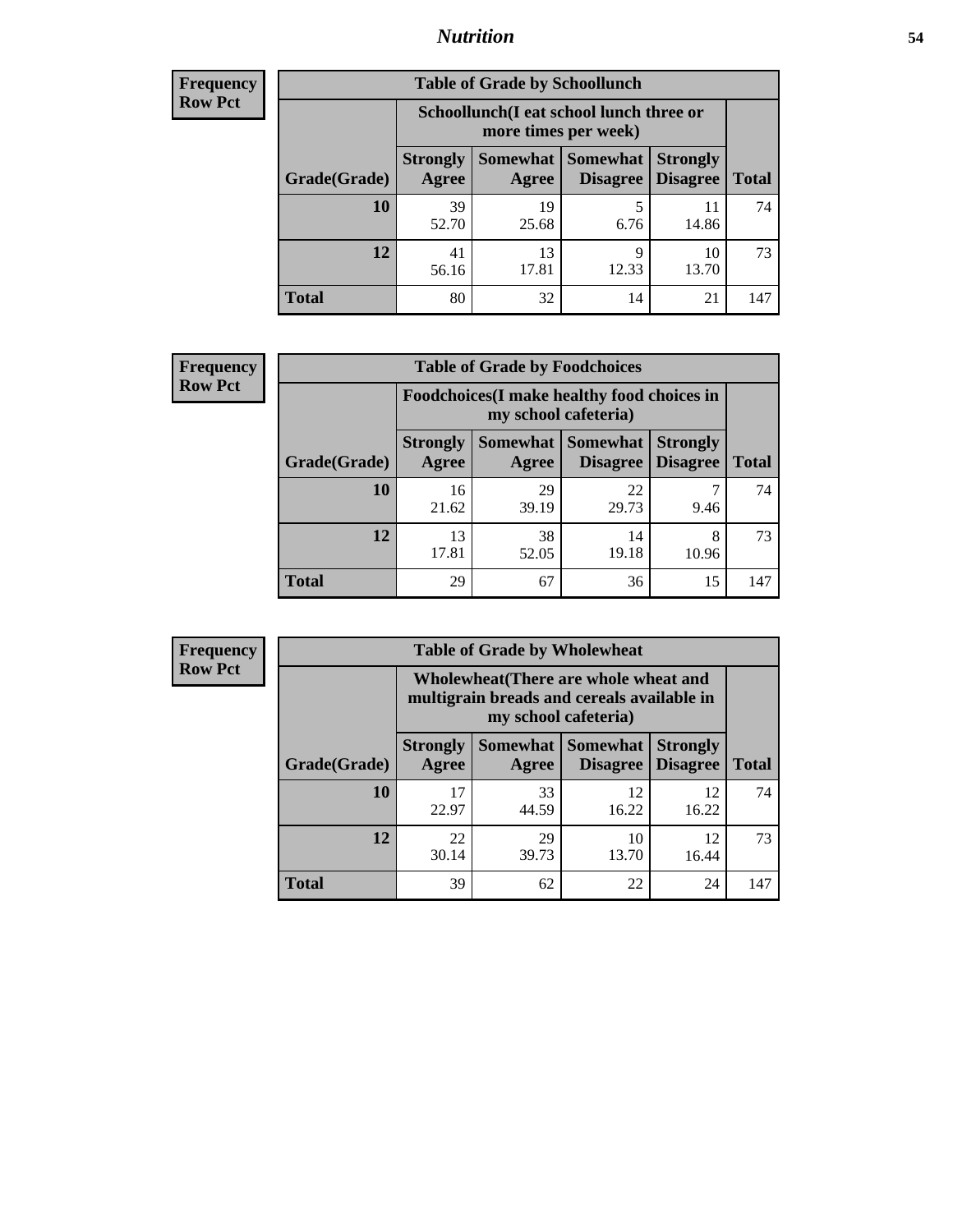## *Nutrition* **55**

**Frequency Row Pct**

| <b>Table of Grade by Healthyvending</b> |                                                                                                                                               |                          |                                    |                                    |              |  |  |  |
|-----------------------------------------|-----------------------------------------------------------------------------------------------------------------------------------------------|--------------------------|------------------------------------|------------------------------------|--------------|--|--|--|
|                                         | Healthyvending (If only healthy snacks and<br>beverages were available in the vending<br>machines during the school day,<br>I would buy them) |                          |                                    |                                    |              |  |  |  |
| Grade(Grade)                            | <b>Strongly</b><br>Agree                                                                                                                      | <b>Somewhat</b><br>Agree | <b>Somewhat</b><br><b>Disagree</b> | <b>Strongly</b><br><b>Disagree</b> | <b>Total</b> |  |  |  |
| 10                                      | 22<br>29.73                                                                                                                                   | 29<br>39.19              | 13<br>17.57                        | 10<br>13.51                        | 74           |  |  |  |
| 12                                      | 29<br>39.73                                                                                                                                   | 19<br>26.03              | 11<br>15.07                        | 14<br>19.18                        | 73           |  |  |  |
| <b>Total</b>                            | 51                                                                                                                                            | 48                       | 24                                 | 24                                 | 147          |  |  |  |

**Frequency Row Pct**

| <b>Table of Grade by Schoolbreakfast</b> |                                                                                                                                         |                     |                                    |                                    |              |  |  |
|------------------------------------------|-----------------------------------------------------------------------------------------------------------------------------------------|---------------------|------------------------------------|------------------------------------|--------------|--|--|
|                                          | Schoolbreakfast (If breakfast were<br>available at school,<br>but outside the cafeteria,<br>I would eat breakfast at school more often) |                     |                                    |                                    |              |  |  |
| Grade(Grade)                             | <b>Strongly</b><br>Agree                                                                                                                | Somewhat  <br>Agree | <b>Somewhat</b><br><b>Disagree</b> | <b>Strongly</b><br><b>Disagree</b> | <b>Total</b> |  |  |
| 10                                       | 20<br>27.03                                                                                                                             | 23<br>31.08         | 15<br>20.27                        | 16<br>21.62                        | 74           |  |  |
| 12                                       | 30<br>41.10                                                                                                                             | 20<br>27.40         | 10<br>13.70                        | 13<br>17.81                        | 73           |  |  |
| <b>Total</b>                             | 50                                                                                                                                      | 43                  | 25                                 | 29                                 | 147          |  |  |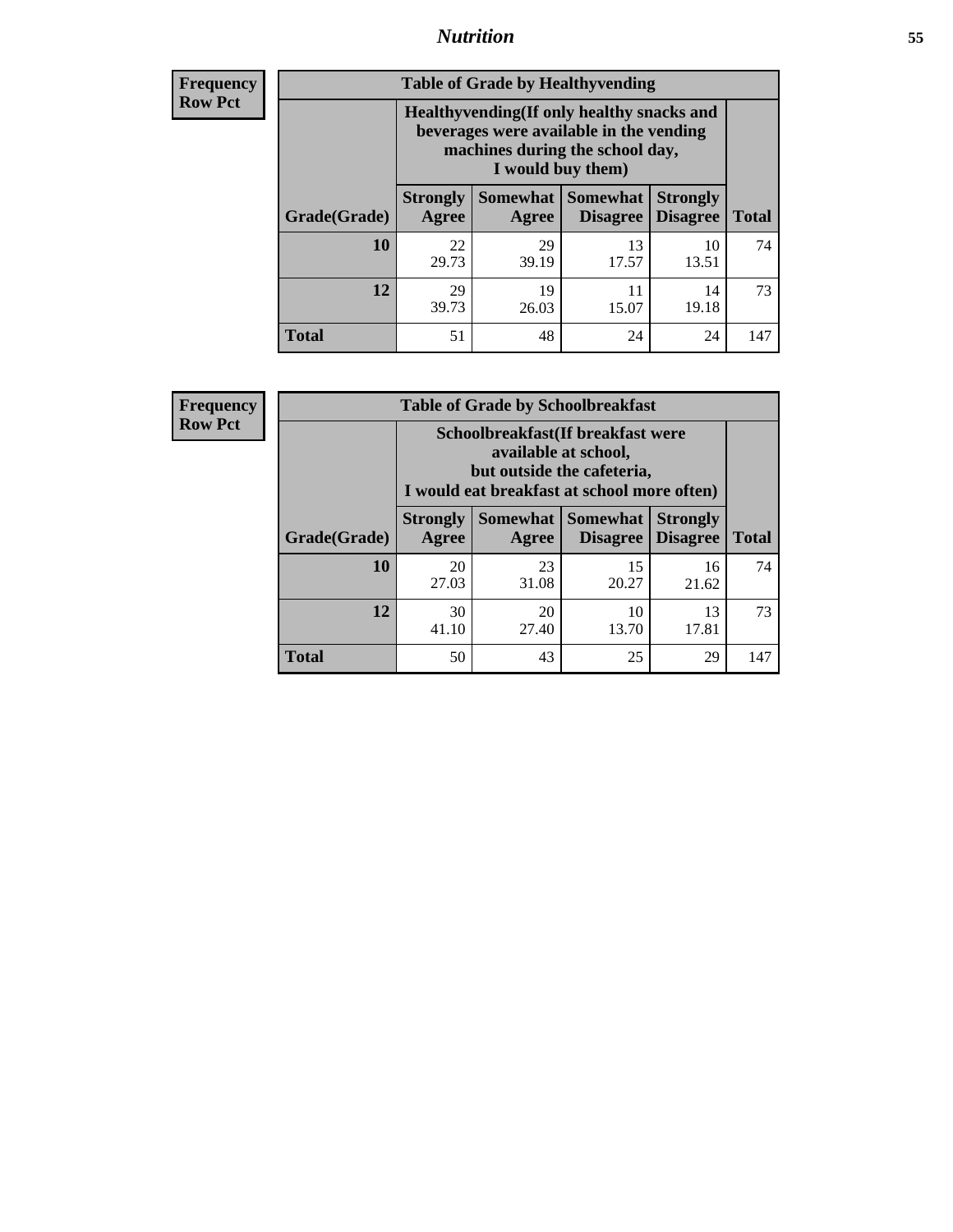| Frequency<br><b>Col Pct</b> | <b>Table of Educationaids by Grade</b>                                                                    |                    |              |     |  |  |
|-----------------------------|-----------------------------------------------------------------------------------------------------------|--------------------|--------------|-----|--|--|
|                             | <b>Educationaids</b> (I<br>have been<br>taught about<br><b>HIV/AIDS</b> at<br>school in the<br>past year) | Grade(Grade)<br>10 | <b>Total</b> |     |  |  |
|                             | Yes                                                                                                       | 60<br>81.08        | 51<br>69.86  | 111 |  |  |
|                             | N <sub>0</sub>                                                                                            | 14<br>18.92        | 22<br>30.14  | 36  |  |  |
|                             | <b>Total</b>                                                                                              | 74                 | 73           | 147 |  |  |

| Frequency      | <b>Table of Educationcharacter by Grade</b>                         |              |             |              |  |  |
|----------------|---------------------------------------------------------------------|--------------|-------------|--------------|--|--|
| <b>Col Pct</b> | <b>Educationcharacter(I)</b><br>have been taught<br>about character |              |             |              |  |  |
|                | education in the past                                               | Grade(Grade) |             |              |  |  |
|                | year at school)                                                     | 10           | <b>12</b>   | <b>Total</b> |  |  |
|                | Yes                                                                 | 54<br>72.97  | 49<br>67.12 | 103          |  |  |
|                | N <sub>0</sub>                                                      | 20<br>27.03  | 24<br>32.88 | 44           |  |  |
|                | <b>Total</b>                                                        | 74           | 73          | 147          |  |  |

| Frequency      | <b>Table of Gradcoach1 by Grade</b>              |              |             |              |  |
|----------------|--------------------------------------------------|--------------|-------------|--------------|--|
| <b>Col Pct</b> | Gradcoach1(I<br>know who my<br><b>Graduation</b> | Grade(Grade) |             |              |  |
|                | Coach is)                                        | 10           | 12          | <b>Total</b> |  |
|                | <b>Yes</b>                                       | 25<br>33.78  | 57<br>78.08 | 82           |  |
|                | N <sub>0</sub>                                   | 49<br>66.22  | 16<br>21.92 | 65           |  |
|                | <b>Total</b>                                     | 74           | 73          | 147          |  |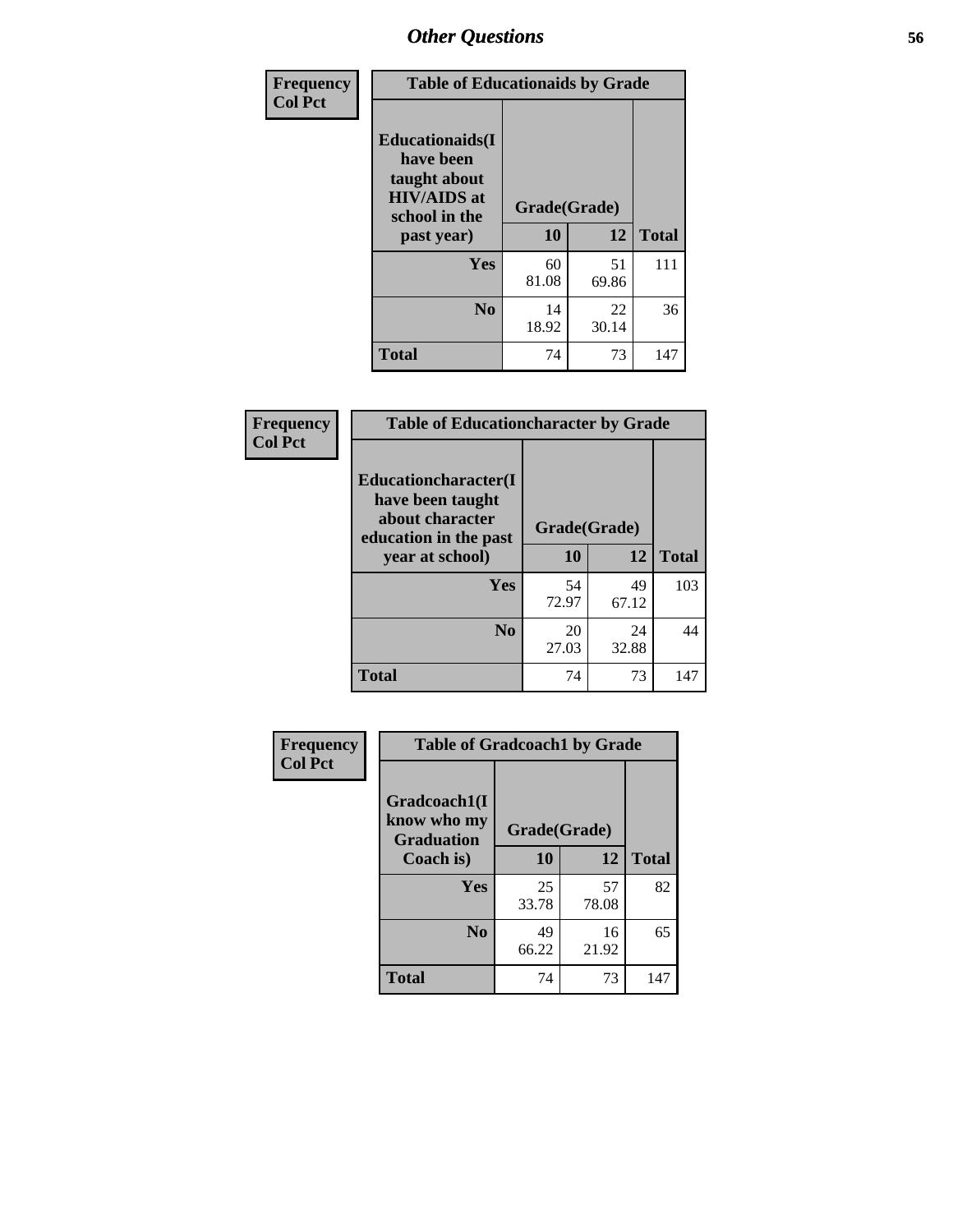| Frequency      | <b>Table of Gradcoach2 by Grade</b>  |              |             |              |
|----------------|--------------------------------------|--------------|-------------|--------------|
| <b>Col Pct</b> | Gradcoach2(I<br>have<br>contacted my | Grade(Grade) |             |              |
|                | <b>Graduation</b><br>Coach)          | 10           | 12          | <b>Total</b> |
|                | Yes                                  | 6<br>8.11    | 25<br>34.25 | 31           |
|                | N <sub>0</sub>                       | 68<br>91.89  | 48<br>65.75 | 116          |
|                | <b>Total</b>                         | 74           | 73          | 147          |

| Frequency<br><b>Col Pct</b> | <b>Table of Gradcoach3 by Grade</b>                    |              |             |              |
|-----------------------------|--------------------------------------------------------|--------------|-------------|--------------|
|                             | Gradcoach3(I<br>have received<br>assistance<br>from my | Grade(Grade) |             |              |
|                             | <b>Graduation</b><br>Coach)                            | 10           | 12          | <b>Total</b> |
|                             | Yes                                                    | 7<br>9.46    | 22<br>30.14 | 29           |
|                             | N <sub>0</sub>                                         | 24<br>32.43  | 14<br>19.18 | 38           |
|                             | Don't know                                             | 43<br>58.11  | 37<br>50.68 | 80           |
|                             | <b>Total</b>                                           | 74           | 73          | 147          |

| Frequency      | <b>Table of Selfharm by Grade</b>                                                                                                                                                      |             |                    |              |
|----------------|----------------------------------------------------------------------------------------------------------------------------------------------------------------------------------------|-------------|--------------------|--------------|
| <b>Col Pct</b> | <b>Selfharm</b> (During<br>the past 12<br>months,<br>I harmed myself<br>on purpose<br><b>Suicideconsider</b><br>During the past<br>12 months,<br>I seriously<br>considered<br>suicide) | 10          | Grade(Grade)<br>12 | <b>Total</b> |
|                | Yes                                                                                                                                                                                    | 7<br>9.46   | 12<br>16.44        | 19           |
|                | N <sub>0</sub>                                                                                                                                                                         | 67<br>90.54 | 61<br>83.56        | 128          |
|                | Total                                                                                                                                                                                  | 74          | 73                 | 147          |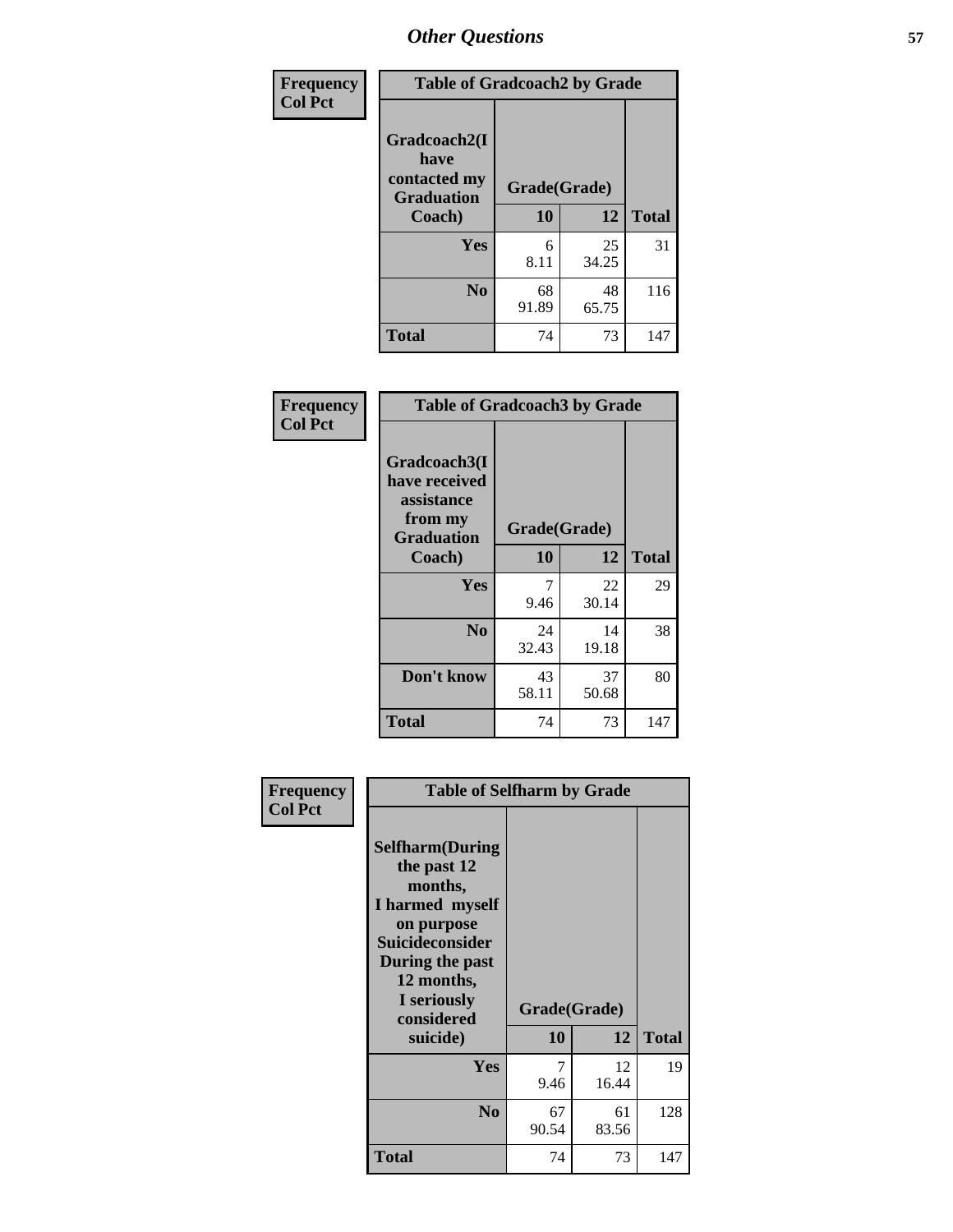| <b>Frequency</b> | <b>Table of Suicideconsider by Grade</b> |              |             |              |  |
|------------------|------------------------------------------|--------------|-------------|--------------|--|
| <b>Col Pct</b>   |                                          | Grade(Grade) |             |              |  |
|                  | Suicideconsider                          | <b>10</b>    | 12          | <b>Total</b> |  |
|                  | <b>Yes</b>                               | 3<br>4.05    | q<br>12.33  | 12           |  |
|                  | N <sub>0</sub>                           | 71<br>95.95  | 64<br>87.67 | 135          |  |
|                  | <b>Total</b>                             | 74           | 73          | 147          |  |

| Frequency      | <b>Table of Suicideattempt by Grade</b>              |              |             |              |
|----------------|------------------------------------------------------|--------------|-------------|--------------|
| <b>Col Pct</b> | Suicideattempt(I<br>have attempted<br>suicide in the | Grade(Grade) |             |              |
|                | last year)                                           | 10           | 12          | <b>Total</b> |
|                | Yes                                                  | 5<br>6.76    | 9.59        | 12           |
|                | N <sub>0</sub>                                       | 69<br>93.24  | 66<br>90.41 | 135          |
|                | <b>Total</b>                                         | 74           | 73          | 147          |

| Frequency      | <b>Table of Instantmessaged by Grade</b>               |              |             |              |
|----------------|--------------------------------------------------------|--------------|-------------|--------------|
| <b>Col Pct</b> | Instantmessaged(I<br>have instant<br>messaged people I | Grade(Grade) |             |              |
|                | do not even know)                                      | 10           | 12          | <b>Total</b> |
|                | Yes                                                    | 27<br>36.49  | 25<br>34.25 | 52           |
|                | N <sub>0</sub>                                         | 47<br>63.51  | 48<br>65.75 | 95           |
|                | <b>Total</b>                                           | 74           | 73          | 147          |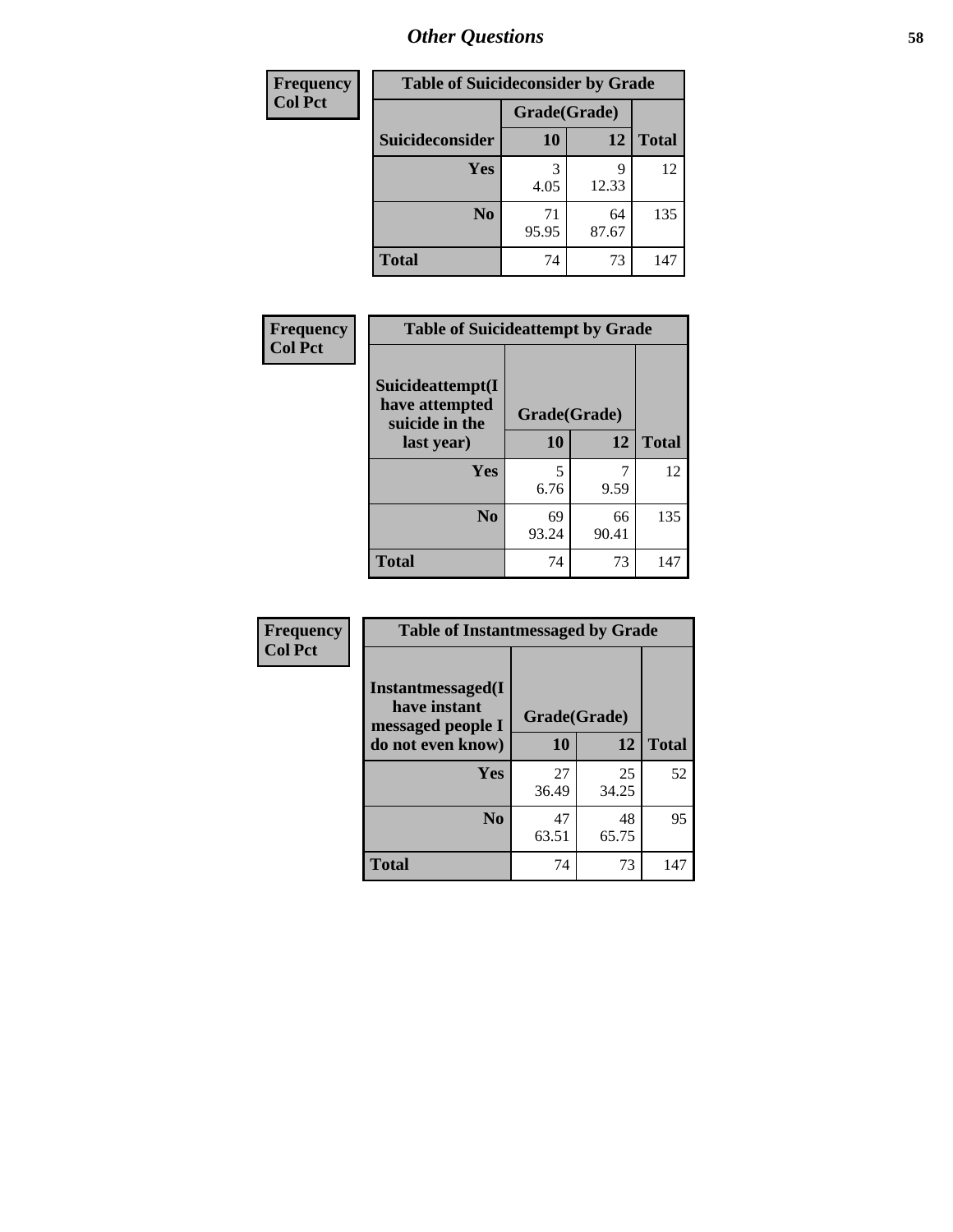| Frequency      | <b>Table of Getsalong by Grade</b>                          |              |             |              |
|----------------|-------------------------------------------------------------|--------------|-------------|--------------|
| <b>Col Pct</b> | <b>Getsalong</b> (I get<br>along with other<br>students and | Grade(Grade) |             |              |
|                | adults)                                                     | 10           | 12          | <b>Total</b> |
|                | <b>Strongly Agree</b>                                       | 33<br>44.59  | 39<br>53.42 | 72           |
|                | <b>Somewhat Agree</b>                                       | 36<br>48.65  | 27<br>36.99 | 63           |
|                | <b>Somewhat Disagree</b>                                    | 1.35         | 4<br>5.48   | 5            |
|                | <b>Strongly Disagree</b>                                    | 4<br>5.41    | 3<br>4.11   | 7            |
|                | <b>Total</b>                                                | 74           | 73          | 147          |

| Frequency      | <b>Table of Safehome by Grade</b> |                        |             |              |  |
|----------------|-----------------------------------|------------------------|-------------|--------------|--|
| <b>Col Pct</b> | Safehome(I feel<br>safe at home)  | Grade(Grade)<br>10     | 12          | <b>Total</b> |  |
|                | <b>Strongly Agree</b>             | 44<br>59.46            | 50<br>68.49 | 94           |  |
|                | <b>Somewhat Agree</b>             | 24<br>32.43            | 21<br>28.77 | 45           |  |
|                | <b>Somewhat Disagree</b>          | $\mathfrak{D}$<br>2.70 | 1.37        | 3            |  |
|                | <b>Strongly Disagree</b>          | 4<br>5.41              | 1.37        | 5            |  |
|                | <b>Total</b>                      | 74                     | 73          | 147          |  |

| Frequency      | <b>Table of Adulttalk by Grade</b>                                                   |              |             |              |  |  |
|----------------|--------------------------------------------------------------------------------------|--------------|-------------|--------------|--|--|
| <b>Col Pct</b> | <b>Adulttalk</b> (I<br>know an<br>adult at<br>school that<br>I can talk<br>with if I | Grade(Grade) |             |              |  |  |
|                | need help)                                                                           | 10           | 12          | <b>Total</b> |  |  |
|                | <b>Yes</b>                                                                           | 53<br>71.62  | 59<br>80.82 | 112          |  |  |
|                | N <sub>0</sub>                                                                       | 21<br>28.38  | 14<br>19.18 | 35           |  |  |
|                | <b>Total</b>                                                                         | 74           | 73          | 147          |  |  |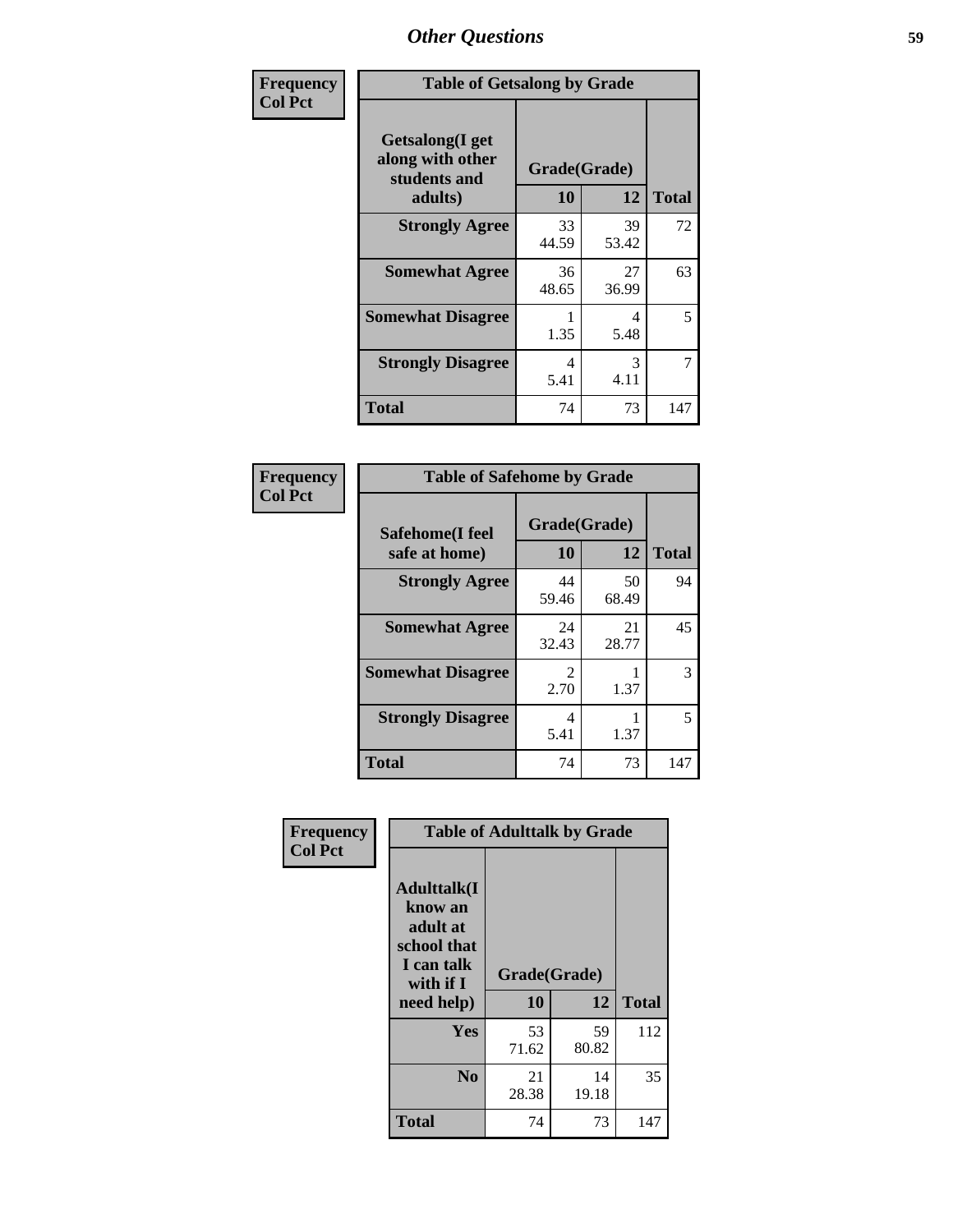**Frequency Row Pct**

| <b>Table of Grade by Tvtime</b> |            |                                                                                         |                     |             |             |             |              |
|---------------------------------|------------|-----------------------------------------------------------------------------------------|---------------------|-------------|-------------|-------------|--------------|
|                                 |            | Tytime (On an average school day,<br>how much unsupervised time do I spend watching TV) |                     |             |             |             |              |
|                                 |            | <b>Less that</b><br>$2 - 3$<br>$4 - 5$<br>$6+$                                          |                     |             |             |             |              |
| Grade(Grade)   None             |            |                                                                                         | hour/day   hour/day | hours/day   | hours/day   | hours/day   | <b>Total</b> |
| 10                              | 9<br>12.16 | 19<br>25.68                                                                             | 10<br>13.51         | 16<br>21.62 | 6<br>8.11   | 14<br>18.92 | 74           |
| 12                              | 8<br>10.96 | 8<br>10.96                                                                              | 12<br>16.44         | 20<br>27.40 | 10<br>13.70 | 15<br>20.55 | 73           |
| <b>Total</b>                    | 17         | 27                                                                                      | 22                  | 36          | 16          | 29          | 147          |

**Frequency Row Pct**

| <b>Table of Grade by Computertime</b> |             |                                                                                                                               |             |             |             |             |     |  |  |
|---------------------------------------|-------------|-------------------------------------------------------------------------------------------------------------------------------|-------------|-------------|-------------|-------------|-----|--|--|
|                                       |             | Computertime (On an average school day,<br>how much unsupervised time do I spend on the computer)                             |             |             |             |             |     |  |  |
| Grade(Grade)                          | None        | <b>Less that</b><br>$4 - 5$<br>$2 - 3$<br>$6+$<br>hour/day<br>hours/day<br>hour/day<br>hours/day<br>hours/day<br><b>Total</b> |             |             |             |             |     |  |  |
| 10                                    | 15<br>20.27 | 14<br>18.92                                                                                                                   | 8<br>10.81  | 19<br>25.68 | 10<br>13.51 | 10.81       | 74  |  |  |
| 12                                    | ⇁<br>9.59   | 15<br>20.55                                                                                                                   | 17<br>23.29 | 15<br>20.55 | 8<br>10.96  | 11<br>15.07 | 73  |  |  |
| <b>Total</b>                          | 22          | 29                                                                                                                            | 25          | 34          | 18          | 19          | 147 |  |  |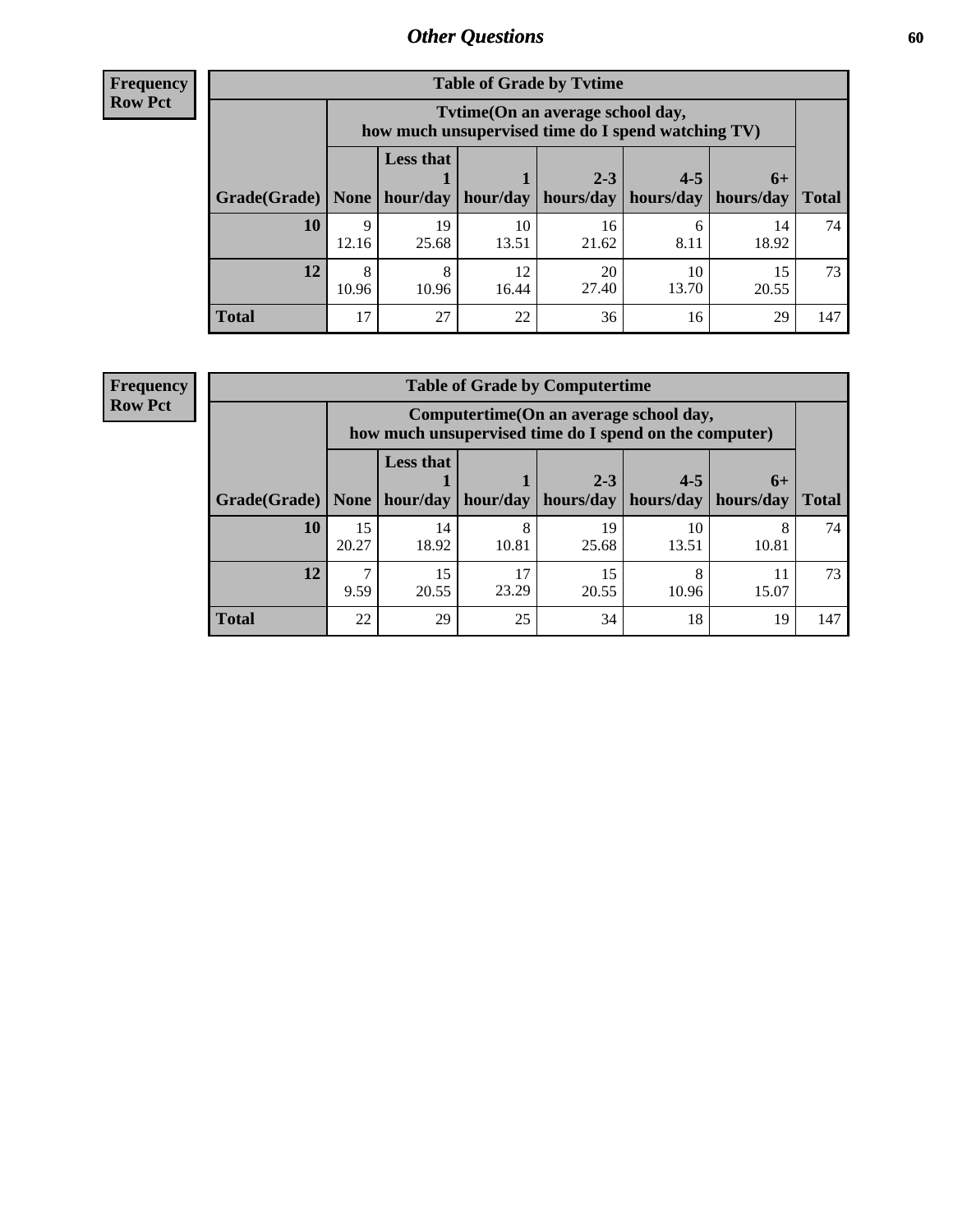#### *Questions about Driving Laws* **61** *Driving Questions were asked only of high school students.*

| <b>Frequency</b> |
|------------------|
| <b>Row Pct</b>   |

| <b>Table of Grade by License1</b> |                  |                                                                                                                                           |                |             |               |              |  |  |  |  |
|-----------------------------------|------------------|-------------------------------------------------------------------------------------------------------------------------------------------|----------------|-------------|---------------|--------------|--|--|--|--|
|                                   |                  | License1(During the first 6 months of driving<br>with a provisional license,<br>the only passengers who can ride with the<br>driver are:) |                |             |               |              |  |  |  |  |
| Grade(Grade)                      | <b>Parent or</b> | <b>Family</b><br><b>Guardian   Members</b>                                                                                                | <b>Friends</b> | Anyone      | Don't<br>Know | <b>Total</b> |  |  |  |  |
| 10                                | 21<br>28.38      | 24<br>32.43                                                                                                                               | 1.35           | 18<br>24.32 | 10<br>13.51   | 74           |  |  |  |  |
| 12                                | 30<br>41.10      | 30<br>41.10                                                                                                                               | 1.37           | 6<br>8.22   | 6<br>8.22     | 73           |  |  |  |  |
| <b>Total</b>                      | 51               | 54                                                                                                                                        | $\overline{2}$ | 24          | 16            | 147          |  |  |  |  |

| <b>Frequency</b> |              |                                                                                                                      |                  |                         |                                                      | <b>Table of Grade by License2</b> |              |  |  |  |  |  |  |  |  |
|------------------|--------------|----------------------------------------------------------------------------------------------------------------------|------------------|-------------------------|------------------------------------------------------|-----------------------------------|--------------|--|--|--|--|--|--|--|--|
| <b>Row Pct</b>   |              | License $2(17 \text{ yr})$ old drivers with a<br>provisional driver's license cannot<br>drive between the hours of:) |                  |                         |                                                      |                                   |              |  |  |  |  |  |  |  |  |
|                  | Grade(Grade) | <b>Midnight</b><br>to 6am                                                                                            | 1am<br>to<br>5am | 1am<br>to<br><b>6am</b> | N <sub>0</sub><br>curfew<br>for $17$<br>year<br>olds | Don't<br><b>Know</b>              | <b>Total</b> |  |  |  |  |  |  |  |  |
|                  | 10           | 36<br>48.65                                                                                                          | 4<br>5.41        | 7<br>9.46               | $\overline{4}$<br>5.41                               | 23<br>31.08                       | 74           |  |  |  |  |  |  |  |  |
|                  | 12           | 52<br>71.23                                                                                                          | 4<br>5.48        | 4<br>5.48               | $\overline{2}$<br>2.74                               | 11<br>15.07                       | 73           |  |  |  |  |  |  |  |  |
|                  | <b>Total</b> | 88                                                                                                                   | 8                | 11                      | 6                                                    | 34                                | 147          |  |  |  |  |  |  |  |  |

| Frequency      | <b>Table of Grade by License3</b> |               |                                                                                        |             |           |            |               |              |  |
|----------------|-----------------------------------|---------------|----------------------------------------------------------------------------------------|-------------|-----------|------------|---------------|--------------|--|
| <b>Row Pct</b> |                                   |               | License3(For drivers under the age of 21,<br>what level of alcohol is considered DUI?) |             |           |            |               |              |  |
|                | Grade(Grade)                      | Any<br>Amount | 0.02                                                                                   | 0.04        | 0.06      | 0.08       | Don't<br>know | <b>Total</b> |  |
|                | <b>10</b>                         | 9<br>12.16    | 13<br>17.57                                                                            | 12<br>16.22 | 6<br>8.11 | 9<br>12.16 | 25<br>33.78   | 74           |  |
|                | 12                                | 12<br>16.44   | 19<br>26.03                                                                            | 4<br>5.48   | 6<br>8.22 | 9<br>12.33 | 23<br>31.51   | 73           |  |
|                | <b>Total</b>                      | 21            | 32                                                                                     | 16          | 12        | 18         | 48            | 147          |  |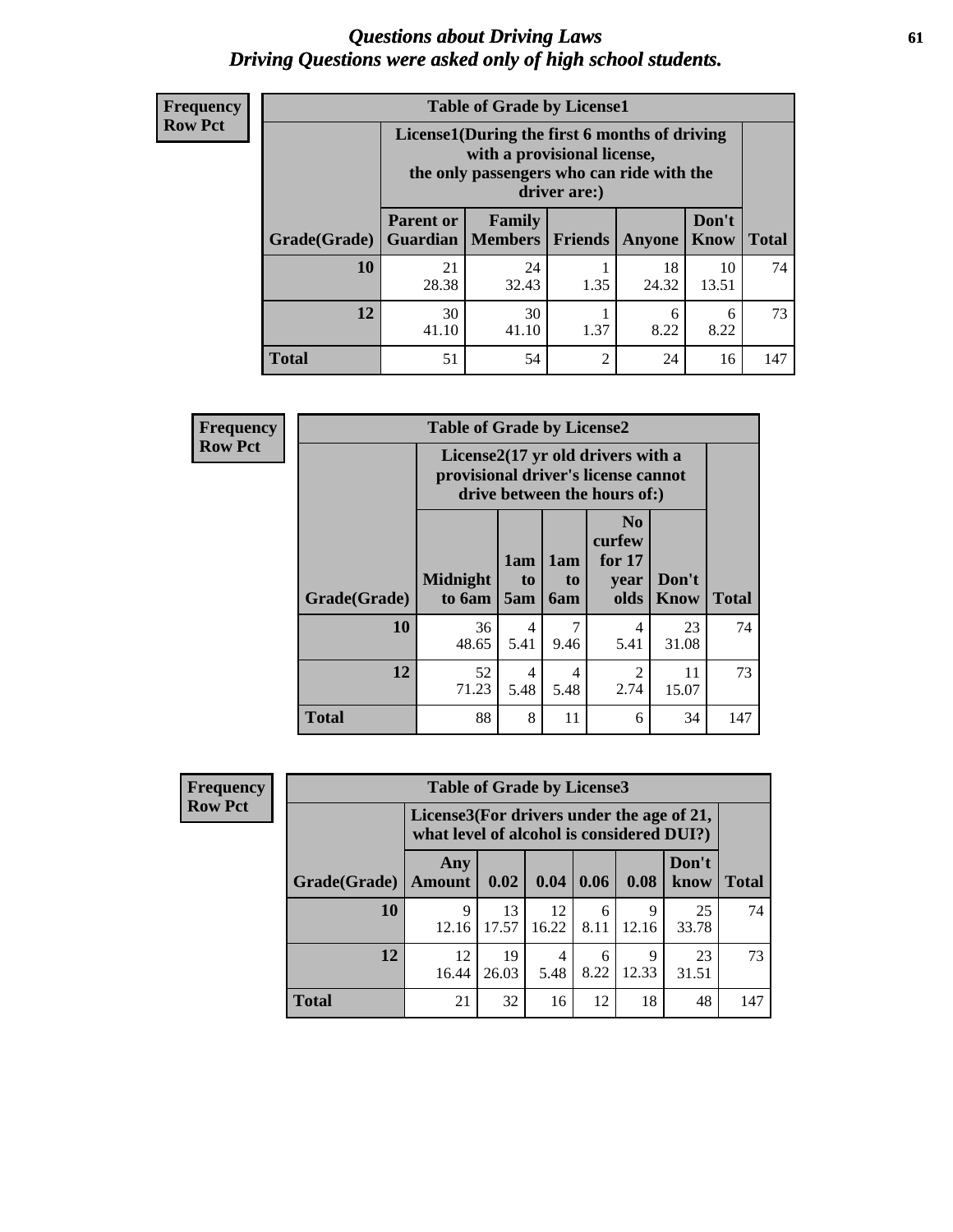#### *Questions about Driving Laws* **62** *Driving Questions were asked only of high school students.*

**Frequency Row Pct**

| <b>Table of Grade by License4</b> |              |                                                                                                                                                      |            |            |                        |             |     |  |
|-----------------------------------|--------------|------------------------------------------------------------------------------------------------------------------------------------------------------|------------|------------|------------------------|-------------|-----|--|
|                                   |              | License4(A driver under 21 automatically<br>loses his/her license if caught exceeding the<br>posted speet limit by:)                                 |            |            |                        |             |     |  |
| Grade(Grade)                      | $15+$<br>mph | Can't<br>lose<br><b>Depends</b><br>license<br>$25+$<br>$35+$<br>Don't<br>for<br><b>on</b><br><b>Total</b><br>speeding<br>mph<br>mph<br>know<br>judge |            |            |                        |             |     |  |
| 10                                | 15<br>20.27  | 7<br>9.46                                                                                                                                            | 4<br>5.41  | 8<br>10.81 | 9<br>12.16             | 31<br>41.89 | 74  |  |
| 12                                | 15<br>20.55  | 17<br>23.29                                                                                                                                          | 8<br>10.96 | 5<br>6.85  | $\mathfrak{D}$<br>2.74 | 26<br>35.62 | 73  |  |
| <b>Total</b>                      | 30           | 24                                                                                                                                                   | 12         | 13         | 11                     | 57          | 147 |  |

| Frequency      | <b>Table of Grade by License5</b> |                                                                                                                                                             |                |               |              |  |
|----------------|-----------------------------------|-------------------------------------------------------------------------------------------------------------------------------------------------------------|----------------|---------------|--------------|--|
| <b>Row Pct</b> |                                   | License5(A)<br>Georgia teenager<br>with family<br>connections or a<br>good lawyer can<br>break a teen<br>driving law and<br>keep their driver's<br>license) |                |               |              |  |
|                | Grade(Grade)                      | Yes                                                                                                                                                         | N <sub>0</sub> | Don't<br>know | <b>Total</b> |  |
|                | 10                                | 12<br>16.22                                                                                                                                                 | 37<br>50.00    | 25<br>33.78   | 74           |  |
|                | 12                                | 9<br>12.33                                                                                                                                                  | 45<br>61.64    | 19<br>26.03   | 73           |  |
|                | <b>Total</b>                      | 21                                                                                                                                                          | 82             | 44            | 147          |  |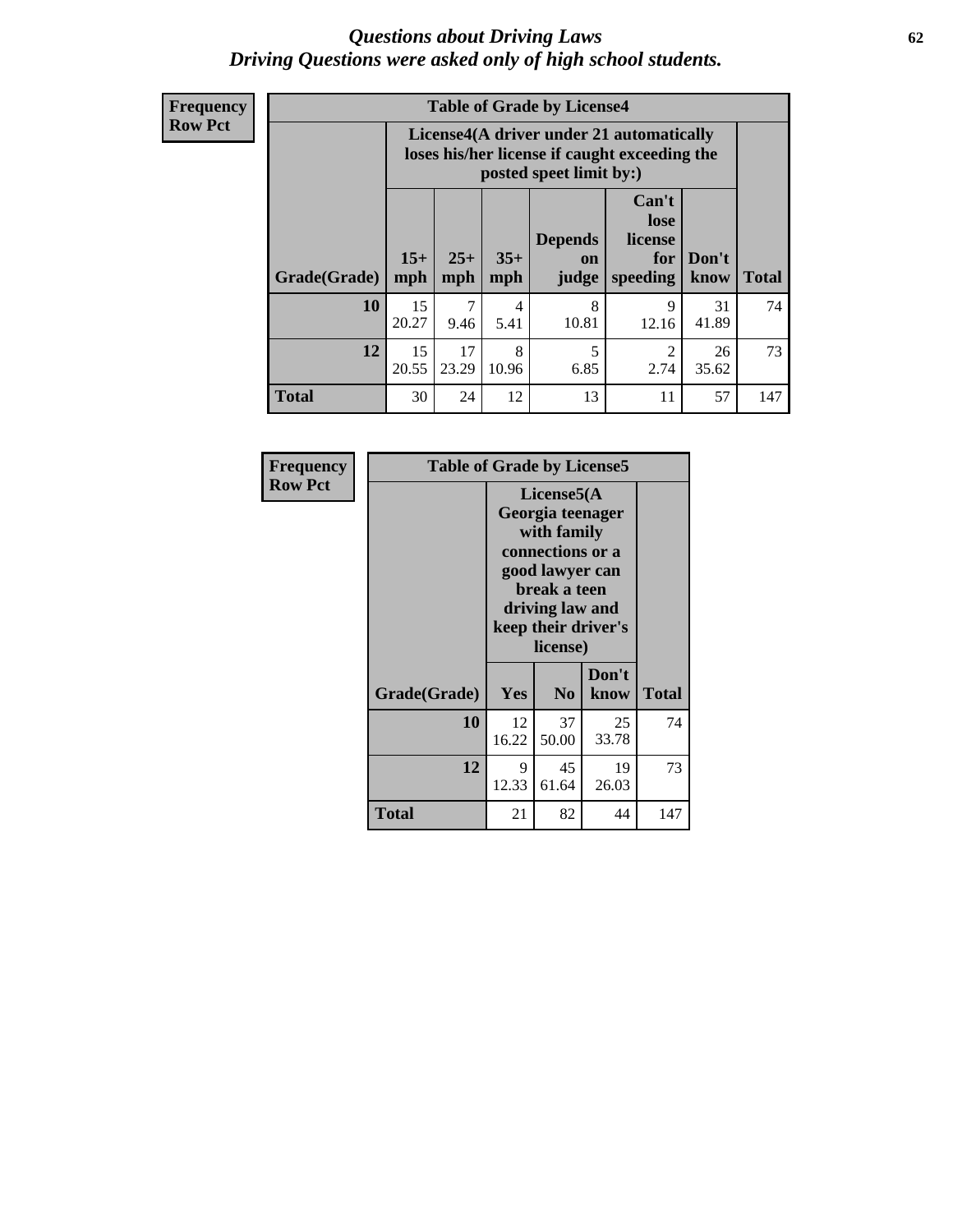### *Questions about Driving Laws* **63** *Driving Questions were asked only of high school students.*

| <b>Frequency</b> | <b>Table of Grade by License6</b> |                                                                                                                                                 |                |               |              |  |
|------------------|-----------------------------------|-------------------------------------------------------------------------------------------------------------------------------------------------|----------------|---------------|--------------|--|
| <b>Row Pct</b>   |                                   | License <sub>6</sub> (I know a<br>friend or<br>classmate that<br>broke a teen<br>driving law,<br>but was allowed to<br>keep his/her<br>license) |                |               |              |  |
|                  | Grade(Grade)                      | <b>Yes</b>                                                                                                                                      | N <sub>0</sub> | Don't<br>know | <b>Total</b> |  |
|                  | 10                                | 17<br>22.97                                                                                                                                     | 33<br>44.59    | 24<br>32.43   | 74           |  |
|                  | 12                                | 14<br>19.18                                                                                                                                     | 41<br>56.16    | 18<br>24.66   | 73           |  |
|                  | Total                             | 31                                                                                                                                              | 74             | 42            | 147          |  |

| <b>Frequency</b> |              |                                                                             | <b>Table of Grade by License7</b> |                                                                                               |                        |              |
|------------------|--------------|-----------------------------------------------------------------------------|-----------------------------------|-----------------------------------------------------------------------------------------------|------------------------|--------------|
| <b>Row Pct</b>   |              |                                                                             |                                   | License7(A student under the age of 18 cam loser<br>his/her driving privileges if he or she:) |                        |              |
|                  | Grade(Grade) | <b>Have</b><br>more than<br>10<br>unexcused<br>absences<br>per school<br>yr | Drop out<br>without<br>graduating | Bring<br>alcohol/drugs/weapon<br>to school                                                    | All of<br>the<br>above | <b>Total</b> |
|                  | 10           | 6<br>8.11                                                                   | 11<br>14.86                       | 1.35                                                                                          | 56<br>75.68            | 74           |
|                  | 12           | 9<br>12.33                                                                  | 16<br>21.92                       | 1.37                                                                                          | 47<br>64.38            | 73           |
|                  | <b>Total</b> | 15                                                                          | 27                                | 2                                                                                             | 103                    | 147          |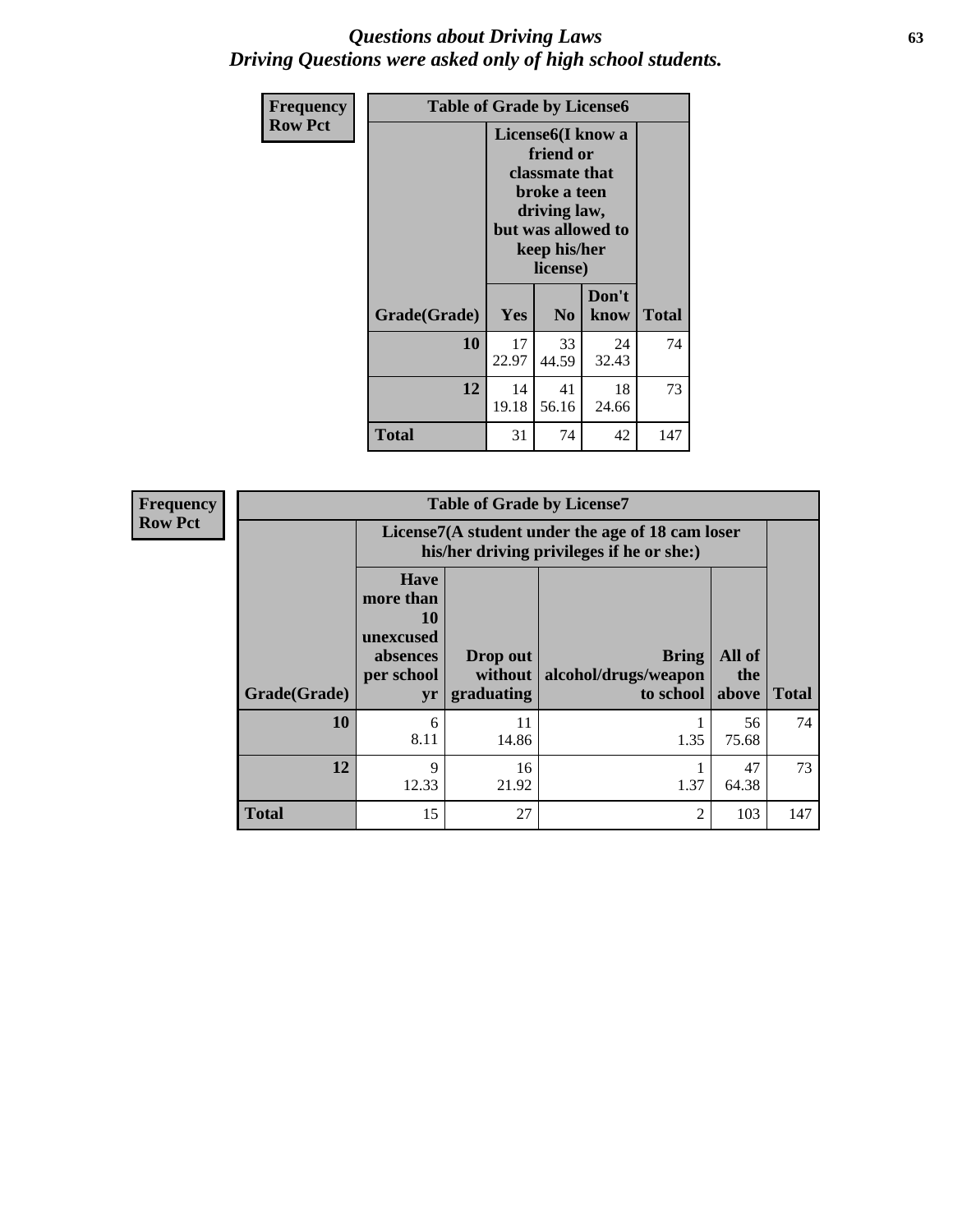# *Select Results by Gender* **64**

| Frequency      | <b>Table of SchoolClimate2 by Gender</b>          |                                 |             |                |  |  |
|----------------|---------------------------------------------------|---------------------------------|-------------|----------------|--|--|
| <b>Col Pct</b> | SchoolClimate2(I<br>feel successful at<br>school) | Gender(Gender)<br><b>Female</b> | <b>Male</b> | <b>Total</b>   |  |  |
|                | <b>Strongly Agree</b>                             | 34<br>41.98                     | 23<br>34.85 | 57             |  |  |
|                | <b>Somewhat Agree</b>                             | 40<br>49.38                     | 34<br>51.52 | 74             |  |  |
|                | <b>Somewhat Disagree</b>                          | 6<br>7.41                       | 8<br>12.12  | 14             |  |  |
|                | <b>Strongly Disagree</b>                          | 1.23                            | 1.52        | $\overline{2}$ |  |  |
|                | <b>Total</b>                                      | 81                              | 66          | 147            |  |  |

| Frequency      | <b>Table of SchoolClimate6 by Gender</b>                 |                                 |             |              |  |  |  |  |
|----------------|----------------------------------------------------------|---------------------------------|-------------|--------------|--|--|--|--|
| <b>Col Pct</b> | <b>SchoolClimate6(Teachers</b><br>treat me with respect) | Gender(Gender)<br><b>Female</b> | <b>Male</b> | <b>Total</b> |  |  |  |  |
|                | <b>Strongly Agree</b>                                    | 23<br>28.40                     | 21<br>31.82 | 44           |  |  |  |  |
|                | <b>Somewhat Agree</b>                                    | 33<br>40.74                     | 28<br>42.42 | 61           |  |  |  |  |
|                | <b>Somewhat Disagree</b>                                 | 20<br>24.69                     | 13<br>19.70 | 33           |  |  |  |  |
|                | <b>Strongly Disagree</b>                                 | 5<br>6.17                       | 4<br>6.06   | 9            |  |  |  |  |
|                | <b>Total</b>                                             | 81                              | 66          | 147          |  |  |  |  |

| <b>Frequency</b> | <b>Table of SchoolClimate8 by Gender</b>                                             |                                 |              |     |  |  |  |  |
|------------------|--------------------------------------------------------------------------------------|---------------------------------|--------------|-----|--|--|--|--|
| <b>Col Pct</b>   | <b>SchoolClimate8(Students</b><br>are frequently<br>recognized for good<br>behavior) | Gender(Gender)<br><b>Female</b> | <b>Total</b> |     |  |  |  |  |
|                  | <b>Strongly Agree</b>                                                                | 7<br>8.64                       | 12<br>18.18  | 19  |  |  |  |  |
|                  | <b>Somewhat Agree</b>                                                                | 34<br>41.98                     | 30<br>45.45  | 64  |  |  |  |  |
|                  | <b>Somewhat Disagree</b>                                                             | 32<br>39.51                     | 11<br>16.67  | 43  |  |  |  |  |
|                  | <b>Strongly Disagree</b>                                                             | 8<br>9.88                       | 13<br>19.70  | 21  |  |  |  |  |
|                  | Total                                                                                | 81                              | 66           | 147 |  |  |  |  |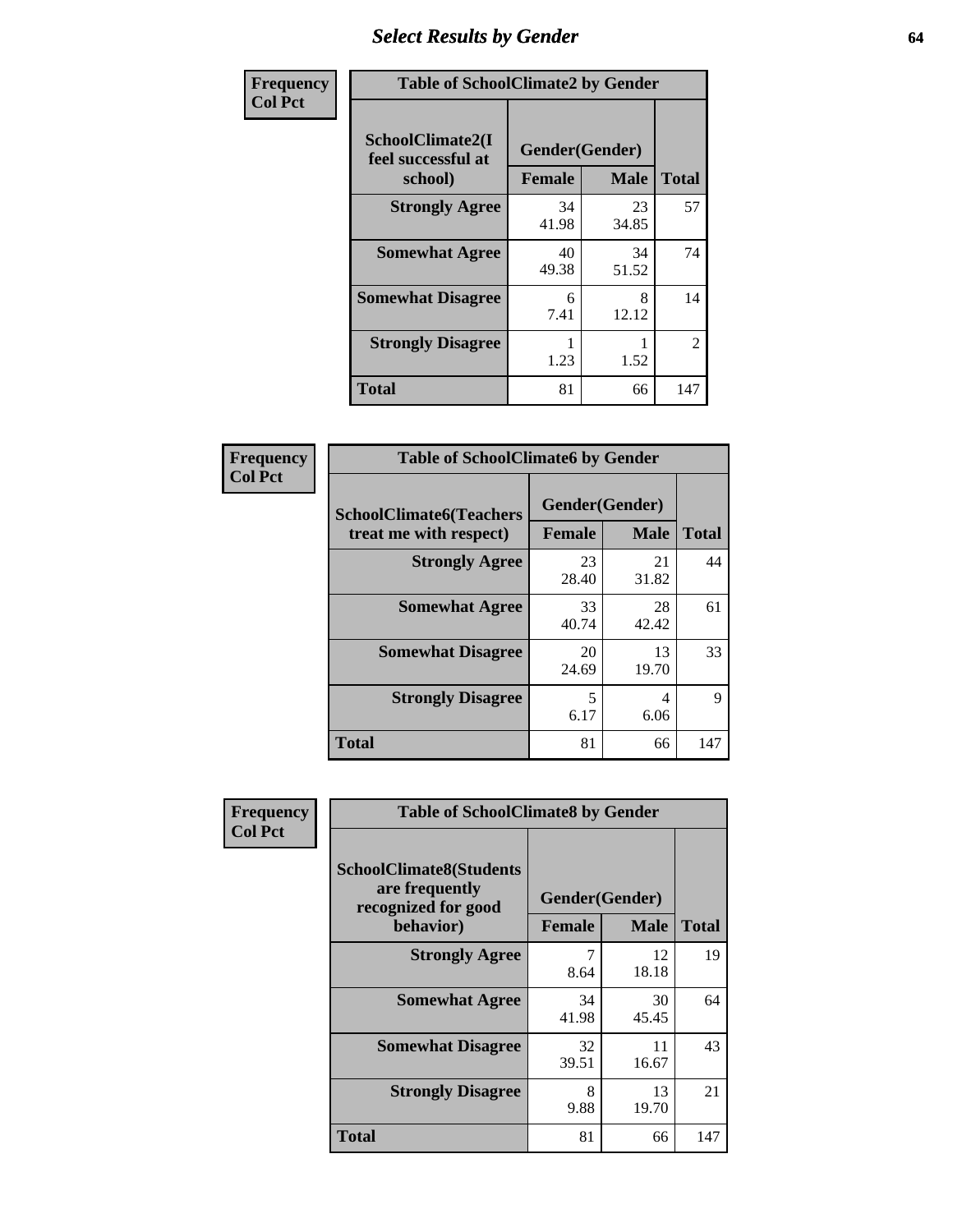# *Select Results by Gender* **65**

| <b>Frequency</b> | <b>Table of Gender by Dropout</b> |                                                                        |                |              |
|------------------|-----------------------------------|------------------------------------------------------------------------|----------------|--------------|
| <b>Row Pct</b>   |                                   | Dropout(I<br>have<br>thought<br>about<br>dropping<br>out of<br>school) |                |              |
|                  | Gender(Gender)                    | Yes                                                                    | N <sub>0</sub> | <b>Total</b> |
|                  | <b>Female</b>                     | 32<br>39.51                                                            | 49<br>60.49    | 81           |
|                  | <b>Male</b>                       | 22<br>33.33                                                            | 44<br>66.67    | 66           |
|                  | <b>Total</b>                      | 54                                                                     | 93             | 147          |

| Frequency      |                | <b>Table of Gender by Dropoutreason</b>                                        |              |                          |              |              |  |  |
|----------------|----------------|--------------------------------------------------------------------------------|--------------|--------------------------|--------------|--------------|--|--|
| <b>Row Pct</b> |                | Dropoutreason (If I dropped out<br>the reason would most likely<br><b>be</b> ) |              |                          |              |              |  |  |
|                | Gender(Gender) | Won't<br>Drop<br>out                                                           | <b>Bored</b> | Family<br><b>Reasons</b> | <b>Other</b> | <b>Total</b> |  |  |
|                | <b>Female</b>  | 45<br>55.56                                                                    | 13<br>16.05  | 15<br>18.52              | 8<br>9.88    | 81           |  |  |
|                | <b>Male</b>    | 38<br>57.58                                                                    | 13<br>19.70  | 6<br>9.09                | 9<br>13.64   | 66           |  |  |
|                | <b>Total</b>   | 83                                                                             | 26           | 21                       | 17           | 147          |  |  |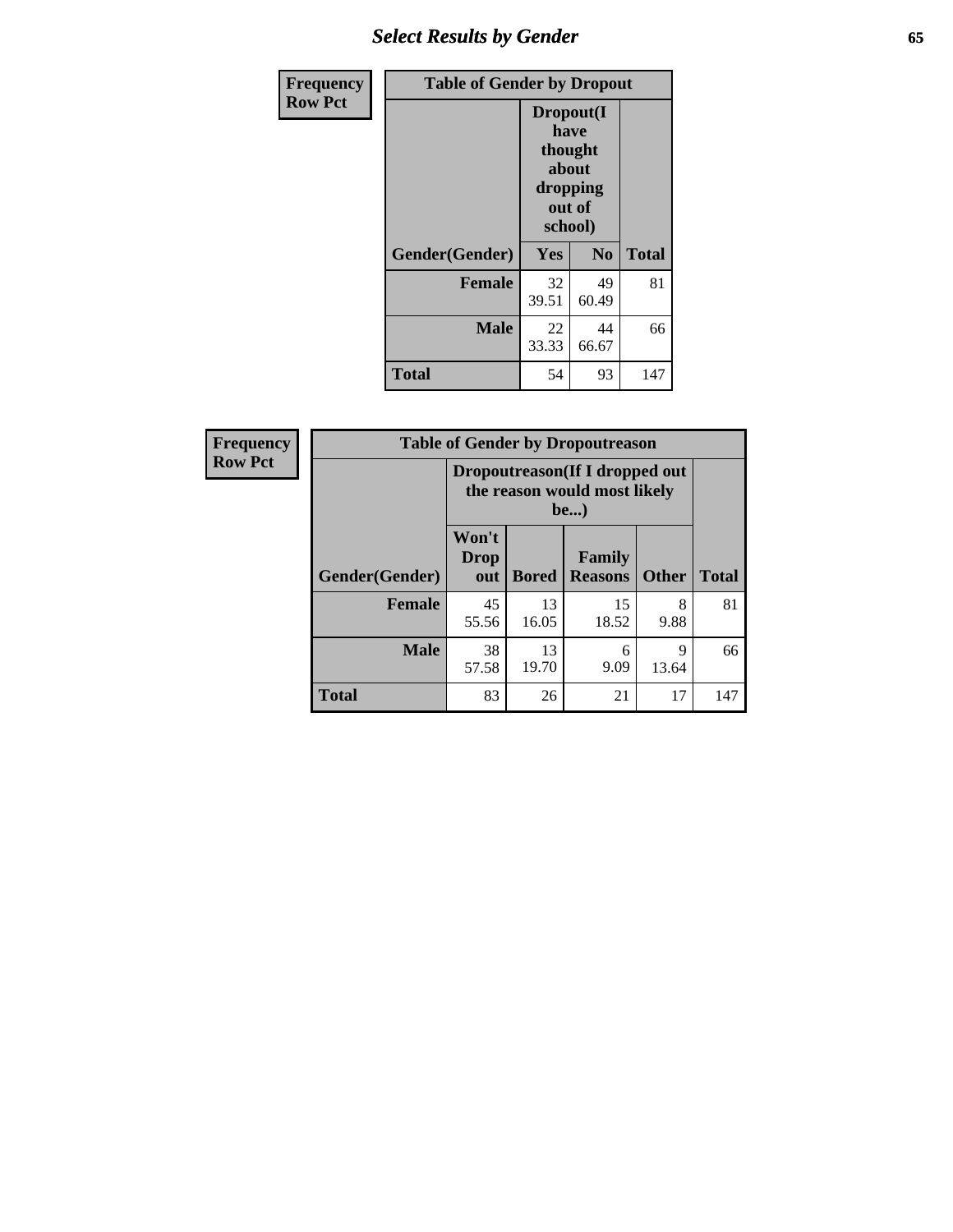*School Safety* **66**

| Frequency      | <b>Table of Gender by Bullied2</b> |                 |                |              |
|----------------|------------------------------------|-----------------|----------------|--------------|
| <b>Row Pct</b> |                                    | <b>Bullied2</b> |                |              |
|                | Gender(Gender)                     | Yes             | N <sub>0</sub> | <b>Total</b> |
|                | <b>Female</b>                      | 9.88            | 73<br>90.12    | 81           |
|                | <b>Male</b>                        | 6<br>9.09       | 60<br>90.91    | 66           |
|                | <b>Total</b>                       | 14              | 133            | 147          |

| <b>Frequency</b> | <b>Table of Gender by Bulliedothers2</b> |                       |                |              |
|------------------|------------------------------------------|-----------------------|----------------|--------------|
| <b>Row Pct</b>   |                                          | <b>Bulliedothers2</b> |                |              |
|                  | Gender(Gender)                           | Yes                   | N <sub>0</sub> | <b>Total</b> |
|                  | <b>Female</b>                            | 6<br>7.41             | 75<br>92.59    | 81           |
|                  | <b>Male</b>                              | 9<br>13.64            | 57<br>86.36    | 66           |
|                  | <b>Total</b>                             | 15                    | 132            | 147          |

| <b>Frequency</b> | <b>Table of Gender by Weaponschool2</b> |                      |                |              |
|------------------|-----------------------------------------|----------------------|----------------|--------------|
| <b>Row Pct</b>   |                                         | <b>Weaponschool2</b> |                |              |
|                  | Gender(Gender)                          | Yes                  | N <sub>0</sub> | <b>Total</b> |
|                  | <b>Female</b>                           | 4.94                 | 77<br>95.06    | 81           |
|                  | <b>Male</b>                             | 3<br>4.55            | 63<br>95.45    | 66           |
|                  | <b>Total</b>                            | ¬                    | 140            | 147          |

| Frequency      | <b>Table of Gender by Absentunsafe2</b> |               |                |              |  |
|----------------|-----------------------------------------|---------------|----------------|--------------|--|
| <b>Row Pct</b> |                                         | Absentunsafe2 |                |              |  |
|                | Gender(Gender)                          | Yes           | N <sub>0</sub> | <b>Total</b> |  |
|                | <b>Female</b>                           | 4.94          | 77<br>95.06    | 81           |  |
|                | <b>Male</b>                             | 4.55          | 63<br>95.45    | 66           |  |
|                | <b>Total</b>                            |               | 140            | 147          |  |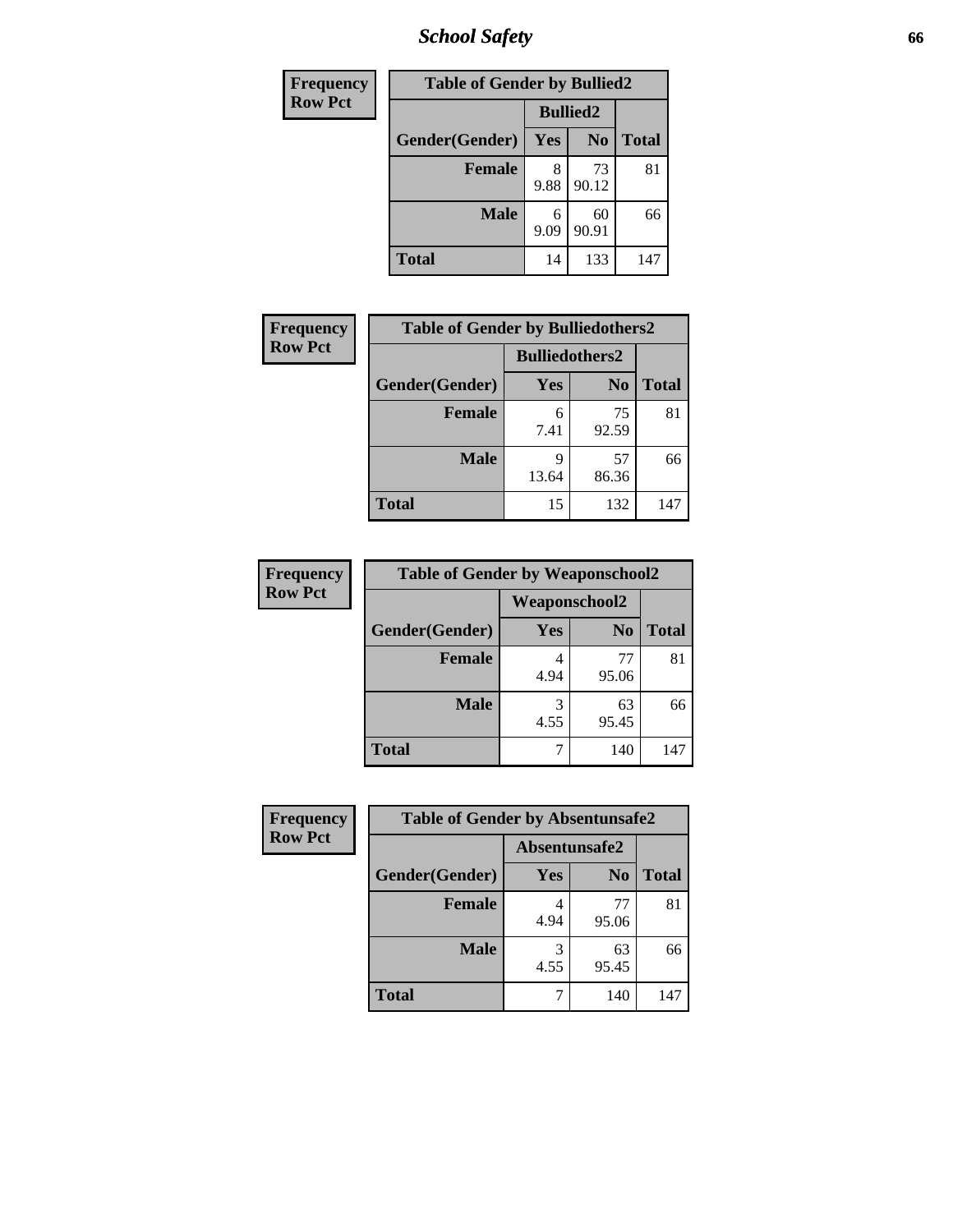*School Safety* **67**

| Frequency      | <b>Table of Gender by Gangself</b> |                                                                                                        |                |              |
|----------------|------------------------------------|--------------------------------------------------------------------------------------------------------|----------------|--------------|
| <b>Row Pct</b> |                                    | <b>Gangself</b> (I<br>have<br>participated<br>in illegal gang<br>activities in<br>the past 30<br>days) |                |              |
|                | Gender(Gender)                     | Yes                                                                                                    | N <sub>0</sub> | <b>Total</b> |
|                | <b>Female</b>                      | 2<br>2.47                                                                                              | 79<br>97.53    | 81           |
|                | <b>Male</b>                        | 7<br>10.61                                                                                             | 59<br>89.39    | 66           |
|                | <b>Total</b>                       | 9                                                                                                      | 138            | 147          |

| Frequency      | <b>Table of Gender by Gangpeers</b> |                                                                                                                             |                |              |
|----------------|-------------------------------------|-----------------------------------------------------------------------------------------------------------------------------|----------------|--------------|
| <b>Row Pct</b> |                                     | <b>Gangpeers</b> (I<br>have friends<br>who have<br>participated<br>in illegal gang<br>activities in<br>the past 30<br>days) |                |              |
|                | Gender(Gender)                      | Yes                                                                                                                         | N <sub>0</sub> | <b>Total</b> |
|                | <b>Female</b>                       | 15<br>18.52                                                                                                                 | 66<br>81.48    | 81           |
|                | <b>Male</b>                         | 22<br>33.33                                                                                                                 | 44<br>66.67    | 66           |
|                | Total                               | 37                                                                                                                          | 110            | 147          |

| Frequency      | <b>Table of Gender by Pickedon2</b> |             |                |              |
|----------------|-------------------------------------|-------------|----------------|--------------|
| <b>Row Pct</b> |                                     | Pickedon2   |                |              |
|                | Gender(Gender)                      | <b>Yes</b>  | N <sub>0</sub> | <b>Total</b> |
|                | <b>Female</b>                       | 22<br>27.16 | 59<br>72.84    | 81           |
|                | <b>Male</b>                         | 18<br>27.27 | 48<br>72.73    | 66           |
|                | <b>Total</b>                        | 40          | 107            | 147          |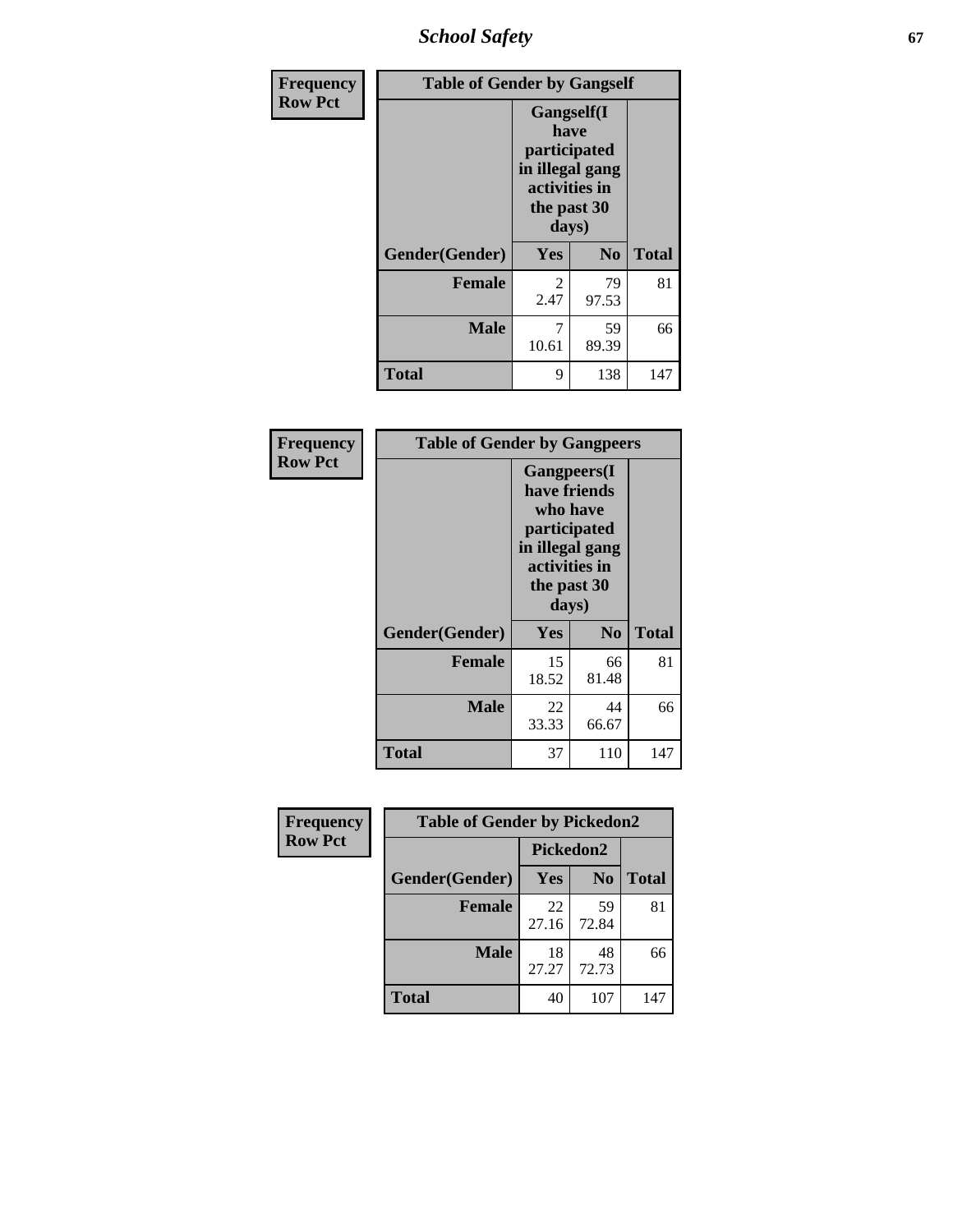*School Safety* **68**

| Frequency      | <b>Table of Gender by Safeschool2</b> |             |                |              |
|----------------|---------------------------------------|-------------|----------------|--------------|
| <b>Row Pct</b> |                                       | Safeschool2 |                |              |
|                | Gender(Gender)                        | Yes         | N <sub>0</sub> | <b>Total</b> |
|                | <b>Female</b>                         | 55<br>67.90 | 26<br>32.10    | 81           |
|                | <b>Male</b>                           | 46<br>69.70 | 20<br>30.30    | 66           |
|                | <b>Total</b>                          | 101         | 46             | 147          |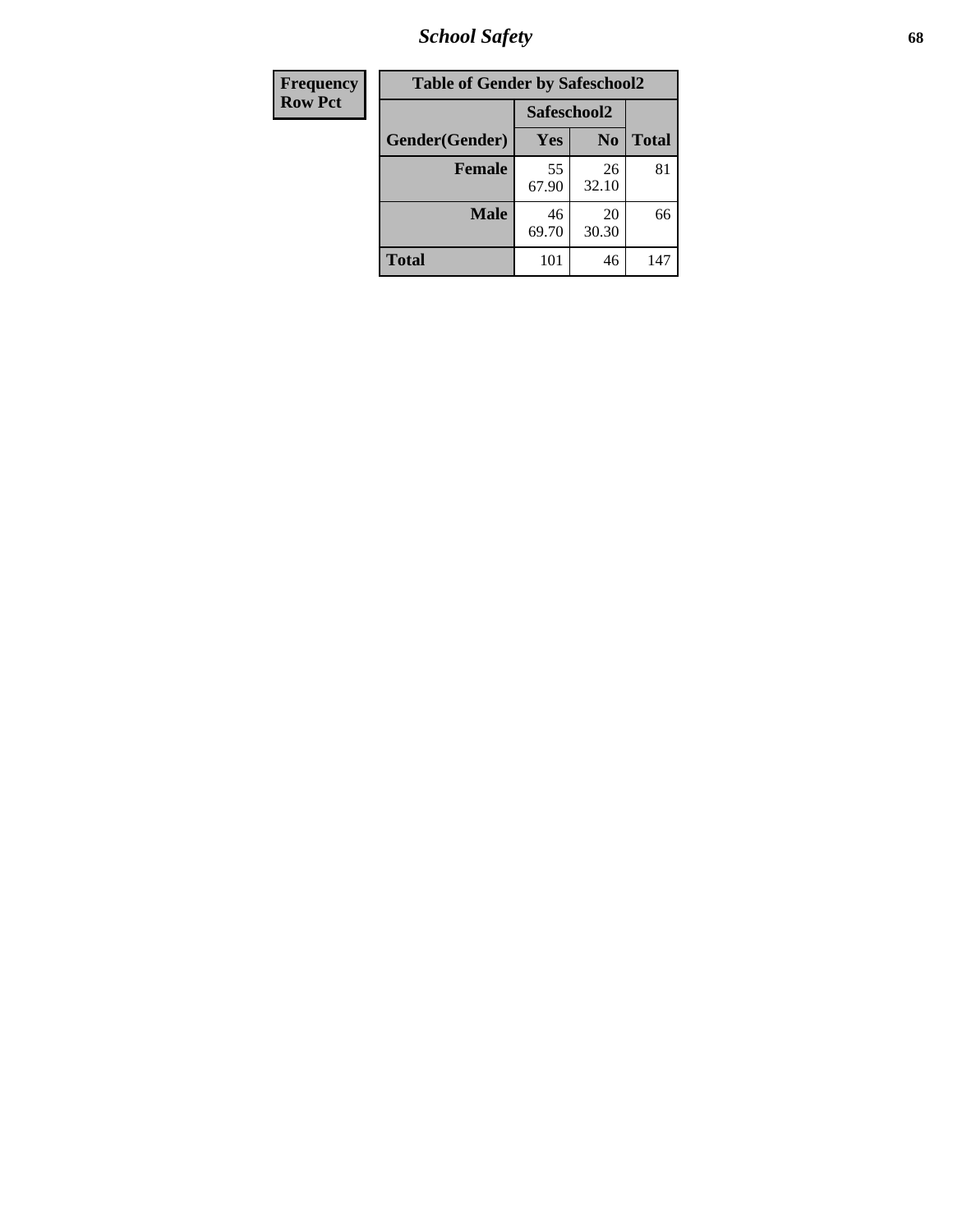# *Incidence of Drug Use* 69

| <b>Frequency</b> | <b>Table of Gender by AlcoholAlt</b> |                                          |                |              |  |
|------------------|--------------------------------------|------------------------------------------|----------------|--------------|--|
| <b>Row Pct</b>   |                                      | AlcoholAlt(Alcohol<br>use, past 30 days) |                |              |  |
|                  | Gender(Gender)                       | <b>Yes</b>                               | N <sub>0</sub> | <b>Total</b> |  |
|                  | <b>Female</b>                        | 16<br>19.75                              | 65<br>80.25    | 81           |  |
|                  | <b>Male</b>                          | 16<br>24.24                              | 50<br>75.76    | 66           |  |
|                  | <b>Total</b>                         | 32                                       | 115            | 147          |  |

| <b>Frequency</b> | <b>Table of Gender by TobaccoAny</b> |                    |                    |              |  |
|------------------|--------------------------------------|--------------------|--------------------|--------------|--|
| <b>Row Pct</b>   |                                      | use, past 30 days) | TobaccoAny(Tobacco |              |  |
|                  | Gender(Gender)                       | Yes                | N <sub>0</sub>     | <b>Total</b> |  |
|                  | Female                               | 12<br>14.81        | 69<br>85.19        | 81           |  |
|                  | <b>Male</b>                          | 11<br>16.67        | 55<br>83.33        | 66           |  |
|                  | <b>Total</b>                         | 23                 | 124                | 147          |  |

| <b>Frequency</b> | <b>Table of Gender by MarijuanaAlt</b> |            |                                              |              |
|------------------|----------------------------------------|------------|----------------------------------------------|--------------|
| <b>Row Pct</b>   |                                        |            | MarijuanaAlt(Marijuana<br>use, past 30 days) |              |
|                  | Gender(Gender)                         | <b>Yes</b> | N <sub>0</sub>                               | <b>Total</b> |
|                  | <b>Female</b>                          | 4.94       | 77<br>95.06                                  | 81           |
|                  | <b>Male</b>                            | 4<br>6.06  | 62<br>93.94                                  | 66           |
|                  | <b>Total</b>                           | 8          | 139                                          | 147          |

| <b>Frequency</b> | <b>Table of Gender by OtherDrugAny</b> |                                                      |                |              |
|------------------|----------------------------------------|------------------------------------------------------|----------------|--------------|
| <b>Row Pct</b>   |                                        | <b>OtherDrugAny(Other</b><br>drug use, past 30 days) |                |              |
|                  | Gender(Gender)                         | <b>Yes</b>                                           | N <sub>0</sub> | <b>Total</b> |
|                  | <b>Female</b>                          | 5<br>6.17                                            | 76<br>93.83    | 81           |
|                  | <b>Male</b>                            | 8<br>12.12                                           | 58<br>87.88    | 66           |
|                  | <b>Total</b>                           | 13                                                   | 134            | 147          |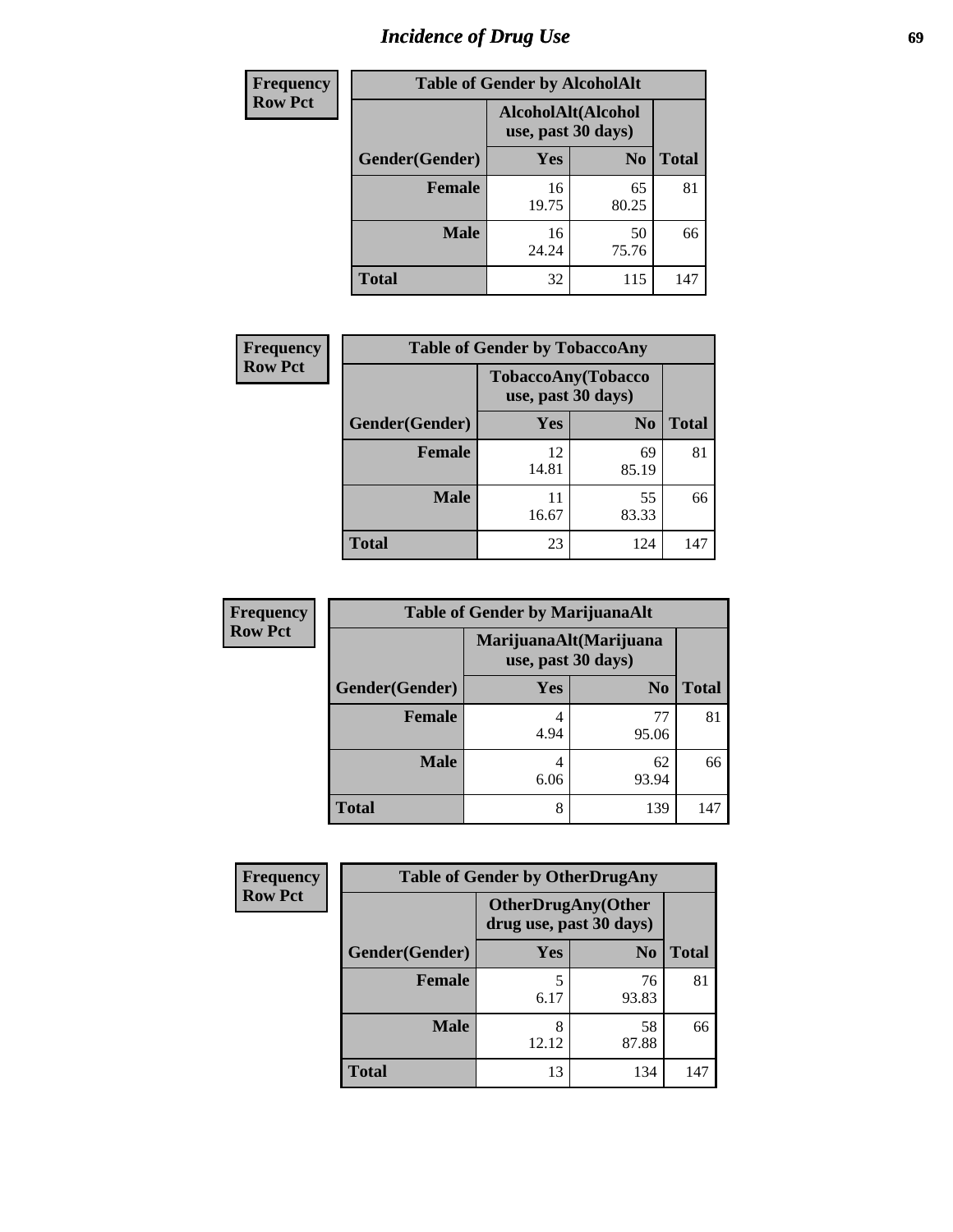### *Average Age at Onset of Use* 70 *Results for "Average Age at Onset of Use" questions exclude students who said they did not use that substance*

#### **Gender=Female**

| <b>Variable</b>                 | Label                                                              | <b>Mean</b> |
|---------------------------------|--------------------------------------------------------------------|-------------|
| Alcoholinit2                    | I started using alcohol when I was                                 | 15.00       |
| Cigarettesinit2                 | I started smoking tobacco when I was                               | 14.64       |
| Smokelessinit2                  | I started chewing tobacco when I was                               | 13.67       |
| Marijuanainit2                  | I started using marijuana when I was                               | 16.14       |
| Cocaineinit2                    | I started using cocaine when I was                                 | 10.00       |
| Inhalantsinit2                  | I started using inhalants when I was                               | 15.00       |
| Steroidsinit2                   | I started using steroids when I was                                | 16.00       |
| Ecstasyinit2                    | I started using ecstasy when I was                                 | 14.33       |
| Methinit2                       | I started using methamphetamines when I was                        | 18.00       |
| Hallucinogensinit2              | I started using hallucinogens when I was                           | 17.00       |
| Prescription in it <sub>2</sub> | I started using prescription drugs not prescribed to me when I was | 13.50       |

#### **Gender=Male**

| <b>Variable</b>                 | Label                                                              | <b>Mean</b> |
|---------------------------------|--------------------------------------------------------------------|-------------|
| Alcoholinit2                    | I started using alcohol when I was                                 | 12.18       |
| Cigarettesinit2                 | I started smoking tobacco when I was                               | 11.00       |
| Smokelessinit2                  | I started chewing tobacco when I was                               | 13.30       |
| Marijuanainit2                  | I started using marijuana when I was                               | 13.92       |
| Cocaineinit2                    | I started using cocaine when I was                                 | 16.00       |
| Inhalantsinit2                  | I started using inhalants when I was                               | 10.50       |
| Steroidsinit2                   | I started using steroids when I was                                |             |
| Ecstasyinit2                    | I started using ecstasy when I was                                 | 13.50       |
| Methinit2                       | I started using methamphetamines when I was                        |             |
| Hallucinogensinit2              | I started using hallucinogens when I was                           | 14.00       |
| Prescription in it <sub>2</sub> | I started using prescription drugs not prescribed to me when I was | 11.50       |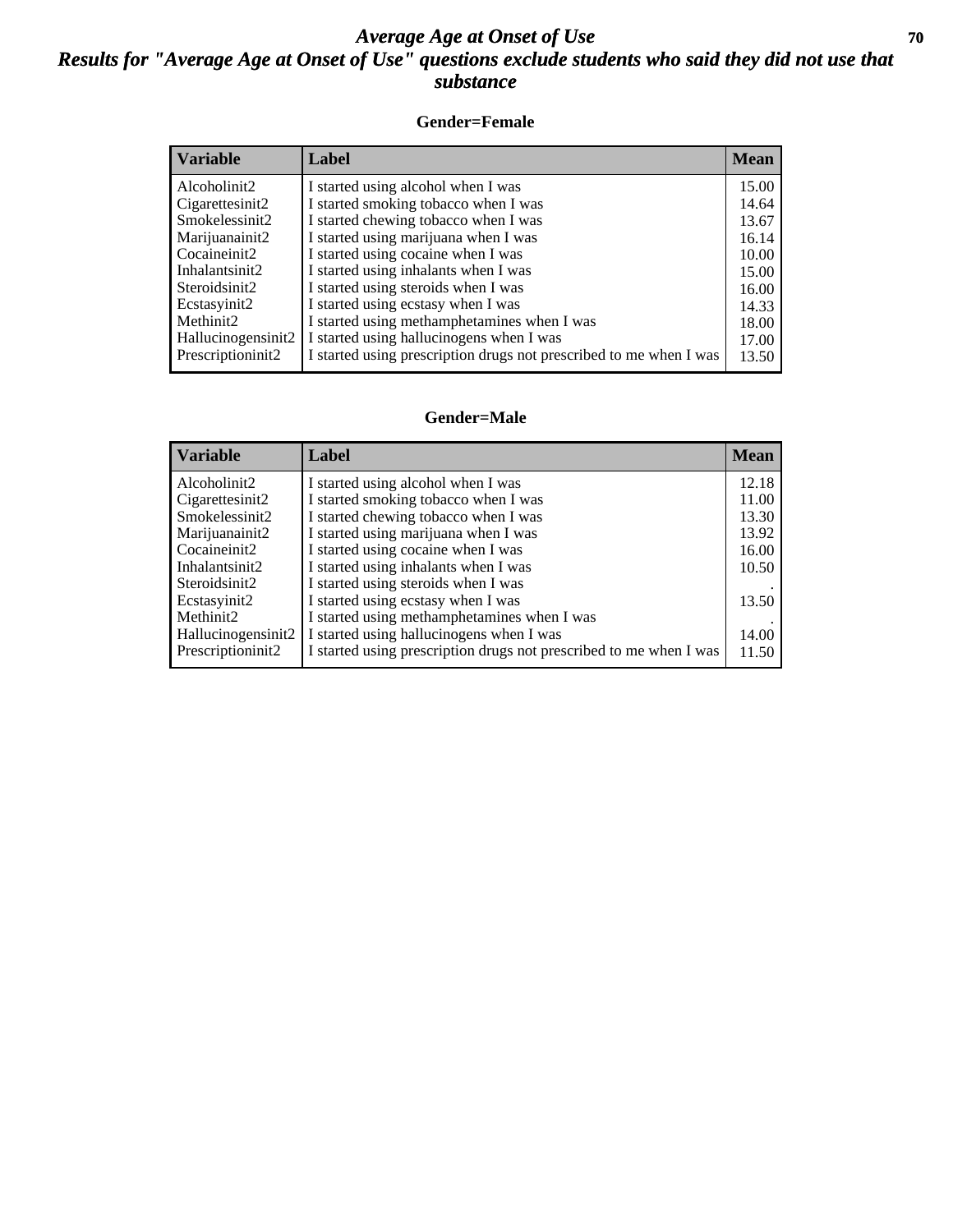# *I Think These Drugs are Harmful* **71**

| <b>Frequency</b> | <b>Table of Gender by Alcoholharmdich</b> |                                                   |                |              |
|------------------|-------------------------------------------|---------------------------------------------------|----------------|--------------|
| <b>Row Pct</b>   |                                           | Alcoholharmdich(I<br>think alcohol is<br>harmful) |                |              |
|                  | Gender(Gender)                            | <b>Yes</b>                                        | N <sub>0</sub> | <b>Total</b> |
|                  | <b>Female</b>                             | 70<br>86.42                                       | 11<br>13.58    | 81           |
|                  | <b>Male</b>                               | 56<br>84.85                                       | 10<br>15.15    | 66           |
|                  | <b>Total</b>                              | 126                                               | 21             | 147          |

| Frequency      | <b>Table of Gender by Tobaccoharmdich</b> |                                                   |                |              |
|----------------|-------------------------------------------|---------------------------------------------------|----------------|--------------|
| <b>Row Pct</b> |                                           | Tobaccoharmdich(I<br>think tobacco is<br>harmful) |                |              |
|                | Gender(Gender)                            | Yes                                               | N <sub>0</sub> | <b>Total</b> |
|                | <b>Female</b>                             | 78<br>96.30                                       | 3<br>3.70      | 81           |
|                | <b>Male</b>                               | 61<br>92.42                                       | 5<br>7.58      | 66           |
|                | <b>Total</b>                              | 139                                               | 8              | 147          |

| Frequency      | <b>Table of Gender by Marijuanaharmdich</b> |                                |                     |              |  |
|----------------|---------------------------------------------|--------------------------------|---------------------|--------------|--|
| <b>Row Pct</b> |                                             | think marijuana is<br>harmful) | Marijuanaharmdich(I |              |  |
|                | Gender(Gender)                              | <b>Yes</b>                     | N <sub>0</sub>      | <b>Total</b> |  |
|                | <b>Female</b>                               | 75<br>92.59                    | 6<br>7.41           | 81           |  |
|                | <b>Male</b>                                 | 53<br>80.30                    | 13<br>19.70         | 66           |  |
|                | <b>Total</b>                                | 128                            | 19                  | 147          |  |

| Frequency      | <b>Table of Gender by Otherdrugharmdich</b> |                                                          |                        |              |
|----------------|---------------------------------------------|----------------------------------------------------------|------------------------|--------------|
| <b>Row Pct</b> |                                             | Otherdrugharmdich(I<br>think other drugs are<br>harmful) |                        |              |
|                | Gender(Gender)                              | <b>Yes</b>                                               | N <sub>0</sub>         | <b>Total</b> |
|                | <b>Female</b>                               | 79<br>97.53                                              | $\overline{c}$<br>2.47 | 81           |
|                | <b>Male</b>                                 | 64<br>96.97                                              | $\mathfrak{D}$<br>3.03 | 66           |
|                | <b>Total</b>                                | 143                                                      | 4                      | 147          |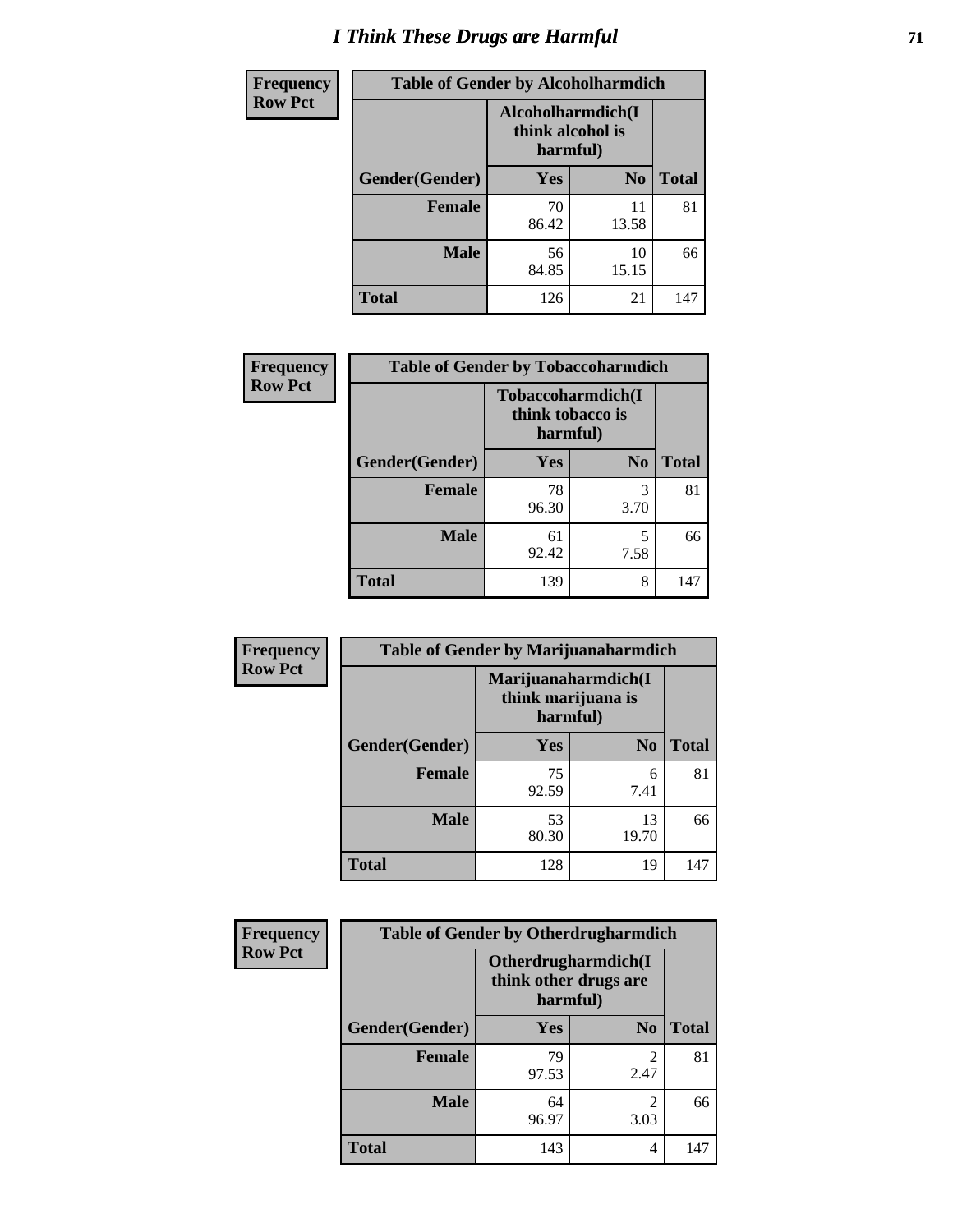| <b>Frequency</b> | <b>Table of Gender by Alcohollocation1</b> |                                                               |             |              |
|------------------|--------------------------------------------|---------------------------------------------------------------|-------------|--------------|
| <b>Row Pct</b>   |                                            | <b>Alcohollocation1(Places</b><br><b>Friends Use Alcohol)</b> |             |              |
|                  | Gender(Gender)                             |                                                               | Do Not Use  | <b>Total</b> |
|                  | <b>Female</b>                              | 50<br>61.73                                                   | 31<br>38.27 | 81           |
|                  | <b>Male</b>                                | 41<br>62.12                                                   | 25<br>37.88 | 66           |
|                  | Total                                      | 91                                                            | 56          | 147          |

| <b>Frequency</b> | <b>Table of Gender by Alcohollocation2</b> |                                                               |             |              |
|------------------|--------------------------------------------|---------------------------------------------------------------|-------------|--------------|
| <b>Row Pct</b>   |                                            | <b>Alcohollocation2(Places</b><br><b>Friends Use Alcohol)</b> |             |              |
|                  | Gender(Gender)                             |                                                               | Home        | <b>Total</b> |
|                  | <b>Female</b>                              | 53<br>65.43                                                   | 28<br>34.57 | 81           |
|                  | <b>Male</b>                                | 43<br>65.15                                                   | 23<br>34.85 | 66           |
|                  | <b>Total</b>                               | 96                                                            | 51          | 147          |

| Frequency      | <b>Table of Gender by Alcohollocation3</b> |                                                               |               |              |
|----------------|--------------------------------------------|---------------------------------------------------------------|---------------|--------------|
| <b>Row Pct</b> |                                            | <b>Alcohollocation3(Places</b><br><b>Friends Use Alcohol)</b> |               |              |
|                | Gender(Gender)                             |                                                               | <b>School</b> | <b>Total</b> |
|                | <b>Female</b>                              | 77<br>95.06                                                   | 4.94          | 81           |
|                | <b>Male</b>                                | 55<br>83.33                                                   | 11<br>16.67   | 66           |
|                | <b>Total</b>                               | 132                                                           | 15            | 147          |

| <b>Frequency</b> | <b>Table of Gender by Alcohollocation4</b> |                                                               |             |              |  |
|------------------|--------------------------------------------|---------------------------------------------------------------|-------------|--------------|--|
| <b>Row Pct</b>   |                                            | <b>Alcohollocation4(Places</b><br><b>Friends Use Alcohol)</b> |             |              |  |
|                  | Gender(Gender)                             |                                                               | Car         | <b>Total</b> |  |
|                  | <b>Female</b>                              | 75<br>92.59                                                   | 6<br>7.41   | 81           |  |
|                  | <b>Male</b>                                | 52<br>78.79                                                   | 14<br>21.21 | 66           |  |
|                  | <b>Total</b>                               | 127                                                           | 20          | 147          |  |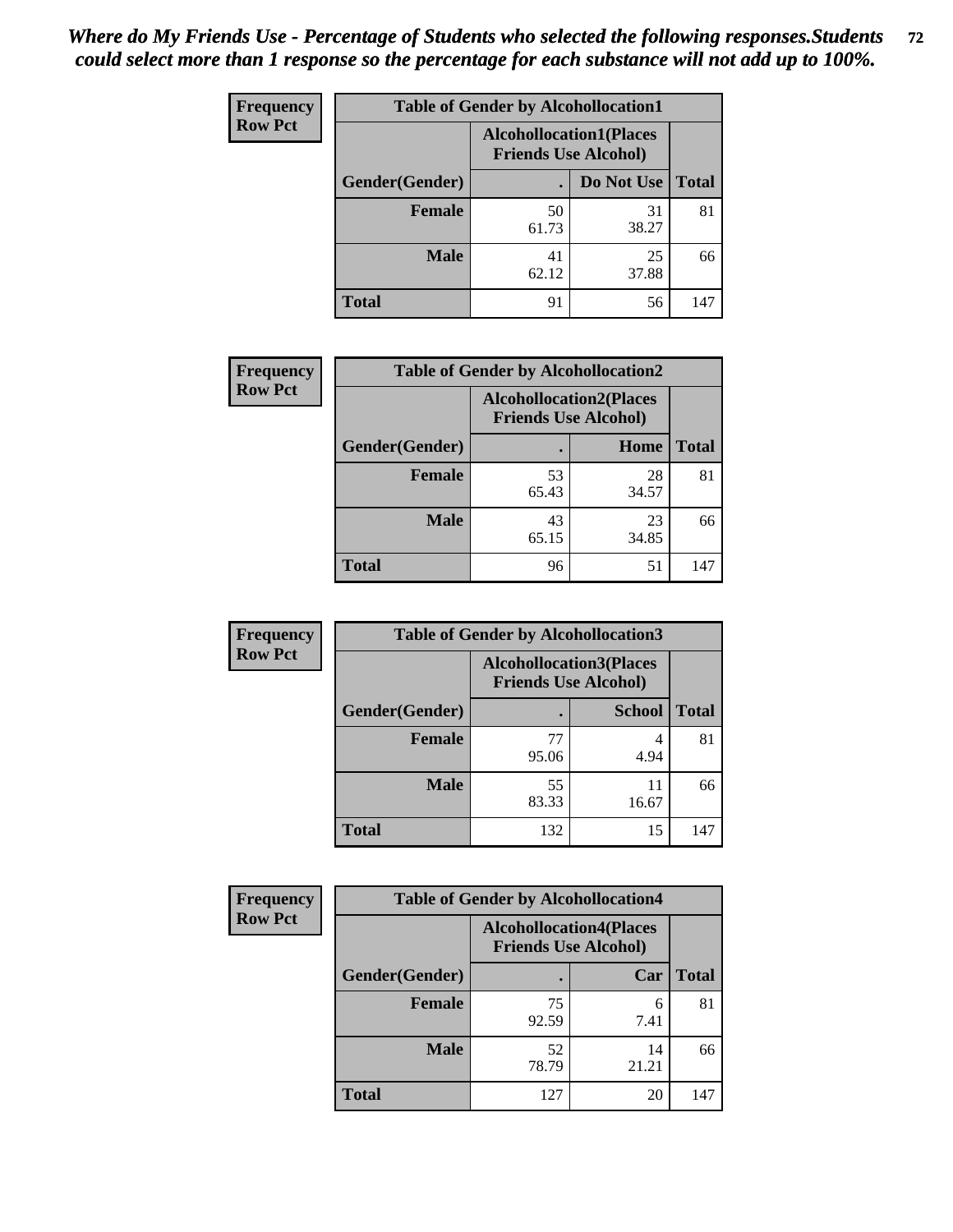| <b>Frequency</b> |                | <b>Table of Gender by Alcohollocation5</b> |                                                                |              |
|------------------|----------------|--------------------------------------------|----------------------------------------------------------------|--------------|
| <b>Row Pct</b>   |                |                                            | <b>Alcohollocation5</b> (Places<br><b>Friends Use Alcohol)</b> |              |
|                  | Gender(Gender) | $\bullet$                                  | <b>Friend's</b><br><b>House</b>                                | <b>Total</b> |
|                  | <b>Female</b>  | 55<br>67.90                                | 26<br>32.10                                                    | 81           |
|                  | <b>Male</b>    | 37<br>56.06                                | 29<br>43.94                                                    | 66           |
|                  | <b>Total</b>   | 92                                         | 55                                                             | 147          |

| <b>Frequency</b> | <b>Table of Gender by Alcohollocation6</b> |                                                               |              |              |
|------------------|--------------------------------------------|---------------------------------------------------------------|--------------|--------------|
| <b>Row Pct</b>   |                                            | <b>Alcohollocation6(Places</b><br><b>Friends Use Alcohol)</b> |              |              |
|                  | Gender(Gender)                             |                                                               | <b>Other</b> | <b>Total</b> |
|                  | Female                                     | 54<br>66.67                                                   | 27<br>33.33  | 81           |
|                  | <b>Male</b>                                | 34<br>51.52                                                   | 32<br>48.48  | 66           |
|                  | <b>Total</b>                               | 88                                                            | 59           | 147          |

| Frequency      | <b>Table of Gender by Tobaccolocation1</b> |                                                               |             |              |  |
|----------------|--------------------------------------------|---------------------------------------------------------------|-------------|--------------|--|
| <b>Row Pct</b> |                                            | <b>Tobaccolocation1(Places</b><br><b>Friends Use Tobacco)</b> |             |              |  |
|                | Gender(Gender)                             |                                                               | Do Not Use  | <b>Total</b> |  |
|                | Female                                     | 25<br>30.86                                                   | 56<br>69.14 | 81           |  |
|                | <b>Male</b>                                | 28<br>42.42                                                   | 38<br>57.58 | 66           |  |
|                | <b>Total</b>                               | 53                                                            | 94          | 147          |  |

| <b>Frequency</b> | <b>Table of Gender by Tobaccolocation2</b> |                                                               |             |              |
|------------------|--------------------------------------------|---------------------------------------------------------------|-------------|--------------|
| <b>Row Pct</b>   |                                            | <b>Tobaccolocation2(Places</b><br><b>Friends Use Tobacco)</b> |             |              |
|                  | Gender(Gender)                             |                                                               | Home        | <b>Total</b> |
|                  | Female                                     | 62<br>76.54                                                   | 19<br>23.46 | 81           |
|                  | <b>Male</b>                                | 44<br>66.67                                                   | 22<br>33.33 | 66           |
|                  | <b>Total</b>                               | 106                                                           | 41          | 147          |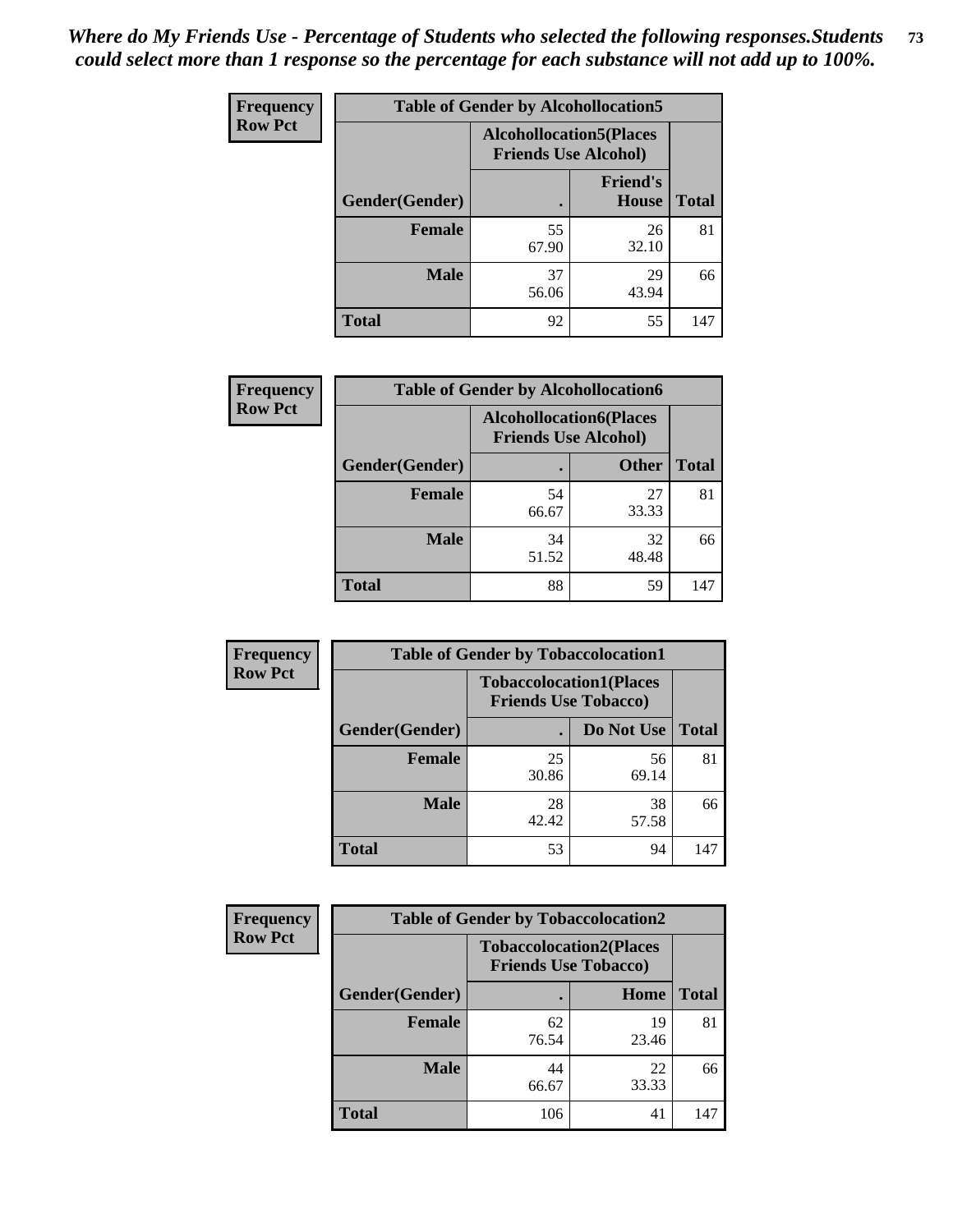| <b>Frequency</b> | <b>Table of Gender by Tobaccolocation3</b> |                             |                                |              |  |
|------------------|--------------------------------------------|-----------------------------|--------------------------------|--------------|--|
| <b>Row Pct</b>   |                                            | <b>Friends Use Tobacco)</b> | <b>Tobaccolocation3(Places</b> |              |  |
|                  | Gender(Gender)                             |                             | <b>School</b>                  | <b>Total</b> |  |
|                  | Female                                     | 95.06                       | 4.94                           | 81           |  |
|                  | <b>Male</b>                                | 51<br>77.27                 | 15<br>22.73                    | 66           |  |
|                  | <b>Total</b>                               | 128                         | 19                             | 147          |  |

| <b>Frequency</b> | <b>Table of Gender by Tobaccolocation4</b> |                                                               |             |              |
|------------------|--------------------------------------------|---------------------------------------------------------------|-------------|--------------|
| <b>Row Pct</b>   |                                            | <b>Tobaccolocation4(Places</b><br><b>Friends Use Tobacco)</b> |             |              |
|                  | Gender(Gender)                             |                                                               | Car         | <b>Total</b> |
|                  | <b>Female</b>                              | 68<br>83.95                                                   | 13<br>16.05 | 81           |
|                  | <b>Male</b>                                | 46<br>69.70                                                   | 20<br>30.30 | 66           |
|                  | <b>Total</b>                               | 114                                                           | 33          | 147          |

| <b>Frequency</b> | <b>Table of Gender by Tobaccolocation5</b> |                                                               |                                 |              |
|------------------|--------------------------------------------|---------------------------------------------------------------|---------------------------------|--------------|
| <b>Row Pct</b>   |                                            | <b>Tobaccolocation5(Places</b><br><b>Friends Use Tobacco)</b> |                                 |              |
|                  | Gender(Gender)                             |                                                               | <b>Friend's</b><br><b>House</b> | <b>Total</b> |
|                  | <b>Female</b>                              | 67<br>82.72                                                   | 14<br>17.28                     | 81           |
|                  | <b>Male</b>                                | 45<br>68.18                                                   | 21<br>31.82                     | 66           |
|                  | <b>Total</b>                               | 112                                                           | 35                              | 147          |

| <b>Frequency</b> |                | <b>Table of Gender by Tobaccolocation6</b>                    |              |              |
|------------------|----------------|---------------------------------------------------------------|--------------|--------------|
| <b>Row Pct</b>   |                | <b>Tobaccolocation6(Places</b><br><b>Friends Use Tobacco)</b> |              |              |
|                  | Gender(Gender) |                                                               | <b>Other</b> | <b>Total</b> |
|                  | Female         | 67<br>82.72                                                   | 14<br>17.28  | 81           |
|                  | <b>Male</b>    | 42<br>63.64                                                   | 24<br>36.36  | 66           |
|                  | <b>Total</b>   | 109                                                           | 38           | 147          |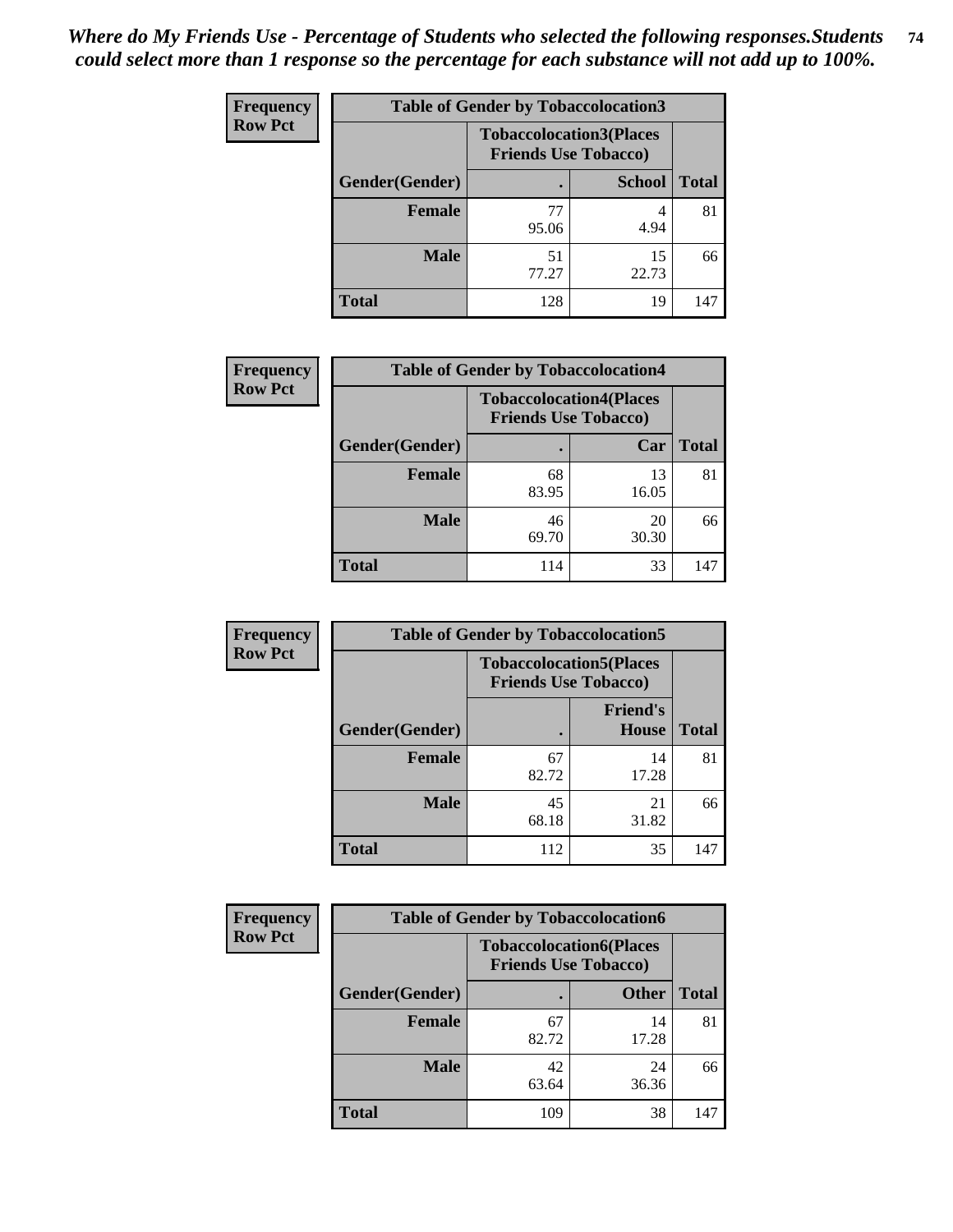| <b>Frequency</b> | <b>Table of Gender by Marijuanalocation1</b> |                                |                                  |              |  |
|------------------|----------------------------------------------|--------------------------------|----------------------------------|--------------|--|
| <b>Row Pct</b>   |                                              | <b>Friends Use Marijuana</b> ) | <b>Marijuanalocation1(Places</b> |              |  |
|                  | Gender(Gender)                               |                                | Do Not Use                       | <b>Total</b> |  |
|                  | <b>Female</b>                                | 22<br>27.16                    | 59<br>72.84                      | 81           |  |
|                  | <b>Male</b>                                  | 27<br>40.91                    | 39<br>59.09                      | 66           |  |
|                  | <b>Total</b>                                 | 49                             | 98                               | 147          |  |

| <b>Frequency</b> |                | <b>Table of Gender by Marijuanalocation2</b>                       |             |              |
|------------------|----------------|--------------------------------------------------------------------|-------------|--------------|
| <b>Row Pct</b>   |                | <b>Marijuanalocation2(Places</b><br><b>Friends Use Marijuana</b> ) |             |              |
|                  | Gender(Gender) |                                                                    | Home        | <b>Total</b> |
|                  | Female         | 67<br>82.72                                                        | 14<br>17.28 | 81           |
|                  | <b>Male</b>    | 49<br>74.24                                                        | 25.76       | 66           |
|                  | <b>Total</b>   | 116                                                                | 31          | 147          |

| Frequency      | <b>Table of Gender by Marijuanalocation3</b> |                                |                                  |              |
|----------------|----------------------------------------------|--------------------------------|----------------------------------|--------------|
| <b>Row Pct</b> |                                              | <b>Friends Use Marijuana</b> ) | <b>Marijuanalocation3(Places</b> |              |
|                | Gender(Gender)                               |                                | <b>School</b>                    | <b>Total</b> |
|                | Female                                       | 78<br>96.30                    | 3<br>3.70                        | 81           |
|                | <b>Male</b>                                  | 60<br>90.91                    | 6<br>9.09                        | 66           |
|                | <b>Total</b>                                 | 138                            | 9                                | 147          |

| <b>Frequency</b> | <b>Table of Gender by Marijuanalocation4</b> |             |                                                                    |              |  |
|------------------|----------------------------------------------|-------------|--------------------------------------------------------------------|--------------|--|
| <b>Row Pct</b>   |                                              |             | <b>Marijuanalocation4(Places</b><br><b>Friends Use Marijuana</b> ) |              |  |
|                  | Gender(Gender)                               |             | Car                                                                | <b>Total</b> |  |
|                  | <b>Female</b>                                | 76<br>93.83 | 6.17                                                               | 81           |  |
|                  | <b>Male</b>                                  | 55<br>83.33 | 11<br>16.67                                                        | 66           |  |
|                  | <b>Total</b>                                 | 131         | 16                                                                 | 147          |  |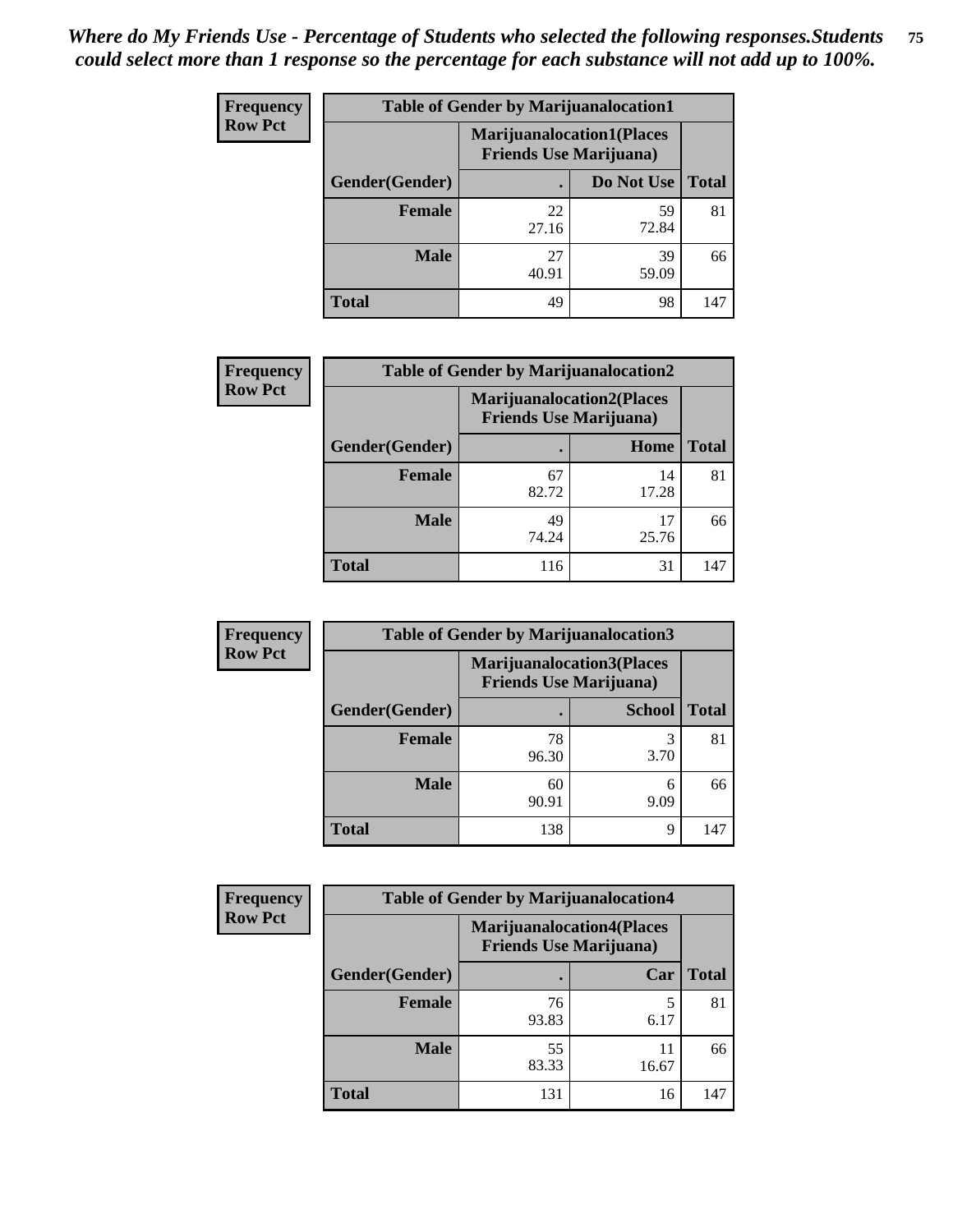| <b>Frequency</b> | <b>Table of Gender by Marijuanalocation5</b> |                                                                    |                          |              |
|------------------|----------------------------------------------|--------------------------------------------------------------------|--------------------------|--------------|
| <b>Row Pct</b>   |                                              | <b>Marijuanalocation5(Places</b><br><b>Friends Use Marijuana</b> ) |                          |              |
|                  | Gender(Gender)                               |                                                                    | <b>Friend's</b><br>House | <b>Total</b> |
|                  | <b>Female</b>                                | 70<br>86.42                                                        | 11<br>13.58              | 81           |
|                  | <b>Male</b>                                  | 48<br>72.73                                                        | 18<br>27.27              | 66           |
|                  | <b>Total</b>                                 | 118                                                                | 29                       | 147          |

| <b>Frequency</b> | <b>Table of Gender by Marijuanalocation6</b> |                                |                                  |              |
|------------------|----------------------------------------------|--------------------------------|----------------------------------|--------------|
| <b>Row Pct</b>   |                                              | <b>Friends Use Marijuana</b> ) | <b>Marijuanalocation6(Places</b> |              |
|                  | <b>Gender</b> (Gender)                       |                                | <b>Other</b>                     | <b>Total</b> |
|                  | <b>Female</b>                                | 70<br>86.42                    | 13.58                            | 81           |
|                  | <b>Male</b>                                  | 48<br>72.73                    | 18<br>27.27                      | 66           |
|                  | <b>Total</b>                                 | 118                            | 29                               | 147          |

| <b>Frequency</b> | <b>Table of Gender by Otherdruglocation1</b> |                                                                                |             |              |
|------------------|----------------------------------------------|--------------------------------------------------------------------------------|-------------|--------------|
| <b>Row Pct</b>   |                                              | <b>Otherdruglocation1(Places</b><br><b>Friends Use Other Illegal</b><br>Drugs) |             |              |
|                  | Gender(Gender)                               |                                                                                | Do Not Use  | <b>Total</b> |
|                  | <b>Female</b>                                | 11<br>13.58                                                                    | 70<br>86.42 | 81           |
|                  | <b>Male</b>                                  | 15<br>22.73                                                                    | 51<br>77.27 | 66           |
|                  | <b>Total</b>                                 | 26                                                                             | 121         | 147          |

| Frequency      | <b>Table of Gender by Otherdruglocation2</b> |                                                                                |            |              |
|----------------|----------------------------------------------|--------------------------------------------------------------------------------|------------|--------------|
| <b>Row Pct</b> |                                              | <b>Otherdruglocation2(Places</b><br><b>Friends Use Other Illegal</b><br>Drugs) |            |              |
|                | Gender(Gender)                               |                                                                                | Home       | <b>Total</b> |
|                | <b>Female</b>                                | 75<br>92.59                                                                    | 6<br>7.41  | 81           |
|                | <b>Male</b>                                  | 57<br>86.36                                                                    | Q<br>13.64 | 66           |
|                | <b>Total</b>                                 | 132                                                                            | 15         | 147          |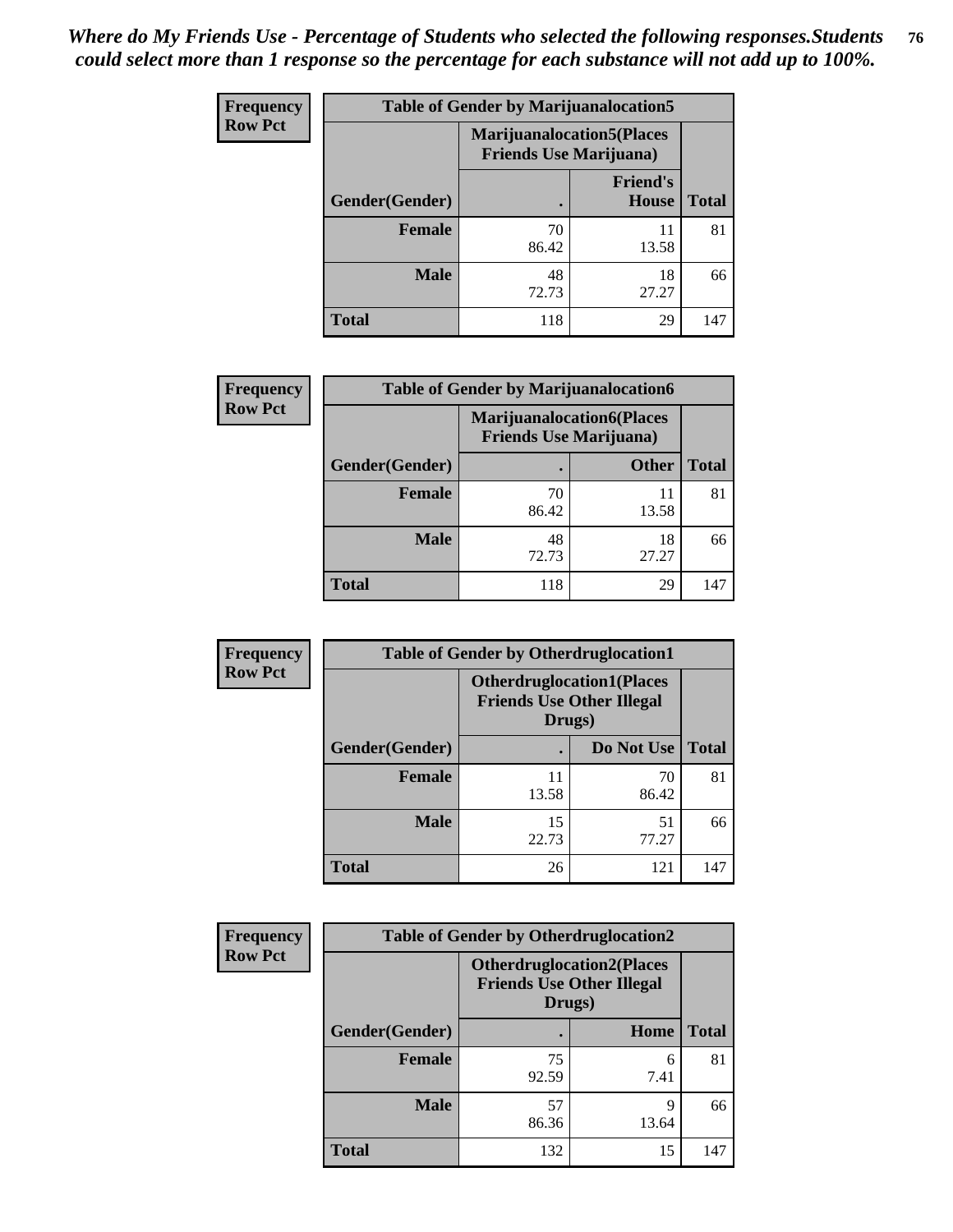| Frequency      | <b>Table of Gender by Otherdruglocation3</b> |                                                                                |               |              |
|----------------|----------------------------------------------|--------------------------------------------------------------------------------|---------------|--------------|
| <b>Row Pct</b> |                                              | <b>Otherdruglocation3(Places</b><br><b>Friends Use Other Illegal</b><br>Drugs) |               |              |
|                | Gender(Gender)                               |                                                                                | <b>School</b> | <b>Total</b> |
|                | <b>Female</b>                                | 80<br>98.77                                                                    | 1.23          | 81           |
|                | <b>Male</b>                                  | 57<br>86.36                                                                    | Q<br>13.64    | 66           |
|                | <b>Total</b>                                 | 137                                                                            | 10            | 147          |

| Frequency      | <b>Table of Gender by Otherdruglocation4</b> |             |                                                                      |              |
|----------------|----------------------------------------------|-------------|----------------------------------------------------------------------|--------------|
| <b>Row Pct</b> |                                              | Drugs)      | <b>Otherdruglocation4(Places</b><br><b>Friends Use Other Illegal</b> |              |
|                | Gender(Gender)                               |             | Car                                                                  | <b>Total</b> |
|                | Female                                       | 77<br>95.06 | 4<br>4.94                                                            | 81           |
|                | <b>Male</b>                                  | 59<br>89.39 | 10.61                                                                | 66           |
|                | <b>Total</b>                                 | 136         | 11                                                                   | 147          |

| <b>Frequency</b> | <b>Table of Gender by Otherdruglocation5</b> |                                            |                                   |              |
|------------------|----------------------------------------------|--------------------------------------------|-----------------------------------|--------------|
| <b>Row Pct</b>   |                                              | <b>Friends Use Other Illegal</b><br>Drugs) | <b>Otherdruglocation5(Places)</b> |              |
|                  | Gender(Gender)                               |                                            | <b>Friend's</b><br><b>House</b>   | <b>Total</b> |
|                  | Female                                       | 75<br>92.59                                | 6<br>7.41                         | 81           |
|                  | <b>Male</b>                                  | 56<br>84.85                                | 10<br>15.15                       | 66           |
|                  | <b>Total</b>                                 | 131                                        | 16                                | 147          |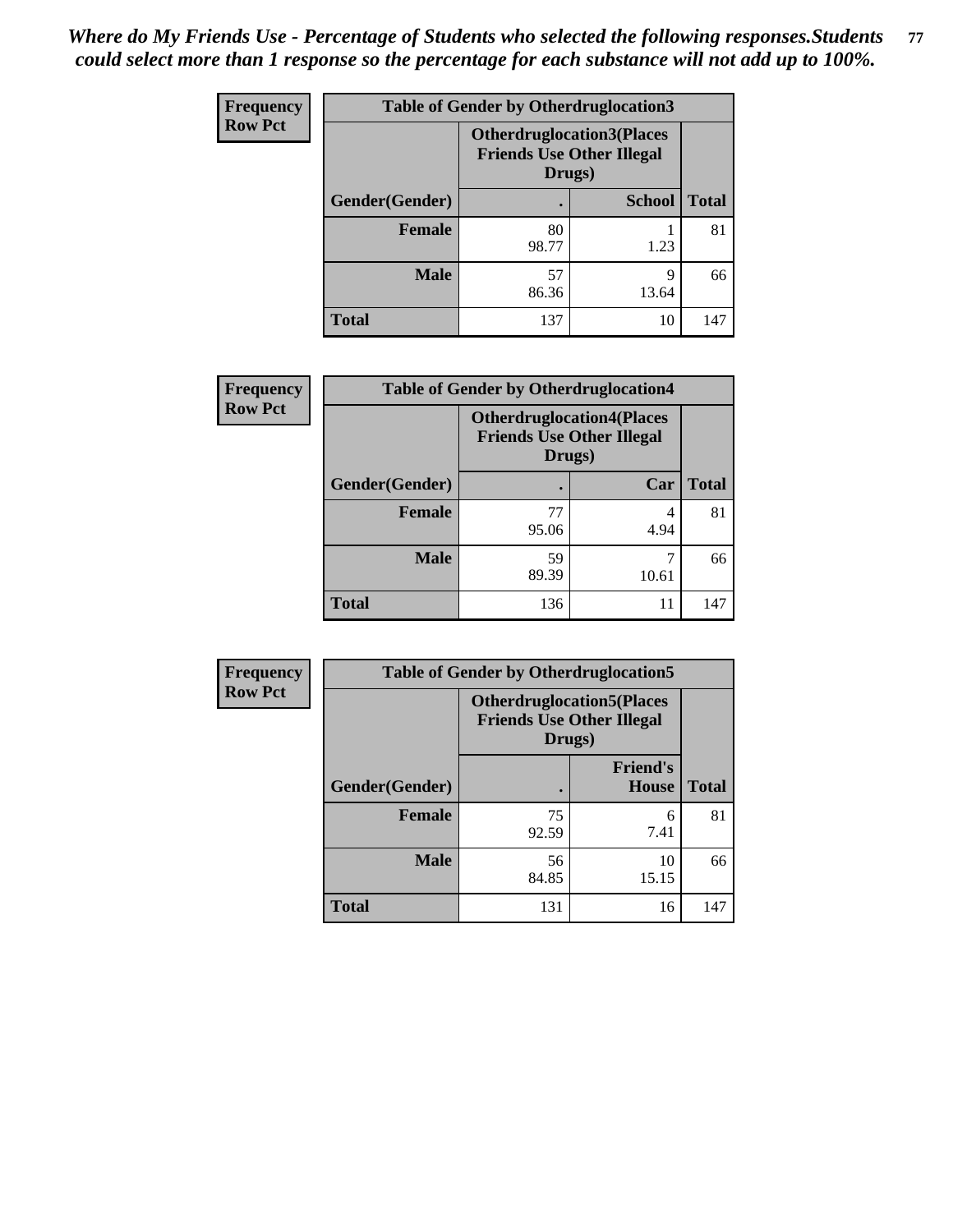| Frequency      | <b>Table of Gender by Otherdruglocation6</b> |                                                                                |              |              |
|----------------|----------------------------------------------|--------------------------------------------------------------------------------|--------------|--------------|
| <b>Row Pct</b> |                                              | <b>Otherdruglocation6(Places</b><br><b>Friends Use Other Illegal</b><br>Drugs) |              |              |
|                | Gender(Gender)                               |                                                                                | <b>Other</b> | <b>Total</b> |
|                | Female                                       | 75<br>92.59                                                                    | 6<br>7.41    | 81           |
|                | <b>Male</b>                                  | 53<br>80.30                                                                    | 13<br>19.70  | 66           |
|                | <b>Total</b>                                 | 128                                                                            | 19           | 147          |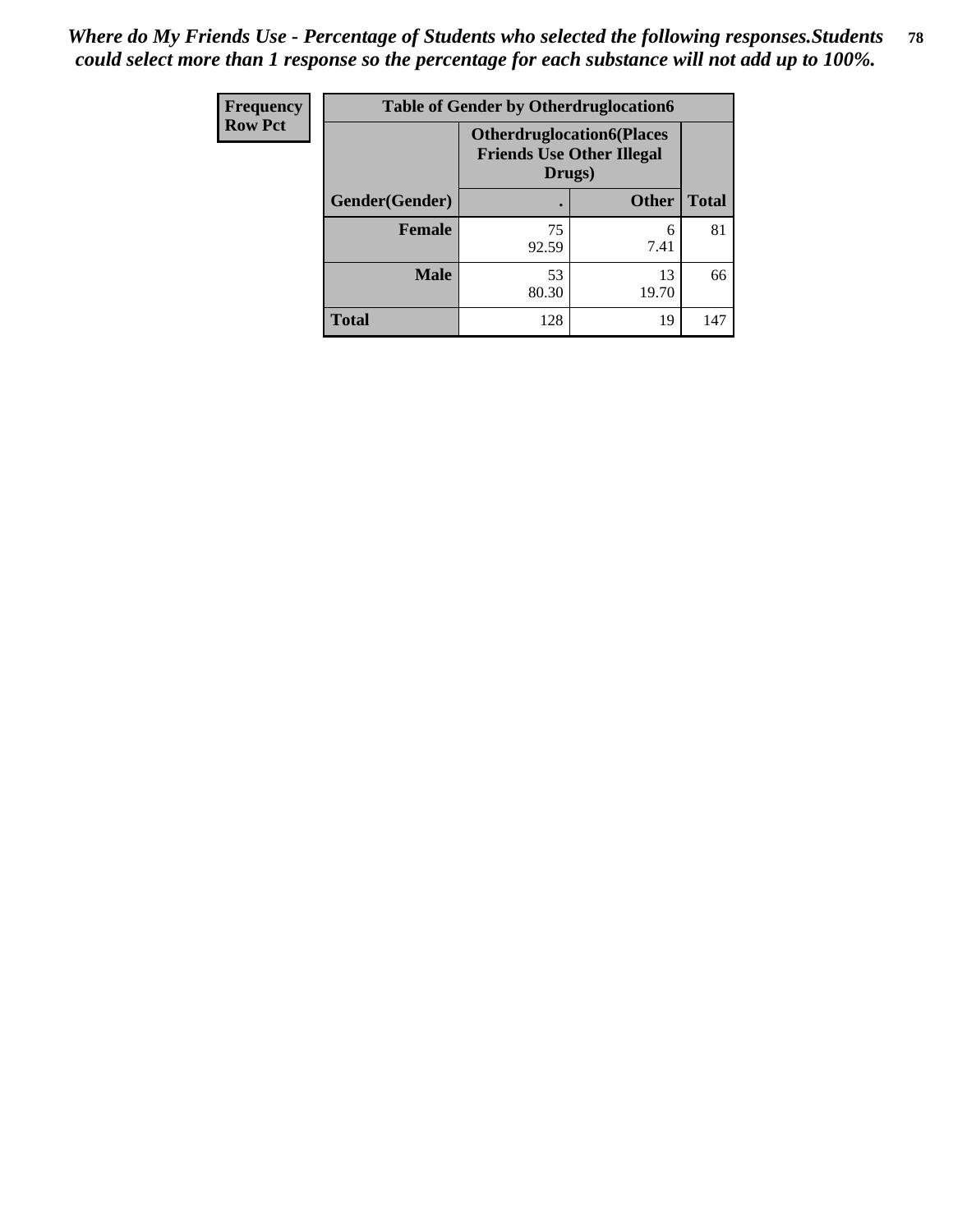| <b>Frequency</b> | <b>Table of Gender by Alcoholtime1</b> |                                                          |                      |              |
|------------------|----------------------------------------|----------------------------------------------------------|----------------------|--------------|
| <b>Row Pct</b>   |                                        | <b>Alcoholtime1(Times</b><br><b>Friends Use Alcohol)</b> |                      |              |
|                  | Gender(Gender)                         | $\bullet$                                                | Do Not<br><b>Use</b> | <b>Total</b> |
|                  | <b>Female</b>                          | 51<br>62.96                                              | 30<br>37.04          | 81           |
|                  | <b>Male</b>                            | 41<br>62.12                                              | 25<br>37.88          | 66           |
|                  | <b>Total</b>                           | 92                                                       | 55                   | 147          |

| Frequency      | <b>Table of Gender by Alcoholtime2</b> |                                                          |                            |              |
|----------------|----------------------------------------|----------------------------------------------------------|----------------------------|--------------|
| <b>Row Pct</b> |                                        | <b>Alcoholtime2(Times</b><br><b>Friends Use Alcohol)</b> |                            |              |
|                | Gender(Gender)                         |                                                          | <b>On Way</b><br>to School | <b>Total</b> |
|                | <b>Female</b>                          | 79<br>97.53                                              | 2<br>2.47                  | 81           |
|                | <b>Male</b>                            | 57<br>86.36                                              | 9<br>13.64                 | 66           |
|                | <b>Total</b>                           | 136                                                      | 11                         | 147          |

| Frequency      | <b>Table of Gender by Alcoholtime3</b> |                                                          |                                |              |
|----------------|----------------------------------------|----------------------------------------------------------|--------------------------------|--------------|
| <b>Row Pct</b> |                                        | <b>Alcoholtime3(Times</b><br><b>Friends Use Alcohol)</b> |                                |              |
|                | Gender(Gender)                         |                                                          | <b>During</b><br><b>School</b> | <b>Total</b> |
|                | Female                                 | 76<br>93.83                                              | 5<br>6.17                      | 81           |
|                | <b>Male</b>                            | 56<br>84.85                                              | 10<br>15.15                    | 66           |
|                | <b>Total</b>                           | 132                                                      | 15                             | 147          |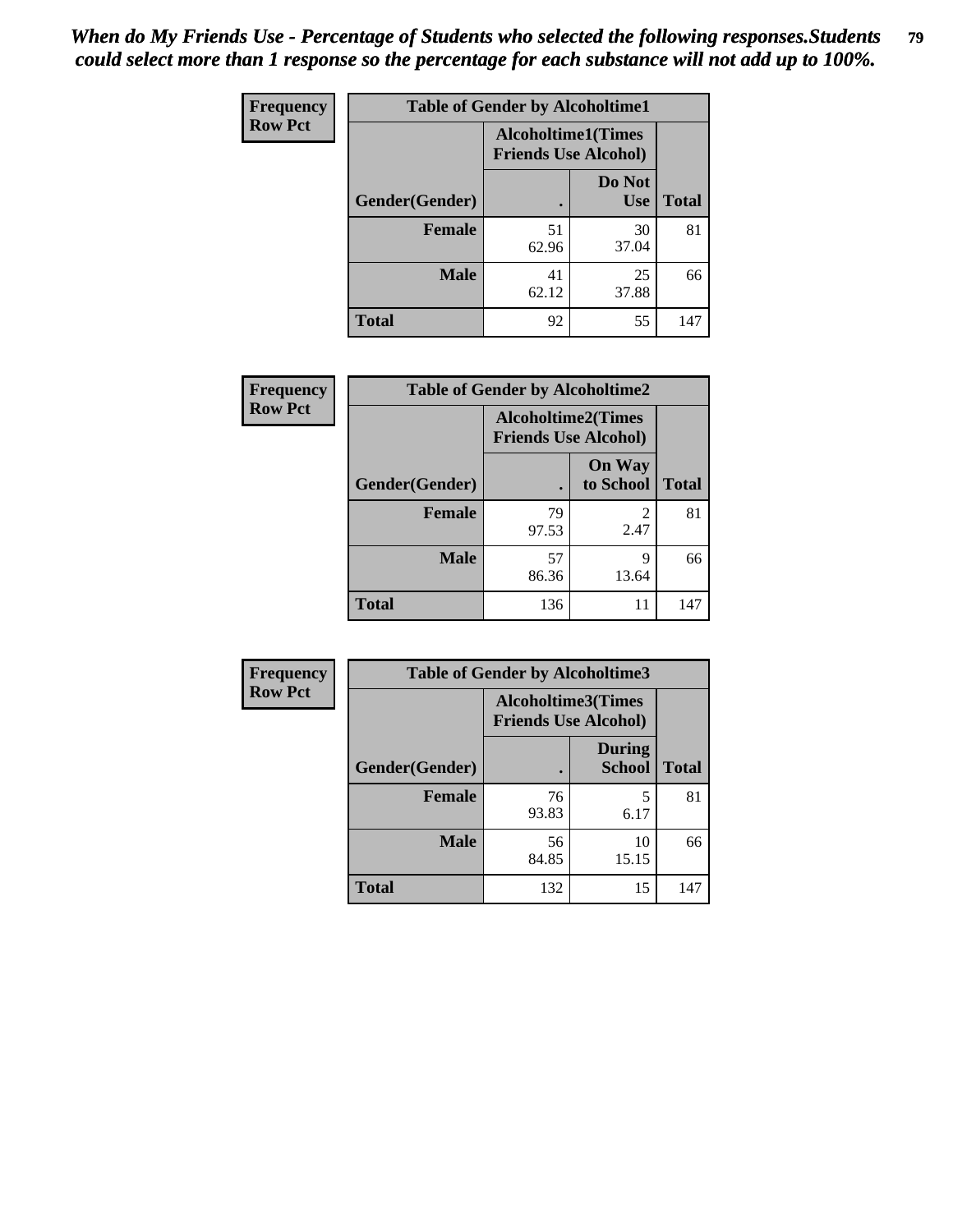*When do My Friends Use - Percentage of Students who selected the following responses.Students could select more than 1 response so the percentage for each substance will not add up to 100%.* **80**

| <b>Frequency</b> | <b>Table of Gender by Alcoholtime4</b> |                                                          |                                         |              |
|------------------|----------------------------------------|----------------------------------------------------------|-----------------------------------------|--------------|
| <b>Row Pct</b>   |                                        | <b>Alcoholtime4(Times</b><br><b>Friends Use Alcohol)</b> |                                         |              |
|                  | Gender(Gender)                         | $\bullet$                                                | <b>On Way</b><br>Home<br>From<br>School | <b>Total</b> |
|                  | <b>Female</b>                          | 79<br>97.53                                              | 2<br>2.47                               | 81           |
|                  | <b>Male</b>                            | 57<br>86.36                                              | 9<br>13.64                              | 66           |
|                  | <b>Total</b>                           | 136                                                      | 11                                      | 147          |

| <b>Frequency</b> | <b>Table of Gender by Alcoholtime5</b> |                                                   |             |              |
|------------------|----------------------------------------|---------------------------------------------------|-------------|--------------|
| <b>Row Pct</b>   |                                        | Alcoholtime5(Times<br><b>Friends Use Alcohol)</b> |             |              |
|                  | Gender(Gender)                         | $\bullet$                                         | Weeknights  | <b>Total</b> |
|                  | <b>Female</b>                          | 69<br>85.19                                       | 12<br>14.81 | 81           |
|                  | <b>Male</b>                            | 49<br>74.24                                       | 17<br>25.76 | 66           |
|                  | Total                                  | 118                                               | 29          | 147          |

| <b>Frequency</b> | <b>Table of Gender by Alcoholtime6</b> |                                                           |                 |              |
|------------------|----------------------------------------|-----------------------------------------------------------|-----------------|--------------|
| <b>Row Pct</b>   |                                        | <b>Alcoholtime6</b> (Times<br><b>Friends Use Alcohol)</b> |                 |              |
|                  | Gender(Gender)                         |                                                           | <b>Weekends</b> | <b>Total</b> |
|                  | <b>Female</b>                          | 31<br>38.27                                               | 50<br>61.73     | 81           |
|                  | <b>Male</b>                            | 26<br>39.39                                               | 40<br>60.61     | 66           |
|                  | Total                                  | 57                                                        | 90              | 147          |

| Frequency      | <b>Table of Gender by Tobaccotime1</b>                   |             |                      |              |
|----------------|----------------------------------------------------------|-------------|----------------------|--------------|
| <b>Row Pct</b> | <b>Tobaccotime1(Times</b><br><b>Friends Use Tobacco)</b> |             |                      |              |
|                | Gender(Gender)                                           |             | Do Not<br><b>Use</b> | <b>Total</b> |
|                | <b>Female</b>                                            | 22<br>27.16 | 59<br>72.84          | 81           |
|                | <b>Male</b>                                              | 27<br>40.91 | 39<br>59.09          | 66           |
|                | <b>Total</b>                                             | 49          | 98                   | 147          |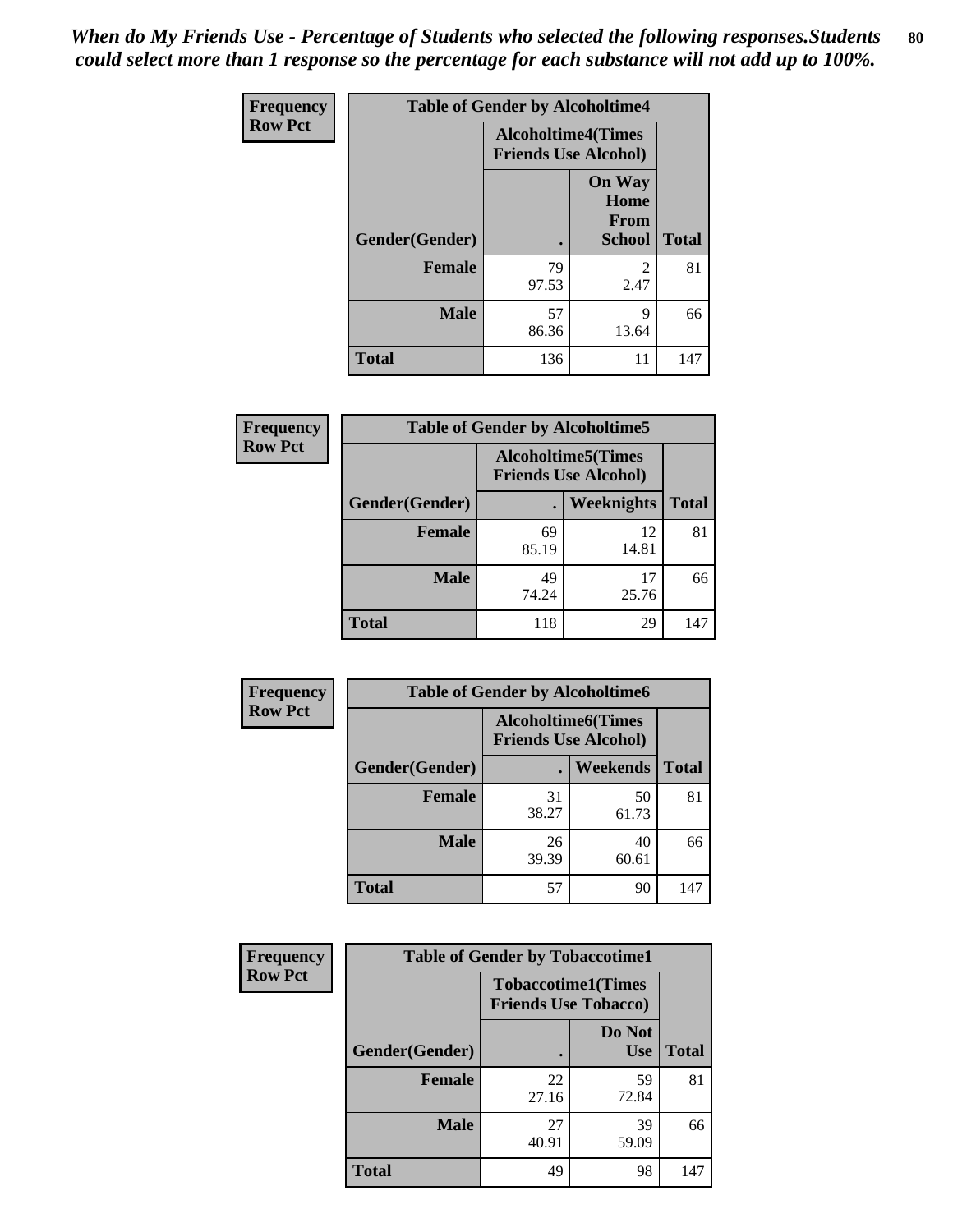*When do My Friends Use - Percentage of Students who selected the following responses.Students could select more than 1 response so the percentage for each substance will not add up to 100%.* **81**

| <b>Frequency</b> | <b>Table of Gender by Tobaccotime2</b> |                                                          |                            |              |
|------------------|----------------------------------------|----------------------------------------------------------|----------------------------|--------------|
| <b>Row Pct</b>   |                                        | <b>Tobaccotime2(Times</b><br><b>Friends Use Tobacco)</b> |                            |              |
|                  | Gender(Gender)                         | $\bullet$                                                | <b>On Way</b><br>to School | <b>Total</b> |
|                  | Female                                 | 71<br>87.65                                              | 10<br>12.35                | 81           |
|                  | <b>Male</b>                            | 51<br>77.27                                              | 15<br>22.73                | 66           |
|                  | <b>Total</b>                           | 122                                                      | 25                         | 147          |

| Frequency      | <b>Table of Gender by Tobaccotime3</b> |                                                          |                                |              |
|----------------|----------------------------------------|----------------------------------------------------------|--------------------------------|--------------|
| <b>Row Pct</b> |                                        | <b>Tobaccotime3(Times</b><br><b>Friends Use Tobacco)</b> |                                |              |
|                | Gender(Gender)                         |                                                          | <b>During</b><br><b>School</b> | <b>Total</b> |
|                | <b>Female</b>                          | 77<br>95.06                                              | 4<br>4.94                      | 81           |
|                | <b>Male</b>                            | 56<br>84.85                                              | 10<br>15.15                    | 66           |
|                | <b>Total</b>                           | 133                                                      | 14                             | 147          |

| <b>Frequency</b> | <b>Table of Gender by Tobaccotime4</b> |                                                          |                                                |              |
|------------------|----------------------------------------|----------------------------------------------------------|------------------------------------------------|--------------|
| <b>Row Pct</b>   |                                        | <b>Tobaccotime4(Times</b><br><b>Friends Use Tobacco)</b> |                                                |              |
|                  | Gender(Gender)                         |                                                          | <b>On Way</b><br>Home<br>From<br><b>School</b> | <b>Total</b> |
|                  | <b>Female</b>                          | 79<br>97.53                                              | $\mathfrak{D}$<br>2.47                         | 81           |
|                  | <b>Male</b>                            | 57<br>86.36                                              | 9<br>13.64                                     | 66           |
|                  | <b>Total</b>                           | 136                                                      | 11                                             | 147          |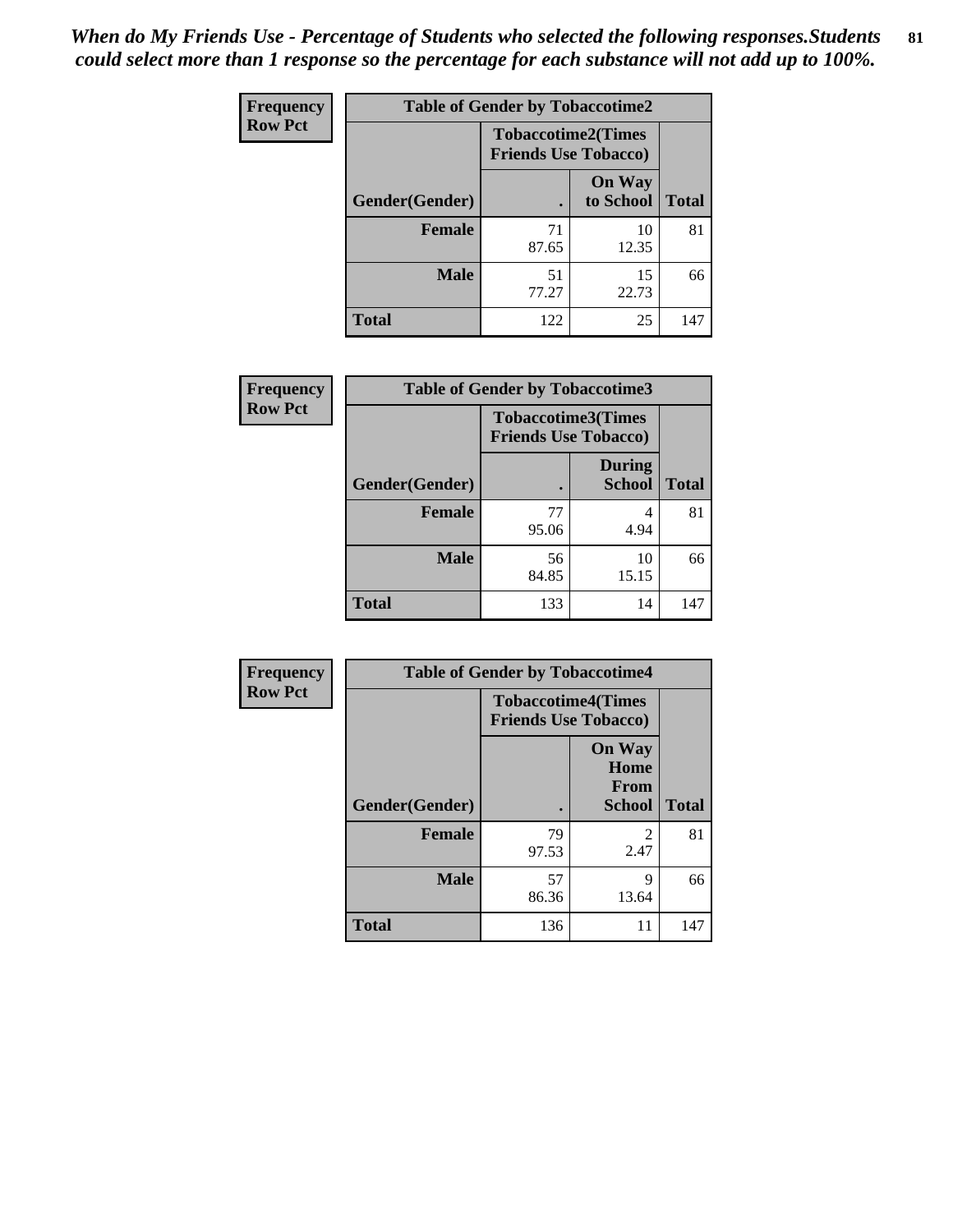| Frequency      | <b>Table of Gender by Tobaccotime5</b> |             |                                                          |              |  |
|----------------|----------------------------------------|-------------|----------------------------------------------------------|--------------|--|
| <b>Row Pct</b> |                                        |             | <b>Tobaccotime5(Times</b><br><b>Friends Use Tobacco)</b> |              |  |
|                | Gender(Gender)                         |             | Weeknights                                               | <b>Total</b> |  |
|                | <b>Female</b>                          | 65<br>80.25 | 16<br>19.75                                              | 81           |  |
|                | <b>Male</b>                            | 46<br>69.70 | 20<br>30.30                                              | 66           |  |
|                | <b>Total</b>                           | 111         | 36                                                       | 147          |  |

| <b>Frequency</b> | <b>Table of Gender by Tobaccotime6</b> |                                                          |                 |              |
|------------------|----------------------------------------|----------------------------------------------------------|-----------------|--------------|
| <b>Row Pct</b>   |                                        | <b>Tobaccotime6(Times</b><br><b>Friends Use Tobacco)</b> |                 |              |
|                  | Gender(Gender)                         |                                                          | <b>Weekends</b> | <b>Total</b> |
|                  | Female                                 | 59<br>72.84                                              | 22<br>27.16     | 81           |
|                  | <b>Male</b>                            | 41<br>62.12                                              | 25<br>37.88     | 66           |
|                  | <b>Total</b>                           | 100                                                      | 47              | 147          |

| <b>Frequency</b> | <b>Table of Gender by Marijuanatime1</b> |                                                               |             |              |
|------------------|------------------------------------------|---------------------------------------------------------------|-------------|--------------|
| <b>Row Pct</b>   |                                          | <b>Marijuanatime1(Times</b><br><b>Friends Use Marijuana</b> ) |             |              |
|                  | Gender(Gender)                           |                                                               | Do Not Use  | <b>Total</b> |
|                  | <b>Female</b>                            | 15<br>18.52                                                   | 66<br>81.48 | 81           |
|                  | <b>Male</b>                              | 25<br>37.88                                                   | 41<br>62.12 | 66           |
|                  | <b>Total</b>                             | 40                                                            | 107         | 147          |

| <b>Frequency</b> | <b>Table of Gender by Marijuanatime2</b> |                                                               |                            |              |
|------------------|------------------------------------------|---------------------------------------------------------------|----------------------------|--------------|
| <b>Row Pct</b>   |                                          | <b>Marijuanatime2(Times</b><br><b>Friends Use Marijuana</b> ) |                            |              |
|                  | Gender(Gender)                           |                                                               | On Way to<br><b>School</b> | <b>Total</b> |
|                  | <b>Female</b>                            | 79<br>97.53                                                   | $\mathfrak{D}$<br>2.47     | 81           |
|                  | <b>Male</b>                              | 57<br>86.36                                                   | 9<br>13.64                 | 66           |
|                  | <b>Total</b>                             | 136                                                           | 11                         | 147          |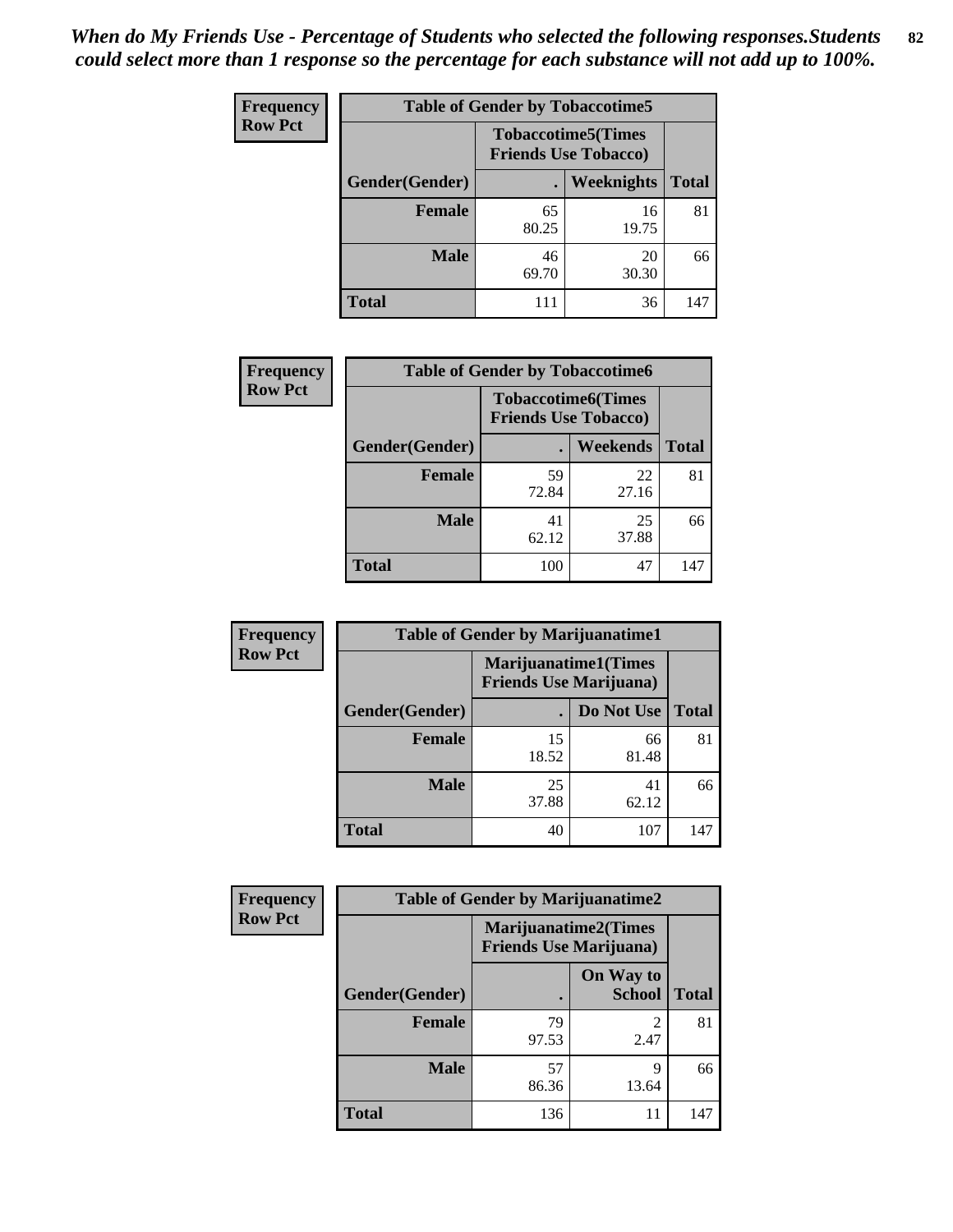| <b>Frequency</b> | <b>Table of Gender by Marijuanatime3</b> |                                                        |                                |              |
|------------------|------------------------------------------|--------------------------------------------------------|--------------------------------|--------------|
| <b>Row Pct</b>   |                                          | Marijuanatime3(Times<br><b>Friends Use Marijuana</b> ) |                                |              |
|                  | Gender(Gender)                           |                                                        | <b>During</b><br><b>School</b> | <b>Total</b> |
|                  | <b>Female</b>                            | 79<br>97.53                                            | 2.47                           | 81           |
|                  | <b>Male</b>                              | 60<br>90.91                                            | 6<br>9.09                      | 66           |
|                  | <b>Total</b>                             | 139                                                    | 8                              | 147          |

| Frequency      | <b>Table of Gender by Marijuanatime4</b> |                                |                                                       |              |
|----------------|------------------------------------------|--------------------------------|-------------------------------------------------------|--------------|
| <b>Row Pct</b> |                                          | <b>Friends Use Marijuana</b> ) | <b>Marijuanatime4</b> (Times                          |              |
|                | Gender(Gender)                           |                                | <b>On Way</b><br>Home<br><b>From</b><br><b>School</b> | <b>Total</b> |
|                | <b>Female</b>                            | 79<br>97.53                    | $\mathfrak{D}$<br>2.47                                | 81           |
|                | <b>Male</b>                              | 57<br>86.36                    | 9<br>13.64                                            | 66           |
|                | <b>Total</b>                             | 136                            | 11                                                    | 147          |

| Frequency      | <b>Table of Gender by Marijuanatime5</b> |                                                                |                   |              |  |  |
|----------------|------------------------------------------|----------------------------------------------------------------|-------------------|--------------|--|--|
| <b>Row Pct</b> |                                          | <b>Marijuanatime5</b> (Times<br><b>Friends Use Marijuana</b> ) |                   |              |  |  |
|                | Gender(Gender)                           |                                                                | <b>Weeknights</b> | <b>Total</b> |  |  |
|                | <b>Female</b>                            | 75<br>92.59                                                    | 6<br>7.41         | 81           |  |  |
|                | <b>Male</b>                              | 52<br>78.79                                                    | 14<br>21.21       | 66           |  |  |
|                | <b>Total</b>                             | 127                                                            | 20                | 147          |  |  |

| <b>Frequency</b> |                | <b>Table of Gender by Marijuanatime6</b>                      |                 |              |
|------------------|----------------|---------------------------------------------------------------|-----------------|--------------|
| <b>Row Pct</b>   |                | <b>Marijuanatime6(Times</b><br><b>Friends Use Marijuana</b> ) |                 |              |
|                  | Gender(Gender) |                                                               | <b>Weekends</b> | <b>Total</b> |
|                  | Female         | 65<br>80.25                                                   | 16<br>19.75     | 81           |
|                  | <b>Male</b>    | 42<br>63.64                                                   | 24<br>36.36     | 66           |
|                  | <b>Total</b>   | 107                                                           | 40              | 147          |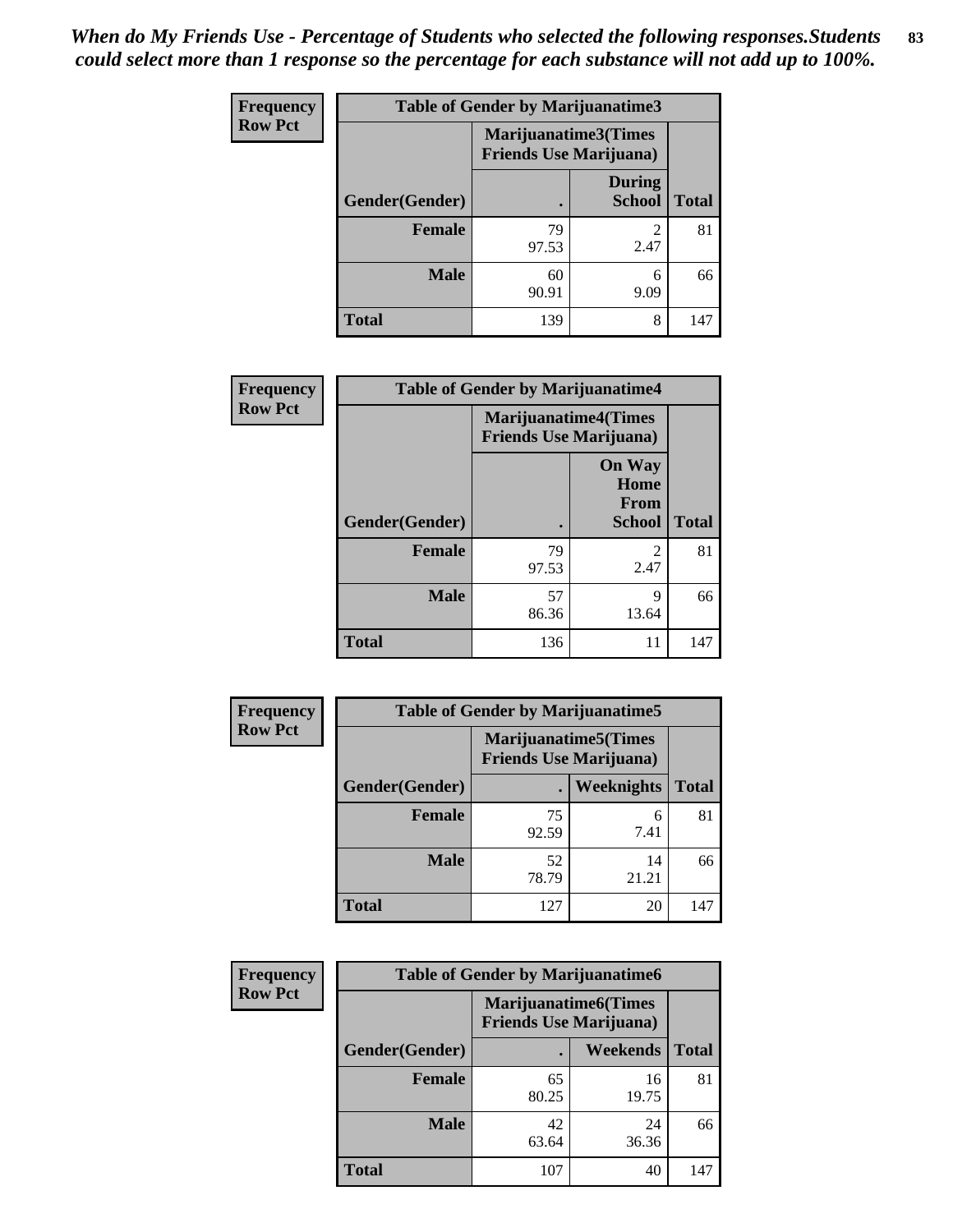| <b>Frequency</b> |                | <b>Table of Gender by Otherdrugtime1</b>                                          |            |              |  |  |
|------------------|----------------|-----------------------------------------------------------------------------------|------------|--------------|--|--|
| <b>Row Pct</b>   |                | <b>Otherdrugtime1(Times</b><br><b>Friends Use Other</b><br><b>Illegal Drugs</b> ) |            |              |  |  |
|                  | Gender(Gender) |                                                                                   | Do Not Use | <b>Total</b> |  |  |
|                  | <b>Female</b>  | 7                                                                                 | 74         | 81           |  |  |
|                  |                | 8.64                                                                              | 91.36      |              |  |  |
|                  | <b>Male</b>    | 16                                                                                | 50         | 66           |  |  |
|                  |                | 24.24                                                                             | 75.76      |              |  |  |
|                  | <b>Total</b>   | 23                                                                                | 124        | 147          |  |  |

| Frequency      | <b>Table of Gender by Otherdrugtime2</b> |                                                                                   |                            |              |  |
|----------------|------------------------------------------|-----------------------------------------------------------------------------------|----------------------------|--------------|--|
| <b>Row Pct</b> |                                          | <b>Otherdrugtime2(Times</b><br><b>Friends Use Other</b><br><b>Illegal Drugs</b> ) |                            |              |  |
|                | Gender(Gender)                           |                                                                                   | On Way to<br><b>School</b> | <b>Total</b> |  |
|                | <b>Female</b>                            | 80<br>98.77                                                                       | 1.23                       | 81           |  |
|                | <b>Male</b>                              | 59<br>89.39                                                                       | 10.61                      | 66           |  |
|                | <b>Total</b>                             | 139                                                                               | 8                          | 147          |  |

| Frequency      | <b>Table of Gender by Otherdrugtime3</b> |                                                                            |                                |              |
|----------------|------------------------------------------|----------------------------------------------------------------------------|--------------------------------|--------------|
| <b>Row Pct</b> |                                          | Otherdrugtime3(Times<br><b>Friends Use Other</b><br><b>Illegal Drugs</b> ) |                                |              |
|                | Gender(Gender)                           |                                                                            | <b>During</b><br><b>School</b> | <b>Total</b> |
|                | <b>Female</b>                            | 81<br>100.00                                                               | 0.00                           | 81           |
|                | <b>Male</b>                              | 57<br>86.36                                                                | q<br>13.64                     | 66           |
|                | <b>Total</b>                             | 138                                                                        | 9                              | 147          |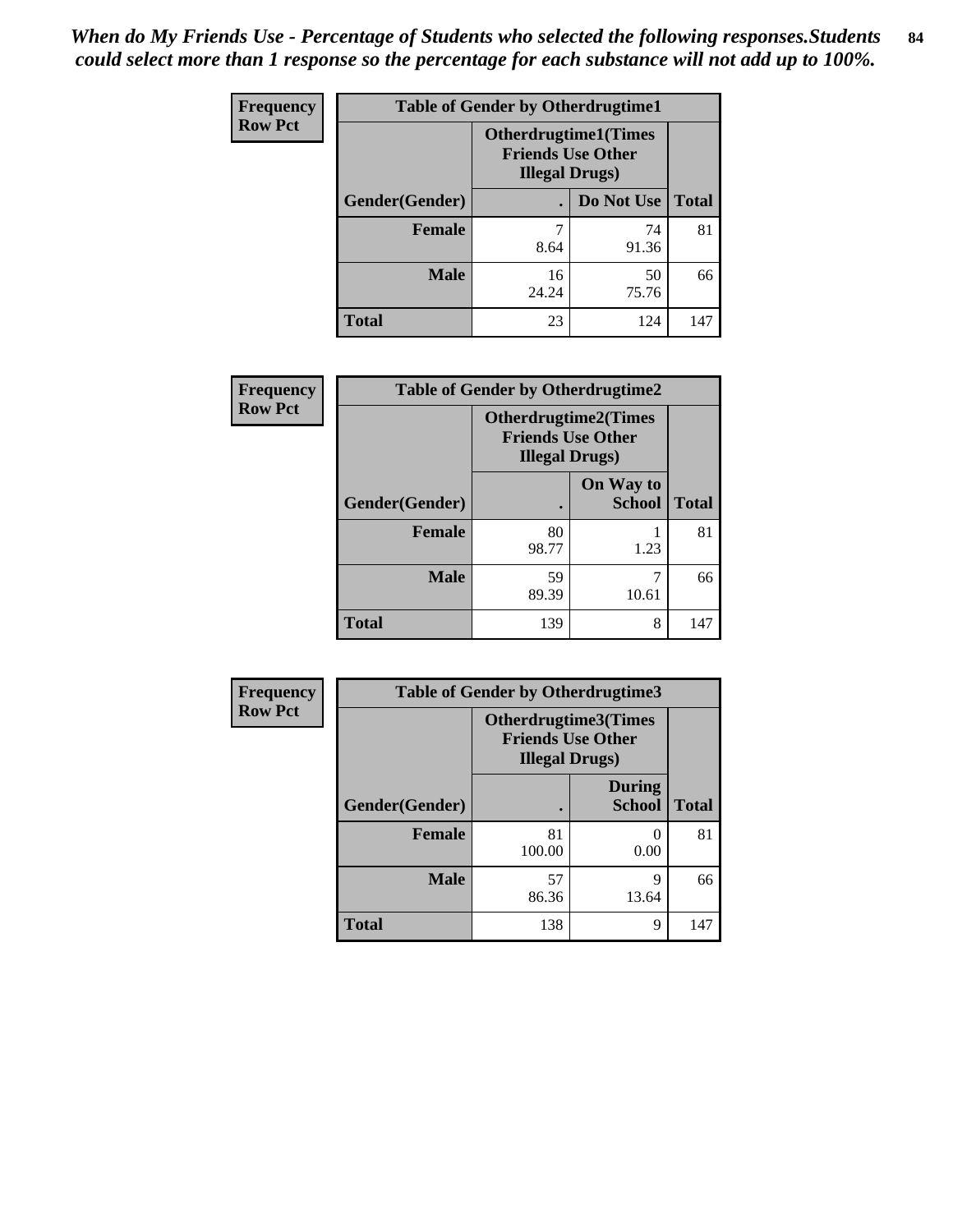*When do My Friends Use - Percentage of Students who selected the following responses.Students could select more than 1 response so the percentage for each substance will not add up to 100%.* **85**

| Frequency      |                | <b>Table of Gender by Otherdrugtime4</b>                                          |                                                       |              |
|----------------|----------------|-----------------------------------------------------------------------------------|-------------------------------------------------------|--------------|
| <b>Row Pct</b> |                | <b>Otherdrugtime4(Times</b><br><b>Friends Use Other</b><br><b>Illegal Drugs</b> ) |                                                       |              |
|                | Gender(Gender) |                                                                                   | <b>On Way</b><br>Home<br><b>From</b><br><b>School</b> | <b>Total</b> |
|                | <b>Female</b>  | 80<br>98.77                                                                       | 1.23                                                  | 81           |
|                | <b>Male</b>    | 59<br>89.39                                                                       | 10.61                                                 | 66           |
|                | <b>Total</b>   | 139                                                                               | 8                                                     | 147          |

| <b>Frequency</b> | <b>Table of Gender by Otherdrugtime5</b> |                                                                                    |                   |              |  |
|------------------|------------------------------------------|------------------------------------------------------------------------------------|-------------------|--------------|--|
| <b>Row Pct</b>   |                                          | <b>Otherdrugtime5</b> (Times<br><b>Friends Use Other</b><br><b>Illegal Drugs</b> ) |                   |              |  |
|                  | Gender(Gender)                           |                                                                                    | <b>Weeknights</b> | <b>Total</b> |  |
|                  | <b>Female</b>                            | 77<br>95.06                                                                        | 4<br>4.94         | 81           |  |
|                  | <b>Male</b>                              | 55<br>83.33                                                                        | 11<br>16.67       | 66           |  |
|                  | Total                                    | 132                                                                                | 15                | 147          |  |

| <b>Frequency</b> |                | <b>Table of Gender by Otherdrugtime6</b>                                          |             |              |  |  |
|------------------|----------------|-----------------------------------------------------------------------------------|-------------|--------------|--|--|
| <b>Row Pct</b>   |                | <b>Otherdrugtime6(Times</b><br><b>Friends Use Other</b><br><b>Illegal Drugs</b> ) |             |              |  |  |
|                  | Gender(Gender) |                                                                                   | Weekends    | <b>Total</b> |  |  |
|                  | Female         | 74<br>91.36                                                                       | 8.64        | 81           |  |  |
|                  | <b>Male</b>    | 51<br>77.27                                                                       | 15<br>22.73 | 66           |  |  |
|                  | <b>Total</b>   | 125                                                                               | 22          | 147          |  |  |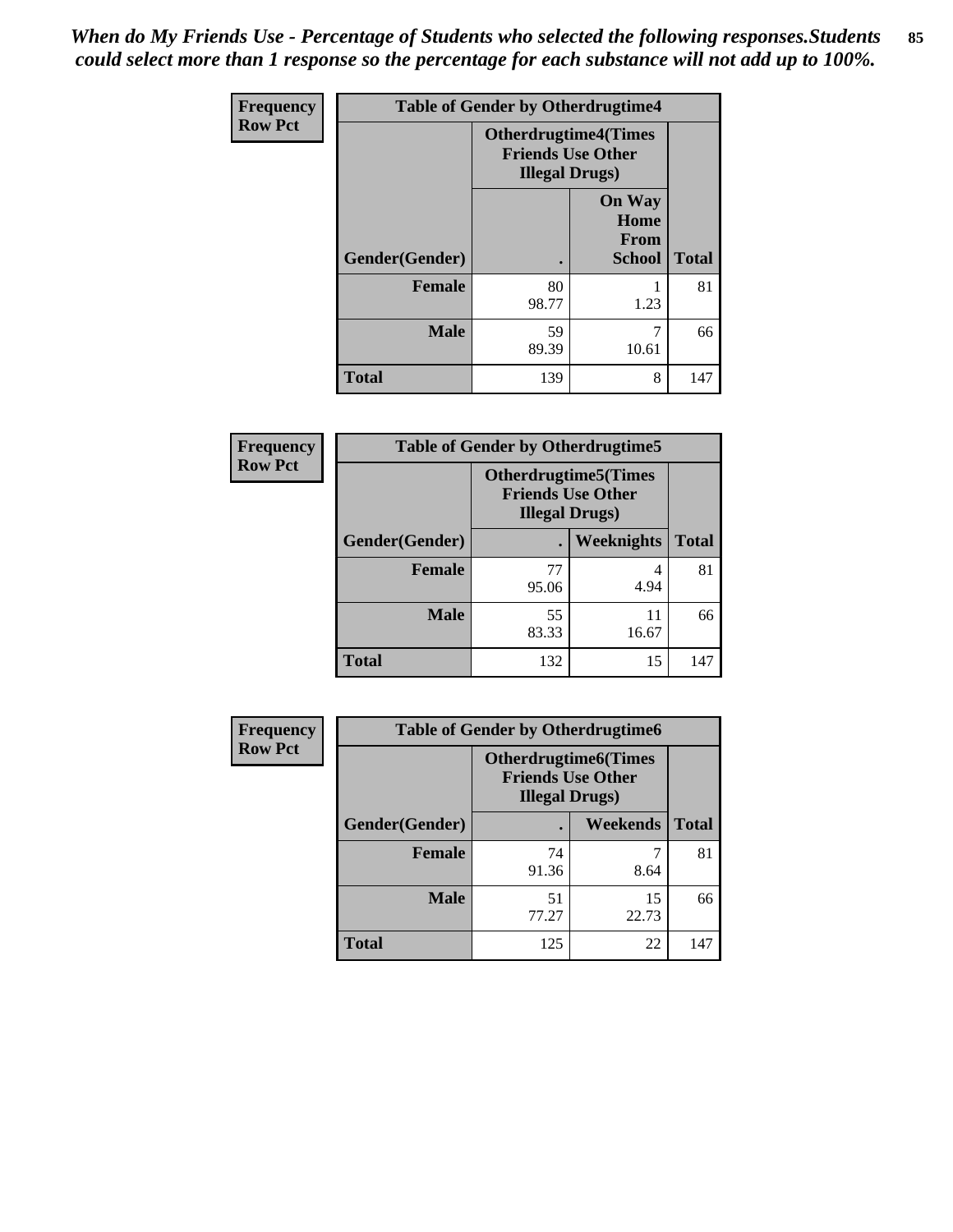# *Other Questions* **86**

| Frequency      | <b>Table of Gender by Educationalcohol</b> |                                                                                                                               |                |              |  |
|----------------|--------------------------------------------|-------------------------------------------------------------------------------------------------------------------------------|----------------|--------------|--|
| <b>Row Pct</b> |                                            | Educationalcohol(I<br>have been taught<br>about alcohol,<br>tobacco,<br>and other drugs<br>within the last year<br>at school) |                |              |  |
|                | Gender(Gender)                             | Yes                                                                                                                           | N <sub>0</sub> | <b>Total</b> |  |
|                | <b>Female</b>                              | 56<br>69.14                                                                                                                   | 25<br>30.86    | 81           |  |
|                | <b>Male</b>                                | 45<br>68.18                                                                                                                   | 21<br>31.82    | 66           |  |
|                | <b>Total</b>                               | 101                                                                                                                           | 46             | 147          |  |

| Frequency      | <b>Table of Gender by Rodedrinking</b> |                                                                                                                     |             |              |  |  |
|----------------|----------------------------------------|---------------------------------------------------------------------------------------------------------------------|-------------|--------------|--|--|
| <b>Row Pct</b> |                                        | Rodedrinking(In<br>the past 30 days I<br>have ridden in a<br>car with a driver<br>who had been<br>drinking alcohol) |             |              |  |  |
|                | Gender(Gender)                         | Yes                                                                                                                 | $\bf N_0$   | <b>Total</b> |  |  |
|                | <b>Female</b>                          | 14<br>17.28                                                                                                         | 67<br>82.72 | 81           |  |  |
|                | <b>Male</b>                            | 12<br>18.18                                                                                                         | 54<br>81.82 | 66           |  |  |
|                | <b>Total</b>                           | 26                                                                                                                  | 121         | 147          |  |  |

| Frequency      |                | <b>Table of Gender by Drugsschool</b>                                                                                               |                |              |  |  |
|----------------|----------------|-------------------------------------------------------------------------------------------------------------------------------------|----------------|--------------|--|--|
| <b>Row Pct</b> |                | <b>Drugsschool</b> (During<br>the past 12 months,<br>I have been offered,<br>sold,<br>or given illegal drugs<br>on school property) |                |              |  |  |
|                | Gender(Gender) | <b>Yes</b>                                                                                                                          | N <sub>0</sub> | <b>Total</b> |  |  |
|                | <b>Female</b>  | 8<br>9.88                                                                                                                           | 73<br>90.12    | 81           |  |  |
|                | <b>Male</b>    | 15<br>22.73                                                                                                                         | 51<br>77.27    | 66           |  |  |
|                | <b>Total</b>   | 23                                                                                                                                  | 124            | 147          |  |  |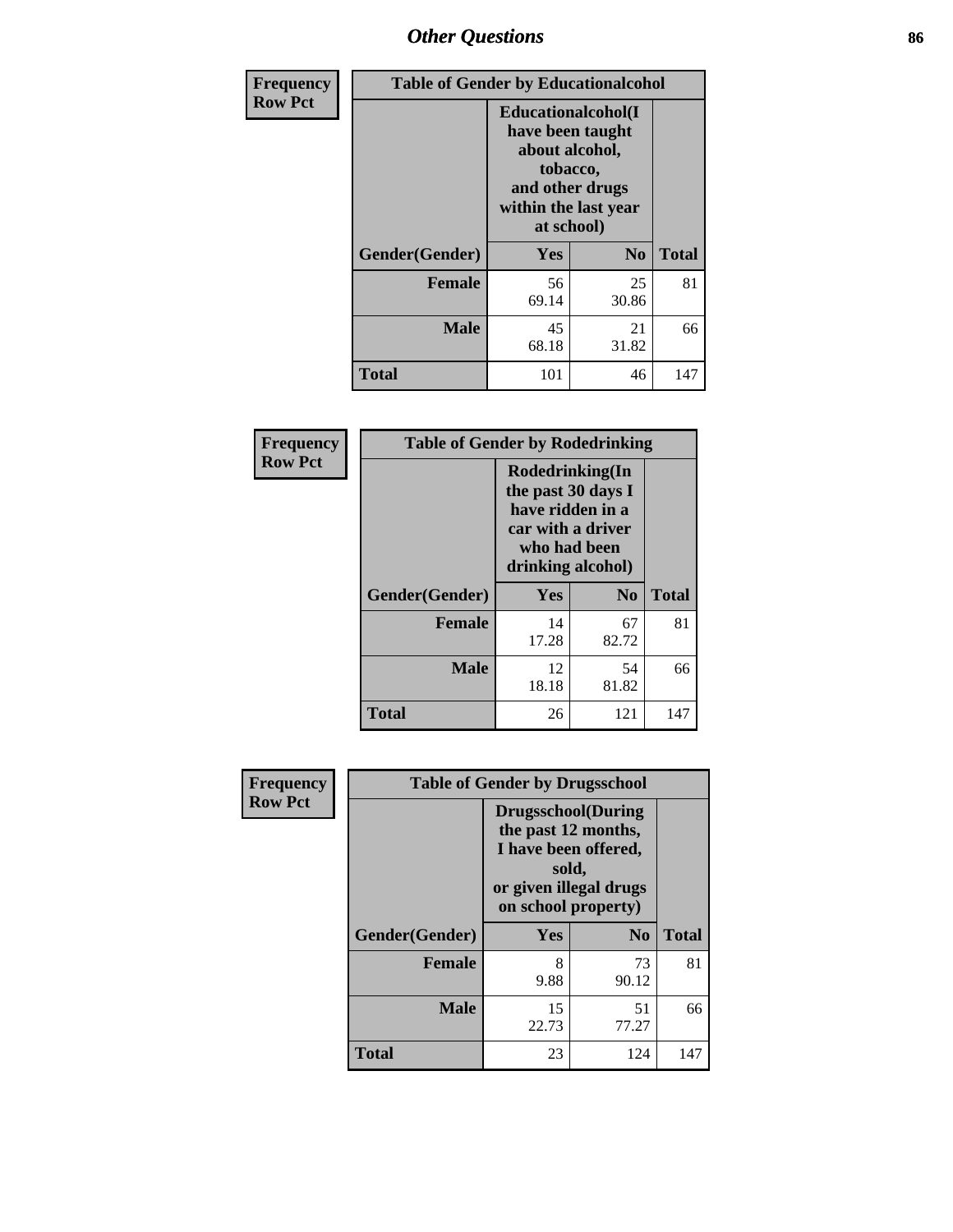*Other Questions* **87**

| <b>Frequency</b> | <b>Table of Gender by Bingedrinking</b> |                                                                                                                            |              |                         |                               |                        |              |
|------------------|-----------------------------------------|----------------------------------------------------------------------------------------------------------------------------|--------------|-------------------------|-------------------------------|------------------------|--------------|
| <b>Row Pct</b>   |                                         | <b>Bingedrinking(I have drunk</b><br>five or more drinks of alcohol<br>at one sitting during the last<br>$30 \text{ days}$ |              |                         |                               |                        |              |
|                  | <b>Gender</b> (Gender)   Days           | $\mathbf{0}$                                                                                                               | 1 or<br>days | 3 <sub>to</sub><br>days | <b>10</b><br>to<br>19<br>days | 20<br>to<br>29<br>days | <b>Total</b> |
|                  | Female                                  | 73<br>90.12                                                                                                                | 1.23         | 2<br>2.47               | 2<br>2.47                     | 3<br>3.70              | 81           |
|                  | <b>Male</b>                             | 51<br>77.27                                                                                                                | 5<br>7.58    | 6<br>9.09               | 3<br>4.55                     | 1.52                   | 66           |
|                  | <b>Total</b>                            | 124                                                                                                                        | 6            | 8                       | 5                             | 4                      | 147          |

| Frequency      | <b>Table of Gender by Educationaids</b> |                                                                                                 |             |              |
|----------------|-----------------------------------------|-------------------------------------------------------------------------------------------------|-------------|--------------|
| <b>Row Pct</b> |                                         | <b>Educationaids</b> (I<br>have been taught<br>about HIV/AIDS<br>at school in the<br>past year) |             |              |
|                | Gender(Gender)                          | Yes                                                                                             | $\bf N_0$   | <b>Total</b> |
|                | <b>Female</b>                           | 65<br>80.25                                                                                     | 16<br>19.75 | 81           |
|                | <b>Male</b>                             | 46<br>69.70                                                                                     | 20<br>30.30 | 66           |
|                | <b>Total</b>                            | 111                                                                                             | 36          | 147          |

| Frequency      | <b>Table of Gender by Suicideconsider</b> |                 |                |              |
|----------------|-------------------------------------------|-----------------|----------------|--------------|
| <b>Row Pct</b> |                                           | Suicideconsider |                |              |
|                | Gender(Gender)                            | Yes             | N <sub>0</sub> | <b>Total</b> |
|                | <b>Female</b>                             | 6<br>7.41       | 75<br>92.59    | 81           |
|                | <b>Male</b>                               | 9.09            | 60<br>90.91    | 66           |
|                | <b>Total</b>                              | 12              | 135            | 147          |